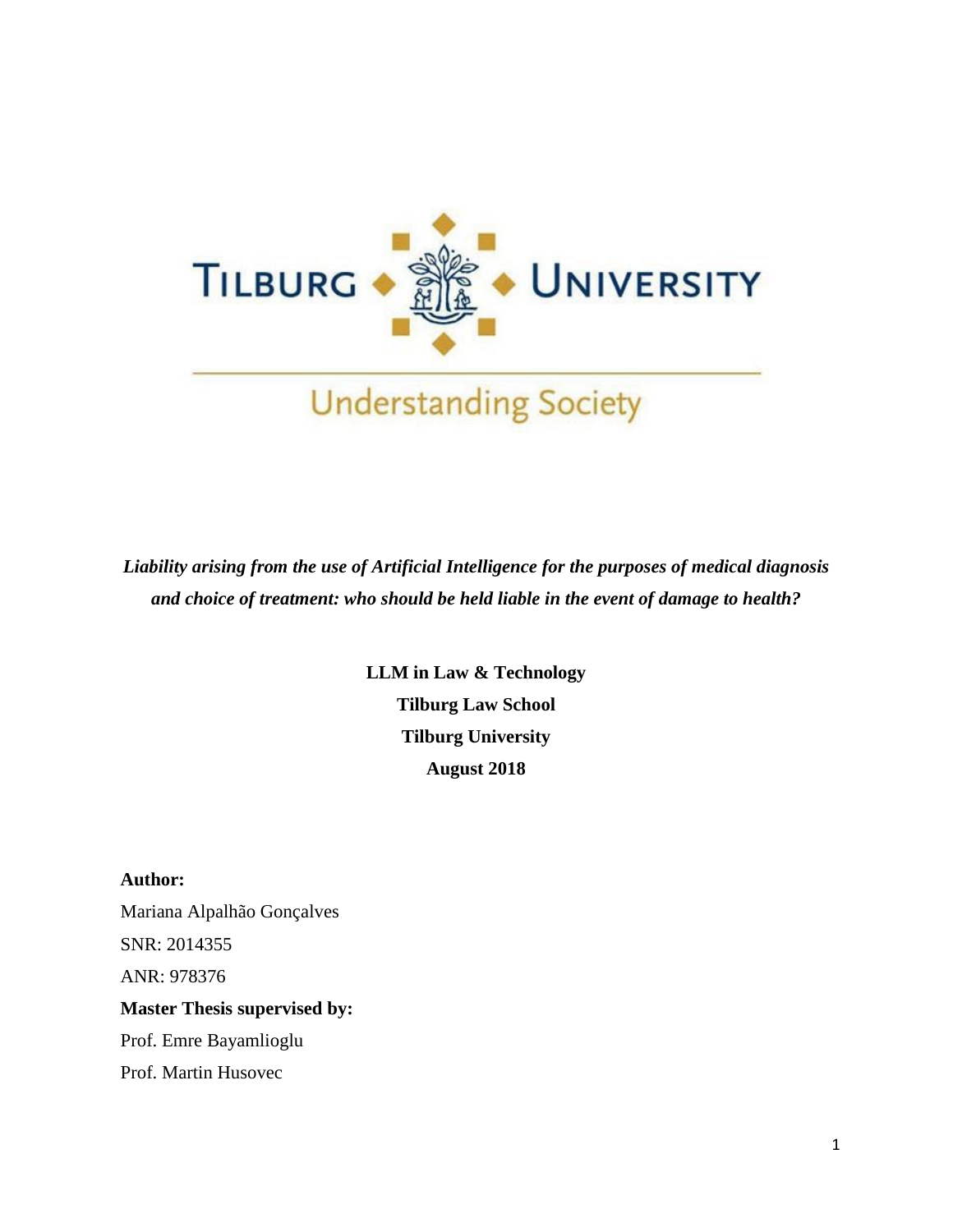# **Table of Contents**

| 1. |                                                                                               |                                                                                                       |  |  |  |  |
|----|-----------------------------------------------------------------------------------------------|-------------------------------------------------------------------------------------------------------|--|--|--|--|
|    | 1.1.                                                                                          |                                                                                                       |  |  |  |  |
|    | 1.2.                                                                                          |                                                                                                       |  |  |  |  |
|    | 1.3.                                                                                          |                                                                                                       |  |  |  |  |
|    | 1.4.                                                                                          |                                                                                                       |  |  |  |  |
| 2. |                                                                                               | Chapter II: Liability arising from the use of AI for the purposes of medical diagnosis and            |  |  |  |  |
|    | 2.1.                                                                                          |                                                                                                       |  |  |  |  |
|    | 2.1.1.                                                                                        |                                                                                                       |  |  |  |  |
|    | 2.1.2.                                                                                        |                                                                                                       |  |  |  |  |
|    | 2.1.3.                                                                                        |                                                                                                       |  |  |  |  |
|    | 2.2.                                                                                          |                                                                                                       |  |  |  |  |
|    | 2.2.1.                                                                                        |                                                                                                       |  |  |  |  |
|    | 2.2.2.                                                                                        |                                                                                                       |  |  |  |  |
| 3. | Chapter III: Qualification of the technology as a mean to ascertain the liability rules to be |                                                                                                       |  |  |  |  |
|    |                                                                                               | 3.1. Liability arising from the use of AI tools for the purposes of medical diagnosis and choice of   |  |  |  |  |
|    |                                                                                               |                                                                                                       |  |  |  |  |
|    |                                                                                               |                                                                                                       |  |  |  |  |
|    |                                                                                               |                                                                                                       |  |  |  |  |
|    |                                                                                               |                                                                                                       |  |  |  |  |
|    |                                                                                               | 3.3. Liability of the technology manufacturer in light of the complexity of AI tools for the purposes |  |  |  |  |
|    |                                                                                               |                                                                                                       |  |  |  |  |
|    |                                                                                               |                                                                                                       |  |  |  |  |
|    |                                                                                               |                                                                                                       |  |  |  |  |
| 4. |                                                                                               | Chapter IV: Liability of the AI technology itself in the scope of clinical decision support           |  |  |  |  |
|    | 4.1.                                                                                          |                                                                                                       |  |  |  |  |
|    | 4.2.                                                                                          | Providing personhood to AI used for the purposes of medical diagnosis and choice of                   |  |  |  |  |
|    | 4.2.1.                                                                                        |                                                                                                       |  |  |  |  |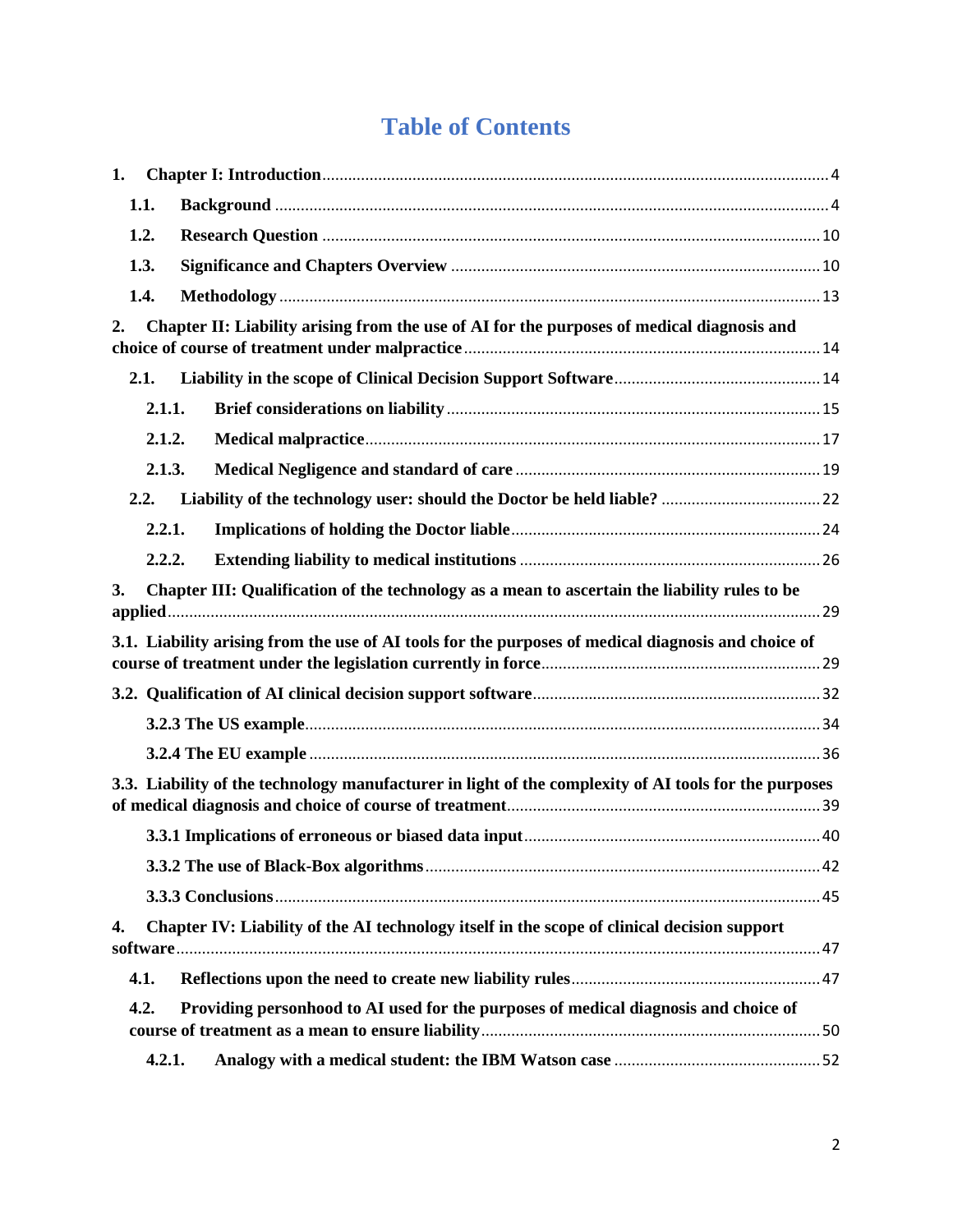|        |  | 4.2.2. The status of electronic persons under the EU Parliament Resolution no. |  |  |  |
|--------|--|--------------------------------------------------------------------------------|--|--|--|
|        |  |                                                                                |  |  |  |
|        |  |                                                                                |  |  |  |
| 5.     |  |                                                                                |  |  |  |
|        |  |                                                                                |  |  |  |
|        |  |                                                                                |  |  |  |
|        |  |                                                                                |  |  |  |
|        |  |                                                                                |  |  |  |
|        |  |                                                                                |  |  |  |
|        |  |                                                                                |  |  |  |
|        |  |                                                                                |  |  |  |
| 6.2.3. |  |                                                                                |  |  |  |
| 6.2.4. |  |                                                                                |  |  |  |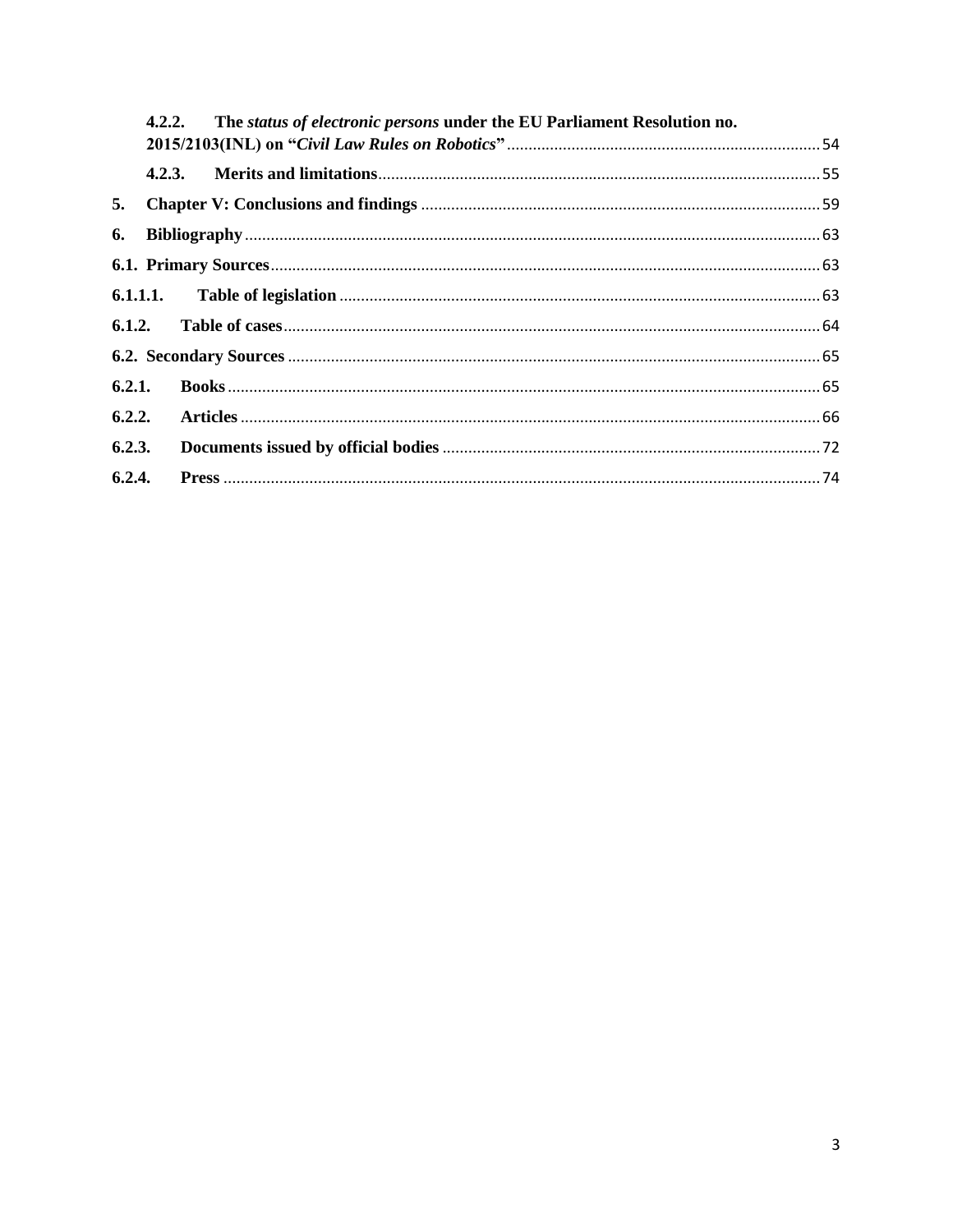## <span id="page-3-0"></span>**1. Chapter I: Introduction**

#### <span id="page-3-1"></span>**1.1. Background**

 $\overline{\phantom{a}}$ 

Research developments within the scope of artificial intelligence (hereinafter also referred to as "AI") are responsible for the creation of ground-breaking technology. At this point, the scientific community knows and accepts that AI technology has the potential to surpass human intellectual capacity, reaching potentialities that humans may not be able to control neither understand. Considering that AI technology has been overcoming its initial potentialities<sup>1</sup>, the risks comprised in it have also increased. In fact, AI technology relies on machine learning (hereinafter also referred to as "ML") which provides algorithms with the capability of making its own decisions and provides innovative and unforeseen solutions, circumstance that will expand the potential hazards of relying on AI technology.<sup>2 3 4</sup>

Although ML/AI technology might be applied in several different sectors (banking, financing, etc.), the limitation of this work shall be the analysis of the applicability of this technology on healthcare, given that as acknowledged by Jeff Bezos<sup>5</sup> "*healthcare is going to be one of those industries that is elevated and made better by machine learning and artificial intelligence*". 6 7

<sup>1</sup> Holmes, Mark *Are We Underestimating the Impact of AI?*, available on <http://www.lawtechnologytoday.org/2017/06/the-impact-of-artificial-intelligence/>

<sup>2</sup> Machine learning "*rather than pushing the commands by programmer regarding how to solve; it explains how to proceed towards learning to solve the problem on its own. (…) it works by learning to identify patterns in data and then make predictions from those patterns*" – *Cf.* Jha, Vishakha *Machine Learning Algorithm - Backbone of emerging technologie*s, available o[n http://www.lawtechnologytoday.org/2017/06/the-impact-of-artificial-intelligence/](http://www.lawtechnologytoday.org/2017/06/the-impact-of-artificial-intelligence/)

<sup>3</sup> Elman, Jeremy and Castilla, Abel *Artificial intelligence and the law,* available on <https://techcrunch.com/2017/01/28/artificial-intelligence-and-the-law/>

<sup>4</sup> Although machine learning can be divided in three categories: supervised, unsupervised and reinforcement, the current work will not focus on the differences between each type of machine learning. - *Cf*. Ray, Sunil *Essentials of Machine Learning Algorithms (with Python and R Codes)*, available on <https://www.analyticsvidhya.com/blog/2017/09/common-machine-learning-algorithms/> <sup>5</sup> Founder of Amazon.

<sup>6</sup> Torres, Juan *Amazon Is Really Serious About Making Healthcare a Part of Its Future*, available on <https://futurism.com/amazons-healthcare-plans/>

<sup>7</sup> It is estimated that "*86 percent of health care provider organizations, life science companies and technology vendors currently use some form of AI with the current average spend being \$38 million per company*" - *Cf.* Chung, Jason *What Should We Do About Artificial Intelligence in Health Care?*, available o[n https://ssrn.com/abstract=3113655](https://ssrn.com/abstract=3113655)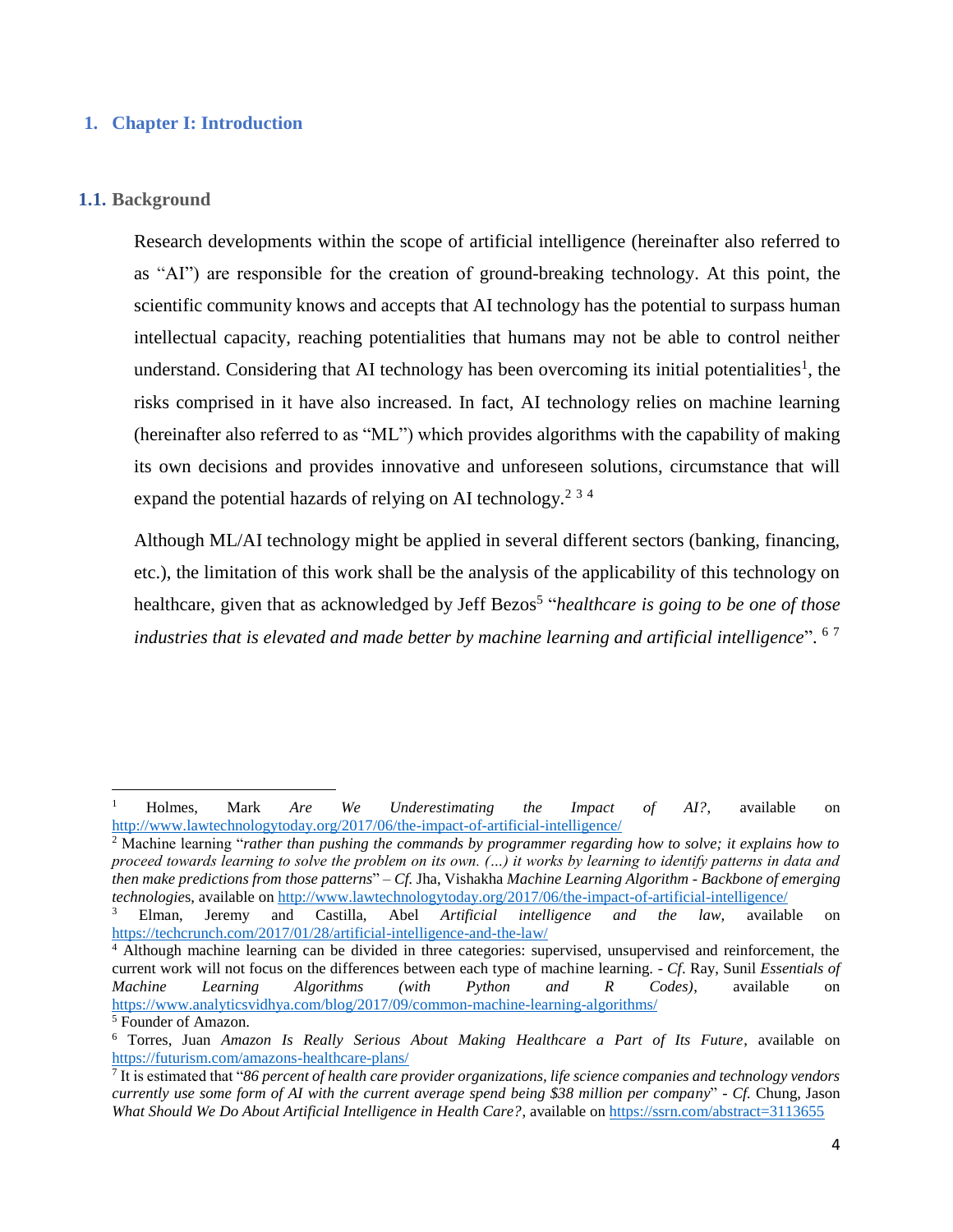Examples of the use of eHealth technology<sup>8</sup> are: medical records, health assistance, medication management, organization of patient routes, or solutions to improve diagnosis and treatment plans hence enable more informed medical decisions on grounds of electronic data availability. In view of the fact that better health care strongly relies on the ability to achieve accurate diagnosis and provide personal treatments that meet the patient's profile, this thesis will focus on AI tools used for the purposes of medical diagnosis and choice of treatment.<sup>9</sup>

Examples of AI technology in the scope of clinical diagnosis are **DeepMind Health**, which is being developed on basis of ML algorithms, in order to proficiently detect differences between cancerous and healthy tissues<sup>10</sup>, or **Medical Sieve**<sup>11</sup> which is deemed as the next generation of cognitive assistant designed to assess radiology images in order to detect medical conditions in a faster and reliable way.<sup>12</sup> Microsoft is also developing<sup>13</sup> the Project Hanover in order to (by

<sup>8</sup> Which, as defined by the World Health Organization consists on the *application of organized knowledge and skills in the form of devices, medicines, vaccines, procedures and systems developed to solve a health problem and improve quality of lives*, available on<http://www.who.int/health-technology-assessment/about/healthtechnology/en/>

<sup>&</sup>lt;sup>9</sup> ML technology is also being developed in view of empowering patients to control their health conditions on their own, *i.e.* without resorting to medical follow-up. This field of development is of extreme relevance since it envisages health care optimization by reducing unnecessary overall health costs. Micro biosensors and devices – such as mobile apps – are the main used technology to achieve this purpose. More than merely enabling patients to monitor their health condition, technology of this nature also has great potential in the scope of diagnosis. App solutions like the **Somatix** software – "*a data-analytics B2B2C software platform company whose ML-based app uses "recognition of hand-to-mouth gestures in order to help people better understand their behavior and make life-affirming changes", specifically in smoking cessation*" and **Skinvision –** a skin cancer detection app **-** are examples of what has been said. – *Cf.* Faggella, Daniel *Applications of Machine Learning in Pharma and Medicine* available on <https://www.techemergence.com/machine-learning-in-pharma-medicine/>

**Babylon** also created an app which offers "*medical AI consultation based on personal medical history and common medical knowledge. Users report the symptoms of their illness to the app, which checks them against a database of diseases using speech recognition. After taking into account the patient's history and circumstances, Babylon offers an appropriate course of action*." Moreover, this app provides medical follow-up by reminding its users to take their medication and by monitoring their health evolution. – *Cf.* The Medical Futurist*, Artificial Intelligence Will Redesign Healthcare* available o[n http://medicalfuturist.com/artificial-intelligence-will-redesign-healthcare/](http://medicalfuturist.com/artificial-intelligence-will-redesign-healthcare/)

Another exciting solution in the scope of diagnosis is **Bili Screen**, an app "*designed to help users identify pancreatic cancer early with an algorithm that analyzes selfies*" – *Cf.* Shailin, Thomas *Democratized Diagnostics: Why Medical Artificial Intelligence Needs Vetting* available on [https://www.linkedin.com/pulse/democratized-diagnostics-why](https://www.linkedin.com/pulse/democratized-diagnostics-why-medical-artificial-needs-shailin-thomas/?lipi=urn%3Ali%3Apage%3Ad_flagship3_profile_view_base%3BjQEvkTluSpaxaQRjqZ7iiQ%3D%3D)[medical-artificial-needs-shailin-](https://www.linkedin.com/pulse/democratized-diagnostics-why-medical-artificial-needs-shailin-thomas/?lipi=urn%3Ali%3Apage%3Ad_flagship3_profile_view_base%3BjQEvkTluSpaxaQRjqZ7iiQ%3D%3D)

[thomas/?lipi=urn%3Ali%3Apage%3Ad\\_flagship3\\_profile\\_view\\_base%3BjQEvkTluSpaxaQRjqZ7iiQ%3D%3D](https://www.linkedin.com/pulse/democratized-diagnostics-why-medical-artificial-needs-shailin-thomas/?lipi=urn%3Ali%3Apage%3Ad_flagship3_profile_view_base%3BjQEvkTluSpaxaQRjqZ7iiQ%3D%3D) and Shailin, Thomas *Artificial Intelligence, Medical Malpractice, and the End of Defensive Medicine* available on [http://blogs.harvard.edu/billofhealth/2017/01/26/artificial-intelligence-medical-malpractice-and-the-end-of](http://blogs.harvard.edu/billofhealth/2017/01/26/artificial-intelligence-medical-malpractice-and-the-end-of-defensive-medicine/)[defensive-medicine/](http://blogs.harvard.edu/billofhealth/2017/01/26/artificial-intelligence-medical-malpractice-and-the-end-of-defensive-medicine/)

Despite the relevance of all these AI tools in the scope of medical diagnosis and choice of treatment, the same are out of the scope of this thesis considering that we'll focus on AI technology which is not used directly by the patient but by a clinician.

<sup>10</sup> Faggella, Daniel *op cit.*

<sup>&</sup>lt;sup>11</sup> AI algorithm developed by IBM.

<sup>12</sup> The Medical Futurist, *op cit.*

<sup>&</sup>lt;sup>13</sup> In collaboration with the Knight Cancer Institute.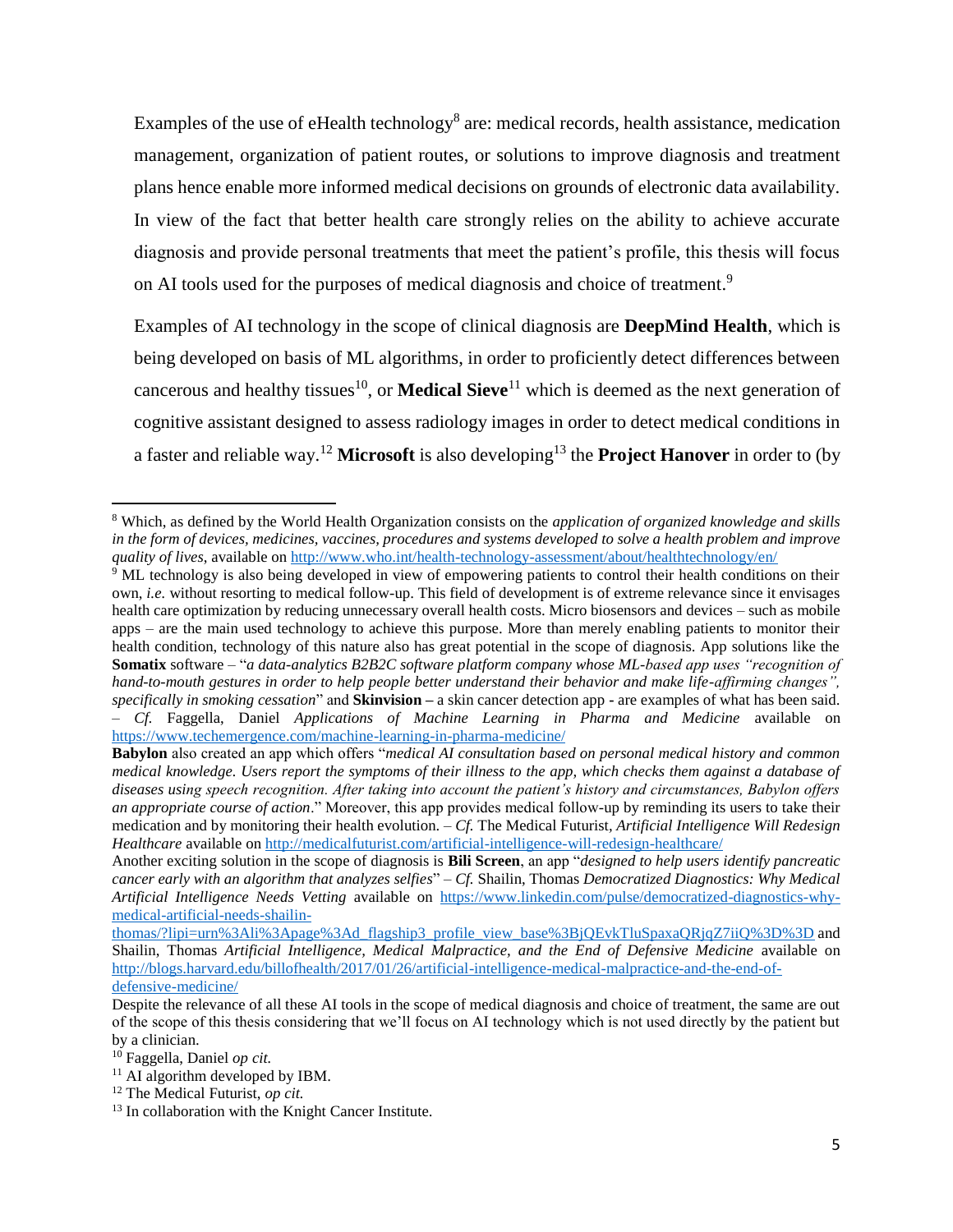resorting to ML) "*develop AI technology for cancer precision treatment, with a current focus on developing an approach to personalized drug combinations for Acute Myeloid Leukemia (AML)*."<sup>14</sup> The most relevant example in this realm is **IBM Watson** which enables physicians to provide better evidence-based treatment. The algorithm comprised in this technology analyses "*the meaning and context of structured and unstructured data in clinical notes and reports that may be critical to selecting a treatment pathway. Then by combining attributes from the patient's file with clinical expertise, external research, and data, the program identifies potential treatment plans for a patient*."<sup>15</sup> This piece of AI and its successor **Watson for Oncology** - which targets cancer patients - provide access to patient medical information and relevant medical knowledge in a simple and smooth way, therefore, optimizing the selection of personalized treatment options<sup>16 17</sup>.

Under MEDDEV 2.1/6 July 2016<sup>18</sup> (hereinafter also referred to as MEDDEV) technology of this nature is nominated Decision Support Software (hereinafter also referred to as "DSS" or clinical decision support software "CDSS") and defined as "*computer based tools which combine medical knowledge databases and algorithms with patient specific data (…) intended to provide healthcare professionals and/or users with recommendations for diagnosis, prognosis, monitoring and treatment of individual patients*" 19 .

Given the sensitiveness of this particular field of activity, it is of use to fully assess if the legal framework is prepared to provide appropriate answers to the eventual negative effects of this technology<sup>20</sup> from a liability point of view, in order to ensure accountability in this realm. As it

<sup>14</sup> *Ibidem.*

<sup>15</sup> *Ibidem.*

<sup>16</sup> Faggella, Daniel *op cit.*

<sup>&</sup>lt;sup>17</sup> Resorting to the technology comprised in IBM Watson, IBM also launched Watson for oncology which focuses on the diagnosis and choice of treatment of cancer patients – *Cf.* Chung, Jason *Hey Watson, Can I Sue You for Malpractice? Examining the Liability of Artificial Intelligence in Medicine* available on <https://ssrn.com/abstract=3076576>

<sup>&</sup>lt;sup>18</sup> Guidelines on the qualification and classification of standalone software used in healthcare within the regulatory framework of medical devices

<sup>19</sup> MEDDEV 2.1/6 July 2016 distinguishes between: **software** *"(…) a set of instructions that processes input data and creates output data*''; **standalone software** "*software which is not incorporated in a medical device at the time of its placing on the market or its making available*"; **expert function software** "*software which is able to analyse existing information to generate new specific information according to the intended use of the software*", and **software as a medical device** "*software intended to be used for one or more medical purposes that perform these purposes without being part of a hardware medical device*".

<sup>20</sup> Greenberg, Anastasia *Artificial Intelligence in Health Care: Are the Legal Algorithms Ready for the Future?*  available on [https://mjlh.mcgill.ca/2017/10/06/artificial-intelligence-in-healthcare-are-the-legal-algorithms-ready](https://mjlh.mcgill.ca/2017/10/06/artificial-intelligence-in-healthcare-are-the-legal-algorithms-ready-for-the-future/)[for-the-future/](https://mjlh.mcgill.ca/2017/10/06/artificial-intelligence-in-healthcare-are-the-legal-algorithms-ready-for-the-future/)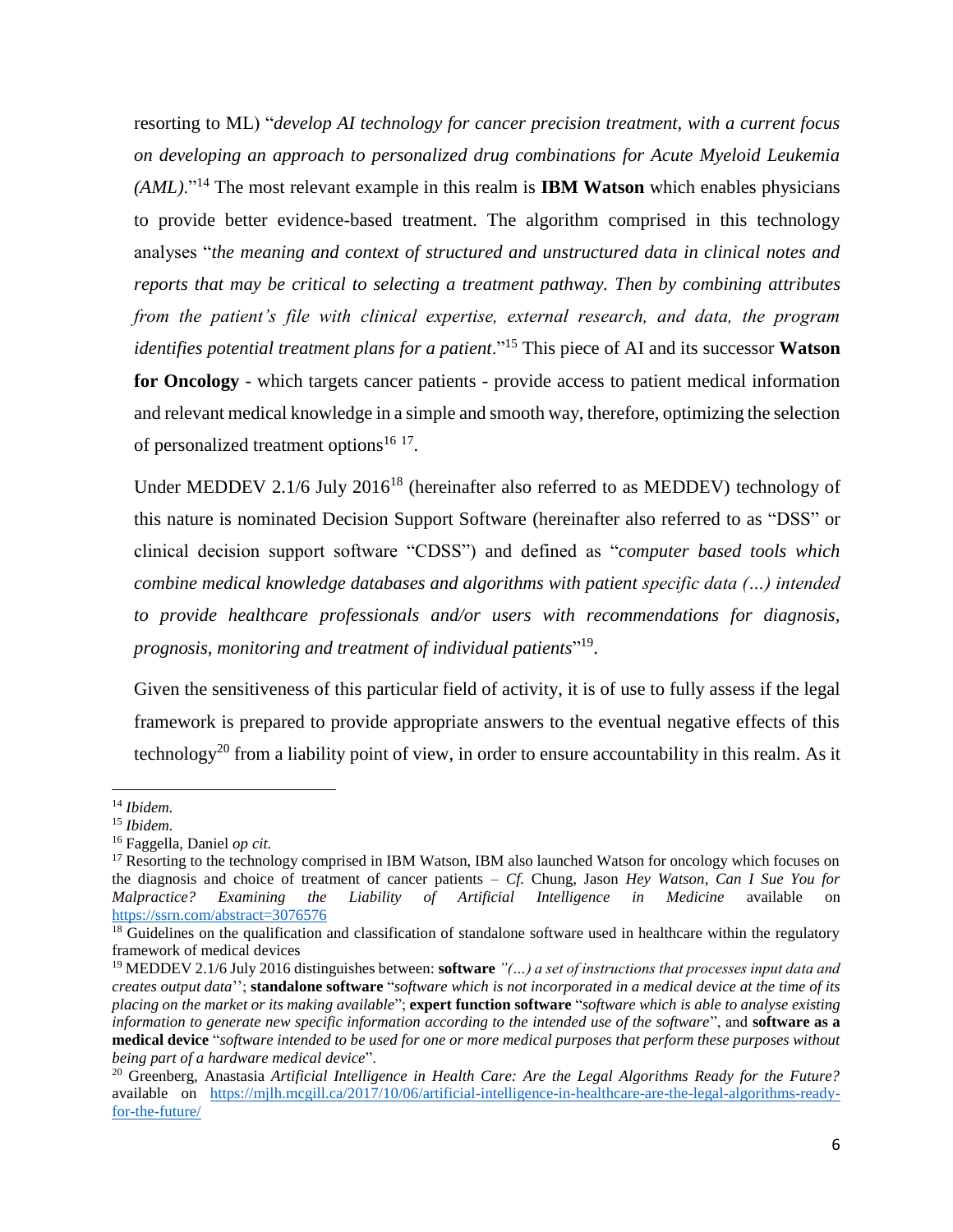will be seen, IBM Watson has been the main target of debates concerning liability arising from the use of AI technology in the health sector. This technology has indeed triggered the debate over how misdiagnosis and wrong plan treatments (chosen in light of the output of the algorithm) must be addressed under the liability regimes currently in force.

The need to define liability rules in the scope of eHealth was indeed acknowledged already in 2004 by the European Commission (hereinafter also referred to as "EC") initiative *e-Health technology*<sup>21</sup> and afterwards by the *Digital Single Market Strategy* launched by the European Commission in May 2015.<sup>22</sup> In fact, in the scope of the e-Health technology initiative, the EC stated that "*certainty of e-Health product and service liability within the context of existing product liability legislation would be beneficial. Information and communication technology developments should contribute to a safer working environment for practitioners; and greater*  legal certainty with regard to e-Health services within the context of freedom of movement of *people, goods and services is increasingly necessary*" 23 . More recently, the European Parliament adopted on February  $16<sup>th</sup>$  of 2017 the Parliament Resolution no. 2015/2103(INL) under the heading "*Civil Law Rules on Robotics*" (hereinafter also referred to as "PR 2015/2103"), as a possible response to the many legal and complex challenges that lie ahead. In whereas AB, it is stated that new civil liability rules are necessary<sup>24</sup> and concerns regarding the use of robotics in health sector<sup>25</sup> are expressly addressed in points 33 to 36 in which the

<sup>&</sup>lt;sup>21</sup> Commission of the European Communities Communication from the Commission to the Council, the European Parliament, the European Economic and Social committee and the Committee of the Regions *e-Health - making healthcare better for European citizens: An action plan for a European e-Health Area* {SEC(2004)539} Brussels, 30.4.2004 COM (2004) 356 final, available on [https://eur-lex.europa.eu/legal](https://eur-lex.europa.eu/legal-content/EN/TXT/PDF/?uri=CELEX:52004DC0356&from=EN)[content/EN/TXT/PDF/?uri=CELEX:52004DC0356&from=EN](https://eur-lex.europa.eu/legal-content/EN/TXT/PDF/?uri=CELEX:52004DC0356&from=EN)

 $22$  European Commission, Communication from the Commission to the European Parliament, the Council, the European Economic and Social Committee and the Committee of the Regions - *A Digital Single Market Strategy for Europe - COM(2015) 192* final available o[n https://ec.europa.eu/digital-single-market/en/news/digital-single-market](https://ec.europa.eu/digital-single-market/en/news/digital-single-market-strategy-europe-com2015-192-final)[strategy-europe-com2015-192-final](https://ec.europa.eu/digital-single-market/en/news/digital-single-market-strategy-europe-com2015-192-final)

<sup>23</sup> Commission of the European Communities *op cit.* p 19

<sup>24</sup> Whereas AB. of the PR 2015/2103 mentions that "*whereas the more autonomous robots are, the less they can be considered to be simple tools in the hands of other actors (such as the manufacturer, the operator, the owner, the user, etc.); whereas this, in turn, questions whether the ordinary rules on liability are sufficient or whether it calls for new principles and rules to provide clarity on the legal liability of various actors concerning responsibility for the acts and omissions of robots where the cause cannot be traced back to a specific human actor and whether the acts or omissions of robots which have caused harm could have been avoided".*

<sup>25</sup> It must be clarified that whenever the wording "*robotics*" is used in this thesis, the same encompasses the AI tools (for medical diagnosis and choice of course of treatment) here under analysis, considering that regardless of its specific features, a robot is an object in which a certain behavior was inscribed – *Cf.* Palmerini, E.; Bertolini, A., Battaglia F.; Koops, B..; Arnevale, A.; Salvini, P. *RoboLaw: Towards a European framework for robotics regulation* available on <https://www.sciencedirect.com/science/article/pii/S0921889016305437>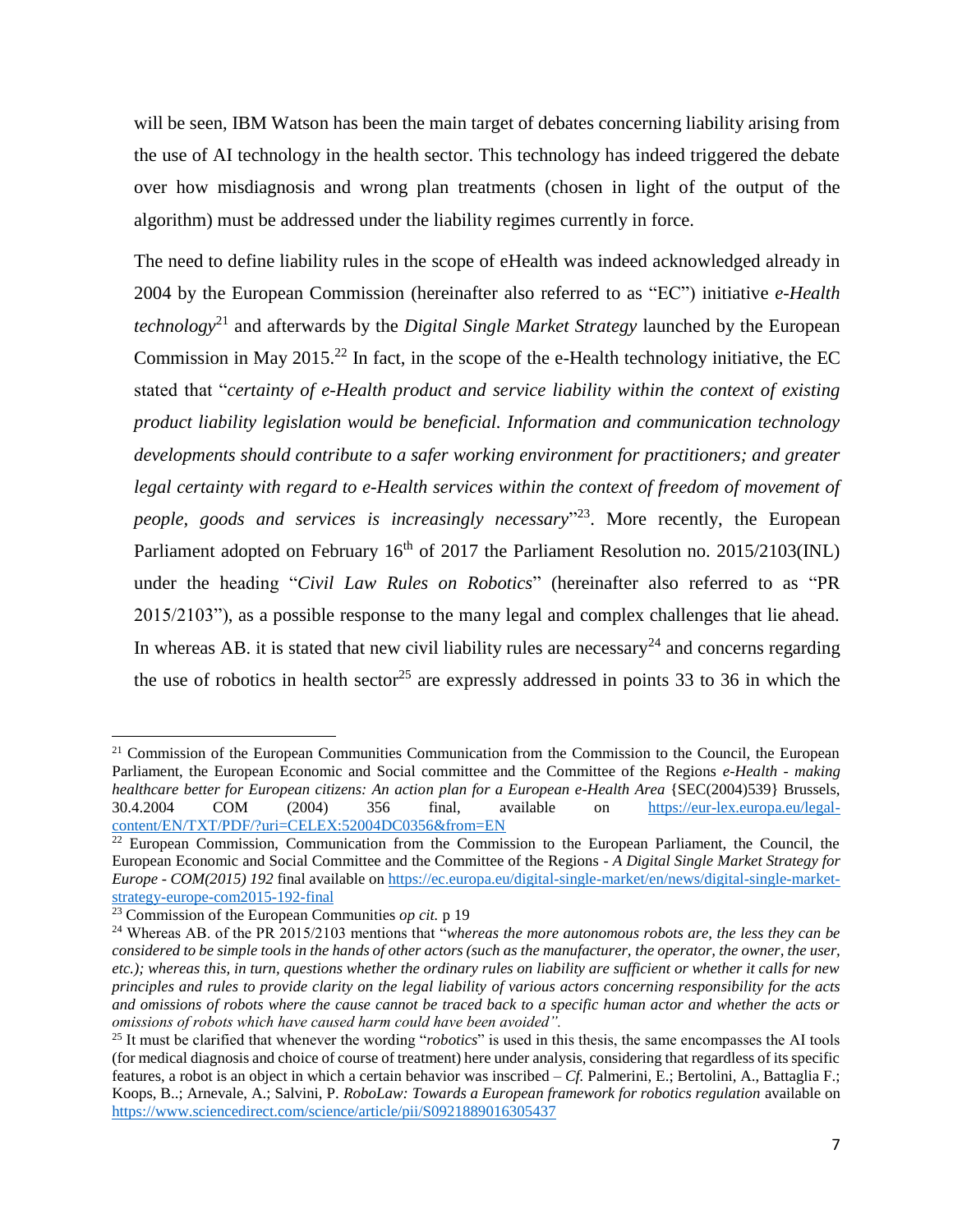need to "*safeguard and protect patients' health*" is stressed.<sup>26</sup> One of the European countries which seems to be fully aware of the need to rethink classical liability rules in the scope of AI health solutions is the United Kingdom (hereinafter also referred to as "UK"), which conducted a deep analysis on the subject by bringing to the table all the stakeholders involved: academia, legal professionals, technology developers and manufacturers, health care institutions, etc. In the final report it is mentioned that action is needed in four key areas "*a) Legal liability – the basis upon which legal liability can be established in respect of an artificial intelligence technology; b) Issues of causation and accountability – the basis for determining which party is to be considered liable (or is prepared to accept liability) for artificial intelligence, which does not perform as expected; c) Use of AIs in seeking to perform or discharge existing legal obligations; and d) Legal status – the extent to which a legal status should be afforded to an*   $AI.^{927}$ 

Despite the individual countries and European Union (hereinafter also referred to as "EU") efforts described *supra*, there is not yet, a piece of EU legislation which addresses liability arising from the use of AI for healthcare purposes. Therefore, *a priori*, these situations will be governed by each Member States' rules on law of contracts or torts, in accordance with the specificities of the case.<sup>28</sup> In true, the legal and scientific communities are still discussing if liability arising from the use of AI should be regulated or just being subject to the laws that Member States currently have in place, such as privacy and data protection, consumer protection, medical devices, civil liability or criminal liability laws, etc.

l

In fact, as clarified by Andrea Bertolini "*If, then, a notion of robot is to be elaborated (…) it may be as follows: a machine which (i) may either have a tangible physical body, allowing it to interact with the external world, or rather have an intangible nature—such as a software or program, (ii) which in its functioning is alternatively directly controlled or simply supervised by a human being, or may even act autonomously in order to (iii) perform tasks, which present different degrees of complexity (repetitive or not) and may entail the adoption of non-predetermined choices among possible alternatives, yet aimed at attaining a result or provide information for further judgment, as so determined by its user, creator or programmer, (iv) including but not limited to the modification of the external environment, and which in so doing may (v) interact and cooperate with humans in various forms and degrees*.", *Cf.* Bertolini, Andrea *Robots as Products: The Case for a Realistic Analysis of Robotic Applications and Liability Rules* available on<https://www.tandfonline.com/doi/abs/10.5235/17579961.5.2.214> emphasis added. <sup>26</sup> PR 2015/2103

<sup>27</sup> UK's Parliament, *Select Committee on artificial intelligence collated written evidence volume - House of Lords (UK)* - Statement of Cooley (UK) LLP (written evidence AIC0217) *available on* <https://www.parliament.uk/documents/lords-committees/Artificial-Intelligence/AI-Written-Evidence-Volume.pdf>

<sup>28</sup> Andoulsi, Isabelle and Wilson, Petra *Understanding Liability in eHealth: Towards Greater Clarity at European Union Leve*" in George, Carlisle; Whitehouse, Diane and Duquenoy, Penny *eHelath: Legal, Ethical and Governance Challenges*, Springer 2013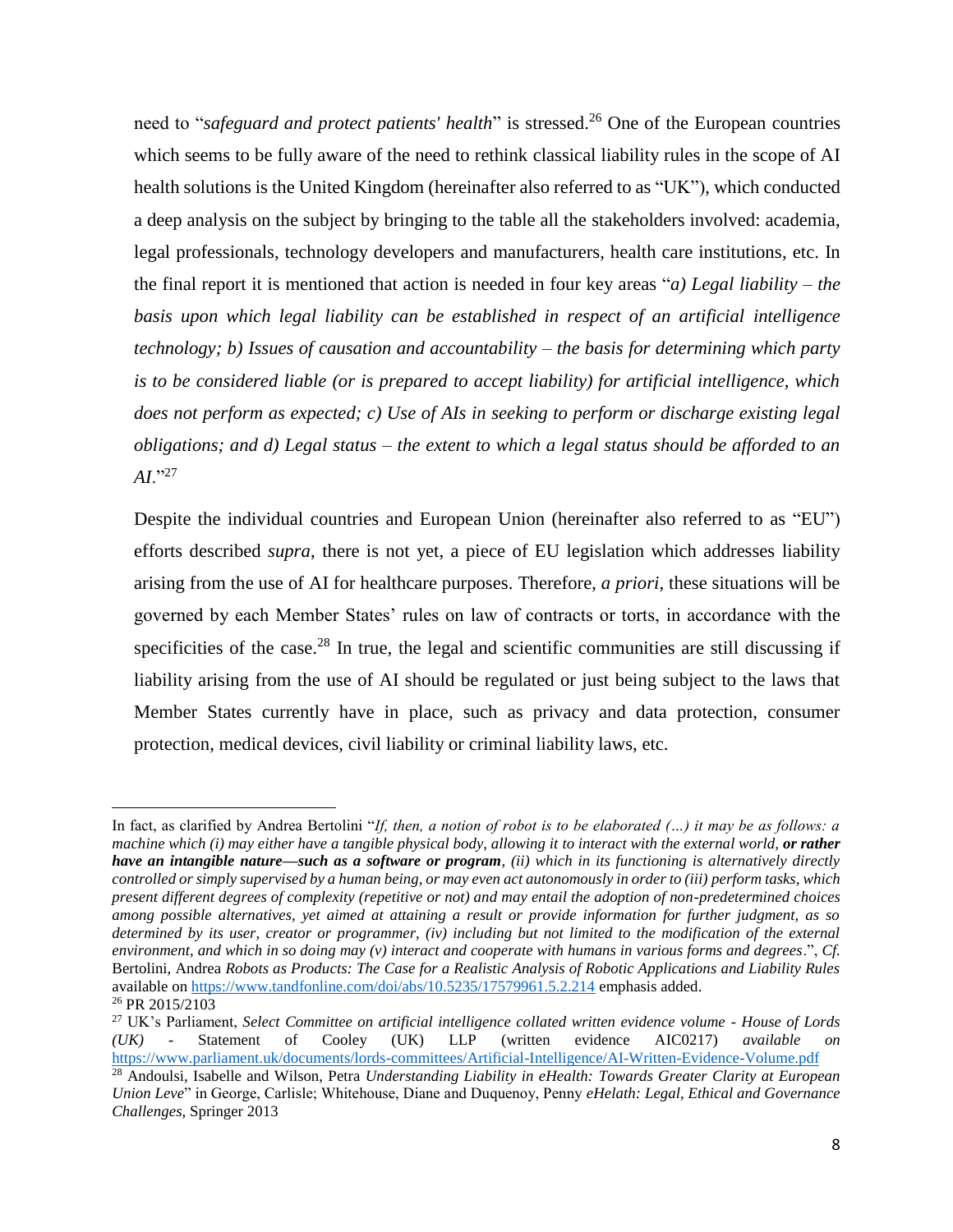Another element to be borne in mind is that products and services delivered in the scope of health care are typically highly regulated considering the aim to ensure that they are safe and efficient, as well as to guarantee that the data generated through eHealth tools is accurate and reliable.<sup>29</sup> In that sense, actors involved in the health sector are normally bound by hard law regulation. However, legislators cannot ignore the fact that excessively rigid regulation and disproportional liability regimes over developers and manufactures might stifle innovation and development of AI for health care purposes<sup>30</sup>, and that heavy liability regimes upon the physicians using the technology might compromise the acceptance of CDSS by the medical community. Therefore, the drafting of an efficient liability regime requires a "*right balance between consumer protection and industrial profitability*" <sup>31</sup> which means that the development of technology must be stimulated without jeopardizing patient's safety.

Ascertaining and clearly allocating liability in this realm is a subject that must be brought to the table considering that AI technology is becoming crucial in the medical field. Firstly, the financial costs connected with health care play a huge share in countries' economies all over the world. This is the reason why there is an obvious interest in adopting technologies that allow costs' reduction by resorting to tools which save physician's time when diagnosing patients or prescribing treatments. Furthermore, these DSS tools have the potential to reduce or fully eliminate costs arising from misdiagnosis; costs related to the performance of unnecessary additional medical tests; or costs related to the prescription of treatments that could have been prevented if an accurate diagnosis had been made at an earlier stage of the disease.<sup>32</sup> Moreover, it is of general interest to develop technology that enables health care institutions to provide the best care and medical solutions possible to patients, enhancing public health and safety.<sup>33</sup> Advanced technology might, indeed, allow patients to receive more efficient treatment plans in

<sup>29</sup> Tsang, Lincoln; Kracov, Daniel A.; Mulryne, Jacqueline; Strom, Louise; Perkins, Nancy; Dickinson, Richard; Wallace, Victoria M. and Jones, Bethan *The Impact of Artificial Intelligence on Medical Innovation in the European Union and United States*, available on [https://www.arnoldporter.com/~/media/files/perspectives/publications/2017/08/the-impact-of-artificial](https://www.arnoldporter.com/~/media/files/perspectives/publications/2017/08/the-impact-of-artificial-inteelligence-on-medical-innovation.pdf)[inteelligence-on-medical-innovation.pdf](https://www.arnoldporter.com/~/media/files/perspectives/publications/2017/08/the-impact-of-artificial-inteelligence-on-medical-innovation.pdf)

<sup>30</sup> Petit, Nicolas *Law and regulation of artificial intelligence and robots: conceptual framework and normative implications*, available on [https://papers.ssrn.com/sol3/papers.cfm?abstract\\_id=2931339](https://papers.ssrn.com/sol3/papers.cfm?abstract_id=2931339)

<sup>31</sup> Lenardon, Joao Paulo de Almeida *The regulation of artificial intelligence* available on <http://arno.uvt.nl/show.cgi?fid=142832>

<sup>32</sup> Marr, Bernard *The Amazing Ways How Artificial Intelligence And Machine Learning Is Used In Healthcare*, available on [https://www.forbes.com/sites/bernardmarr/2017/10/09/the-amazing-ways-how-artificial-intelligence](https://www.forbes.com/sites/bernardmarr/2017/10/09/the-amazing-ways-how-artificial-intelligence-and-machine-learning-is-used-in-healthcare/#71eee5dc1c80)[and-machine-learning-is-used-in-healthcare/#71eee5dc1c80](https://www.forbes.com/sites/bernardmarr/2017/10/09/the-amazing-ways-how-artificial-intelligence-and-machine-learning-is-used-in-healthcare/#71eee5dc1c80)

<sup>33</sup> *Ibidem*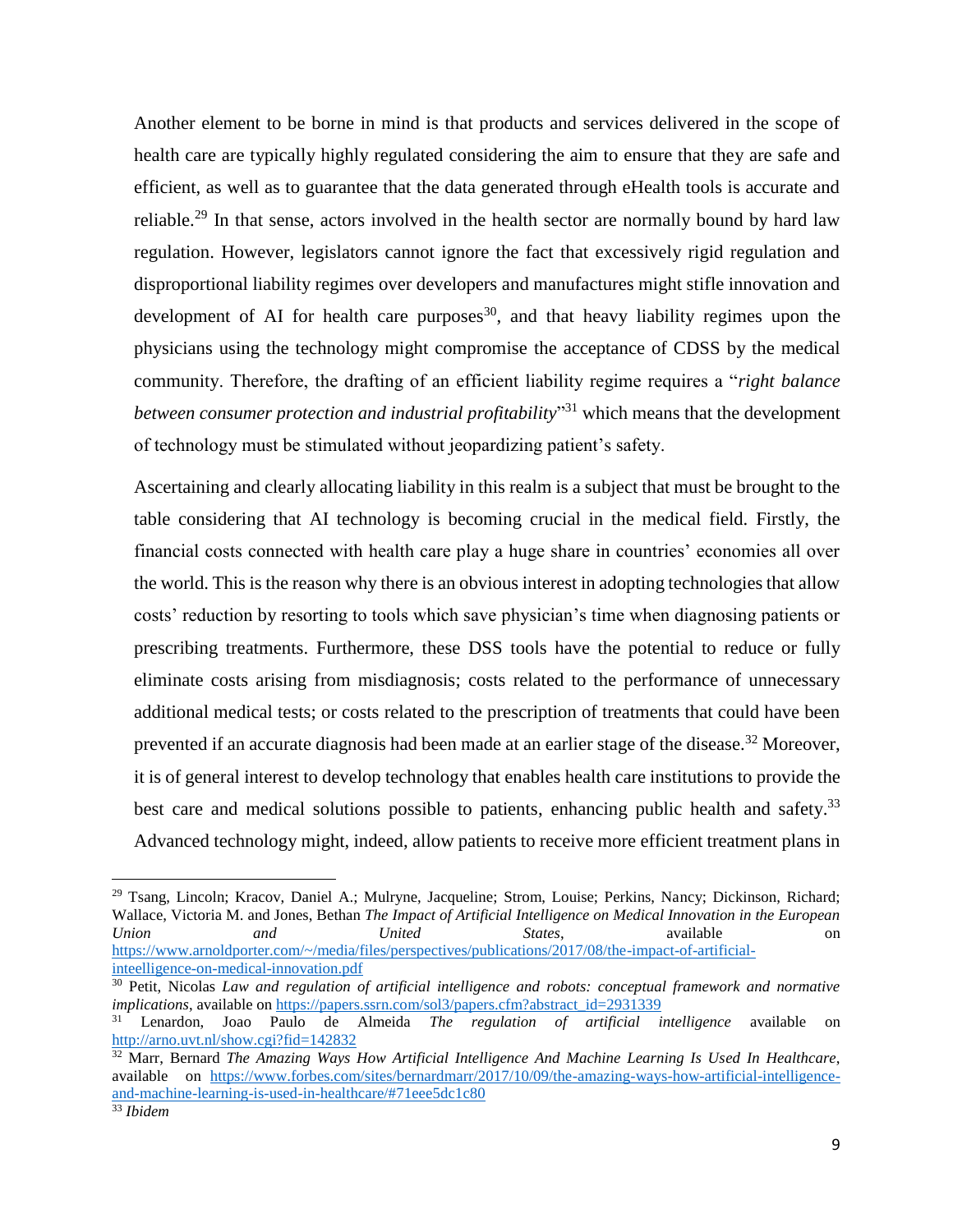a timely manner, which will lead to better survival and remission rates.<sup>34</sup> In fact, CDSS are an example of the fact that current societies are moving from a classical health paradigm to the adoption of e-health solutions by resorting to information and communication technologies  $(ICT)$  for medical purposes<sup>35</sup>, circumstance that accentuates the need to discuss liability in this realm.

#### <span id="page-9-0"></span>**1.2. Research Question**

In light of the background described *supra* this thesis will focus on *Liability arising from the use of Artificial Intelligence for the purposes of medical diagnosis and choice of treatment: who should be held liable in the event of damage to health?* It will be pondered if the current legal framework is suitable to address situations in which damage to health arises when a physician follows the output of an AI tool for diagnosis or choice of treatment purposes.

Liability arising from the circumstances described will be examined under three possible legal paths: current medical malpractice rules; under the general defective's products rules applicable to medical devices; or by the putative adoption of a new liability framework, under which the technology will be held liable itself.

#### <span id="page-9-1"></span>**1.3. Significance and Chapters Overview**

As mentioned *supra* there is no legal framework which specifically addresses liability arising from the use of AI for the purposes of medical decision-making, being still under discussion if rules of these nature should be drafted or not. The relevance of conducting a research on liability arising from the use of AI for the purposes of diagnosis and choice of course of treatment in the context of e-health rests with the fact that if, on the one hand, proper liability rules (governing

<sup>34</sup> *Ibidem*

<sup>&</sup>lt;sup>35</sup> In line with what has been said, the McKinsey Global Institute conducted a study on the U.S.A. health care system, in which was concluded that by applying big data strategies which typically rely on machine learning technology *"to better inform decision making could generate up to \$100 billion in value annually across the US health-care system, by optimizing innovation, improving the efficiency of research and clinical trials, and building new tools for physicians, consumers, insurers, and regulators to meet the promise of more individualized approaches.*"- *Cf.* Cattell, Jamie; Chilukuri, Sastry and Levy, Michael *How big data can revolutionize pharmaceutical R&D*, available on [https://www.mckinsey.com/industries/pharmaceuticals-and-medical-products/our-insights/how-big-data-can](https://www.mckinsey.com/industries/pharmaceuticals-and-medical-products/our-insights/how-big-data-can-revolutionize-pharmaceutical-r-and-d)[revolutionize-pharmaceutical-r-and-d](https://www.mckinsey.com/industries/pharmaceuticals-and-medical-products/our-insights/how-big-data-can-revolutionize-pharmaceutical-r-and-d)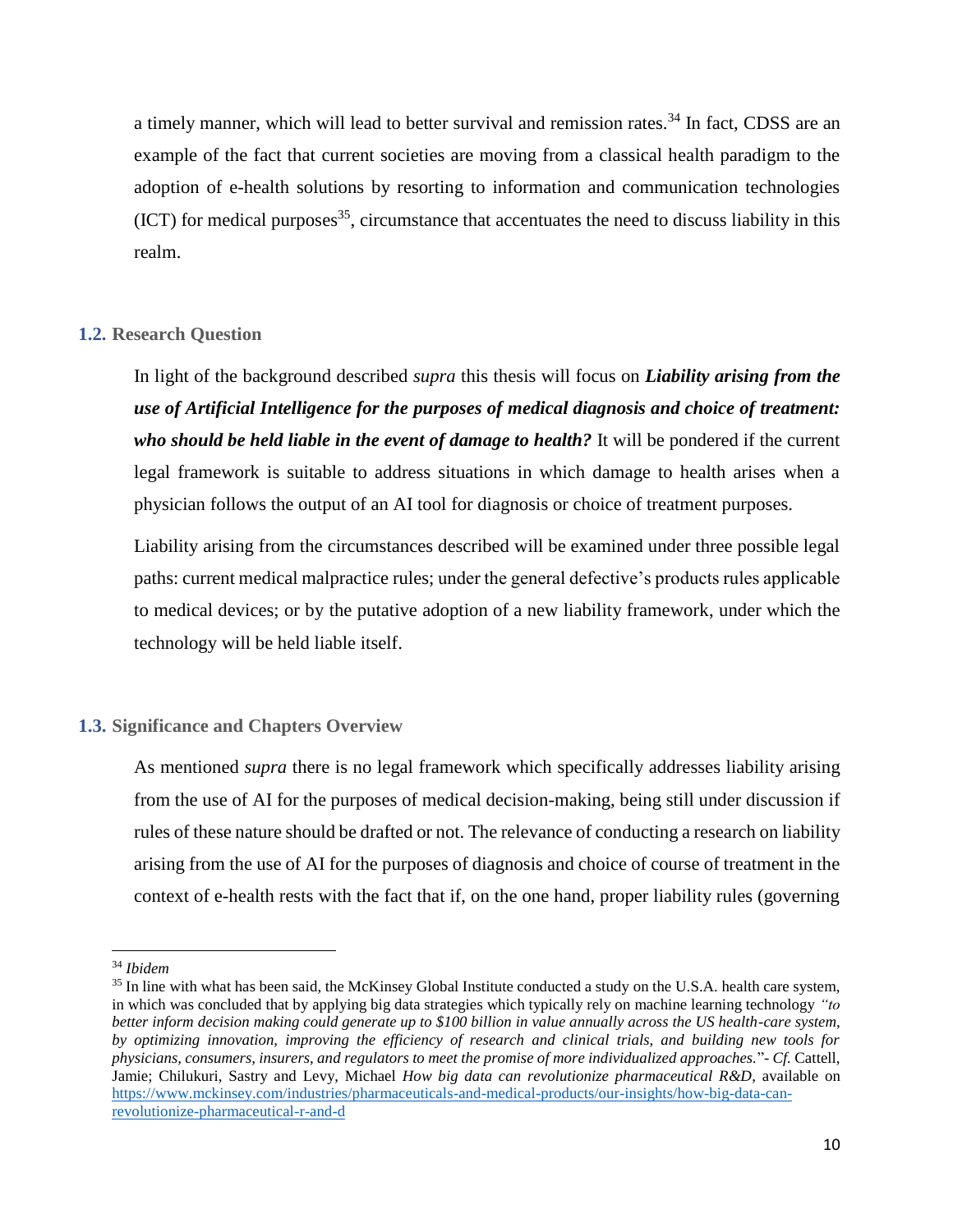liability and allocating liability among agents) must be implemented in order to avoid hazardous, irresponsible and harmful practices. On the other hand, there is an undeniable and permanent need of stimulating and nurturing scientific development in this respect as well as to stimulate the use of these technologies among the medical community. An aim that might be compromised by placing an excessive liability burden upon technology creators or upon the users. In summary, it must be warranted that technology makers will live up to the responsibility of designing safe technology for medical purposes, and that users will make use of this tools in a conscious and critical way, without jeopardizing or risking the development of the technology or the acceptance of the same within the medical community. Rules providing for clear liability allocation are needed, but a fair and appropriate balance must be struck between all the interests involved herein.

Within Chapter II it will be assessed if liability arising from the use of AI for medical diagnosis and choice of treatment shall be determined under medical malpractice rules, hence, if the medical actor using the AI technology should be held liable. The specificity of this reality rests with the fact that the use of DSS encompassing AI involves two entities - the physician and the machine - since medical decisions are taken by the physician in light of the outcome provided by the technology. Therefore, liability should not just rest with the Doctor, nor just with the machine. If Doctors are simply held liable, there's a risk of the medical community not embracing DSS AI technology which is proven to have higher accuracy rates than humans, compromising the achievement of more accurate diagnosis and more informed/knowledgeable treatment decisions. If, on the other, liability is merely allocated to the technology itself or its manufacturer, Doctors might merely rely on the outcome of the CDSS tool instead of making a critical and empirical assessment of it; phenomenon which has been called defensive medicine. In other words, the level of autonomy of the machine shall be and the margin of intervention of the physician resorting to the technology shall be discussed, in order to determine if the damage caused to the patient must be addressed under medical malpractice rules, which apply when physicians do not comply with the standard of care owed to patients. Emphasis will be provided to the physicians' duty of care when using DSS technology and to the possibility of medical institutions being held liable under vicarious liability.

In a second stage, focus will be given to the qualification of CDSS tools, considering that the complex features of the AI incorporated in CDSS bring uncertainty regarding its qualification.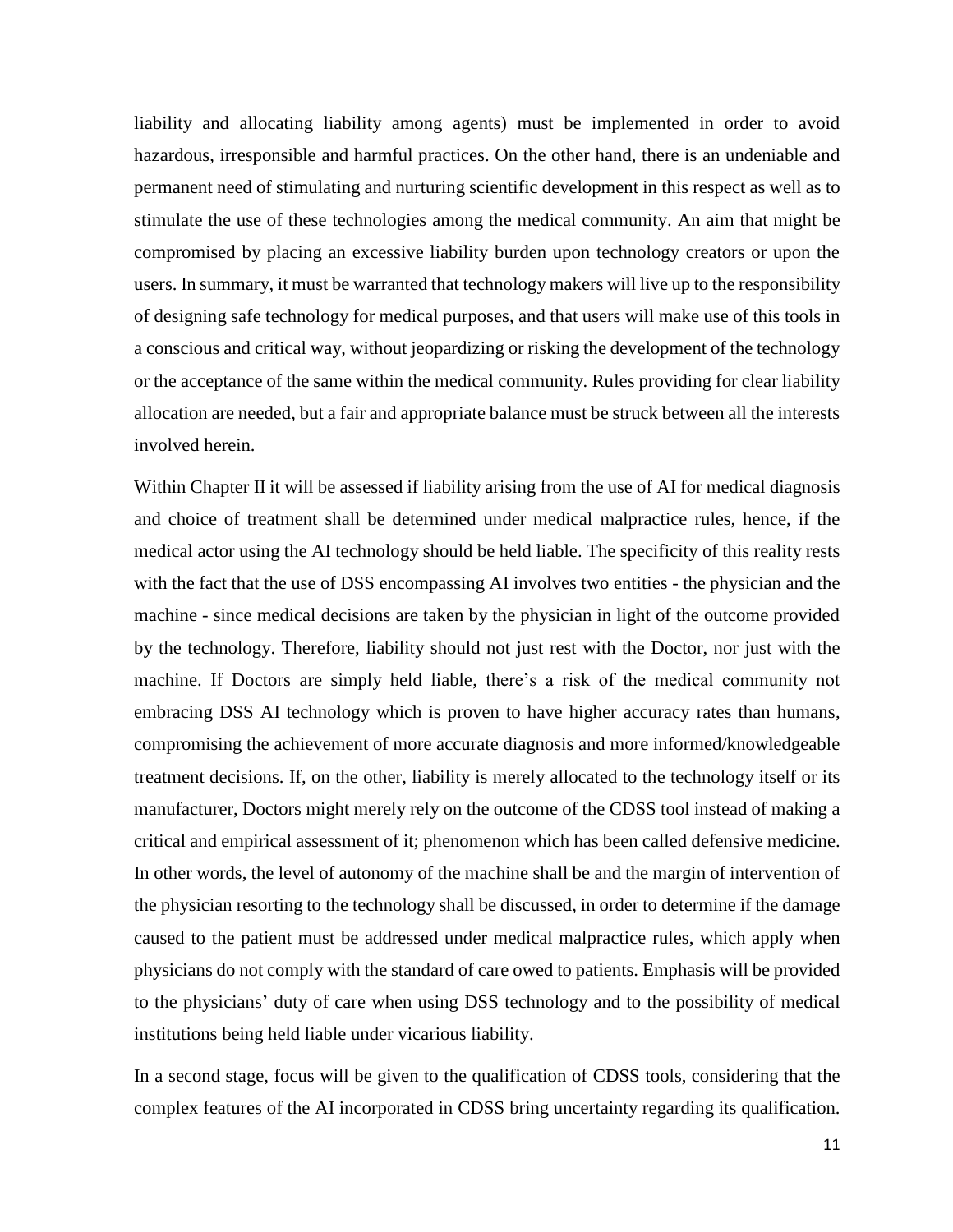Firstly, it is discussed if due to the dual nature of hardware and software, liability arising herein should be assessed under the defective products' rules. Secondly, it is discussed if these tools should be qualified as a mere product or as the provision of a medical service. Furthermore, it is debated if the same must be deemed a medical device, therefore, be subject to medical devices' legislation. This question is of importance considering that if the AI tools under assessment are deemed medical devices, the same will be subject to the Defective Products Directive, Council Directive 85/374/EEC of 25 July 1985 concerning liability for defective products (hereinafter also referred to as "DPD") which provides for a strict liability regime upon manufacturers. Therefore, if one concludes that given its medical purpose DSS should be qualified as a medical device, the manufacturer will be subject to more severe rules under the defective's product liability regime, hence, more vulnerable to liability claims. The suitability of medical devices laws to DSS solutions is, however, arguable. CDSS tools are quite more complex than classical medical devices due to the black box nature of the AI technology incorporated in them, and due to the fact that these solutions imply the intervention and connection between many actors: the physician who uses the technology, as well as all the industrial agents involved in its design, development, manufacture and data input. The rationale behind such discussion rests with the fact that it might not be fair to make the manufacturer of the technology strictly liable (under the DPD) for damages to health arising from the use of a CDSS tool, when the manufacturer nor the agent in charge of the coding component of the technology will be able to identify or explain the error occurred.

In Chapter IV it will be assessed the possibility of granting personhood to DSS systems in order to hold the technology liable itself. The relevance of such sub research question is explained by the fact that if liability is directly allocated to the AI, Courts will no longer face the difficult task to ascertain who the liable agent is. On the other hand, making AI liable itself means *a priori* deeming the manufacturer or the technology designer/ developer directly liable, regulatory option which might slow down the progress of technology of this nature, since manufacturers will likely fear being easily subject to liability claims, which naturally represent a heavy financial burden. Under this sub research an assessment will be made on the merits and limitations of providing personhood to AI used for the purposes of diagnosis and choice of treatment as a mean to allocate liability.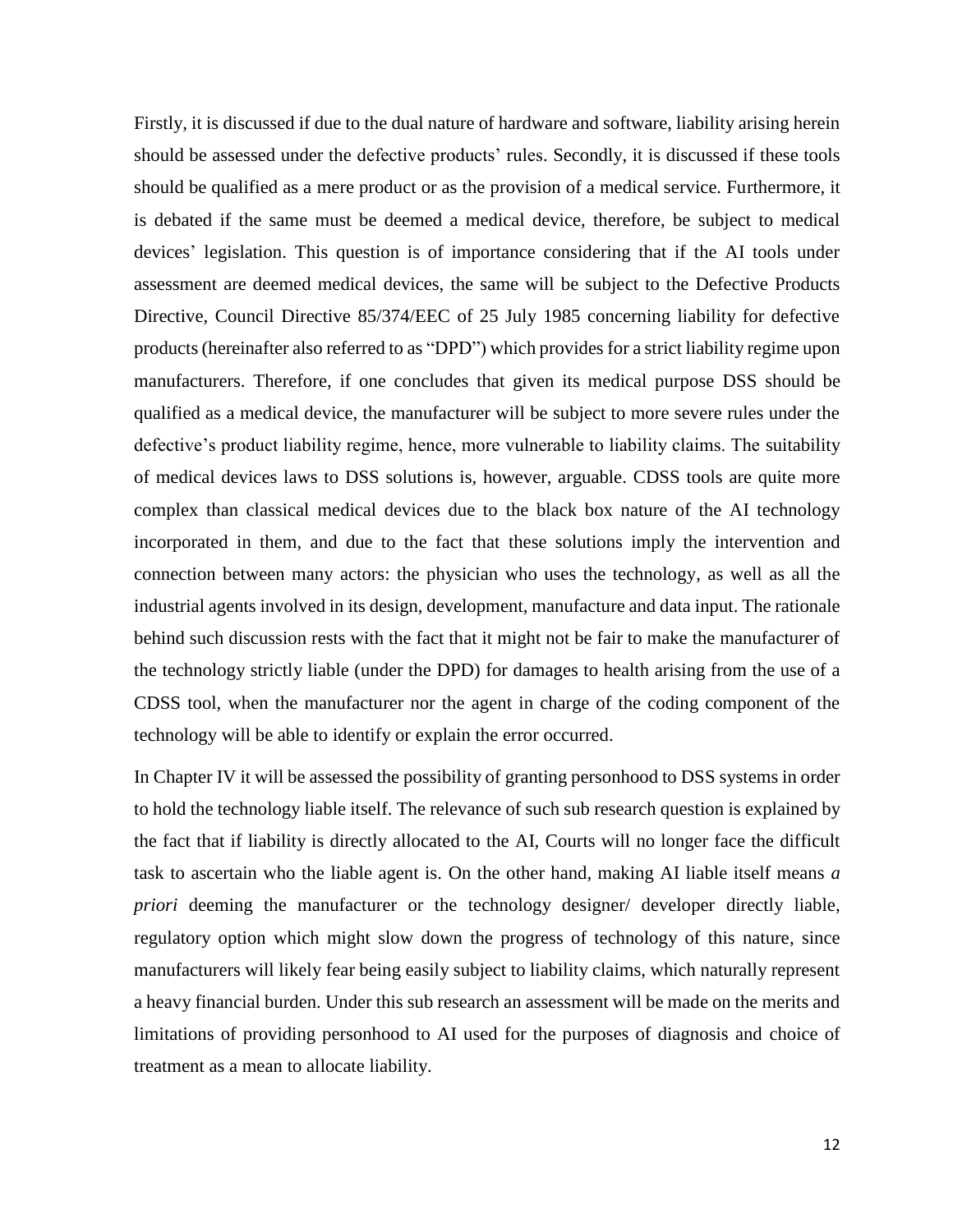At last, conclusions will be drafted in response to the questions raised and some possible regulatory solutions in this realm will be suggested.

#### <span id="page-12-0"></span>**1.4. Methodology**

The research questions mentioned above will be assessed under a public interest framework, in light of a descriptive/state of the art approach which entails the assessment of primary and secondary sources. Without prejudice to the choice of a doctrinal legal research, when relevant, empirical knowledge will be taken is consideration.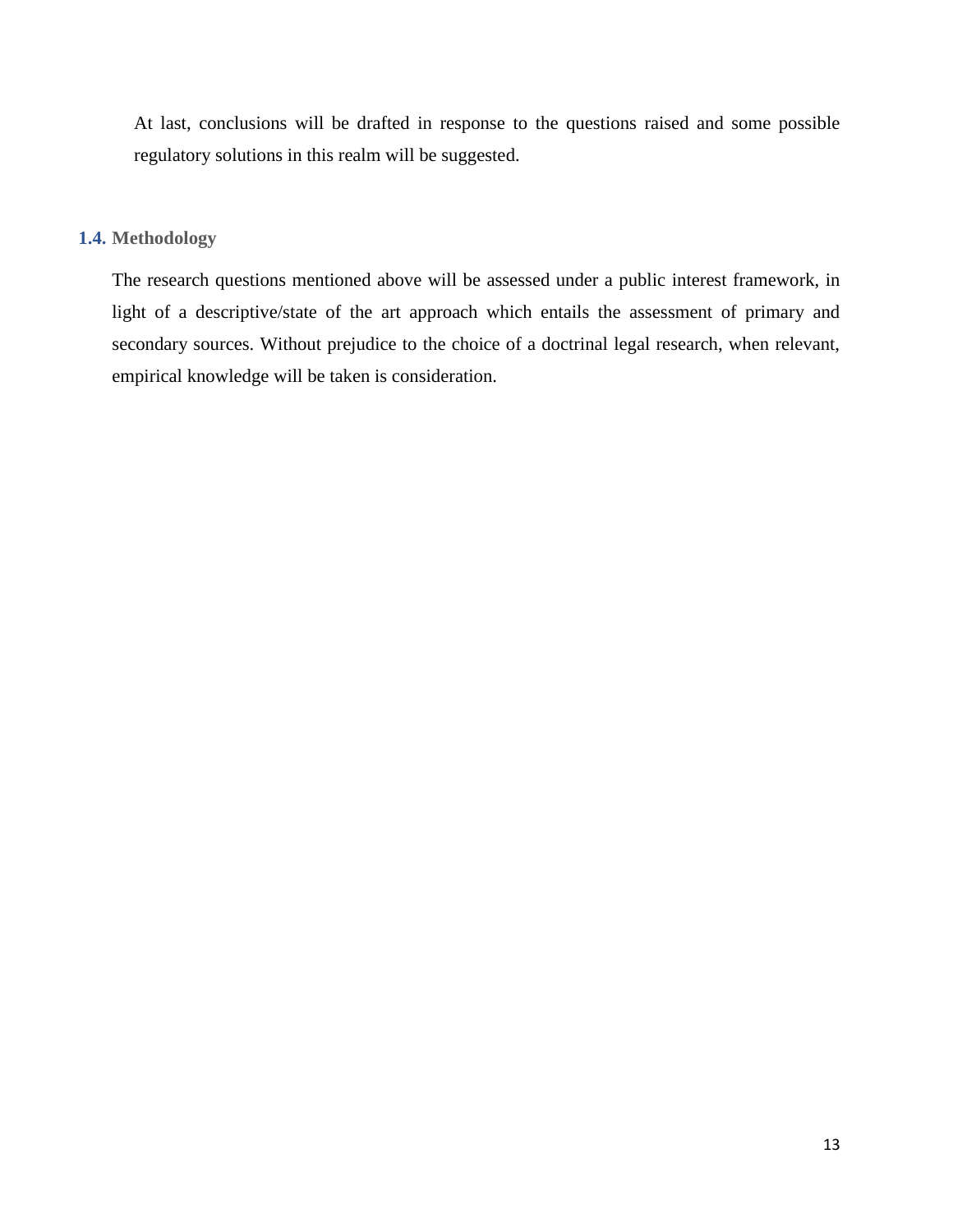# <span id="page-13-0"></span>**2. Chapter II: Liability arising from the use of AI for the purposes of medical diagnosis and choice of course of treatment under malpractice**

#### <span id="page-13-1"></span>**2.1. Liability in the scope of Clinical Decision Support Software**

AI for the purposes of medical diagnosis and choice of treatment is becoming a common tool in the hands of physicians all over the world. More than merely relying on their personal medical knowledge, Doctors are now assisted by machines (as IBM Watson, Watson for Oncology or Deep Mind) which assess the clinical data of the patient in light of the medical data to which the algorithm was fed, providing more accurate diagnosis and choices of treatment. Although the benefits behind the use of this technology are unquestionable, it is also unquestionable that this eHealth paradigm represents a disruption of the classical relationship between the parties involved in the delivery of health care services. If, before, a patient who suffered harm or damage in the course of a diagnosis or treatment prescribed by a physician would easily identify the agent against who to take action (the Doctor or the medical institution under which the Doctor provided the health care services), today with the use of AI tools, such line became blurry considering that other than the Doctor there is another entity which might have caused the harm, *i.e.*, the algorithm's output which the physician followed.<sup>36</sup> The reality described brings several questions regarding allocation of liability. Namely, it shall be discussed if the traditional concepts of medical negligence and standard of care suit this new reality. In that sense, it will be assessed herein if malpractice rules must be shaped and adapted $37$  or if the intervention of CDSS disrupts the relationship between the practitioner and patient so severely<sup>38</sup> that malpractice rules should be disregarded and disputes arising in this scope must be framed exclusively under product's liability regimes.

<sup>36</sup> Andoulsi, Isabelle and Wilson, Petra *op cit.*, p. 165.

<sup>37</sup> Greenberg, Anastasia *op cit.*

<sup>38</sup> Such concern is addressed in point 33 of the PR 2015/2103 which mentions that "*the use of such technologies should not diminish or harm the doctor-patient relationship, but should provide doctors with assistance in diagnosing and/or treating patients with the aim of reducing the risk of human error and of increasing the quality of life and life expectancy*".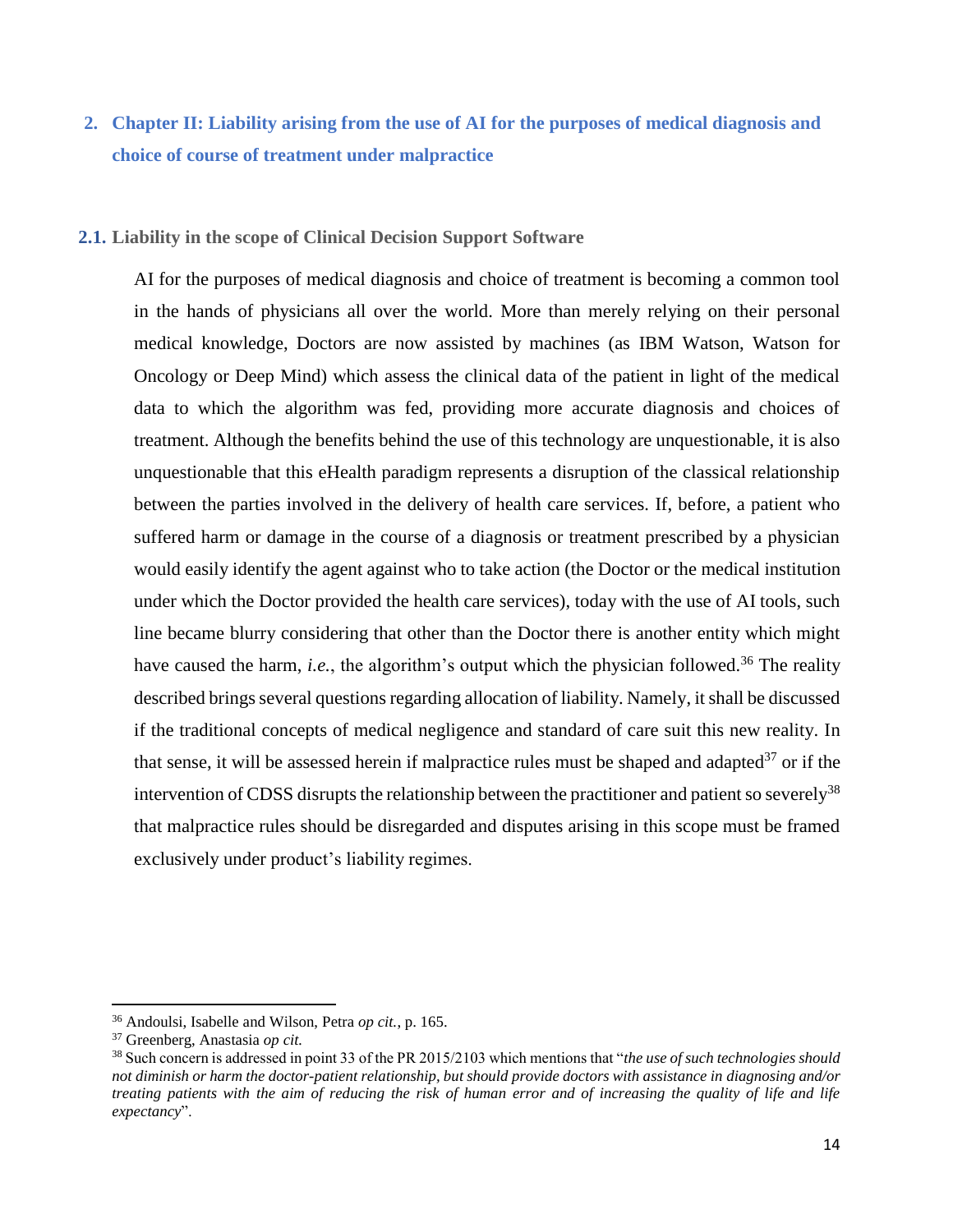In sum, within this chapter a reflection will be made upon what happens when a practitioner (the technology user) misdiagnoses or prescribes a wrong course of treatment in light of the outcome of the algorithm used.

# <span id="page-14-0"></span>**2.1.1. Brief considerations on liability**

Before assessing liability in the context e-health under malpractice rules, it is of use to refer that liability applies to realities of a different nature. It can apply "*to a duty or obligation arising*  from an express or implied contract or other legal relationship<sup>339</sup> and assume different variations. Namely, it can be deemed vicarious if "*the duty of care is held by a party other than the one directly connected to the party harmed, as in the case of an employer who is liable for acts of his and her employee*" <sup>40</sup>, which means that patients harmed might seek for compensation directly from the practitioner or, on grounds of vicarious liability, from the healthcare enterprise (*e.g.* hospitals, clinics, etc.) within which the patient was treated.

A main distinction is also made between fault-based liability under which "*the party harmed as a result of the failure to comply with a duty of obligation will need to show that a duty existed, that a harm resulted from the failed or poor execution of that duty, and that the party with the duty acted negligently in failing to execute the duty properly*" <sup>41</sup> and non-fault liability in which "*the party suffering harm may obtain a compensation without having to show any negligence on the part of the manufacturer or service provider, he or she will only have to show a causal link between the product or service and the harm*". <sup>42</sup> <sup>43</sup> The latter form of liability is also referred to as strict liability. Strict liability is intended to stimulate an increase of the investments in product's safety and to facilitate claims by the consumers against producers.<sup>44</sup>

<sup>39</sup> Andoulsi, Isabelle and Wilson, Petra *op cit.*

<sup>40</sup> *Ibidem*

<sup>41</sup> *Ibidem*

<sup>42</sup> *Ibidem*

<sup>&</sup>lt;sup>43</sup> Non-faultbased liability is a common principle of EU consumer protection laws, being based on Directive 93/13/EEC on unfair contract terms; Directive 1999/44/EC on sales and guarantees and Directive 97/7/EEC on distance selling.

<sup>44</sup> Palmerini, E*. et al. Robotlaw… op. cit.*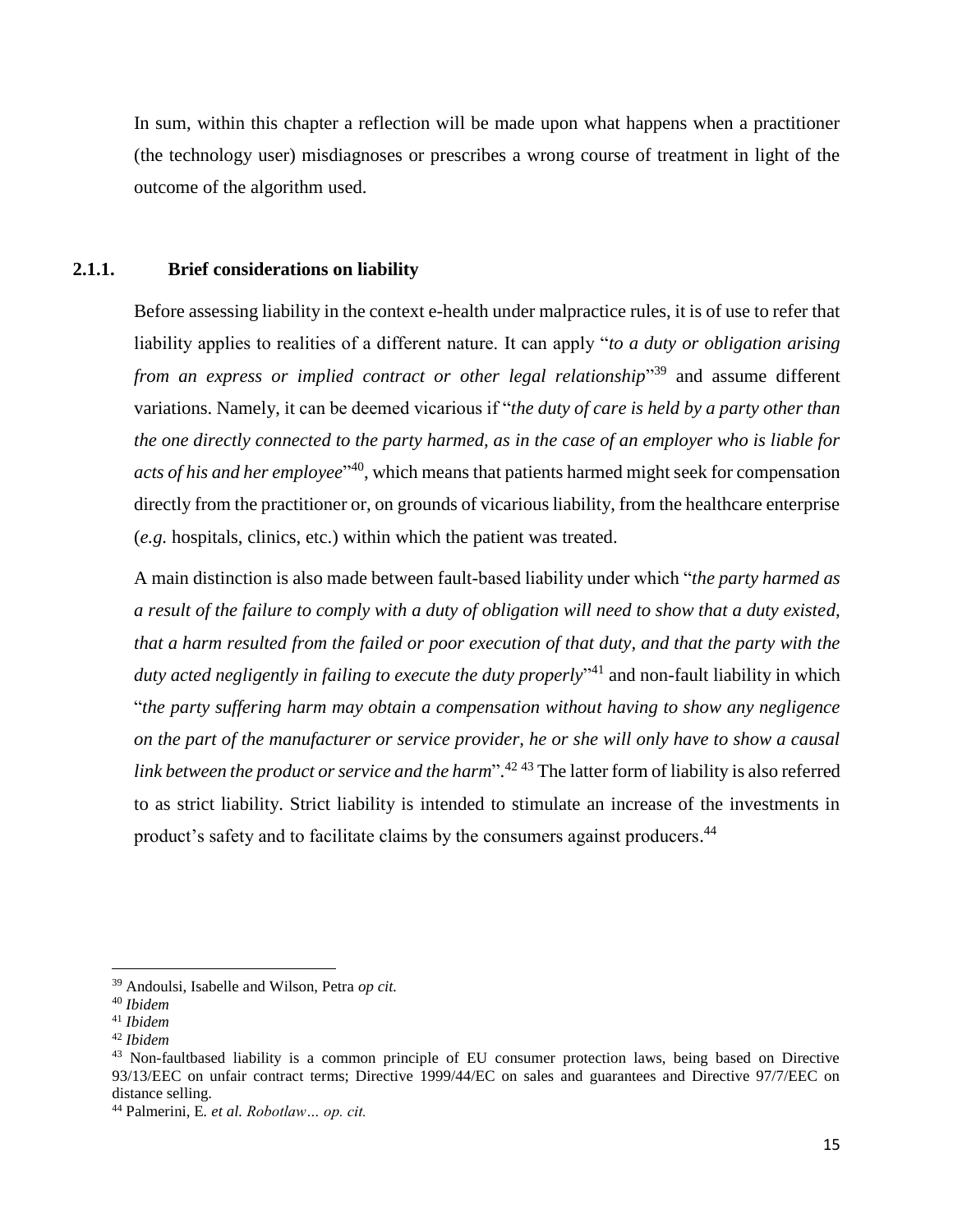Medical liability is deemed fault/negligence-based<sup>45</sup> and it serves two purposes: compensate harmed patients for injuries suffered and prevent or discourage unreasonable dangerous practices.<sup>46</sup> <sup>47</sup> Bearing in mind such functions, it must be ensured that any response to the liability regulatory challenges that lie ahead must comply with the same.

Although a possibility exists of getting redress under the strict liability regime in light of the DPD against the manufacturer or algorithm developer<sup>48</sup> – in the event of damage to health caused by an AI tool in the course of medical treatment as a result of bugs<sup>49</sup>, glitches, or other software failures<sup>50</sup> – medical malpractice rules will *a priori* apply when a malpractice behaviour takes place as a consequence of the use of a DSS comprising AI.

As explained by HOLLY COX, medical malpractice occurs "*when the conduct of a doctor, hospital, or other medical professional falls below the applicable standard of care and injures the patient".* <sup>51</sup> The Author further highlights two specific situations in which the use of software for clinical purposes falls under malpractice: using outdated software and failure to warn. According to the Author, in order to prevent security vulnerabilities - which might lead to errors in the output provided by the algorithm - medical institutions and practitioners using software tools are obliged to update the IT systems used, therefore, failure to comply with such practices will trigger liability under malpractice. Secondly, if a wrong medical decision occurs and the Doctor failed to previously inform the patient that the diagnosis or treatment chosen relied on

 $\overline{\phantom{a}}$ <sup>45</sup> As explained by W. Nicholson Price, *"patients can recover under a strict liability theory for injuries arising from products that are defective due to manufacturing defects, design defects, or failure to warn of risks. However, neither health-care providers nor health-care facilities are typically held strictly liable for defects in the products they provide, sell, or use. Such cases might be brought against black-box medicine developers*." – *Cf.* Price, W. Nicholson *Medical Malpractice and Black-Box Medicine* available on [https://papers.ssrn.com/sol3/papers.cfm?abstract\\_id=2910417](https://papers.ssrn.com/sol3/papers.cfm?abstract_id=2910417)

<sup>46</sup> *Ibidem* 

<sup>47</sup> In other words, Nicolas Petit explains that "*liability laws serve two functions: a corrective function and an incentive function. The former aims to "to remove past harm by providing a solvent target to victims*", the later envisages to "*deter the future occurrence of damage, by confiscating the gains of harmful conduct*" – *Cf.* Petit, Nicolas *op cit.* <sup>48</sup> *Ibidem*

<sup>&</sup>lt;sup>49</sup> An example of what has been said is the ARKON anesthesia delivery system used in hospitals to deliver oxygen, anesthetic vapor, and nitrous oxide to patients during surgical procedures. In 2014, the FDA stated that such device was not deemed safe considering that due to software bug, the system could be easily shut through the connection with a mobile phone, which would might lead to hypoxemia (low blood oxygen) or even death of the patients using such device – *Cf.* Goodin, Dan *Bug can cause deadly failures when anesthesia device is connected to cell phones* available on [https://arstechnica.com/information-technology/2014/04/bug-can-cause-deadly-failures-when](https://arstechnica.com/information-technology/2014/04/bug-can-cause-deadly-failures-when-anesthesia-device-is-connected-to-cell-phones/)[anesthesia-device-is-connected-to-cell-phones/](https://arstechnica.com/information-technology/2014/04/bug-can-cause-deadly-failures-when-anesthesia-device-is-connected-to-cell-phones/)

<sup>50</sup> Cox, Holly *Medical Device Software: Who Is Responsible When Something Goes Wrong?* available on <https://ohiotiger.com/medical-device-software-defects/>

<sup>51</sup> *Ibidem*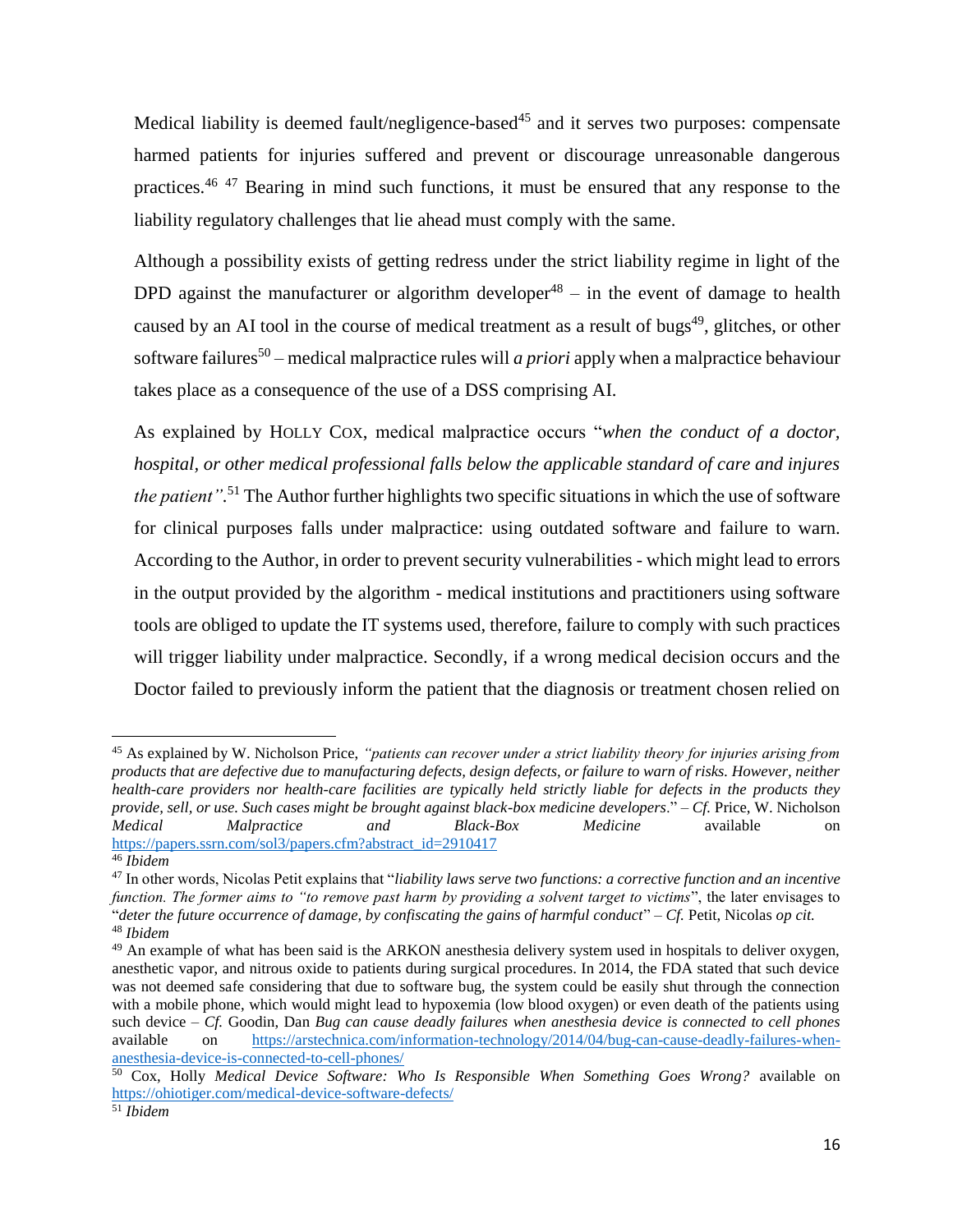a certain software, the former might also be held liable under malpractice rules.<sup>52</sup> The medical duty to inform is only complied with if the physician provides the patient clear and understandable information regarding the medical decision taken, hence, allowing the patient to make an informed decision. Such duty to inform<sup>53</sup> gains particular relevance in the scope of choice of course of treatment when AI tools are used, given that not solely the patient shall be aware that the practitioner has followed an algorithm outcome, as the later shall be provided with an explanation on the basic functioning of the algorithm used. As it will be referred, such understanding brings several problems considering that it is arguable if Doctors using technology of this nature are obliged to have knowledge on how the software works, hence, if the same should be held liable in the event of damage caused by the lack of knowledge on how the software operates.

Despite the situations pointed out above, the conclusion that a certain medical decision made under the use of an AI tool (and which resulted in harm to patient) triggers liability upon the practitioner, naturally requires a case by case assessment. A key concept in such assessment is the notion of medical negligence which will be discussed in the following point.

Lastly - but before engaging any analysis on the challenges posed by liability in the scope of DSS - it should be mentioned that the focus of this work is civil liability, which means that criminal liability will be left out of the assessment.

# <span id="page-16-0"></span>**2.1.2. Medical malpractice**

As pinpointed *supra* the concept of medical malpractice is key within the subject of liability arising from the use of AI, considering that it is necessary to assess if medical errors (regarding diagnosis and choice of treatment) made by practitioners when following the output of a CDSS should be deemed malpractice.

In the words of JASON CHUNG "*medical malpractice applies where a physician is negligent in failing to meet the professional standards of medicine and, as a result, injures a patient who is* 

<sup>52</sup> Cox, Holly *op. cit.*

<sup>53</sup> Brazier, Margaret and Cave, Emma *Medicine, Patients and the law*, sixth edition, Manchester University Press, 2016, p. 136 and 145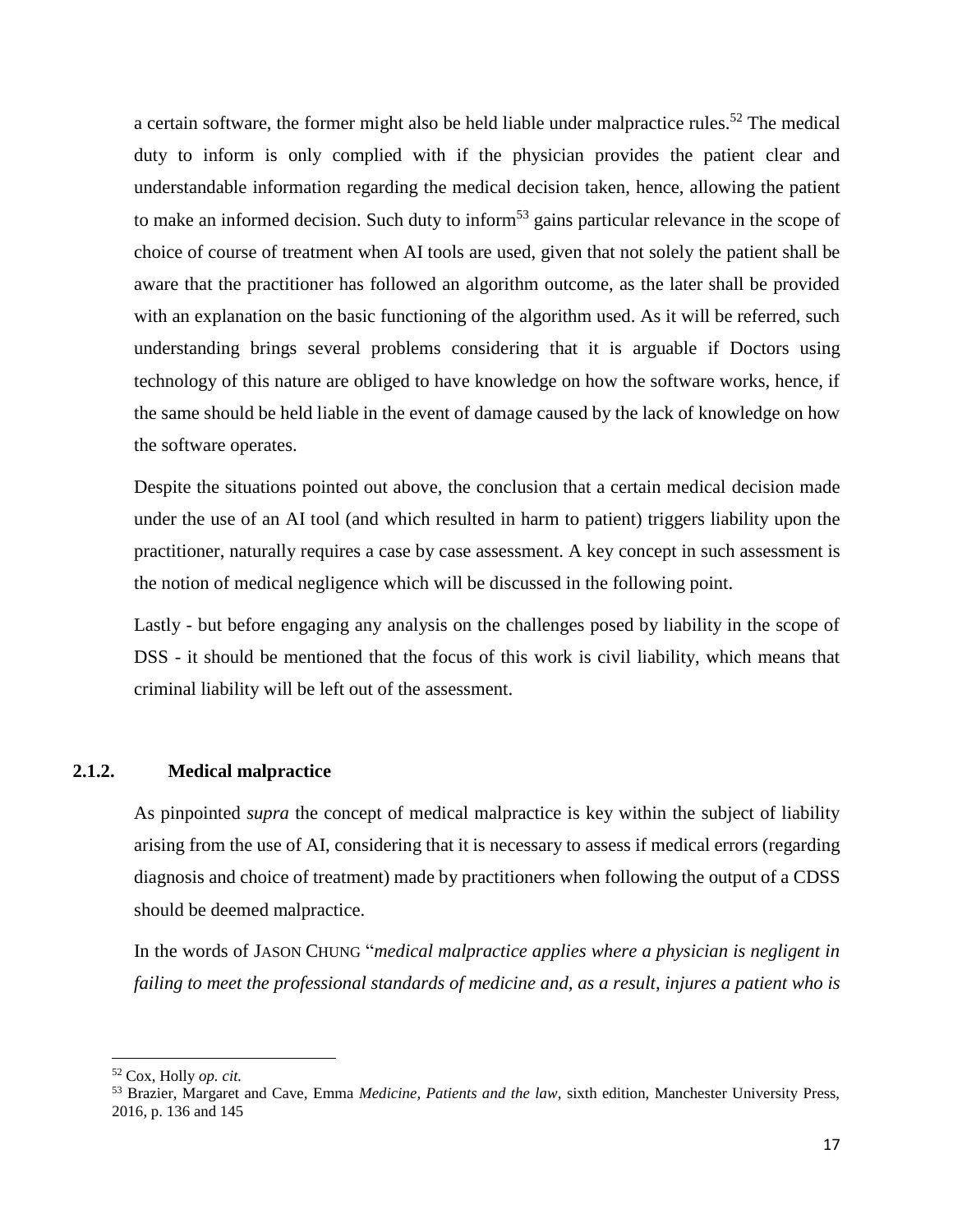entitled to recover damages".<sup>54</sup> In that sense, in order to successfully ground a malpractice claim, the injured patient has to demonstrate: (*i*) that the practitioner had a duty of care towards the patient; (*ii*) that the defendant failed to comply with the standards of care to which was obliged to; (*iii*) that a damage arose from the behaviour of the defendant; and (*iv*) the existence of a causal link between the act or failure to act and the damage<sup>55 56</sup>.

Having briefly explained the concept of malpractice it shall be assessed if the concept is broad enough to encompass situations in which the damage did not arise directly from a failure of the Doctor in the diagnosis or choice of treatment (when following his own personal medical judgement) but is a result of the decision of the Doctor to follow the algorithms output. It seems safe to assume that a positive answer should be granted to such question, *i.e.*, if the patient is able to fulfil the evidence requirements described, the practitioner might be held liable under malpractice rules regardless of the intervention of the machine. Such statement comes, however, with full awareness of how difficult it will be to apply the traditional concept of malpractice when the use of AI is involved in the medical action under assessment. As a matter of fact, and as highlighted by SHAILIN THOMAS "*medical malpractice laws exist to protect patients, and as algorithms take on a larger role in the medical decision-making process, they will become a less viable means of policing diagnosis and treatment decisions*". 57

In fact, it shall be anticipated that plaintiffs will face a difficult task to prove causality between the damage to health and the behaviour which caused the harm, circumstance which will severely unprotect the patient - party who should be awarded with the more protective regime - putting him under the legal requirement of achieving a *probation diabolica*. It shall be stressed that under medical malpractice rules, the burden of proof rests with the Claimant – who, further than proving the damage has to prove that the damage arose as a consequence of a careless medical practice<sup>58</sup> - therefore, it is up to the patient to prove that the use of the technology (which led to a certain medical decision) fell below the standard of care required. 59

<sup>54</sup> Chung, Jason *Hey Watson… op cit.*

<sup>55</sup> *Ibidem*

<sup>56</sup> Kennedy, Ian and Grubb, Andrew *Medical law*, third Edition, Oxford University Press, February 17 2005

<sup>&</sup>lt;sup>57</sup> The Author points out, however, that the difficult applicability of medical malpractice rules in this realm, should not necessarily be seen as a bad thing considering that "*strict malpractice liability laws don't necessarily correlate with better outcomes for patients*" – *Cf.* Shailin, Thomas *Democratized… op cit.*

<sup>58</sup> Brazier, Margaret and Cave, Emma *op cit*., p. 214

<sup>59</sup> *Ibidem* p. 199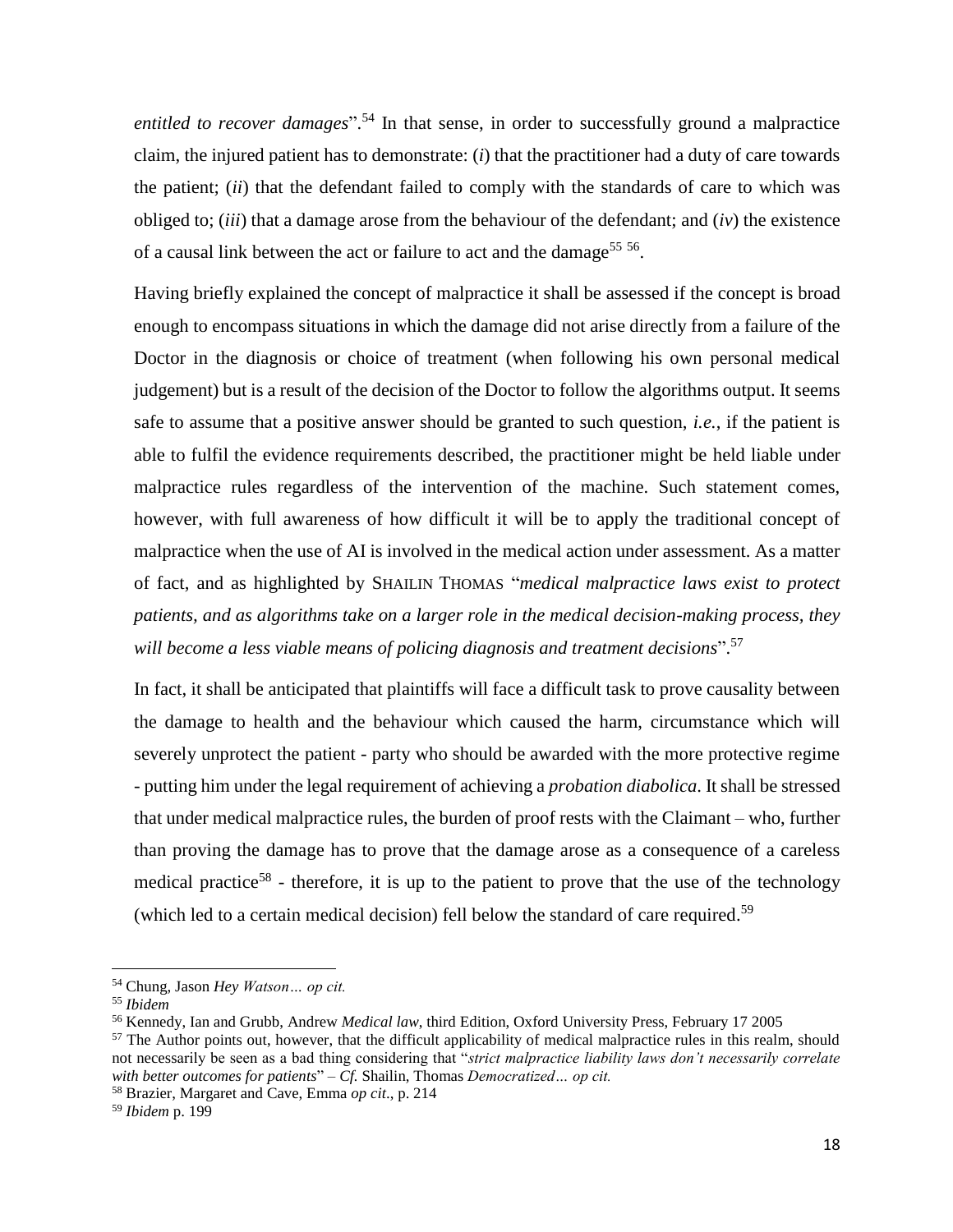Still in this scope, the concept of medical error - which can be defined as the *failure of a planned action to be completed as intended (i.e., error of execution) or the use of a wrong plan to achieve an aim (i.e., error of planning) 60* - gains relevance*.* Medical errors in this regard might be of varied natures such as: diagnosis errors caused by AI operating in the field of radiology, medication errors caused by the failure of a medical management software, treatment interruptions due to failures of software, etc. Herein, we are however focusing on faults concerning diagnosis and choice of course of treatment caused by the use of DSS. Once again it must be concluded that in the event of medical fault (with an impact on the patient's health condition) which arose from a medical course of action decided upon an AI outcome, the classical concept of medical error will still apply.

#### <span id="page-18-0"></span>**2.1.3. Medical Negligence and standard of care**

If until now was discussed the suitability of medical practice rules to medical errors arising from the use of AI CDSS. At this point, it shall be addressed how to ascertain if the physician (technology's user) must be held liable. In order to answer such question, it is of use to determine if the Doctor's behaviour was negligent.

Negligence in this realm arises when the patient is able to prove that by resorting to the technology used, the practitioner was careless, *i.e.*, did not comply with the standard of "*reasonably skilled and experienced doctor*" <sup>61</sup> <sup>62</sup>. Assessing if a certain medical behaviour shall be deemed negligent<sup>63</sup> is, – especially when DSS are involved - however, a difficult task.<sup>64</sup>

In traditional medical practice claims the main element to ascertain if the defendant's behaviour was qualified as negligent is foreseeability. <sup>65</sup> In sum, despite not being a condition *sine qua* 

<sup>60</sup> La Pietra, L.; Molendini, Calligaris; Quattrin, R.; Brusaferro, S. *Medical errors and clinical risk management: state of the art* available on<https://www.ncbi.nlm.nih.gov/pmc/articles/PMC2639900/pdf/0392-100X.25.339.pdf>

<sup>61</sup> Brazier, Margaret and Cave, Emma *op cit*., p. 199

<sup>62</sup> Kennedy, Ian and Grubb, Andrew *op cit.*

<sup>63</sup> Giesen, Dieter I*nternational medical malpractice: a comparative law study of civil liability arising from medical care*, Springer Netherlands, 1988, p. 104 and 105

<sup>64</sup> As mentioned by Charles J. Lewis "*What the civil wrong, or tort, or negligence involves, insofar as it is susceptible to analysis, is a duty of care, a breach of that duty, and loss occasioned by that breach, but these ingredients do not exist separately or in vacuo. They will always be related to the particular facts of the case; they overlap and interact; moreover they need to be considerably further defined before the analysis is of any practical use*." - *Cf.* Lewis, Charles J. *Medical Negligence*: a practical guide, third Edition, Tolley 1995, p. 159

<sup>65</sup> *Ibidem*, p. 159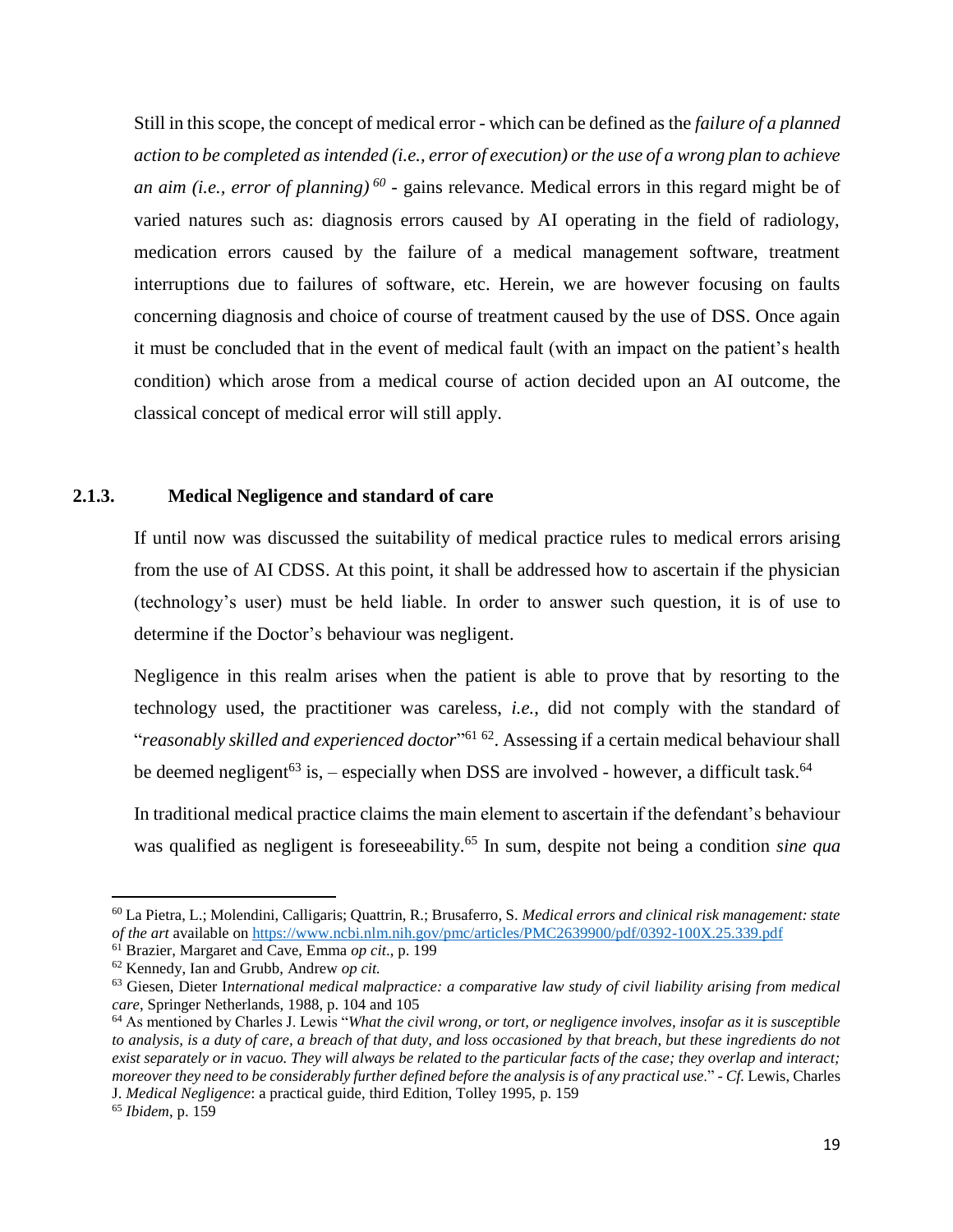*non*, the foreseeability of the risks involved in the medical decision is used as an indicator of a substandard of care. Such requirement is now challenged by the use of AI given that when medical decisions are taken using black box algorithms, the way of functioning of the machine is opaque<sup>66</sup> and the practitioner is incapable to understand to what extent or how likely it is to obtain a wrongful output. In the health care context, the current use of black box technology brings additional concerns considering that medical decisions should not be grounded on automated means which the physicians cannot understand, nor can the software developers explain. It can be argued that compliance with the standard of care requires the Doctor to apply the machine's output critically. In fact, several Authors argue that considering that DSS has the purpose to extend and enhance the Doctor's existing knowledge and not to replace  $it^{67}$ , the last word should always rest with the Doctor, therefore, negligence claims in this realm shall follow the classical concept of standard of care. Despite the merits of such argument, it seems quite evident that with the use of sophisticated AI tools for the purposes of diagnosis and treatment, the line between what are foreseeable and unforeseeable risks, became blurry.

On the other hand, it shall be referred that the medical standard of care to which Doctors are obliged is limited by the state of medical science and knowledge at the time of treatment<sup>68</sup>, which means that if Doctors are using technology comprising algorithms and means of functioning which not even the designers and developers of the technology are able to understand, the formers *a priori* – and unless under the standard of the reasonable Doctor it was foreseeable that the diagnosis or treatment prescribed does not suit the patient's profile - should not be deemed negligent and held liable under malpractice rules, for having followed the output provided by the algorithm. In accordance with such understanding W. NICHOLSON PRICE explains that "*Because neither providers nor developers know the relationships underlying the recommendations of black-box medicine, the physician cannot stand as merely the final step in* 

l

<sup>&</sup>lt;sup>66</sup> The Association for Computing Machinery US Public Policy Council (USACM) clarifies that algorithms are opaque when it is impossible to "*determine when their outputs may be biased or erroneous*". In addition, this Association explains that algorithms can be opaque due to several reasons such as "*technical (the algorithm may not lend itself to easy explanation), economic (the cost of providing transparency may be excessive, including the compromise of trade secrets), and social (revealing input may violate privacy expectations)*" – *Cf. Association for Computing Machinery US Public Policy Council (USACM), Statement on Algorithmic Transparency and Accountability*, January 12 2017, available on [https://www.acm.org/binaries/content/assets/public-policy/2017\\_usacm\\_statement\\_algorithms.pdf](https://www.acm.org/binaries/content/assets/public-policy/2017_usacm_statement_algorithms.pdf)

<sup>67</sup> When assessing liability arising from the use of IBM Watson, Jason Chung stresses that "*IBM is being accurate when it says that all Watson is currently meant to do is provide information and analyze data to advise the human in charge*." – *Cf.* Chung, Jason, *What Should… op cit.*

<sup>68</sup> Giesen, Dieter *op cit.*, p. 110 and 111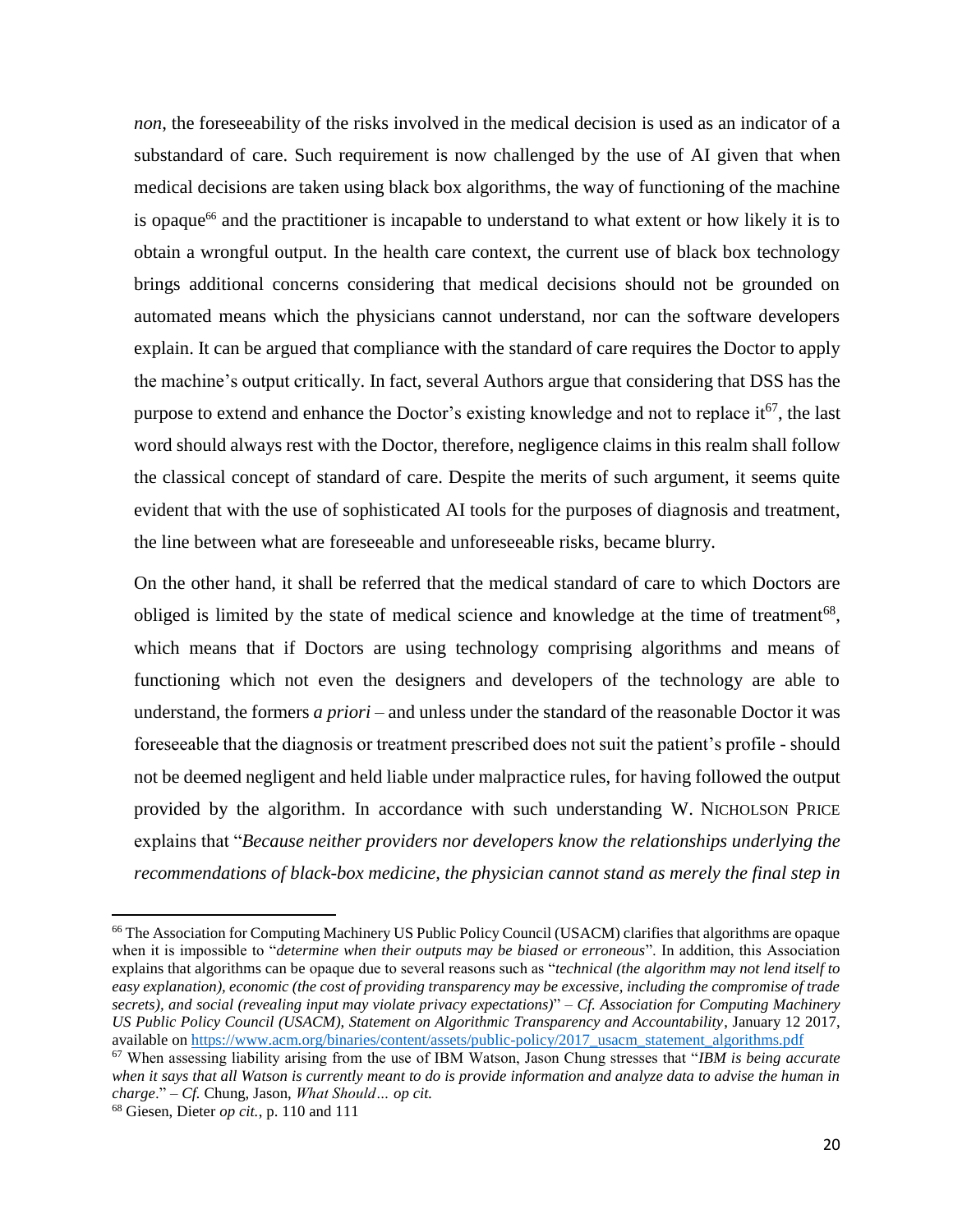*a sequence of care. Once she has decided to use a particular black-box algorithm - itself a complex choice - she cannot understand and thus verify the algorithm's recommendation against her body of substantive expertise; she can only accept what the algorithm recommends or not."* 69

What has been said represents a significant change in the scope of malpractice actions, since the opacity and unforeseeably of the AI algorithms of the DSS challenge the principle underlying liability, according to which Courts can only compensate damages arising from foreseeable injuries. $70$ 

In light of the specificities described above, NICHOLSON PRICE claims that when AI technology is used in the course of medical decisions, the assessment of compliance with the standard of care – in order to ascertain if the physician should be held liable – should be made under different levels, according to the severity or impact of the technology's use on the patient's medical condition. If the AI CDSS represents minimal risk "*the standard of care might require no particular inquiry of the recommendations of a black-box algorithm*" 71 , therefore, the Doctor can rely on the outcome of the system without compromising the compliance with the standard of care owned to the patient. An example of a minimal risk situation might be found in the use of an AI tool in the course of choice of treatment to ascertain the medicine's dosage that must be prescribed to a certain patient with a stable clinical condition, when being scientifically known that such medicine is deemed harmless regardless of the dosage prescribed. If, on the other hand, the AI software is used for riskier decisions (*e.g.* diagnosis of a patient with a risky clinical picture and a complex medical record's history, which requires a deep medical assessment, therefore, the diagnosis and subsequent medical action to be followed has the potential to aggravate the patient's health) the Doctor using the technology is obliged to assess the suitability of the DSS for the patients' condition.<sup>72 73</sup>

<sup>69</sup> Price, W. Nicholson *op. cit.*

<sup>70</sup> Stanford University *Artificial intelligence and life in 2030 one hundred year study on artificial intelligence - Report of the 2015 study panel*, September 2016 available on [https://ai100.stanford.edu/sites/default/files/ai100report10032016fnl\\_singles.pdf](https://ai100.stanford.edu/sites/default/files/ai100report10032016fnl_singles.pdf)

<sup>71</sup> Price, W. Nicholson *op. cit.*

<sup>72</sup> *Ibidem* 

 $^{73}$  In line with Nicholson Price's view, Joao Lenardon suggests that companies should internally classify the algorithms comprised in the technology "*according to their use, complexity, or danger so apply different levels of exigency, and perform various types of control*". The Author further claims that such classification system should then be used to create different levels of liability – *Cf.* Lenardon, Joao Paulo de Almeida *op cit.*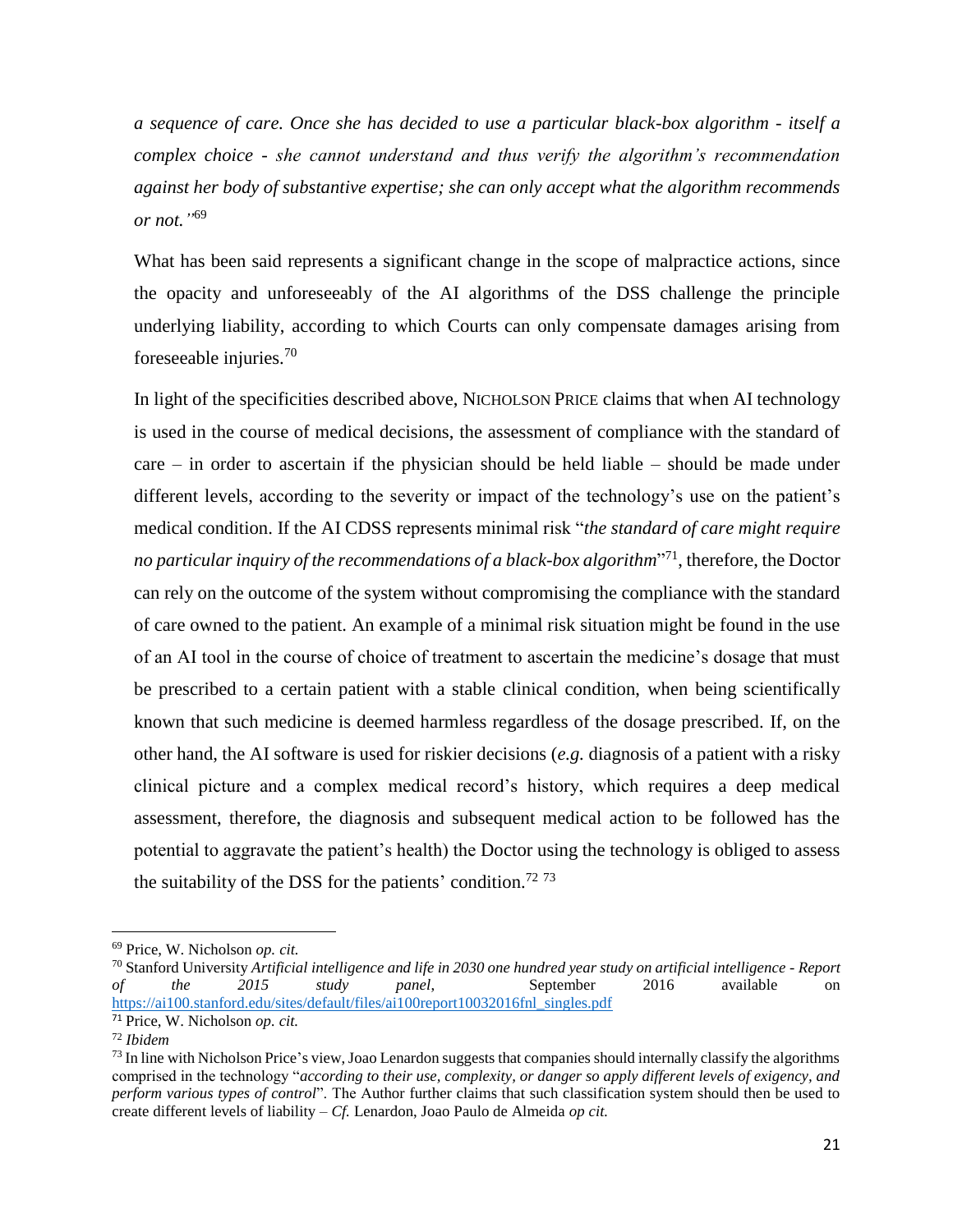## <span id="page-21-0"></span>**2.2. Liability of the technology user: should the Doctor be held liable?**

It is an ethical dilemma to question if a physician who made a medical error by following a DSS tool should or not be held liable. Somehow ironically the legal community has also been facing the dilemma on whether practitioners should be held liable in case of disregarding AI tools' outcomes and follow their own personal judgement.<sup>74</sup>

In somehow analogous cases, Courts have been stating that the use of outdated information or outdated devices is deemed substandard of care and practitioners might be held liable on such grounds<sup>75</sup>. In true, Doctors are obliged to keep up to date with technological developments in the field of medicine "*being judged under standard of awareness and sophistication to be*  expected of a doctor in his sort of practice<sup>"76</sup>. Notwithstanding that, there is not yet a rendered judgement under which it was assessed the connection between reliance or disregard of DSS tools in the course of the provision of health care services, and medical negligence.<sup>77</sup> Some Authors anticipate, however, that it is a matter of time until a significant body of Doctors will believe that – due to its impressive accuracy rates in the scope of diagnosis and choice of course of treatment - reliance on AI tools will be deemed an acceptable practice (in line with the standard of care to which Doctors are obliged to) therefore, medical malpractice rules will exonerate Doctors from negligence claims when the error was caused by following an AI outcome.<sup>78</sup> In line with such view, it is generally accepted that Courts are not likely to punish Doctors who committed medical errors due to the use of advanced CDSS and will be "*reluctant to impose liability for failure to use newer, better technologies*" <sup>79</sup>, otherwise the adoption of these technologies among the medical community would be compromised.

As easily foreseen, this understanding implies a second interpretation. *I.e.*, as soon as the use of AI tools within the medical community becomes generally accepted, Doctors will be easily held negligent if a medical error exists as a result of disregarding the AI tool's outcome. Such

<sup>74</sup> UK's Parliament, *Select Committee on artificial intelligence collated written evidence volume… -* written evidence (AIC0055) – Statement of Professor Chris Reed *op. cit.*

<sup>75</sup> Price, W. Nicholson *op cit.*

<sup>76</sup> Brazier, Margaret and Cave, Emma *op cit*., p. 207

<sup>77</sup> Diamond, George A. MD; Pollock, Facc, Brad H. MPH; Work, Jeffrey W. MD *Clinician Decisions and Computers, Seminar on computer applications for the cardiologist-VI -* Geiser, Edward A. MD; Skorton, FACC, David J. MD; FACC, Guest Editors, JACC Vol. 9, No.6 June 1987

<sup>78</sup> UK's Parliament, *Select Committee on artificial intelligence collated written evidence volume… -* written evidence (AIC0055) – Statement of Professor Chris Reed *op. cit.*

<sup>79</sup> Price, W. Nicholson *op cit.*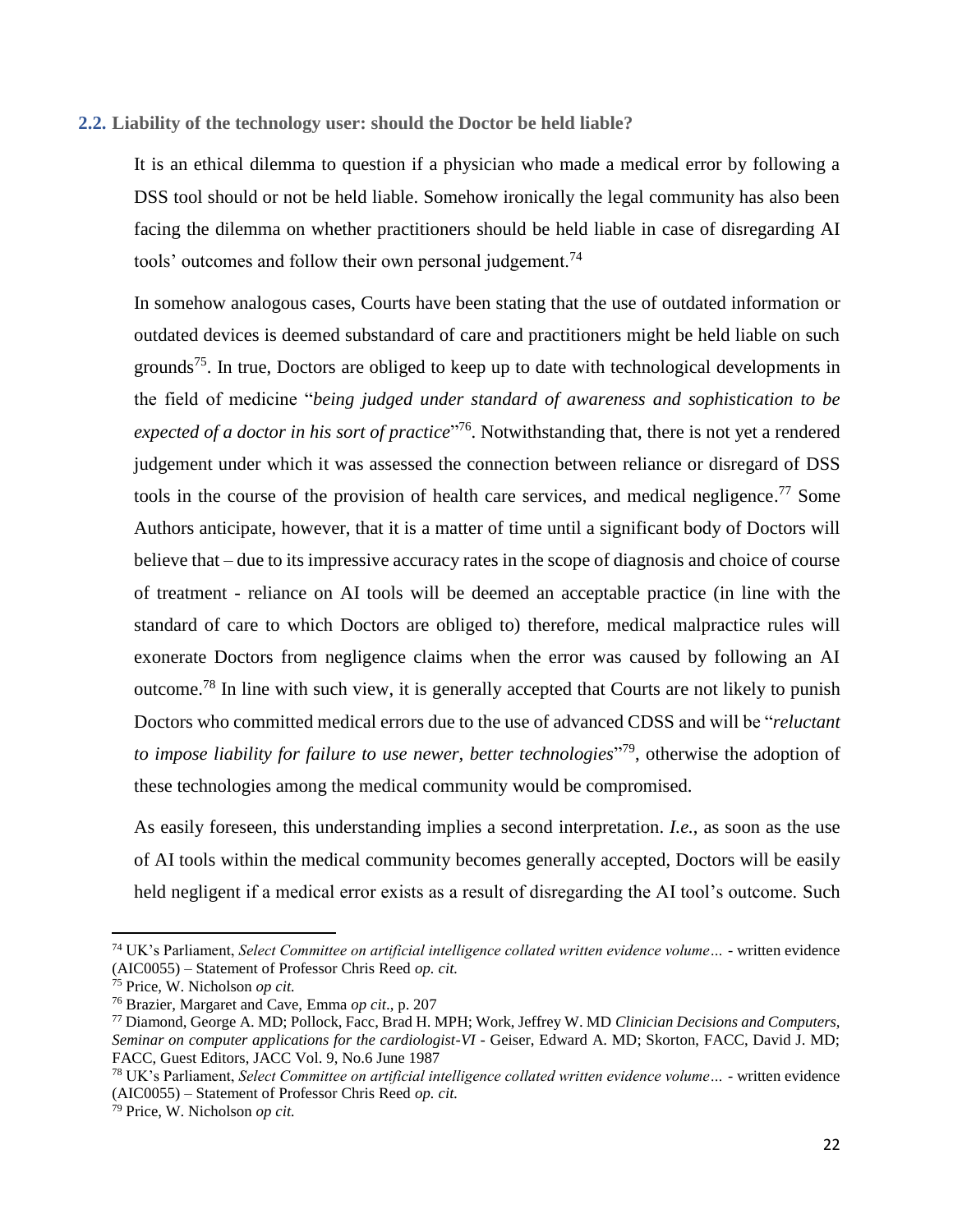view is shared by Jason Chung who – when assessing liability arising from IBM Watson – claims that "*a physician may be held directly or vicariously liable for failing to properly consider Watson's recommendations, especially given Watson's accuracy in providing diagnostic and treatment options as evidenced by high concordance rates with licensed physicians*". <sup>80</sup> Other Authors refer to these circumstances stating peremptorily that by not consulting a computer decision aid, the practitioner will be held liable on grounds of failure to exercise reasonable care in the provision of health care services.<sup>81</sup>

Despite the above, there is still no consensus on if Doctors should be exonerated from liability claims in the event of being misled by the algorithm. As referred above, there are still several Authors who claim that all AI DSS currently used for the purposes of diagnosis and treatment still rely on human intervention, consequently, the use of the technology should by no means replace the expert human's clinical judgement.<sup>82</sup> Authors who share such view, state that the user can be held liable as long as "*he should have known the advice was substandard*". <sup>83</sup> In line with such argument, it can be pondered if technology's manufacturers might actually make use of the sophisticated user defense in the case of a harm caused by the use of the AI system in order to exonerate themselves from liability. According to such defense "*the manufacturer is not liable for supplying a product to a knowledgeable user who has reason to know of any dangerous condition in the product*". 84

Within this scope, and in respect to IBM Watson, IBM has been claiming that given the necessary human intervention mentioned above, the entity to be held liable must be the user (under malpractice rules), further claiming that there are no grounds to extend liability to the designer, developer or manufacturer of AI CDSS.<sup>85</sup> Others argue that the extension of liability

<sup>80</sup> Chung, Jason *Hey Watson… op cit.*

<sup>81</sup> Diamond, George A. *et al. op cit.*

 $82$  "However, at this juncture it must be noted that the efforts in AI that are currently most likely to lead to use in *clinical practice – such as using deep learning to analyse and classify medical images like eye scans much more efficiently than current techniques allow – will not involve replacing an expert human's clinical judgement, but instead augmenting it, with final responsibility for diagnosis and treatment remaining with the clinician*." – *Cf.* UK's Parliament, *Select Committee on artificial intelligence collated written evidence volume… -* written evidence (AIC0234), Statement of DeepMind, *op. cit.*

<sup>83</sup> Diamond, George A. *et al. op cit.*

<sup>84</sup> Wu, Stephen S. *Summary of selected robotics liability cases* available on [http://ftp.documation.com/references/ABA10a/PDfs/2\\_5.pdf](http://ftp.documation.com/references/ABA10a/PDfs/2_5.pdf)

<sup>85</sup> Chung, Jason, *What Should… op. cit.*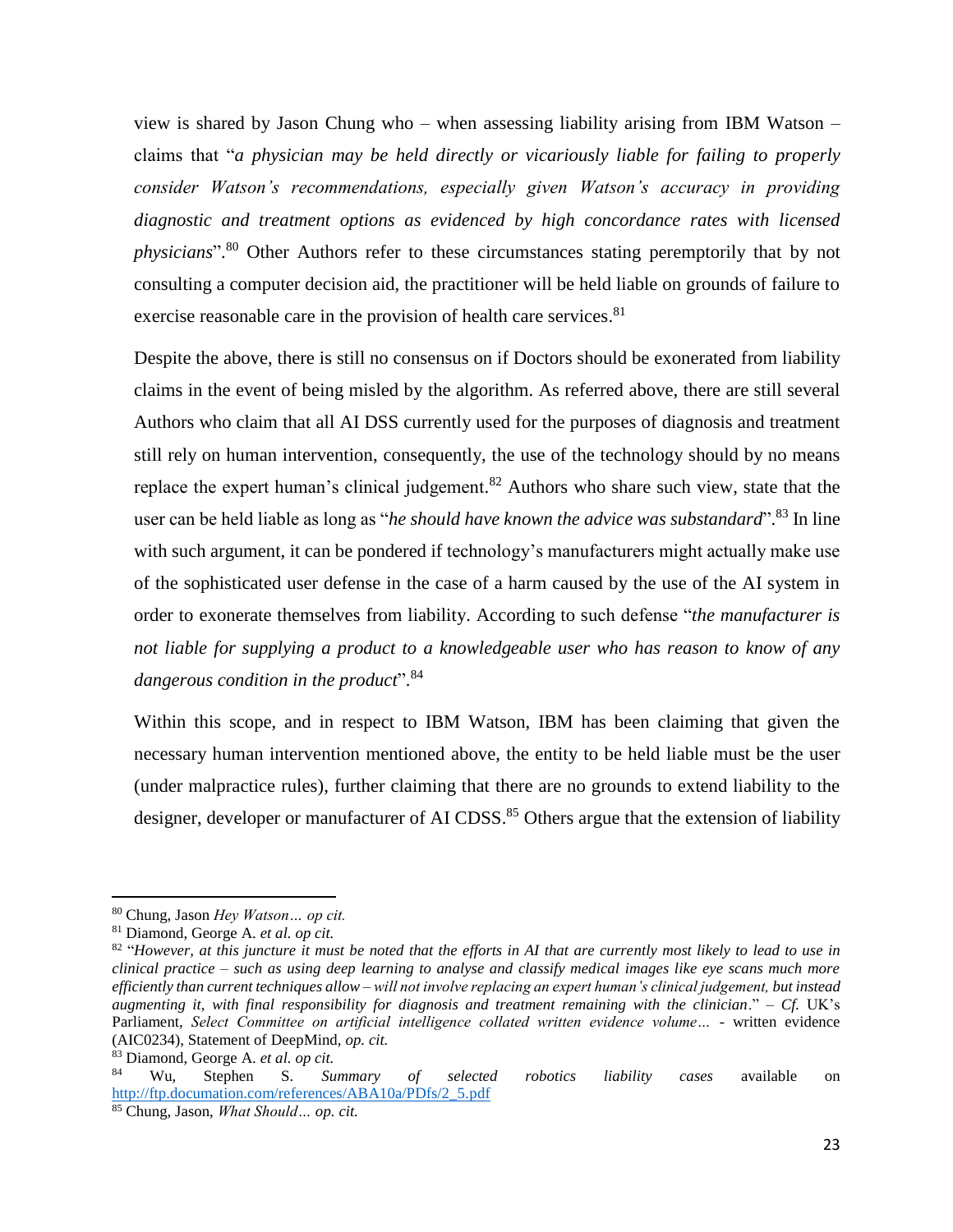is legally grounded on the fact that in light of the tasks performed, IBM Watson shall be seen as an advisor, therefore, must be subject  $-$  to a certain extent  $-$  to a duty of care.

#### <span id="page-23-0"></span>**2.2.1. Implications of holding the Doctor liable**

In the previous point was referred that although part of the legal community defends that Doctors should be not be held liable for medical errors caused by applying the diagnosis or treatment suggested by the AI software, there are still Authors who argue that the intervention of the AI software within the medical decision does not exclude liability of the user. The latter group defends that the Doctor can still be deemed negligent if demonstrated that by resorting to the outcome provided by the technology, the same fell into a substandard of care practice. It is not clear though what the standard of care should be for a Doctor using AI software in this scenario. Such fact carries a risk of liability uncertainty but also stimulates discussions around the design of such standard as well as around the implications of adopting the same.<sup>86</sup>

Above was seen that NICHOLSON PRICE suggests a qualification of the risk comprised in the use of the technology in order to provide different levels of standard of care required to the Author, according to the level of risk. Notwithstanding that, it is clear that even in the scope of the use of technology which comprise a high risk to the patient's health, excessively stringent standards bring acceptance obstacles within the medical community. One of the obstacles that will likely arise if an obligation of ascertaining the quality of the machine and the outcome provided is put upon the user is defensive medicine.

Defensive medicine occurs when Doctors or medical experts assume that inputs provided by advanced technological means lead "*to practice a stronger and more surreptitious defensive medicine, that is to choose for the most plausible option that defends them against potential controversies*". <sup>87</sup> The phenomena of defensive medicine is a key social element which cannot

<sup>86</sup> Price, W. Nicholson *op. cit.*

<sup>87</sup> Cabitza, Federico *The Unintended Consequences of Chasing Electric Zebras*, available on *<http://www.dsi.unive.it/HUML2016/assets/Abstract/Cabitza.pdf>*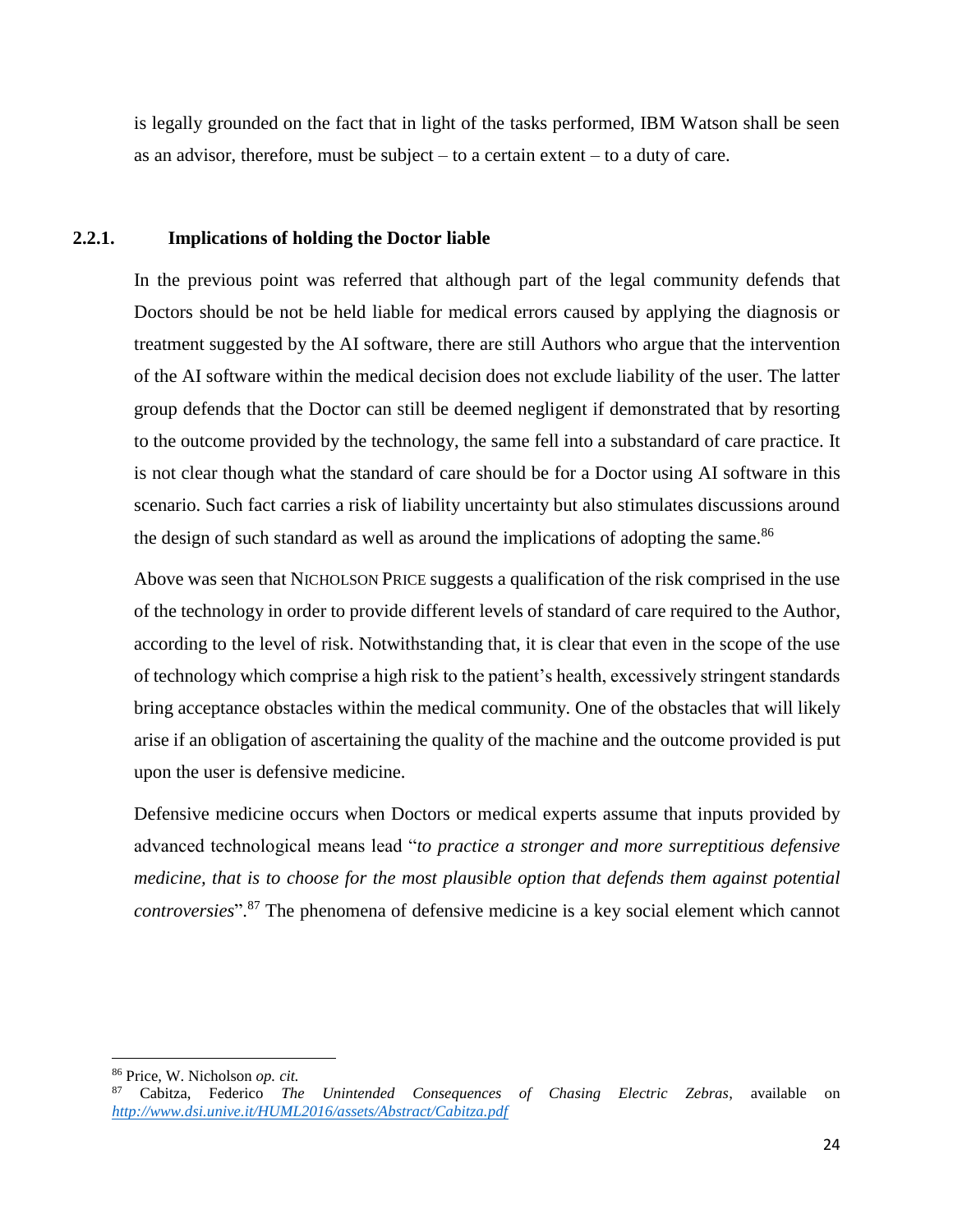be ignored when allocating liability arising from medical errors caused as a result of AI technology.<sup>88 89</sup>

As highlighted by SHALIN THOMAS "*both medicine and the law will have to adapt as machine learning algorithms surpass physicians in their ability to diagnose and treat disease*". <sup>90</sup> <sup>91</sup> The Author establishes a link between the use of ML/AI technologies in the health sector, defensive medicine and liability, highlighting that if it is true that reliance on algorithms can have the effect of decreasing "*the pressure physicians feel to order unnecessary tests and procedures to avoid malpractice liability*" <sup>92</sup>, it is also true that in the event physicians disagree with the diagnosis/course of action suggested by the algorithm and intend to deviate from it, the same will order "*more diagnostic tests and procedures than a patient's condition warrants*"<sup>93</sup> since no medical actor will want to stand, within the scope of a liability claim, "*in front of a jury trying to explain why (…) ignored the algorithm's warning*". 94

Within this new paradigm of medical decision-making relying on AI technology, the assessment on if the physician complied with the applicable standards of care becomes deeper and more complex. In a nutshell, if liability is transferred from the technology developer to the medical expert resorting to it, the later will be in the tough position of justifying *(i)* why he/she uncritically followed the diagnosis or course of action suggested by the machine or *(ii)* why and on which grounds, he/she deviated from the machine's output.<sup>95</sup>

<sup>88</sup> Moreover, Federico Cabitza stresses unintended consequences of other nature, such as *overreliance* on technology support systems which can lead to results of two different natures: overdependence which "*occurs when habitual users of these systems either forget, ignore or even stop conceiving any safety net, plan B, or contingency plan (…) technology abuse, that is the use of the system beyond actual needs"* and overconfidence which *"relates to three ways of thinking: thinking that the DSS will never fail; thinking that it will never harm; and thinking that it will never be wrong.*" - *Cf. Ibidem* 

<sup>89</sup> The concept of overreliance was initially studied and developed by Raja Parasuraman - *Cf.* Parasuraman, Raja *Complacency and Bias in Human Use of Automation: An Attentional Integration* available on <http://journals.sagepub.com/doi/pdf/10.1177/0018720810376055>

<sup>90</sup> Shailin Thomas, *Democratized… op. cit.*

<sup>91</sup> Shailin Thomas, *Artificial… op. cit.*

<sup>92</sup> Shailin Thomas, *Democratized… op. cit.*

<sup>93</sup> *Ibidem*

<sup>94</sup> *Ibidem*

<sup>95</sup> Although Authors like Federico Cabitza argue that "*accountability and responsibility will be at the human side for a long time*" and believe that allocating liability to the AI system itself is a distant reality - *Cf.* Cabitza, Federico *op cit.* - such possibility, as will be discussed in the following chapters, is already under debate in the scope of several jurisdictions, namely in the context of the European Union by virtue of the PR 2015/2103.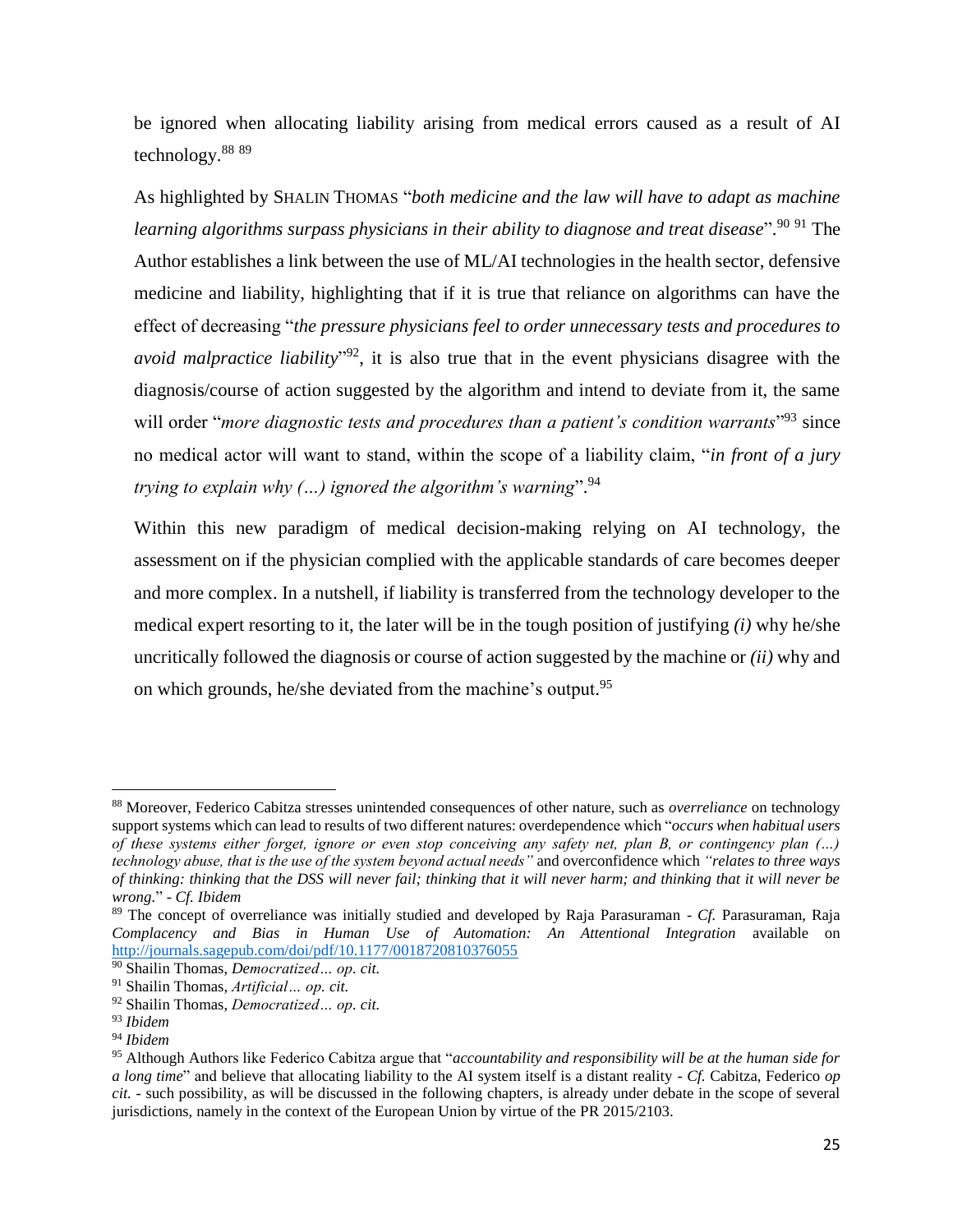Considering the implications mentioned above, some Authors argue that although accountability in the scope of the use of AI technology (with black box features) in healthcare must be achieved - by means of "*independent validation of algorithmic results and the qualifications of the developers*" - such task and liability arising from non-compliance with said obligations should not rest with the Doctor using the technology but with the hospital institution within which the diagnosis or treatment was provided. According to NICHOLSON PRICE, although the user might still play a role in assessing the level of risk comprised in the technology and in detecting wrongful outcomes "*facilities are best suited to evaluate algorithms at the point of implementation, and should ensure that algorithms - as a whole - are high quality according to measurable characteristics*". 96

#### <span id="page-25-0"></span>**2.2.2. Extending liability to medical institutions**

Until this moment, duty of care as an obligation that rests with the Doctor has been discussed, however, hospital institutions are also bound by such duty. In true, health care enterprises also owe a duty of care towards patients, therefore, can be subject to liability claims. In fact, hospital institutions have the duty to "*provide adequate facilities for patient care including wellfunctioning equipment necessary for adequate care*". <sup>97</sup> Under such duty, liability might arise from the negligent choice and implementation of poor-quality of AI software systems to be used for the purposes of diagnosis and treatment. In that sense, medical institutions can be held liable directly or indirectly, under vicarious liability.<sup>98</sup> In analogy with negligent claims against Doctors, there is also a standard to be borne in mind, the *standard of a reasonable hospital.<sup>99</sup>*

Following what has been said, one might ask if hospital institutions must be held liable for cases in which the medical error was caused by an AI CDSS, when the designer and manufacturer should be the entities holding liability. Addressing such question, it must be referred that hospitals are typically not liable for the use of defective devices, however, if demonstrated that hospitals were negligent in the evaluation of the AI software acquired and that there was a

<sup>96</sup> Price, W. Nicholson *op. cit.*

<sup>97</sup> *Ibidem*

<sup>98</sup> As mentioned *supra* vicarious liability "*provides that when a person who is an employee commits a tort in the course of his employment, his employer is also responsible to the victim" - Cf.* Brazier, Margaret and Cave, Emma *op cit*., p. 234

<sup>99</sup> Price, W. Nicholson *op. cit.*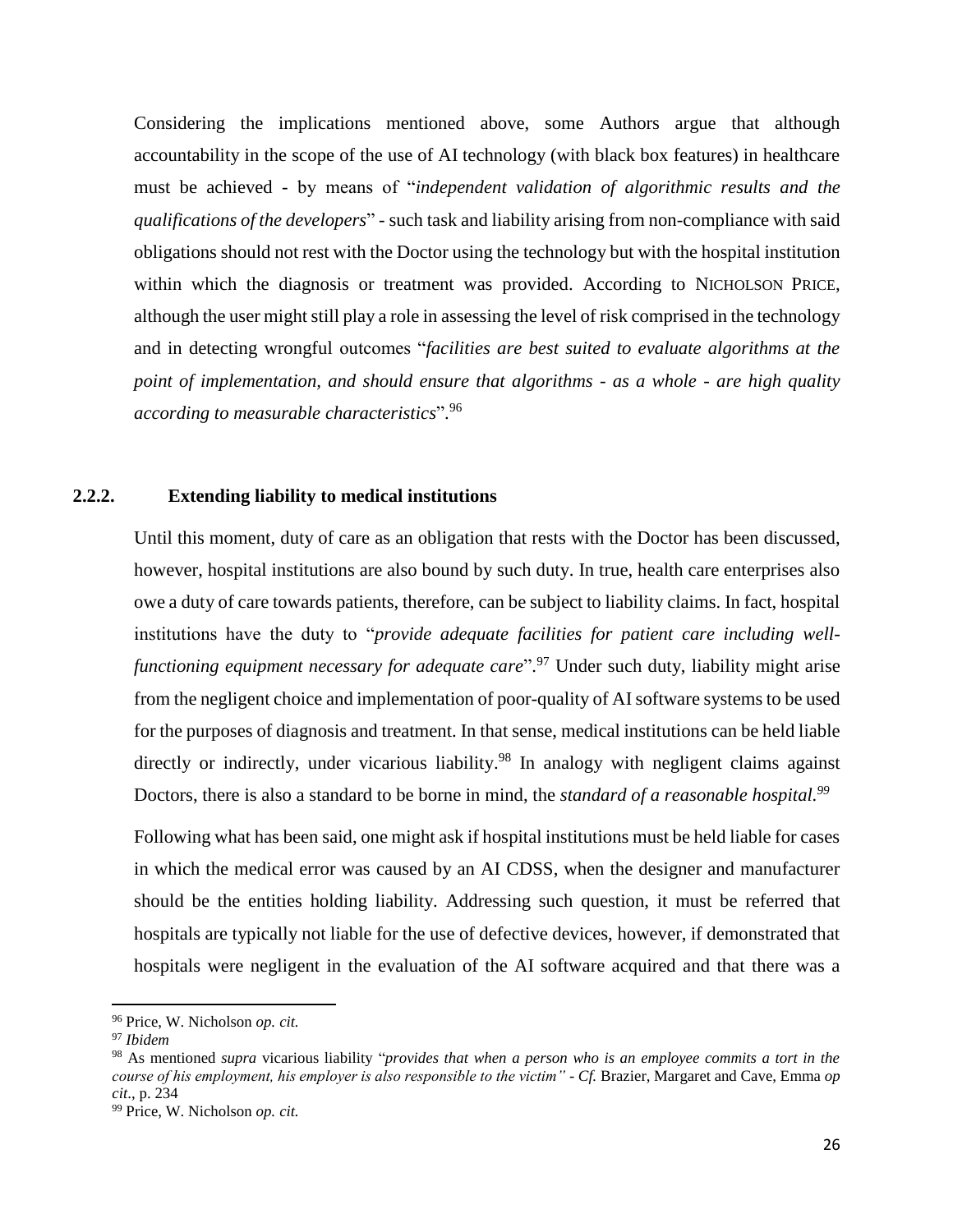failure to ensure that the algorithms comprised in it do not meet high-quality and safety standards, hospitals might indeed be held liable in the event of a damage to health caused by a failure of the system which led to a wrong diagnosis or choice of an inappropriate treatment. In fact, in the United States of America (hereinafter also referred to as "US") such view has been endorsed by several doctrines (doctrine of collectives, alternative liability doctrine, enterprise liability, or market-share liability) under which Courts have been increasingly holding hospitals liable for failure to meet safety standards in the scope of the adoption of health care equipment or devices of every nature. Underlying these doctrines entailing enterprise liability is the idea that "*between an innocent plaintiff and negligent defendants, the latter should bear the cost of the injury, especially where medication is involved*" 100 , *i.e.*, liability should rest with the entity with the deeper pockets.<sup>101</sup>

Liability of the hospital under the circumstances described can also be grounded on the fact that although hospitals are not able to ensure that every clinical decision made by its medical body is correct, there is a duty to ensure that Doctors providing services within the institution are reasonably proficient.<sup>102</sup> From such duty two implications might be outlined. Firstly, a parallel can be drawn between the choice of the medical body and the choice of the DSS to conclude that hospitals are indeed liable in respect to the selection of the resources (human or non-human) used within its facilities. Secondly, from the duty to hire reasonable proficient Doctors it can be equated the existence of a duty to properly prepare the Doctors to use the technology<sup>103</sup>, hence, make hospitals liable for medical errors caused by an inappropriate use of the diagnosis and treatment AI tool.

Shifting liability from the user to the hospital institution is deemed as an option which allows more certainty to liability claims, hence, more protection to the victims. Moreover, Courts will

<sup>100</sup> Giesen, Dieter *op cit.* p. 22 and 23

<sup>101</sup> Chung, Jason *Hey Watson… op. cit.*

<sup>102</sup> Price, W. Nicholson *op. cit.*

<sup>103</sup> Such concerns are expressed in point 33 of the PR 2015/2103: "*Underlines the importance of appropriate education, training and preparation for health professionals, such as doctors and care assistants, in order to secure the highest degree of professional competence possible, as well as to safeguard and protect patients' health; (…) emphasises the special importance of training for users to allow them to familiarise themselves with the technological requirements in this field; draws attention to the growing trend towards self-diagnosis using a mobile robot and, consequently, to the need for doctors to be trained in dealing with self-diagnosed cases*".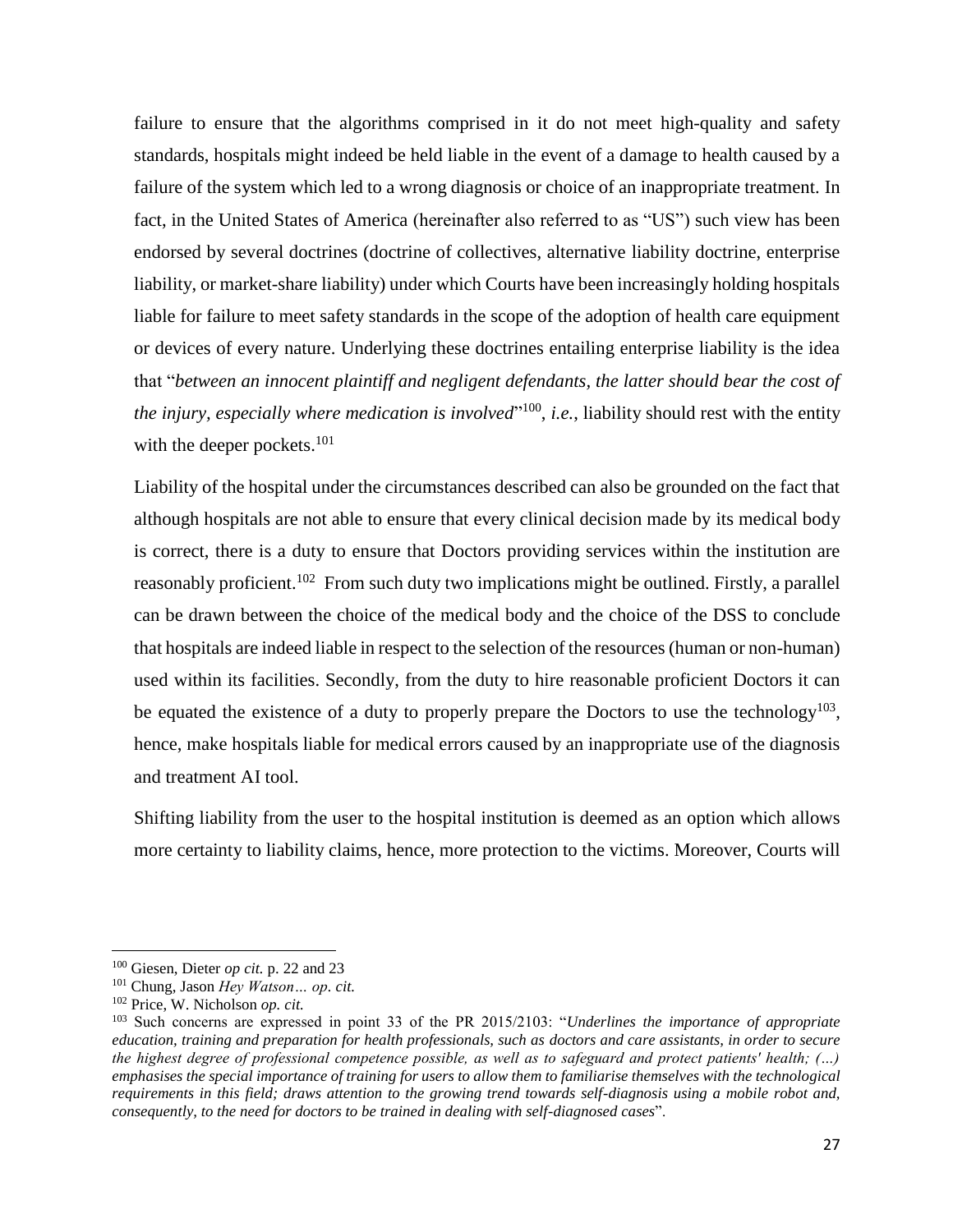be dismissed from the complex assessment of whether liability should rest with the Doctor or the medical institution.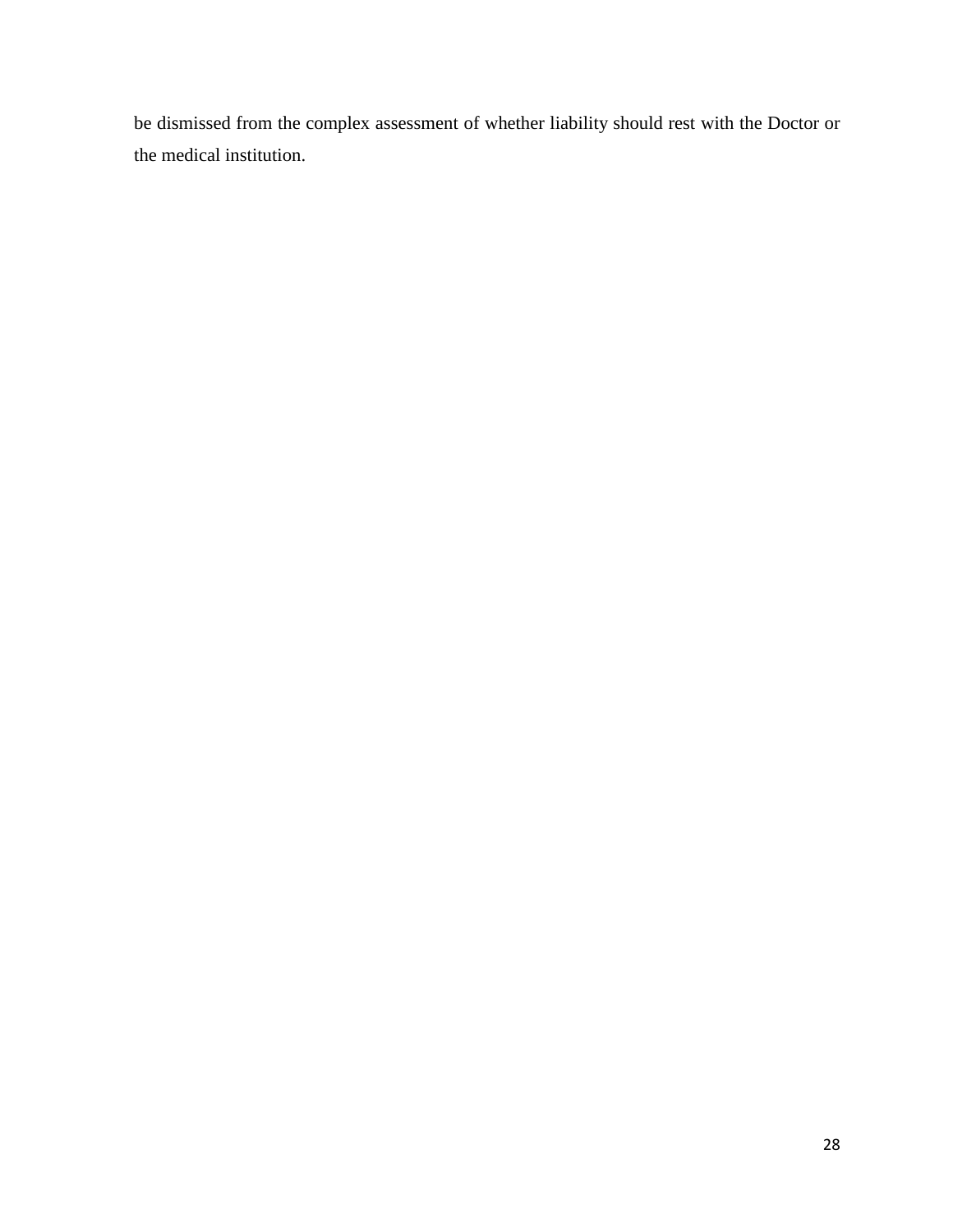# <span id="page-28-0"></span>**3. Chapter III: Qualification of the technology as a mean to ascertain the liability rules to be applied**

<span id="page-28-1"></span>**3.1. Liability arising from the use of AI tools for the purposes of medical diagnosis and choice of course of treatment under the legislation currently in force**

As it has been stated, so far no specific liability rules exist to address damages arising from the use of AI technology, not in the health sector nor in any other scope of application. In that sense, liability disputes arising in this domain are governed and decided – either under malpractice rules, as seen *supra* – or under the legislation currently in place applicable to defective products, as well as under the general domestic regimes of liability in light of tort law rules $104$ .

Given the lack of legislation in this field, focus will now be given to the legal instruments which might cover liability arising from the use of AI clinical support software systems in order to ascertain if and how the same can apply to this reality.

The framework of the AI DSS here under assessment is confined to two main instruments: Regulation (EU) 2017/745 of the European Parliament and of the Council of 5 April 2017 on medical devices<sup>105</sup> and the Council Directive 85/374/EEC of 25 July 1985 on the approximation

l

<sup>104</sup> Cole, George S., *Tort Liability for Artificial Intelligence and Expert Systems*, 10 Computer L.J. 127 (1990) in The John Marshall Journal of Information Technology & Privacy Law Volume 10, Issue 2 Computer/Law Journal - Spring 1990 Article 1, available on<https://repository.jmls.edu/cgi/viewcontent.cgi?article=1416&context=jitpl>  $105$  Which despite still being under grace period of application aims to amend Directive 2001/83/EC, Regulation (EC) No 178/2002 and Regulation (EC) No 1223/2009 as well as to repeal Council Directives 90/385/EEC and 93/42/EEC.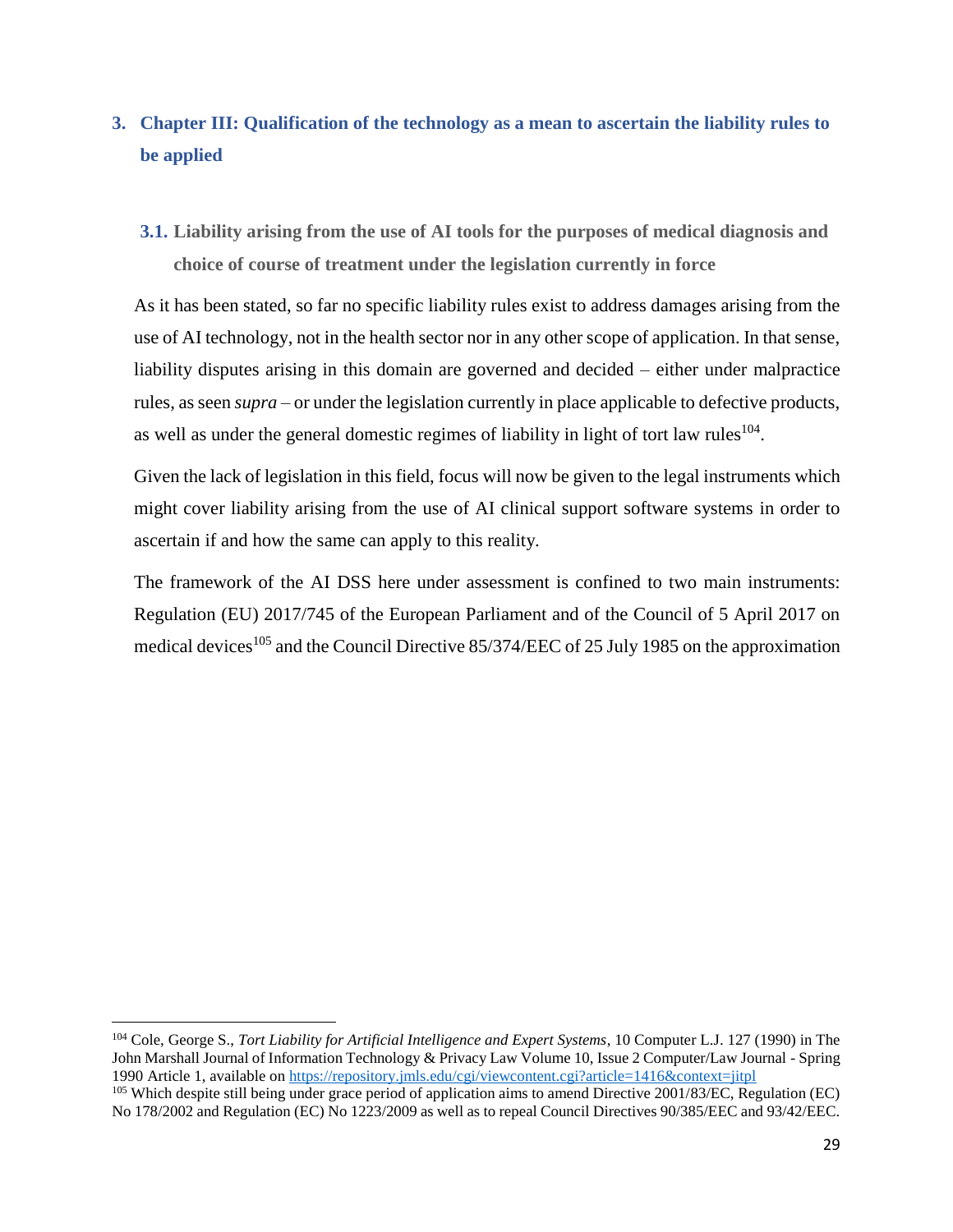of the laws, regulations and administrative provisions of the Member States concerning liability for defective products.<sup>106</sup><sup>107</sup>

Although CDSS are *a priori* covered by Regulation (EU) 2017/745 provides for extensive safety rules connected to liability, it does not provide for a liability regime. In that sense, the Directive 85/374/EEC is the most relevant text in the scope of products liability. With regard to this SARA E. DYSON explains that "*Products liability is the area of law that provides redress and holds manufacturers responsible when their products—whether medical devices or other types of products — malfunction and cause harm to users. What underpins this theory of*  liability is the premise that a manufacturer that profits from the sale of a defective product must *bear the costs of remuneration when it injures someone.*". <sup>108</sup> As already referred, the cornerstone of Directive 85/374/EE is the strict liability regime it imposes upon the manufacturer of the defective product.

Despite the fact that the common understanding is that this Directive – which covers medical devices - applies, therefore, a producer, importer or supplier of an eHealth technology "*is liable for any damage or harm caused by a defect in that product and must pay compensation to*  anyone harmed<sup>"109</sup>, several Authors have been questioning if the defective's product regime suits AI in general and AI for the purposes of health care in particular. In true, it is a complex

 $106$  The following EU legal instruments potentially applicable in this realm were excluded:

*Directive 2006/42/EC of the European Parliament and of the council of 17 May 2006 on machinery* – which aims at harmonising health and safety requirements applicable to machinery hence ensuring a high level of protection, whilst pursues free circulation of machinery within the EU market – is excluded considering that the same does not cover the use of machines for health care purposes as the AI CDSS here under assessment.

The conclusion above also applies to the *Directive 2006/123/EC of the European Parliament and of the Council of 12 December 2006 on services in the internal market*, considering that – even if the use of AI CDSS is qualified as the provision of a service and not a product – health services are excluded from the scope of this Directive.

*Directive 1999/44/EC on Sales and Guarantees* – with the purpose of providing consumers for redress when acquiring a product which does not "*conform to what was foreseen in the contract*", hence, providing a minimum level of consumer protection in the market - solely applies to products delivered directly to the consumer. Therefore, without prejudice of its applicability to AI eHealth solutions such as apps with medical purposes, those AI solutions are out of the scope of this thesis that targets AI CDSS solutions which requires the involvement of physicians and are not directly acquired and used by the consumer/patient.

<sup>107</sup> The *Directive 2001/95 EC of the European Parliament and of the Council of 3 December on General Product Safety* targets both products *de per si* and products which deliver services, by providing for general safety requirements which include an authorisation to place products in the market. Despite the complex nature of AI medical decisionmaking software, some Authors argue that these solutions are still products, hence, must fall under this Directive. Such Directive does not provide, however, for rules on allocation of liability.

<sup>108</sup> Dyson, Sara E. *Medical Device Software & Products Liability: An Overview (Part I)* available on [https://www.medtechintelligence.com/feature\\_article/medical-device-software-products-liability-overview-part/](https://www.medtechintelligence.com/feature_article/medical-device-software-products-liability-overview-part/) <sup>109</sup> Andoulsi, Isabelle and Wilson, Petra *op. cit.*, p. 165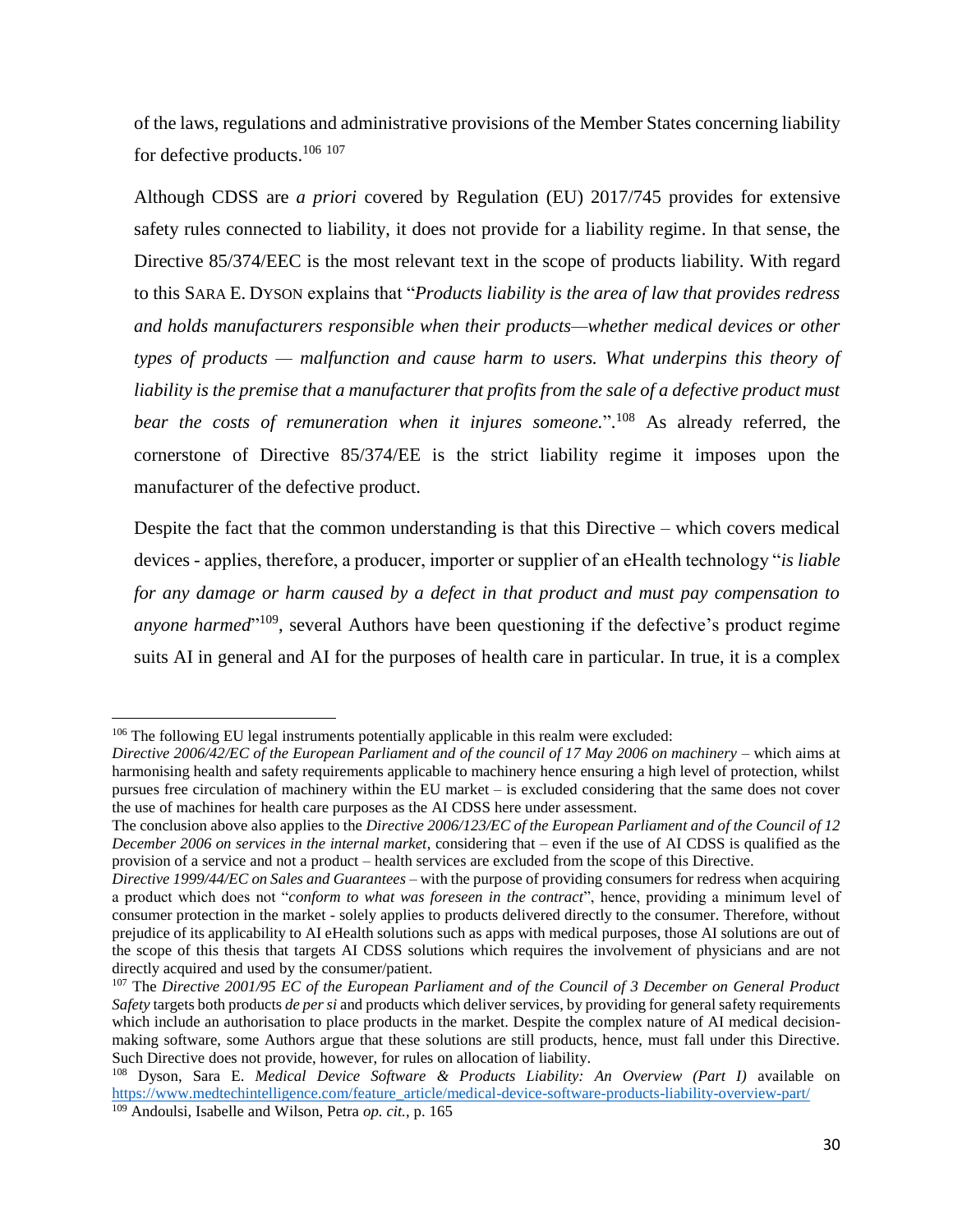task to determine which liability regime applies to damages arising from the use of AI for health purposes. Such task reveals to be difficult given the uncertainty that exists regarding the classification of AI technology used for diagnosis and treatment purposes.

Firstly, AI DSS – as IBM Watson, Watson for Oncology or DeepMind - have a dual nature of software and hardware. This reveals to be a problem considering that controversy exists regarding the application of the defective products regime to software<sup>110</sup>, once software does not a have the nature of a material good, reason why it should not be subject to strict liability. The counter-argument used in this regard is that the moment the software is embedded in a tangible good, it shall be qualified as a product, hence, the defective product regime (and inherently, strict liability) applies. Such reasoning is also used to defend the qualification of diagnosis and treatment of AI tools as medical devices, *i.e.*, regardless of the non-tangible nature of the software comprised in the technology, once the same is embodied in any kind of physical medical device, it assumes such classification.

Another element to be considered in the subject of the qualification of CDSS is the fact that these solutions may not be deemed as mere products but as the provision of health care services<sup>111.</sup> For such reason, ISABELLE ANDOULSI and PETRA WILSON argue that both product liability and services liability regimes might apply to eHealth tools and solutions.<sup>112</sup> Said Authors further mention that "*the concept of an eHealth product is a difficult one, as in practice such a product may be made up of a number of software packages and hardware devices, as well as devices with embedded software (…) EHealth products may thus be made up of regulated products, such active implantable medical devices and in vitro diagnostic medical devices, as well as a range of other products which have no specific health related regulations*". 113

l

<sup>110</sup> In the words of Sara E. Dyson "*Whether software can be the subject of a strict liability claim is contentious*" - *Cf.* Dyson, Sara E. *op. cit.*

<sup>111</sup> Andoulsi, Isabelle and Wilson, Petra *op cit.*

<sup>112</sup> *Ibidem* p. 165

<sup>113</sup> *Ibidem*, p. 171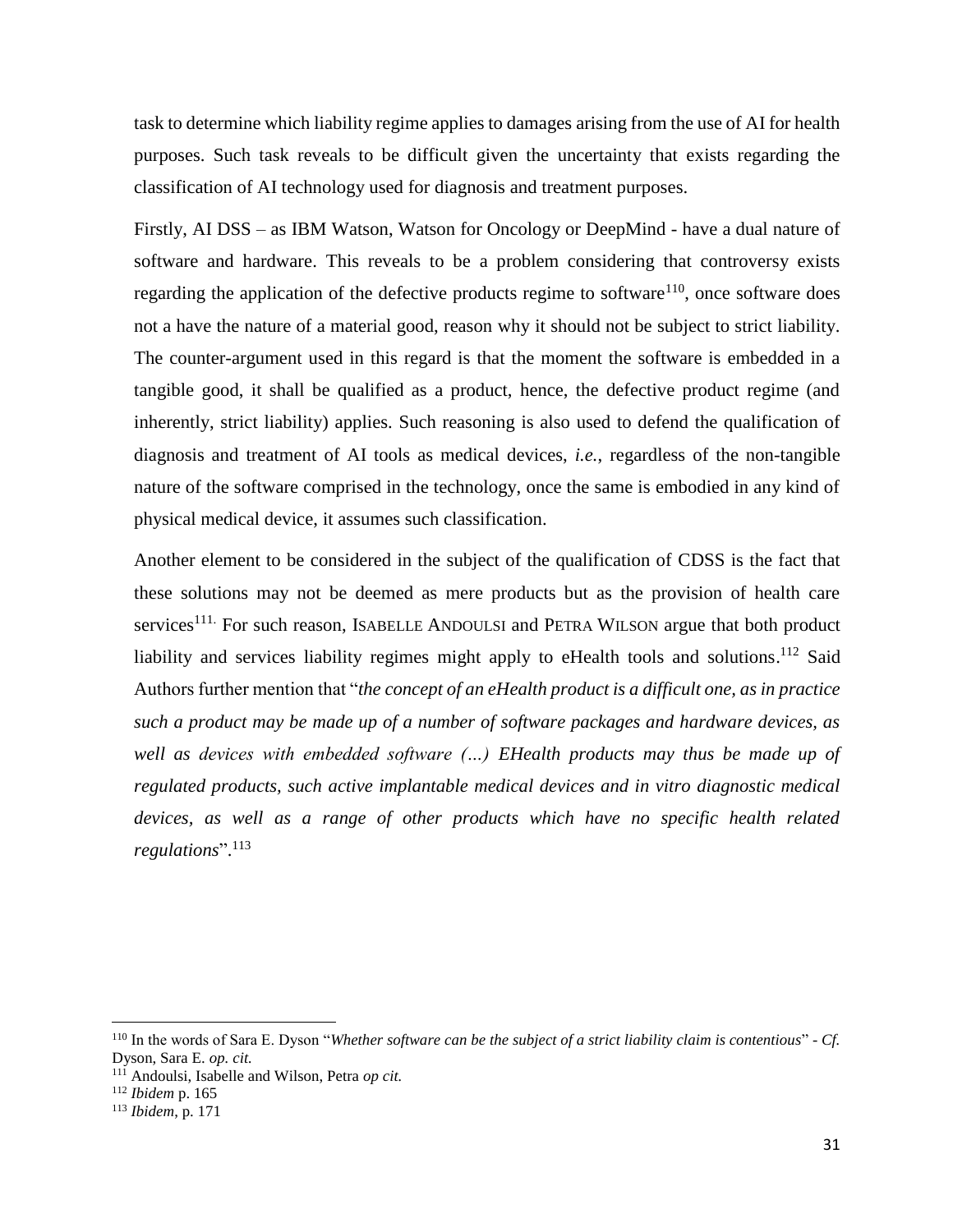Such understanding poses, however, the question of if and when DSS comprising AI technology should be deemed traditional medical devices  $114 \times 115$ , considering that its software nature and its way of functioning (resembling more to a medical advisory service and not to a mere product) does not suit the concept of product, hence, should not be subject to strict liability.

In sum, there are several EU level legal instruments which – sometimes through an overstretched process of analogy<sup>116</sup> – can be applied in the scope of claims on grounds of wrongful diagnosis or choice of treatment caused by the use of AI tools. However, even if no controversy would arise and the applicability of the DPD was unanimous, such laws do not provide for rules on allocation of liability. In fact, the Directive only provides for a principle of responsibility of the manufacturer under a strictly liability regime, which by no means addresses the complexity underlying the use of AI tools for diagnosis and treatment. As it will be discussed, AI tools of this nature involve several different agents, both in the process of the creation of the technology (which requires technology designers and developers of the software, as well as the manufacturer of the hardware) and in the moment of its use (requiring the intervention of the physician).

The current chapter will precisely focus on the complexity of this reality and, therefore, address the problem of the unsuitability of the legal framework in place to ensure allocation of liability and proper redress in the event of damage to health caused by the use of AI CDSS tools.<sup>117</sup>

### <span id="page-31-0"></span>**3.2. Qualification of AI clinical decision support software**

The question now formulated is of extreme relevance considering that in the event DSS comprising AI is deemed a medical device, hence Medical Devices legislation applies, this

<sup>114</sup> Mulryne, Jacqueline; Strom, Louise; Wallace, Victoria M.; Jones, Bethan; Tsang, Lincoln and Kracov, Daniel A. *What's the deal with Watson? Artificial Intelligence Systems and Medical Software Regulation in the U.S. and EU* available on [https://www.digitalhealthdownload.com/2017/02/whats-deal-watson-artificial-intelligence-systems](https://www.digitalhealthdownload.com/2017/02/whats-deal-watson-artificial-intelligence-systems-medical-software-regulation-u-s-eu/)[medical-software-regulation-u-s-eu/](https://www.digitalhealthdownload.com/2017/02/whats-deal-watson-artificial-intelligence-systems-medical-software-regulation-u-s-eu/)

<sup>115</sup> In this regard Isabelle Andoulsi and Petra Wilson argue that "*where a medical device forms part of an eHelath application, the special liability rules for medical devices will have to be followed, or where a patient suffers damage as a result of a decision taken that is based on a decision support tool, the doctor sued by the patient may in turn have recourse against the product supplier*." – *Cf.* Andoulsi, Isabelle and Wilson, Petra *op. cit.*, p. 165.

<sup>116</sup> *Ibidem*

<sup>117</sup> *Ibidem*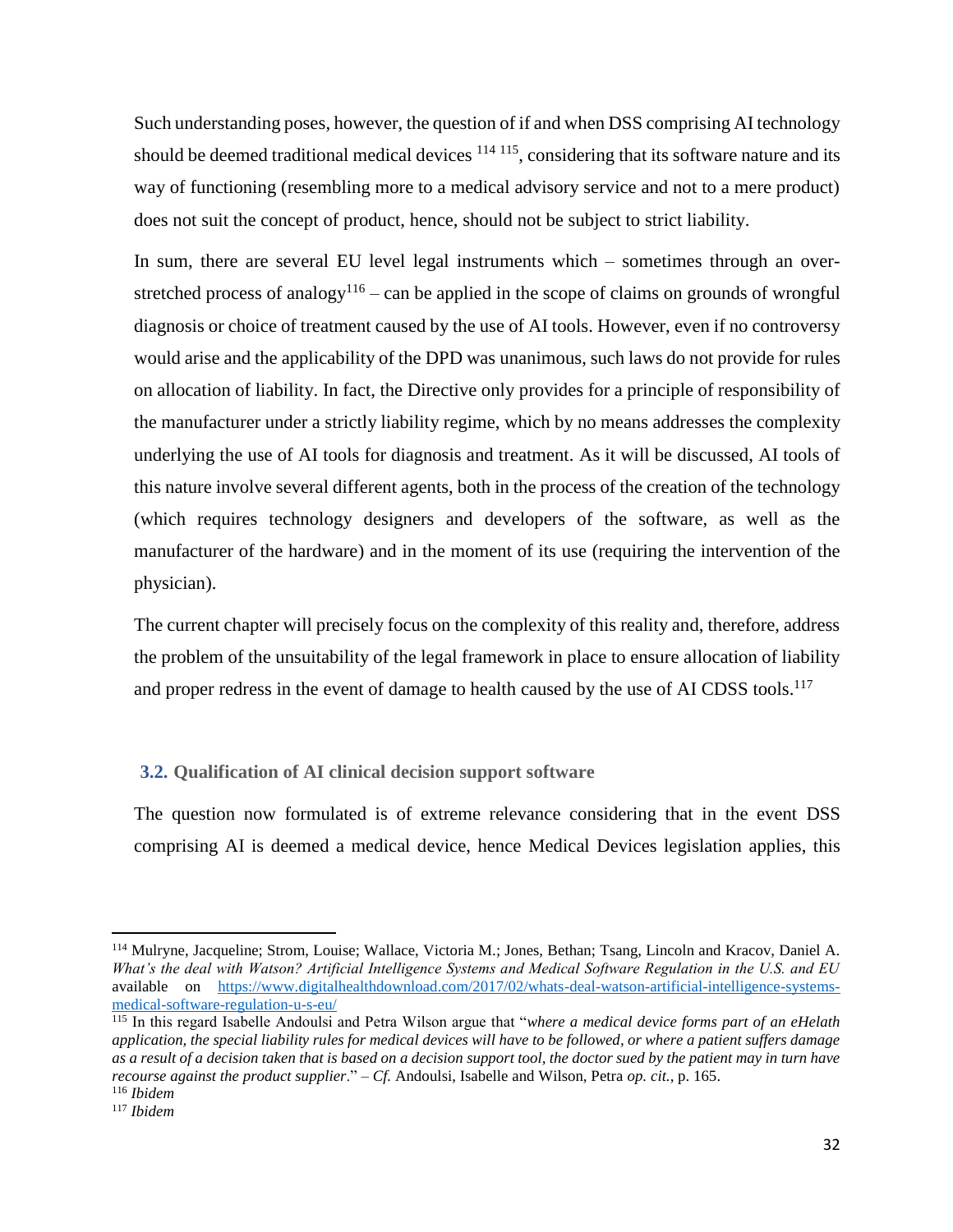technology will have to comply with the certification procedures<sup>118</sup> established under such legislation.<sup>119</sup> As a result, technology manufacturers and developers will be subject to stricter and more rigid liability rules given that Claimants will be in a more favourable position to prove and claim damages.

In a first hypothetical scenario, if the technology manufacturer distributes DSS which was not CE marked, liability will arise automatically. In a second scenario and assuming that the manufacturer complied with every technical standard applicable and obtained the CE marking, in the event of harm it will still be easier for Claimants to hold the manufacturer liable considering that the former might access the technical specificities that the technology should have complied with, fact that will make it easier to identify the technical fault which caused the damage and prove the causal link between the machine's fault and the damage.

Furthermore, if AI tools used for the purposes of clinical diagnosis and choice of treatment are deemed medical devices, and, hence, subject to the DPD, the manufacturer will be subject to strict liability. Such circumstance brings issues with regard to fair allocation of liability in this realm, considering that potential medical errors caused by pursuing the outcome of an AI tool might – and will likely – not be related to the manufacture of the hardware but related to different stages of the design and development of the algorithms underlying the machine, or even by the negligent use of the tool made by the physician. For such reason, it is hereby anticipated that the defective product's regime – which encompasses an assumption of liability upon the manufacturer triggered by a manufacturing defect, a design defect or a failure to warn<sup>120</sup> - should not be blindly applied in the course of wrongful diagnosis or choices of treatment which occur due to a failure of the AI clinical support software system. In true, an

<sup>&</sup>lt;sup>118</sup> For an explanation on the certification procedure of medical devices  $- C_f$ . World Health Organization Geneva, *Medical Device Regulations Global overview and guiding principles*, 2003, available on [http://www.who.int/medical\\_devices/publications/en/MD\\_Regulations.pdf](http://www.who.int/medical_devices/publications/en/MD_Regulations.pdf)

<sup>119</sup> Still regarding the qualification of DSS tools, Isabelle Andoulsi and Petra Wilson claim that that "*Where an eHealth product is marketed and it contains medical devices such devices will need to be CE marked, as will eHealth software which aggregates and processes the data obtained from devices*" - *Cf.* Andoulsi, Isabelle and Wilson, Petra *op cit.*

 $120$  Jason Chung explains that under the umbrella of products liability, plaintiffs may sue for manufacturing defects, design defects, and failures to warn. Manufacturing defects are "*implied when a good is not produced according to its specification or under the malfunction doctrine when there is an unexplainable accident*." Design defects may be found to have occurred "*where the foreseeable risks of harm could have been reduced or avoided by use of a reasonable alternative design."* Finally, a failure to warn claim may arise based on a *"manufacturer's duty to provide instruction about how the product can be safely used and to warn consumers of hidden dangers."* - *Cf.* Chung, Jason *Hey Watson… op. cit.*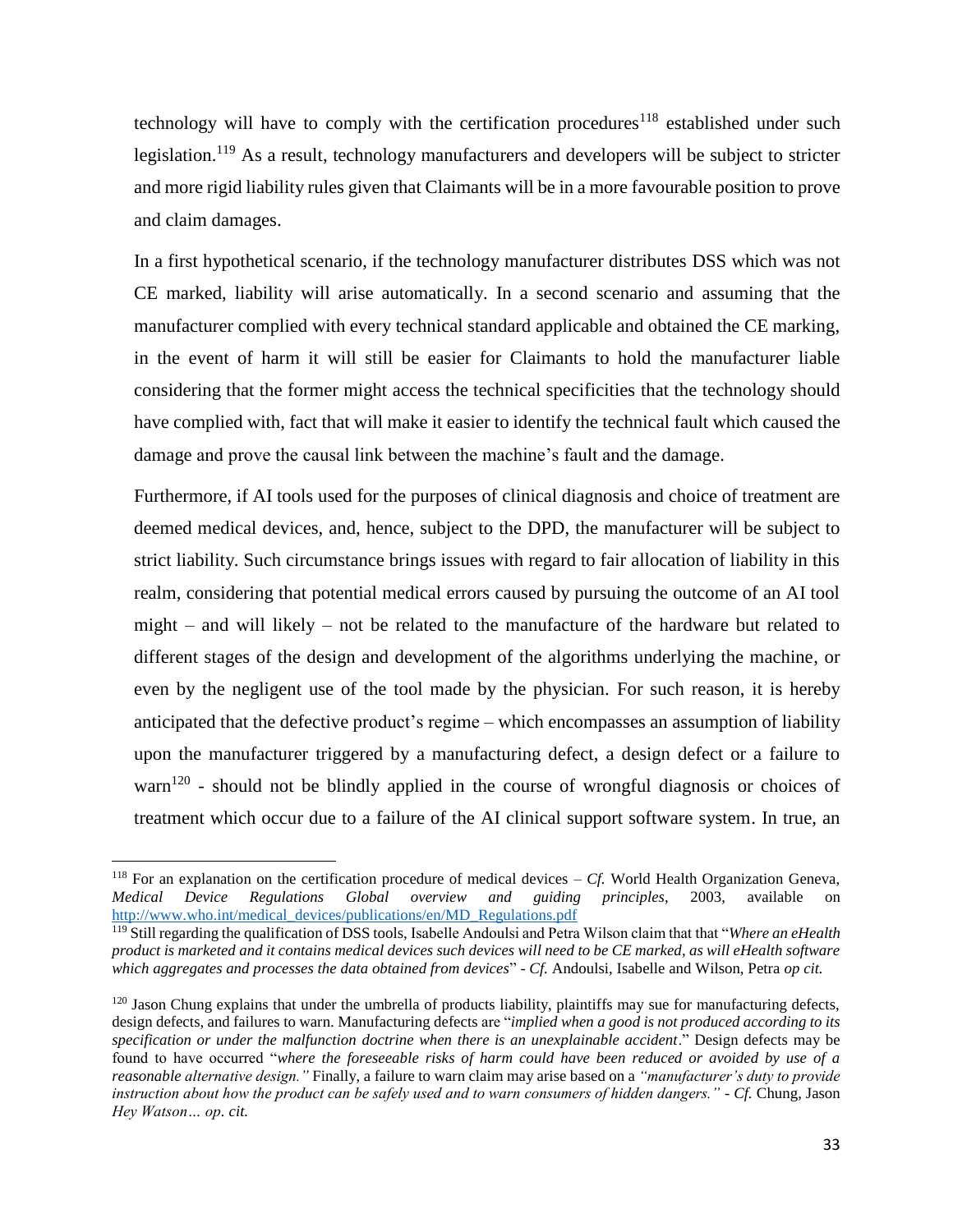assessment must be conducted in order to ascertain if the failure shall be judged under the product's liability regime or on grounds of negligence, and herein the qualification of the AI tool plays an important role. In fact, the product's liability regime should only apply if the product is defective itself. If the failure lies with an act or omission of the manufacturer - or any other agent – which caused the defect, we are in the field of negligence.<sup>121</sup>

Before engaging into the discussion of the qualification of DSS, a brief comparative illustration on this matter will be provided by showing how this matter has been dealt with in the US and the EU.

#### <span id="page-33-0"></span>**3.2.3 The US example**

Under the US jurisdiction, the entity responsible for supervising medical devices is the Food and Drugs Administration (hereinafter "FDA"). The classification criteria in regard to medical devices followed by FDA relies on an intent approach, which means that the first element to be born in mind is if the manufacturer intended to develop the device for medical purposes.<sup>122</sup>

A certain product (hardware or software) is qualified as a medical device if deemed so in light of the definition of medical device provided for in section 201(h) of the Federal Food Drug & Cosmetic (FD&C) Act.<sup>123</sup> If the requirements of such definition are met, the device will be categorized in accordance with the risks posed by  $it^{124}$  and be subject to FDA's jurisdiction, hence, be subject to stricter liability rules.

<sup>121</sup> Dyson, Sara E. *op cit.*

<sup>122</sup> Tsang, Lincoln *et al*. *The Impact… op. cit.* 

<sup>&</sup>lt;sup>123</sup> According to section 201(h) of the Federal Food Drug & Cosmetic (FD&C) Act, a medical device might be any "*instrument, apparatus, implement, machine, contrivance, implant, in vitro reagent, or other similar or related article, including a component part, or accessory which is: (1) recognized in the official National Formulary, or the United States Pharmacopoeia, or any supplement to them, (2) intended for use in the diagnosis of disease or other conditions, or in the cure, mitigation, treatment, or prevention of disease, in man or other animals, or (3) intended to affect the structure or any function of the body of man or other animals, and which does not achieve its primary intended purposes through chemical action within or on the body of man or other animals and which does not achieve its primary intended purposes through chemical action within or on the body of man or other animals and which is not dependent upon being metabolized for the achievement of its primary intended purposes*."

 $124$  Similarly to as provided for in the EU medical devices' legislation, within the US the medical devices are subject to a regulatory continuum and classified into Class I, II or III. - *Cf.* Tsang, Lincoln *et al*. *The Impact… op. cit.*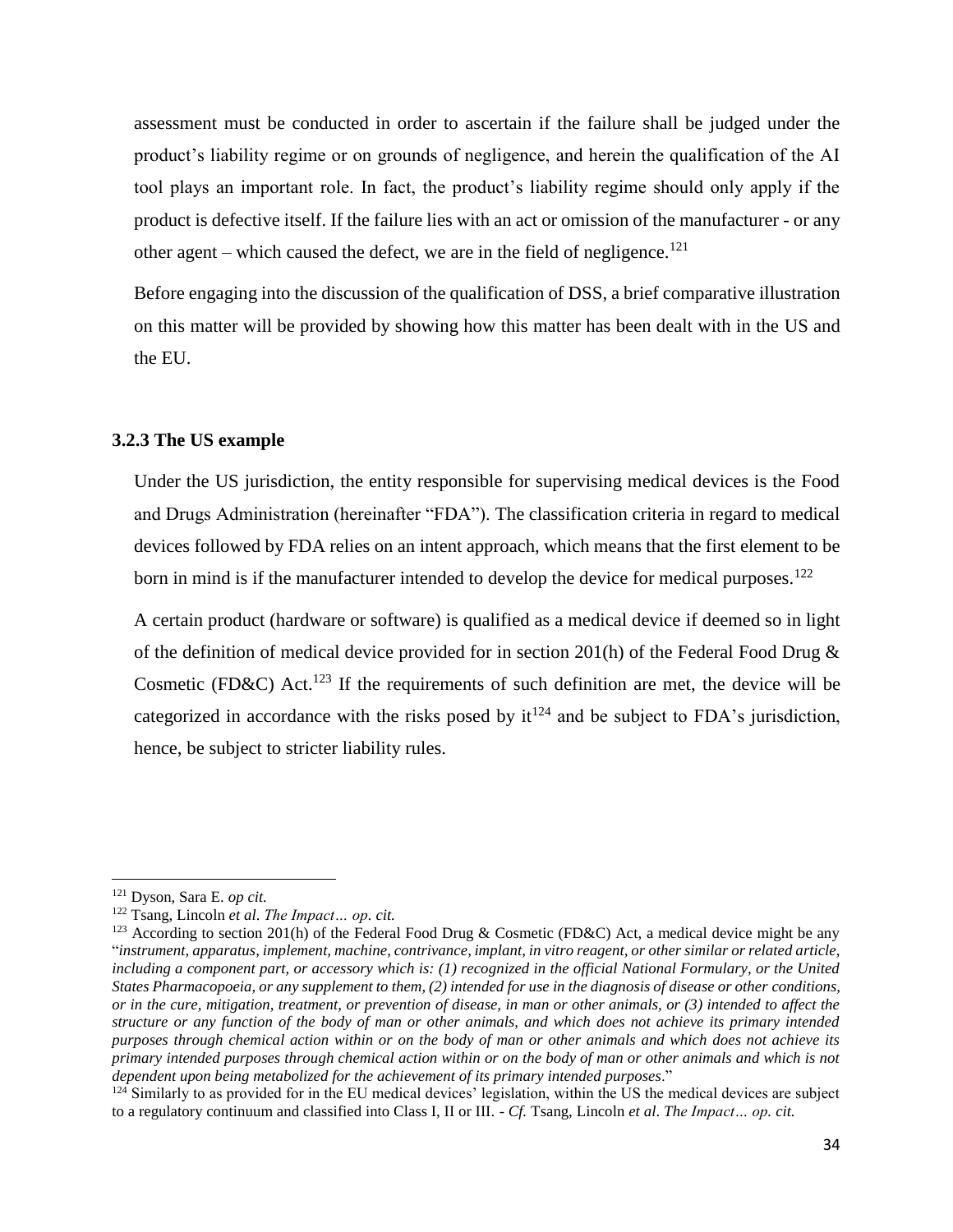The definition above does not include, however, software functions which are excluded pursuant to section  $520<sub>(o)</sub>$ .<sup>125</sup> In fact, in December 2016 the Cures Act was amended in order to exclude from the definition of medical device certain types of software<sup>126</sup>, henceforth, leaving the same out of FDA's supervision powers and free from the medical device's pre-market authorisation procedure. 127

Considering the explanation above it is understandable that US companies are making efforts to escape FDA's jurisdiction. In fact, it is acknowledged that IBM - one of the most relevant technology developers and providers in the sector of AI technology with clinical purposes - has been conducting lobbying efforts in order to exempt AI technologies such as IBM Watson and Watson for Oncology from the scope of application of the 21<sup>st</sup> Century Cures Act.

It must be said, however, that despite IBM's attempts to circumvent the law and escape its application, FDA has been issuing guidance in this regard and in December 8<sup>th</sup> of 2017 stated that although  $CDSS^{128}$  129 is excluded from its margin of supervisory powers, FDA still has regulatory jurisdiction over stand-alone software.<sup>130</sup> Moreover, if so far it has been argued that AI technology as IBM Watson should not be regulated as a medical device considering that the software in question – although extremely advanced – still relies on human intervention, it is expected that given the fast pace evolution in this realm, this argument will fall.<sup>131 132</sup>

l

<sup>125</sup> FDA U.S. Food & Drug Administration – U.S. Department of Health and Human Services *Is The Product a Medical Device?*, available on available on  $\alpha$ 

<https://www.fda.gov/medicaldevices/deviceregulationandguidance/overview/classifyyourdevice/ucm051512.htm> <sup>126</sup> "On December 13, 2016, the Cures Act was enacted. Section 3060(a) of this legislation, titled 123 "Clarifying *Medical Software Regulation", amended the FD&C Act to add section 520(o), which describes software functions that are excluded from the definition of device in 201(h) of the 125 FD&C Act. Section 3060(d) of the Cures Act amended section 201(h) of the FD&C Act to state 126 that the term device does not include the software functions excluded pursuant to section 520(o).*" - *Cf.* FDA U.S. Food & Drug Administration *Changes to Existing Medical Software Policies Resulting from Section 3060 of the 21st Century Cures Act Draft Guidance for Industry and Food and Drug Administration Staff*, available on [https://www.fda.gov/downloads/MedicalDevices/DeviceRegulationandGuidance/GuidanceDocuments/UCM587820](https://www.fda.gov/downloads/MedicalDevices/DeviceRegulationandGuidance/GuidanceDocuments/UCM587820.pdf) [.pdf](https://www.fda.gov/downloads/MedicalDevices/DeviceRegulationandGuidance/GuidanceDocuments/UCM587820.pdf)

<sup>127</sup> Chung, Jason *Hey Watson… op. cit.*

<sup>&</sup>lt;sup>128</sup> Under the US laws and FDA guidance texts issued in this regard, there are four categories of software with medical purposes: a) MMA's (Mobile Medical Apps); b) MDDS (Medical Device Data Systems); c) SAMD (Software as a Medical Device); and d) CDSS (Clinical Decision Support Software). – *Cf.* Tsang, Lincoln *et al*. *The Impact… op. cit.*

<sup>&</sup>lt;sup>129</sup> Green, Epstein Becker *FDA Guidance on Decision Support Software: Implications for Industry* available on <https://www.lexology.com/library/detail.aspx?g=667bab5b-6457-4bb8-9421-fb7e0dfd8e3d>

<sup>130</sup> Jacqueline Mulryne, Louise et. al. *What's the deal… op cit.*

<sup>131</sup> *Ibidem*

<sup>132</sup> In the words of Jason Chung "*as AI becomes more pervasive, the current legislative and regulatory vacuum will most certainly be addressed. Therefore, IBM, and other AI manufacturers would be wise to embrace a regime that*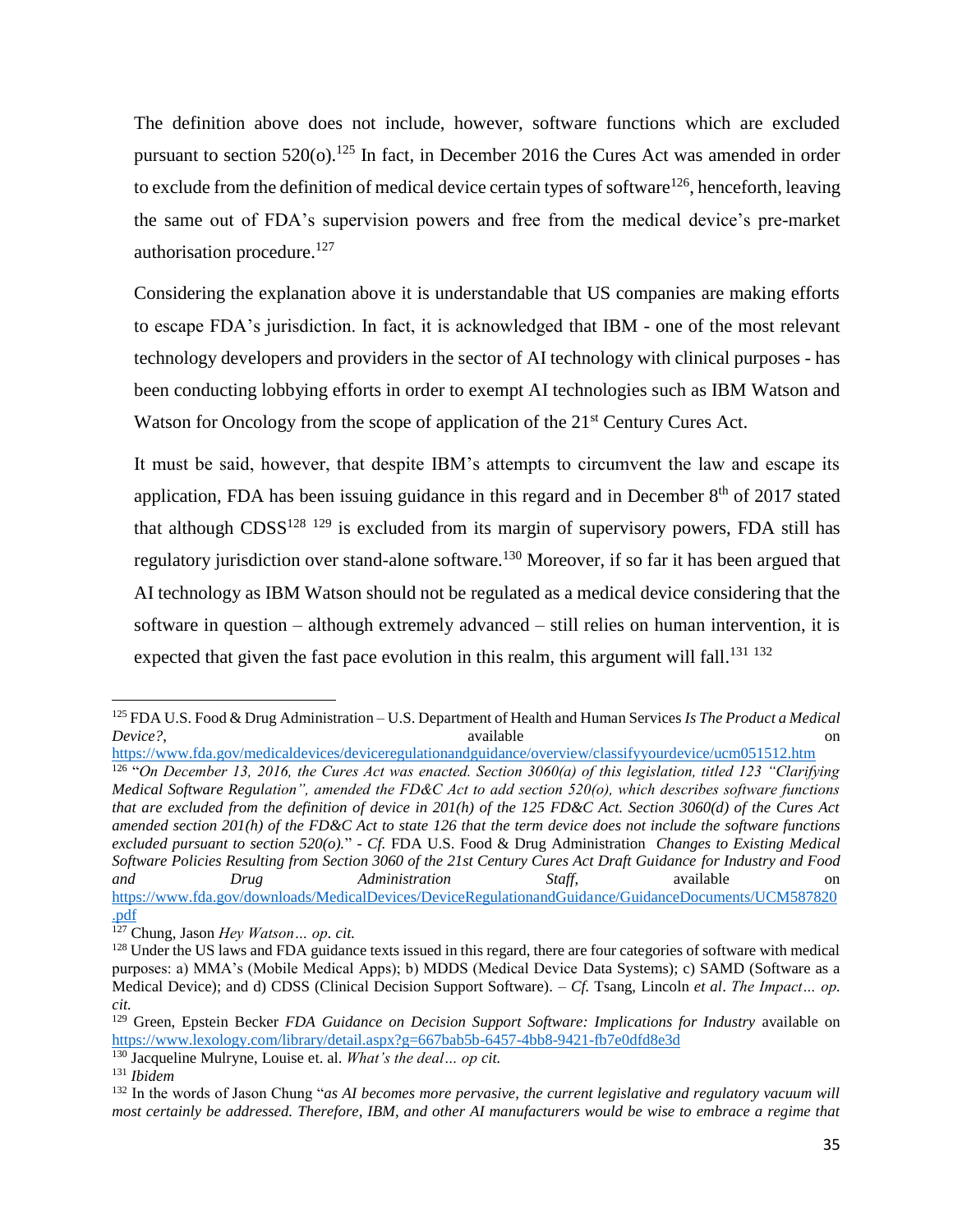Furthermore, FDA has already stated its intents to optimize regulation of AI eHealth technologies perhaps through a certification procedure under which technologies will have to be approved before being placed in the market<sup>133</sup> – a model closer to the European MD procedure. The supervisory authority also announced that a new Digital Health Unit which focuses on AI-driven medical software will be created.<sup>134</sup> Consequently, it is safe to assume that that the current regulatory state of affairs is likely to change.

#### <span id="page-35-0"></span>**3.2.4 The EU example**

Within the EU, software used for medical purposes is not excluded by medical devices legislation, hence, it might be deemed as a medical device. That being said, to qualify DSS comprising AI as a medical device is by no means a straightforward task to be conducted. Instead, such judgement call requires a case-by-case assessment, in light of the features and purposes of the software. The complexity of the decision is explained by the fact that software does not ordinarily act or interact with the human body "*to restore, correct or modify bodily functions*". <sup>135</sup> Thus, it has to be assessed if the medical effect of the use of the software is as relevant as to make it fall under the scope of application of the medical devices regulation  $136$ , or if the software is a mere tool to assist in the clinical diagnosis and choice of treatment for the patient. 137

Discussion concerning the qualification of AI software with medical purposes gained significant relevance with IBM Watson. In fact, the community discussed if this AI software should simply be deemed a data management tool which enhances clinical diagnosis and choice of treatments, or if, due to its vast and advanced capabilities, the same should be qualified as medical device, thus be subject to the medical devices regulation. While the subject is still under discussion within the US, the EU provided a clear response in this regard. The EU legislator expressly broadened - in article 2 (1) of the Medical Devices Regulation - the definition of

*addresses what AI actually does and limits the application of standards of strict liability*." - *Cf.* Chung, Jason *Hey Watson… op. cit.*

<sup>133</sup> *Ibidem*

<sup>134</sup> Tsang, Lincoln *et al*. *The Impact… op. cit.*

<sup>135</sup> *Ibidem*

<sup>&</sup>lt;sup>136</sup> Which is determined by the definition of medical device provided for in article 1 (2) of the Directive  $93/42/EC$ , and article 2(1) of the Medical Devices Regulation.

<sup>137</sup> Jacqueline Mulryne, Louise et. al. *What's the deal… op. cit.*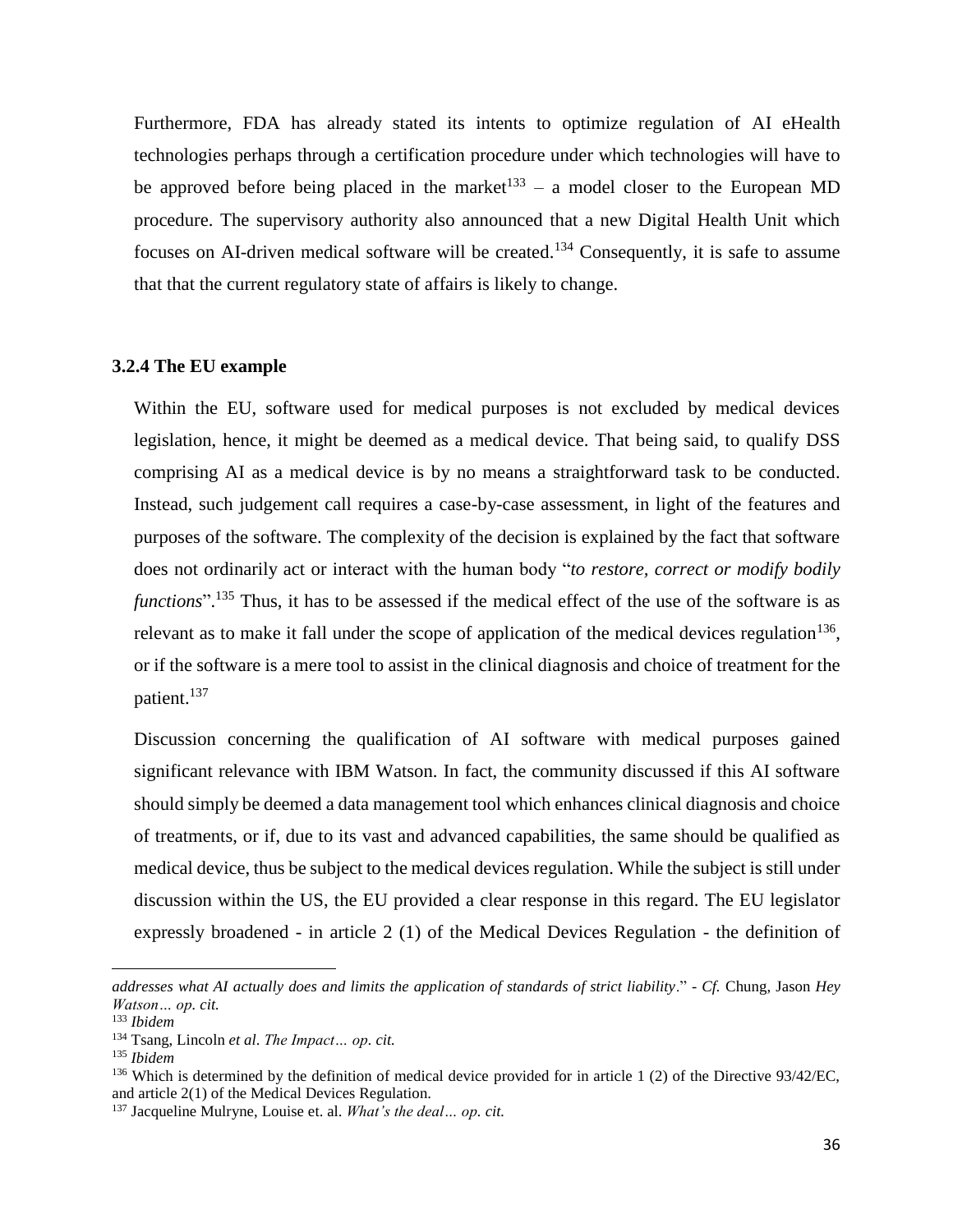medical device by encompassing in the same medical software for the purposes of prediction and prognosis of diseases<sup>138</sup> 139 especially targeting AI software as IBM Watson or Watson for Oncology.<sup>140</sup> In line with the broadening of the definition of medical device, the Regulation now expressly provides for a classification system for software.<sup>141</sup> The Regulation also addresses security concerns in the scope of software used for medical purposes. In Annex I – Chapter II 17.1. it is referred that both medical devices incorporating software or software itself "*shall be designed to ensure repeatability, reliability and performance in line with their intended use*" and in Annex II 6.1 a software verification and validation procedure is established.

Despite the legal framework above, several Authors mention that "*not all the software used in healthcare setting is considered to be a medical device*" 142 143 , and that - as mentioned *supra* such decision relies on an assessment regarding the functionality and intended purpose of the software. Software which aims to make anatomical calculations on the human body or image enhancing software with diagnosis functions is typically qualified as medical device. On the other hand, some Authors claim that – despite the broadening of the definition of medical device in the new Regulation - AI software which strives for providing diagnosis or informed decisions regarding treatment is an assisting tool, therefore, should not be qualified as a medical device.<sup>144</sup>

The discussions surrounding the classification of health software have, however, seen some clarity in past year with the Judgement rendered by the Court of Justice of the European Union (hereinafter "CJEU") in the case SNITEM (Syndicat National de l'Industrie des Technologies

<sup>138</sup> Hancher, Leigh and Földes, Maria Eva *Revision of the Regulatory Framework for Medical Devices in the European Union: The Legal Challenges* available on [https://www.cambridge.org/core/services/aop-cambridge](https://www.cambridge.org/core/services/aop-cambridge-core/content/view/84BEEDBC594702B73327246A7B60CDAB/S1867299X0000307Xa.pdf/revision_of_the_regulatory_framework_for_medical_devices_in_the_european_union_the_legal_challenges.pdf)[core/content/view/84BEEDBC594702B73327246A7B60CDAB/S1867299X0000307Xa.pdf/revision\\_of\\_the\\_regula](https://www.cambridge.org/core/services/aop-cambridge-core/content/view/84BEEDBC594702B73327246A7B60CDAB/S1867299X0000307Xa.pdf/revision_of_the_regulatory_framework_for_medical_devices_in_the_european_union_the_legal_challenges.pdf) [tory\\_framework\\_for\\_medical\\_devices\\_in\\_the\\_european\\_union\\_the\\_legal\\_challenges.pdf](https://www.cambridge.org/core/services/aop-cambridge-core/content/view/84BEEDBC594702B73327246A7B60CDAB/S1867299X0000307Xa.pdf/revision_of_the_regulatory_framework_for_medical_devices_in_the_european_union_the_legal_challenges.pdf)

<sup>139</sup> *Cf.* Tsang, Lincoln *et al*. *The Impact… op cit.*

<sup>140</sup> Moreover, in article 2 (2) the Regulation expanded its application to accessories of medical devices, *i.e.*, to devices which are intended to be used with medical devices.

<sup>141</sup> Under ANNEX VIII 6.3 – Rule 11 it is established that "*Software intended to provide information which is used to take decisions with diagnosis or therapeutic purposes is classified as class IIa, except if such decisions have an impact that may cause: — death or an irreversible deterioration of a person's state of health, in which case it is in class III; or — a serious deterioration of a person's state of health or a surgical intervention, in which case it is classified as class IIb.*".

<sup>142</sup> Tsang, Lincoln *et al*. *The Impact… op. cit.*

<sup>143</sup> Frank, Sharon *A new model for European Medical Device Regulation: a comparative analysis in the EU and the USA*, Europa Law Pub, 2003, p.38

<sup>144</sup> When assessing IBM Watson, Jason Chung argues that "*Machine or not, Watson most definitely is, and is marketed as, a member of the team. Likewise, the products liability regime is not a good fit, as Watson is definitely not a typical medical device."* - *Cf.* Chung, Jason *Hey Watson… op. cit.*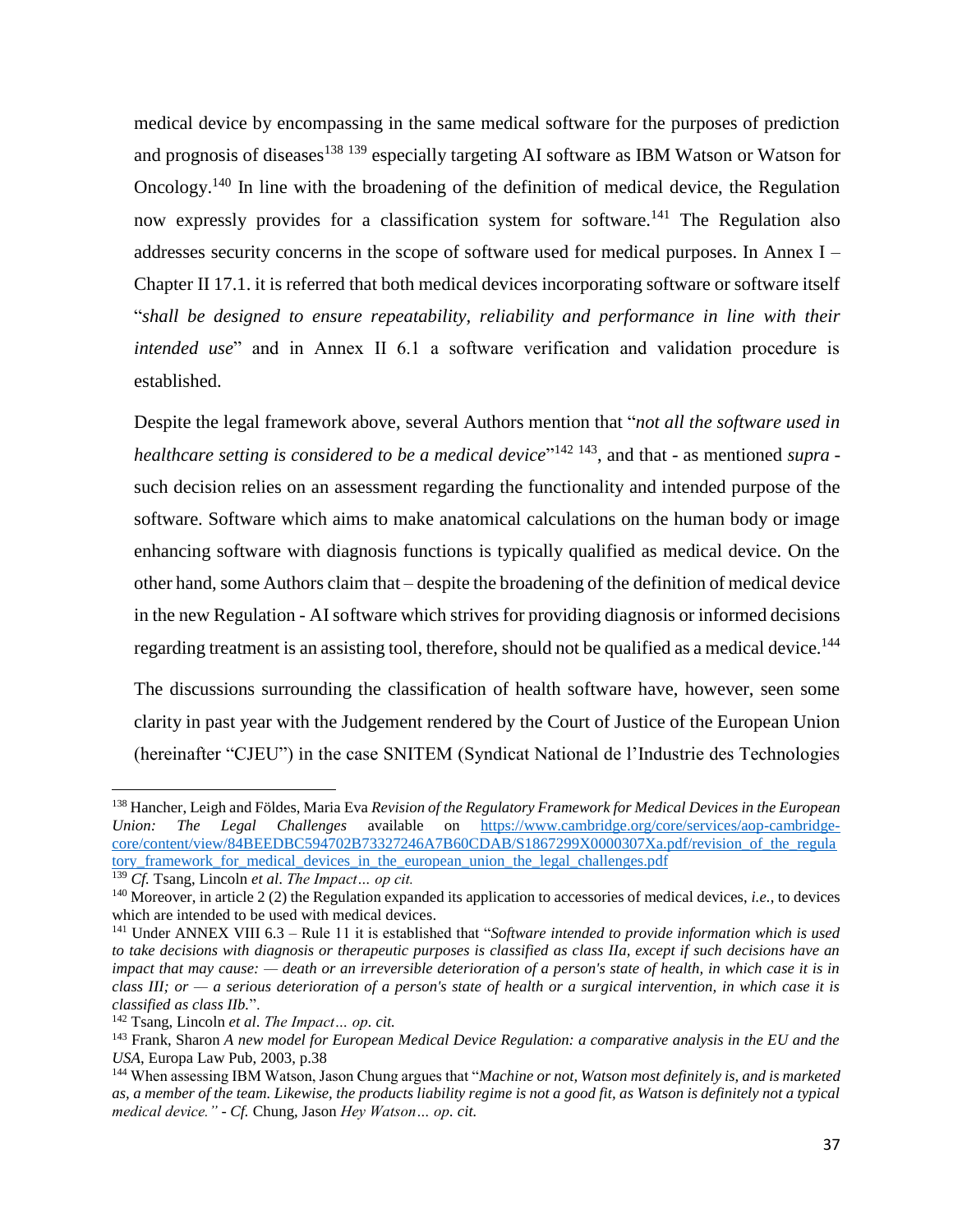Medicales) v. Philips France, within which the qualification of software as medical device was discussed under articles  $1(1)$  and (2) (a) of the MD Directive.<sup>145</sup> The CJEU draw attention to recital 6 of Directive 2007/47/EC<sup>146</sup>, according to which "software in its own right, when *specifically intended by the manufacturer to be used for one or more of the medical purposes set out in the definition of a medical device, is a medical device*.", highlighting that the qualification of software as medical device does not rely on its use in the medical context<sup>147</sup> but on the (medical) purpose intended by the manufacturer. Such understanding is aligned with point (19) of ANNEX VIII of the new Medical Devices Regulation.

In sum, the CJEU ruled that regardless of acting in the human body or not, the standalone software<sup>148</sup> in question<sup>149</sup> was a medical device by stating that "*software, of which at least one of the functions makes it possible to use patient-specific data for the purposes, inter alia, of detecting contraindications, drug interactions and excessive doses, is, in respect of that function, a medical device (…) even if such software does not act directly in or on the human body*". The judgement rendered constitutes an endorsement of MEDDEVS 21/6<sup>150</sup> which establishes that "*software, which is intended to create or modify medical information might be qualified as a medical device*". As stressed by KOROLYN ROUHANI-ARANI, this decision "*will have a direct impact on what is a fast-evolving med-tech scene that is innovating in novel ways* 

<sup>145</sup> Council Directive 93/42/EEC of 14 June 1993

<sup>146</sup> Directive 2007/47/EC of the European Parliament and of the Council of 5 September 2007 amending Council Directive 90/385/EEC on the approximation of the laws of the Member States relating to active implantable medical devices, Council Directive 93/42/EEC concerning medical devices and Directive 98/8/EC concerning the placing of biocidal products on the market.

<sup>&</sup>lt;sup>147</sup> The ECJ also clarified that "*software that, while intended for use in a medical context, has the sole purpose of archiving, collecting and transmitting data, like patient medical data storage software*" is not deemed a medical device - *Cf.* Judgment of the European Court (Fourth Chamber) of 7 December 2017 - Case no. C 329/16: Syndicat national de l'industrie des technologies médicales (Snitem) and Philips France v Premier ministre and Ministre des Affaires sociales et de la Santé.

<sup>148</sup> Under MEDDEV "*stand alone software' means software which is not incorporated in a medical device at the time of its placing on the market or its making available*."

<sup>149</sup> The Philips' software under assessment had the purpose of "*cross-references patient-specific data with the drugs that the doctor is contemplating prescribing, and is thus able to provide the doctor, in an automated manner, with an analysis intended to detect, in particular, possible contraindications, drug interactions and excessive dosages, is used for the purpose of prevention, monitoring, treatment or alleviation of a disease*" – *Cf.* Judgement: Case C 329/16 *supra*

<sup>150</sup> Tsang, Lincoln *et al*. *The Impact… op. cit.*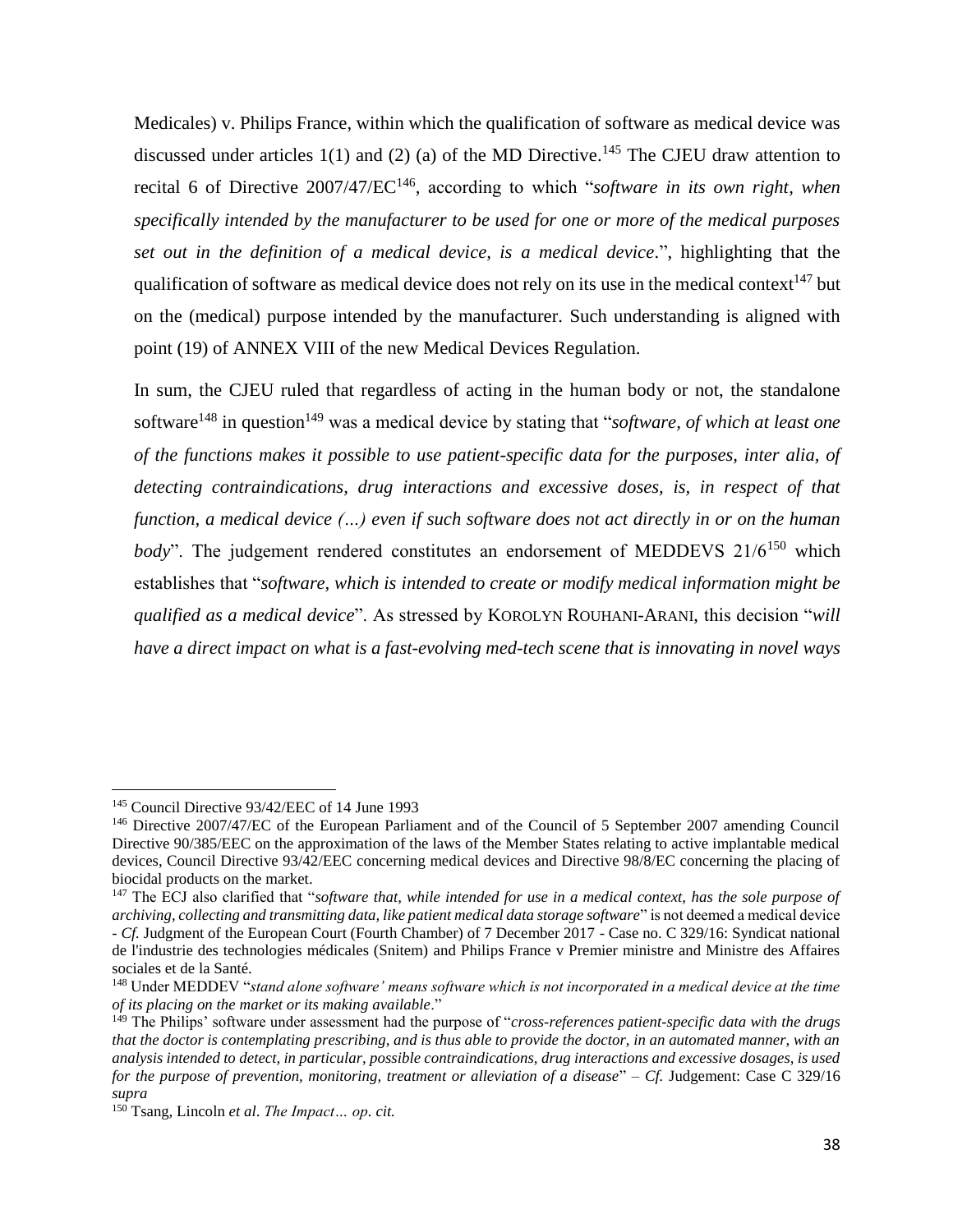*to use machine learning, autonomous decision making and artificial intelligence to enhance efficiency and accuracy in disease intervention and medical diagnosis and management*". 151

In light of the Phillips judgement as well as of the content of both the new Medical Devices Regulation and MEDDEVS 21/6, there is little margin to still affirm that AI medical decision support software does not qualify as a medical device. However, the reservations upon the applicability of the defective product's liability regime to CDSS comprising AI (in light of its qualification as medical device) still remain.

**3.3. Liability of the technology manufacturer in light of the complexity of AI tools for the purposes of medical diagnosis and choice of course of treatment**

As mentioned above, the apparent EU understanding of qualifying DSS as medical devices does not exclude the problems raised regarding the unsuitability of the Defective Product's Directive. As stated, the AI algorithms used for the purposes of diagnosis and treatment are too complex to be subject – in virtue of its qualification of medical device - to the general principle of strict liability provided by the DPD.

In true, such regime reveals to be too modest to address liability arising from damages to health caused by the use of software which comprises AI algorithms with a black box nature.

Secondly, the suitability of medical devices laws to CDSS is arguable considering that AI technology is quite more complex than classical medical devices, due to the fact that these solutions imply the intervention and connection between many actors: the physician who uses the technology, as well as all the industrial agents involved in the design, development and manufacture of the product. As explained by ANASTASIA GREENBERG "*The issue with a strict liability regime for AI is that unlike a traditional defective "product", a human (the physician) and AI are going to work together in the decision making process, making it difficult to point the finger at the manufacturer, software developer or the physician alone*.". 152

<sup>151</sup> Rouhani-Arani, Korolyn *Standalone Software caught by Medical Device Regulation*, available on [http://www.kemplittle.com/site/articles/kl\\_bytes/standalone-software-caught-by-medical-device-regulation](http://www.kemplittle.com/site/articles/kl_bytes/standalone-software-caught-by-medical-device-regulation) <sup>152</sup> Greenberg, Anastasia *op. cit.*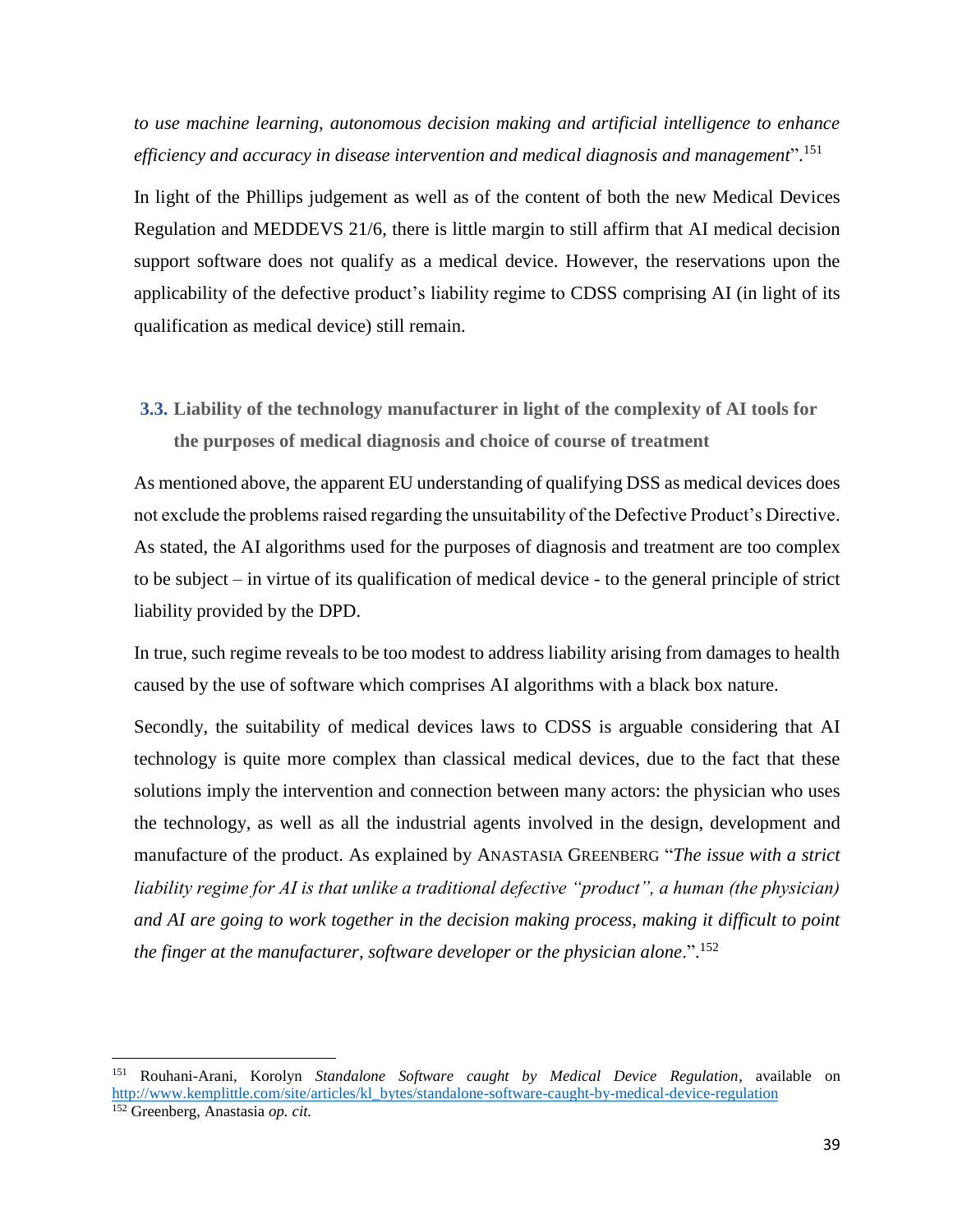As far as these agents are concerned, it must be stressed that the AI technology does not solely rely on hardware and software (code underlying the functioning of the machine), but there's also a data component. Considering that the outcome of the tool will be a result of a data input operation, liability might be extended to the entity in charge of the data input. The rationale behind such discussion rests with the fact that it might not be fair to hold the manufacturer of the technology strictly liable (under the defective's product Directive) for damages to health arising from the use of the AI when the manufacturer, the developer, nor the agent in charge of the coding component of the technology might not be able to identify or explain the error occurred.

#### **3.3.1 Implications of erroneous or biased data input**

 $\overline{\phantom{a}}$ 

As explained *supra*, machine learning technology relies on data. Data are indeed the element which feeds the system<sup>153</sup>, allowing it to provide for responses and to keep it learning.<sup>154</sup> In fact "*machine learning algorithms are highly "data hungry" often requiring millions of*  observations to reach acceptable performance levels". <sup>155 156</sup> Therefore, the quantity<sup>157</sup> and quality of the input data are a major issue for the development of CDSS, considering that errors or bias in the algorithms input data can distort the computational model and lead to erroneous

<sup>153</sup> In this regard Bernard Marr explains that "Machine *learning algorithms improve the more data they are exposed to. If there is one thing the healthcare systems has in abundance, it's data. Due to different storage systems, ownership and privacy concerns, and no established process that allows people to easily share data with each other, there is a major amount of analysis that's not currently being done that could glean tremendous results for patients, doctors and healthcare organizations.*" – *Cf.* Marr, Bernard *op. cit.*

<sup>154</sup> In fact, as outlined by the Medical Futurist Institute "*With the evolution of digital capacity, more and more data is produced and stored in the digital space. The amount of available digital data is growing at a mind-blowing speed, doubling every two years. In 2013, it encompassed 4.4 zettabytes, however by 2020 the digital (…) will reach 44 zettabytes, or 44 trillion gigabytes (!)*". Within such article is also stressed the idea that the use of artificial intelligence, more than an option it's becoming the only mean capable of letting humans keeping track of all the big data currently generated – *Cf.* The Medical Futurist*, Artificial Intelligence Will Redesign Healthcare* available on <http://medicalfuturist.com/artificial-intelligence-will-redesign-healthcare/>

<sup>155</sup> Ziad, Obermeyer and EJ, Emanuel *Predicting the Future - Big Data, Machine Learning, and Clinical Medicine* available on<https://www.ncbi.nlm.nih.gov/pubmed/27682033>

<sup>156</sup> In this context, the World Economic Forum named this universe of data with potential AI use, open AI ecosystem. As also explained by the Medical Futurist Institute "*An open AI ecosystem refers to the idea that with an unprecedented amount of data available, combined with advances in natural language processing and social awareness algorithms, applications of AI will become increasingly more useful to consumers. It is especially true in the case of medicine and healthcare" - Cf.* The Medical Futurist *op. cit.*

<sup>157</sup> In the words of Anastasia Greenberg "*Machine learning is able to take in complex data made up of billions of data points; the more complex the input data that the machine is trained on, the more information it has available for making accurate predictions*" - *Cf.* Greenberg, Anastasia *op cit.*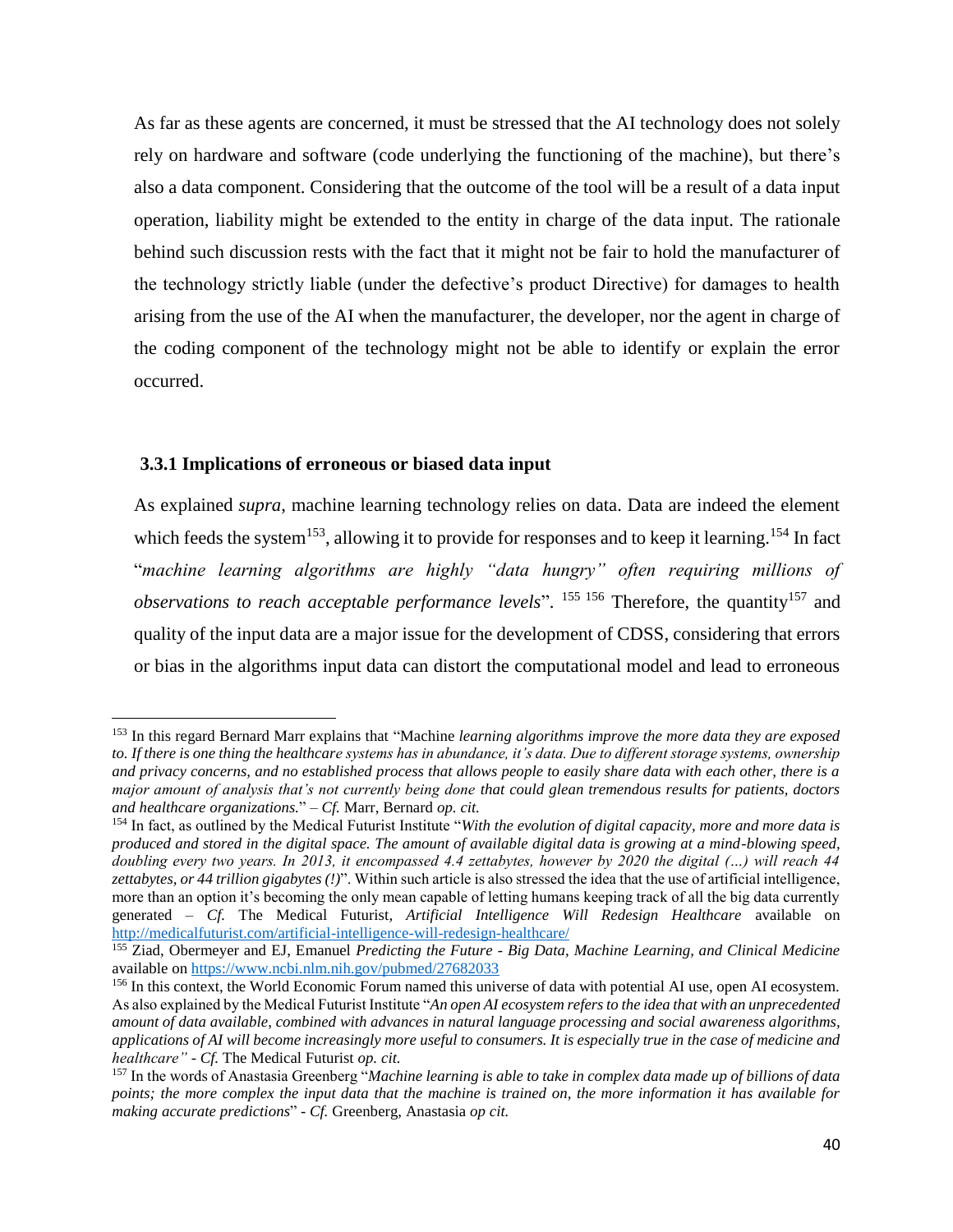results. Medical decision support software systems are nothing but an extremely fast and advanced processing system of medical knowledge data and patients' history data. Therefore, if the data introduced in the system are erroneous or inaccurate, the software will provide a mistaken diagnosis or treatment, which  $-$  if not detected by the physician applying the technology – will likely cause damage to the patient's health or even death.

As stressed by the Association for Computing Machinery US Public Policy Council (hereinafter "USACM") - other than data input errors - there are many challenges regarding the design and technical aspects of algorithms. Among those challenges, this association identified the concern of preventing bias from the onset data. <sup>158</sup> In true, one of the risks associated with the performance of machine learning within diagnosis and choice of treatment is the possible bias of the data collected and afterwards inserted in the machine. Such bias can "*substantially affect*  both performance and generalizability" of the algorithm. <sup>159 160</sup> By generalizability of the algorithm is meant that the same must be fed by a universe of data sufficiently wide to allow for accurate outcomes. If, by contrast, the algorithm works under a limited pool of data, the same is likely to become biased and provide inaccurate outcomes. The situation described has occurred with IBM Watson which – regardless of its successful diagnosis and treatment rates in the US - when used in hospitals in Europe and  $Asia^{161}$  revealed to be unreliable. The wrong outcomes of the machine in geographical contexts different than the US, were explained by the fact that most of the medical articles included in the system were written by American Authors in light of the medicine practices of the US, circumstance that led the machine to provide for erroneous diagnosis and inappropriate courses of treatment, which did not suit the patients' profiles nor were in line with the medicine practices followed by the local physicians.

Data bias is certainly a factor to be considered when ascertaining liability arising from medical errors as a result of a defective machine learning outcomes, given that further than considering if liability should rest with the technology provider or user, the imputation of liability might be

<sup>158</sup> USACM *op. cit.*

<sup>159</sup> Ziad, Obermeyer and EJ, Emanuel *op. cit.*

<sup>160</sup> Anastasia Greenberg also draws attention to the phenomenon of "*overfitting*", which is another problem related to data. As explained by the Author "*the more complex the input data that the machine is trained on, the more information it has available for making accurate predictions, but the higher the risk of overfitting. Overfitting occurs when algorithms become very good at modelling the current dataset but cannot successfully generalize to a new dataset – the dataset used to make decisions pertaining to new patients*" - *Cf.* Greenberg, Anastasia *op. cit.*

<sup>161</sup> Gorski, David *IBM's Watson versus cancer: Hype meets reality*, available on <https://sciencebasedmedicine.org/ibm-watson-versus-cancer-hype-meets-reality/>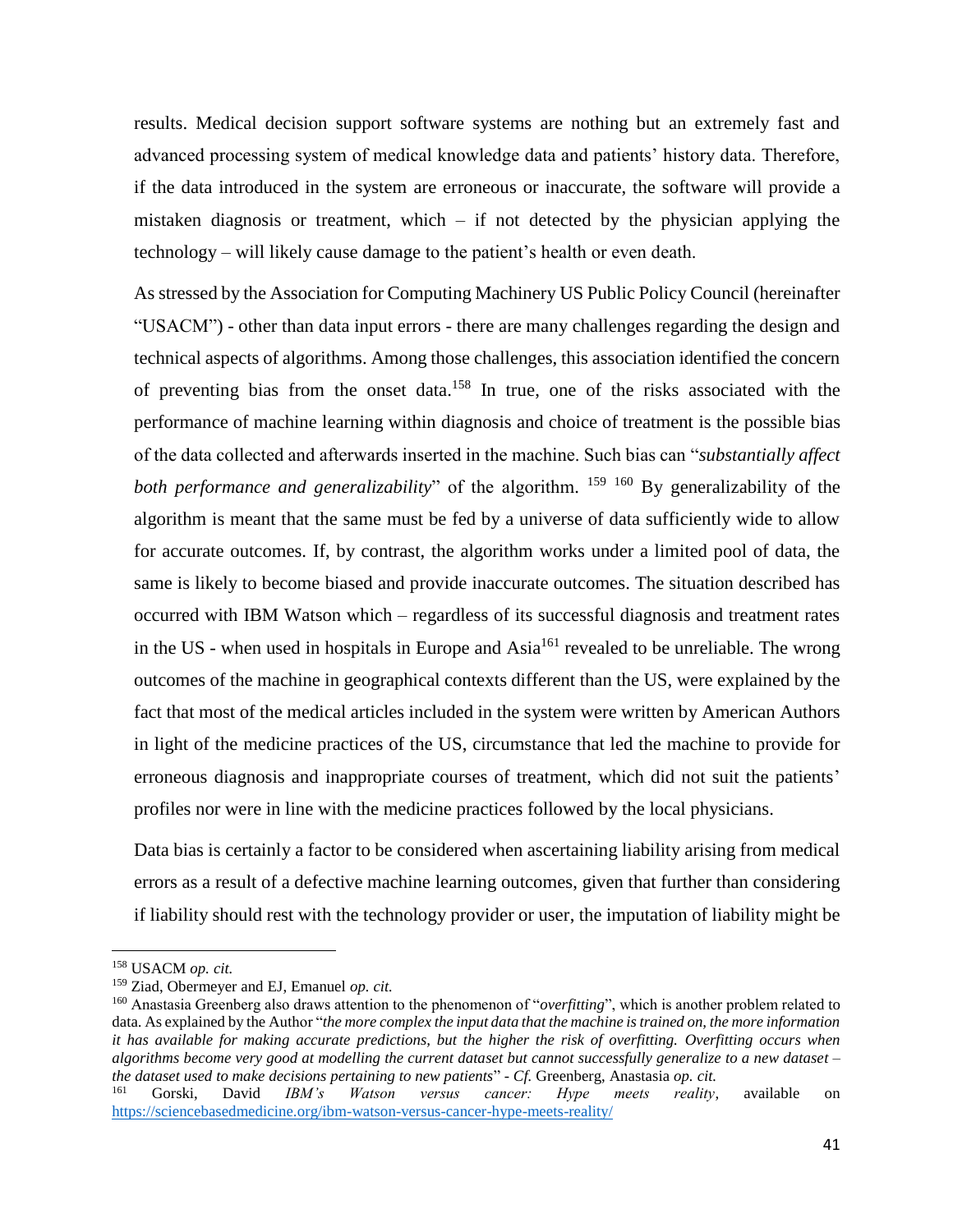extended to a third party, *i.e.*, the one responsible for the collection and treatment of the data inserted in the algorithm. As stated by the international law firm Cooley (UK) LLP "*Implicit within the definition of artificial intelligence set out above is the combination of big data sets and algorithms. This leads to a proliferation of potential parties accountable for the loss, beyond the designer and manufacturer of the core product or software, to include the designer of the algorithm, the coder of the algorithm, the implementer/integrator of the algorithm, the owner of the data set that has been interpreted, the creator of the original data point, and so on*.". 162

#### **3.3.2 The use of Black-Box algorithms**

 $\overline{\phantom{a}}$ 

It is a common understanding among both the legal and scientific community that by means of AI technology, technological tools are getting so complex and autonomous that humans no longer have understanding (nor control) over the way the machine is working. Such technological state of affairs has been designated *black box*, expression which illustrates the fact that machine learning systems have become obscure or opaque due to the fact that the way the same process and provide data or knowledge from the input data patterns is, in several cases, incomprehensible even for those who programmed/coded the machine.

In order to understand such phenomenon, some introductory explanations concerning the functioning of AI are necessary. Resorting to the explanation provided by LEE BELL "*AI is a*  branch of computer science attempting to build machines capable of intelligent behavior"<sup>163</sup> while machine learning is "*the science of getting computers to act without being explicitly programmed*". <sup>164</sup> In sum, while AI concerns the building of intelligent machines, ML consists

<sup>162</sup> UK's Parliament, *Select Committee on artificial intelligence collated written evidence volume…* written evidence (AIC0217) – Statement of Cooley (UK) LLP. *op. cit.* 

<sup>163</sup> Bell, Lee *Machine learning versus AI: what's the difference?* available on [http://www.wired.co.uk/article/machine](http://www.wired.co.uk/article/machine-learning-ai-explained)[learning-ai-explained](http://www.wired.co.uk/article/machine-learning-ai-explained)

<sup>164</sup> Stanford University, *Definition of machine learning* available on [https://online.stanford.edu/course/machine](https://online.stanford.edu/course/machine-learning-1)[learning-1](https://online.stanford.edu/course/machine-learning-1)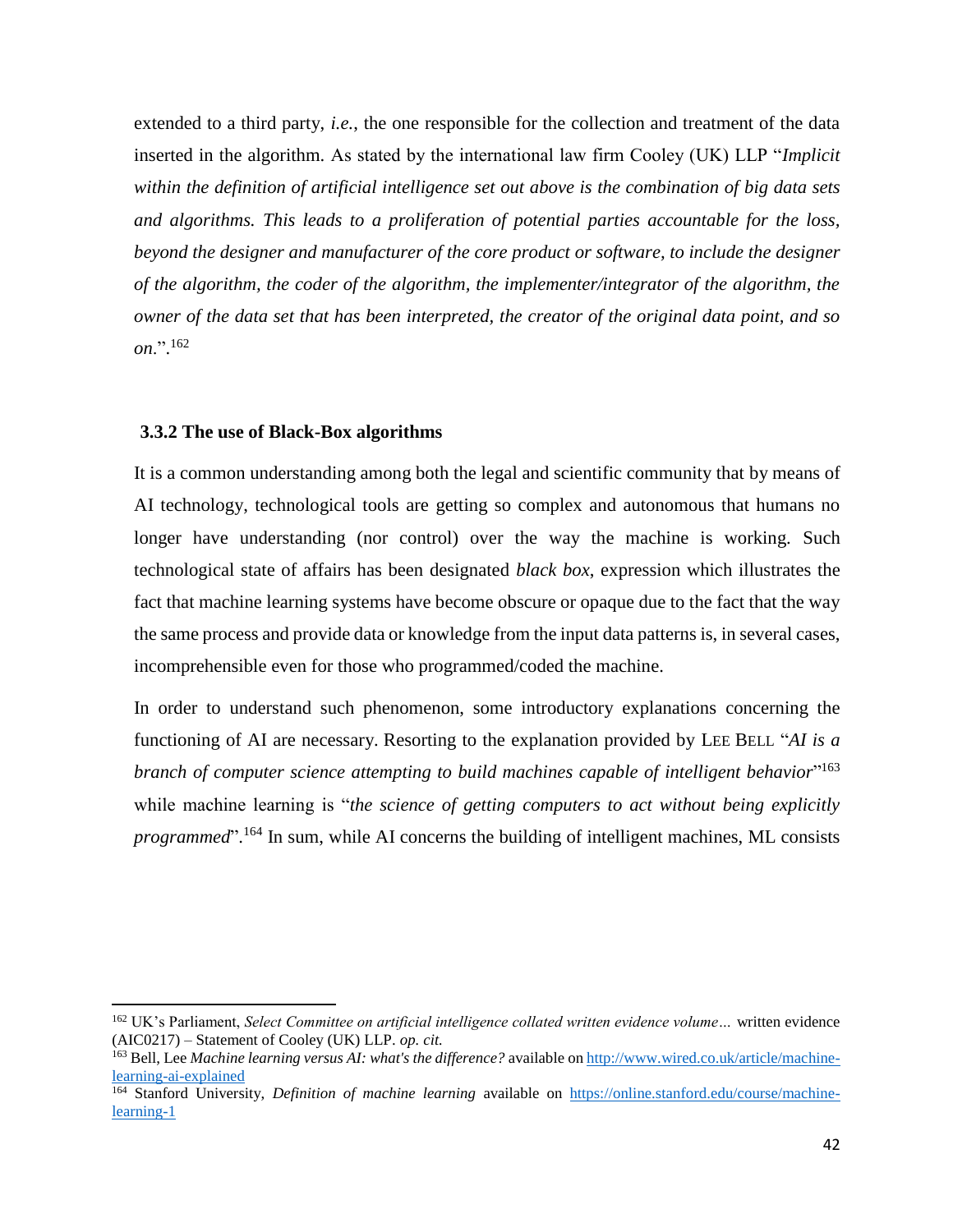on the implementation of compute methods or algorithms<sup>165</sup> that support the AI comprised in the machine, allowing it to become smarter. Machine learning is "*the enabler for AI*". 166

The scientific community has been acknowledging ML's huge potentialities mainly due to the fact that rather than merely relying on the commands designed by a programmer, this technology identifies and learns to solve problems on its own without the need of programming machines to act in a certain way. As easily anticipated, machine learning is widely used in the scope of AI clinical support software tools. An example of what has been said concerns ML in the scope of tumour detection, in which algorithms are provided with large amounts of data (reports, images, etc.) regarding tumour and no tumour diagnosis, enabling the machine to recognize, classify and, therefore, provide a diagnosis on the basis of pattern extraction from all the data previously provided. Such technology is also used in clinical support software system tools as IBM Watson, Watson for Oncology and DeepMind Health.

Therefore, the use of black box technology has obvious severe implications in the health sector. In this realm, Authors refer to the concept of *black box medicine*, which in the words of W. NICHOLSON PRICE happens when "*algorithms troll through tremendous databases of health data to find patterns that can be used to guide care (…) These decisions differ in kind from previous data-based decisions because blackbox medicine is, by its nature, opaque; that is, the*  bases for black-box decisions are unknown and unknowable.".<sup>167</sup> In addition, the Author explains that health data<sup>168</sup> are proliferating at an incredible rapid pace<sup>169</sup> through machine learning algorithms that "*can find that sort of complex underlying pattern in the data — but cannot explain or even state what those patterns are*". 170

Considering that under the defective products' legislation, liability is triggered by the abnormal performance of the product, such regime does not fit AI which by nature is uncertain and

l

<sup>165</sup> As defined by the USACM, an algorithm is "*a self-contained step-by-step set of operations that computers and other 'smart' devices carry out to perform calculation, data processing, and automated reasoning tasks. Increasingly, algorithms implement institutional decision-making based on analytics, which involves the discovery, interpretation, and communication of meaningful patterns in data*." – *Cf.* USACM *op. cit.*

<sup>166</sup> Bell, Lee *op. cit.*

<sup>167</sup> Price, W. Nicholson *op. cit.*

<sup>&</sup>lt;sup>168</sup> Examples of health care data are: clinical records, pharmacy records, medical test results, or even, genome sequencing - *Cf. Ibidem*

<sup>169</sup> Therefore, black box medicine "*seeks to exploit the tremendous amount of data being generated in health care to find and use these underlying relationships*" - *Cf.* Price, W. Nicholson *op. cit.* <sup>170</sup> *Ibidem*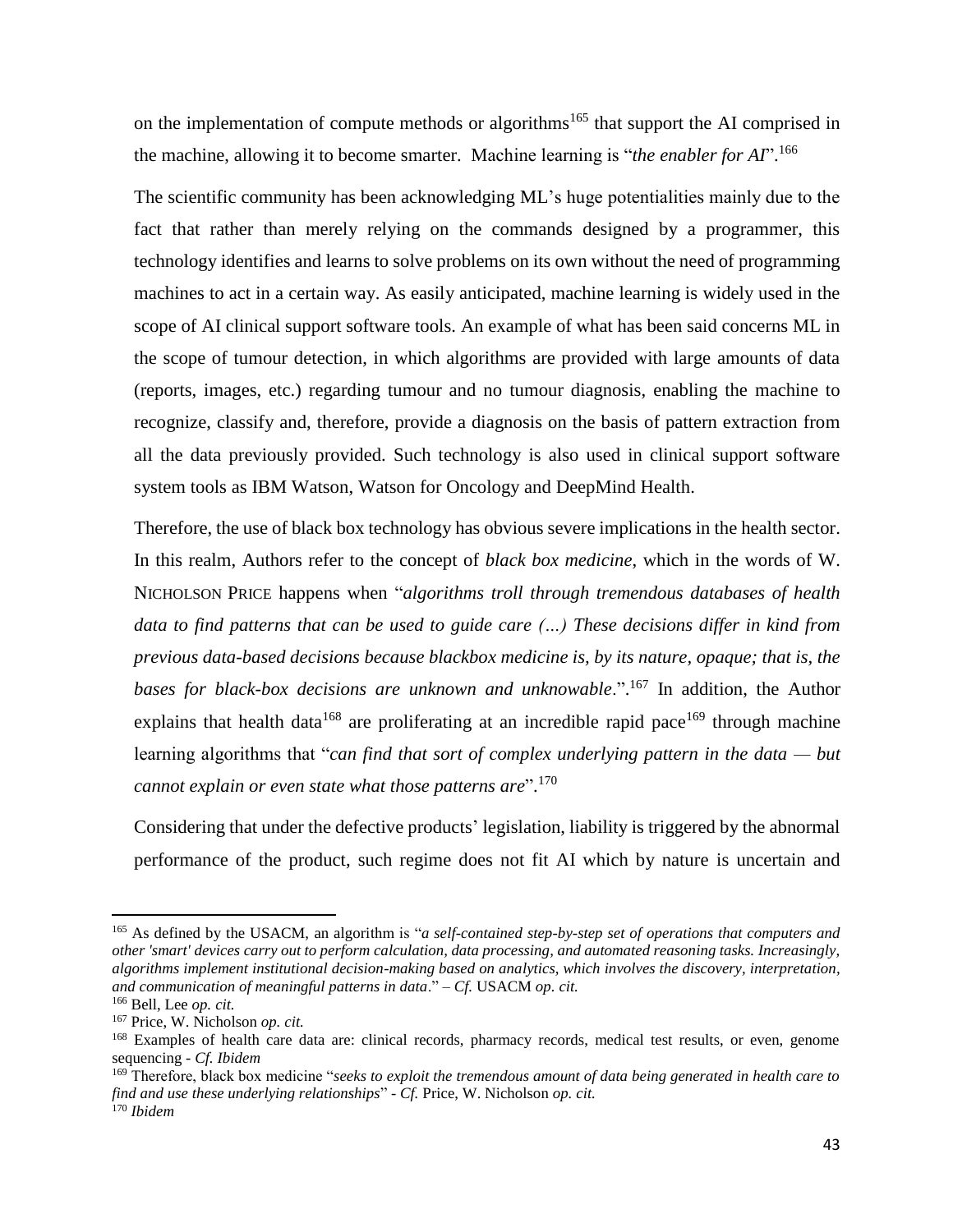unpredictable. This creates a problem among the Claimants who will face difficulties firstly in detecting the failure and secondly in proving causation between the failure and the damage, given that "*it is technically hard to trace the cause of a system's output, because the A.I. is not linear and there is no line of code that can be traced as the cause. Therefore, it is difficult to find a 'defect', and even harder to find the causal link between such defect and the damage*". 171

In sum, classical defective products liability' schemes are triggered based on a certain standard of performance expected from a product under a foreseeability criterion, but self-learning algorithms challenge such premise. For such reason the output generated by AI CDSS comprises a loss of control – among the programmer but especially among the hardware's manufacturer – which makes allocation of strict liability unjustified.

There are a few authors who refute the validity of such argument, claiming that damages caused by software must always be attributable to the technology producer since it is up to him to decide "*what kind of technique to use in order to achieve the best result possible, both in terms of sophistication and functionality of the robot as well as safety; only the producer could in fact devise and conceive possible methods aimed at preventing damage deriving from the proper or even improper—use of its product*". <sup>172</sup> Such understanding seems, however, a quite simplistic approach to the reality here under assessment.

Additionally, as discussed, strict liability regimes require the mere proof of a defect to hold the agent liable, despite of the faultiness or negligence of the manufacturer, circumstance which does not suit a reality in which so many agents are involved both in the creation and use of the technology. The process of creation of AI decision making software tools is quite complex. The technology (hardware and software) might be created and assembled by different parties and there might be margin from the user to shape the technology in light of its adaptable features, reason why "*The coders, the compilers, the dataset builders, the trainers, the users. All of them contribute to the functioning of the system and ultimately influence the outcome*.". <sup>173</sup> <sup>174</sup> As a

 $\overline{a}$ 

<sup>171</sup> Lenardon, Joao Paulo de Almeida *op. cit.*

<sup>172</sup> Palmerini, E*. et al. Robotlaw… op. cit.*

<sup>173</sup> Lenardon, Joao Paulo de Almeida *op cit.*

<sup>174</sup> Accordingly, Cooley UK LLP stresses that "*In terms of causation, the use of artificial intelligence technologies in products which then go on to cause a loss, raises the question of how we will readily be able to determine who, as a matter of strict law, is to be held properly accountable – especially in circumstances where one or more parties might have contributed to the loss*." - *Cf.* UK's Parliament, *Select Committee on artificial intelligence collated written evidence volume… -* written evidence (AIC0133) – Statement of Kemp Little LLP *op. cit.*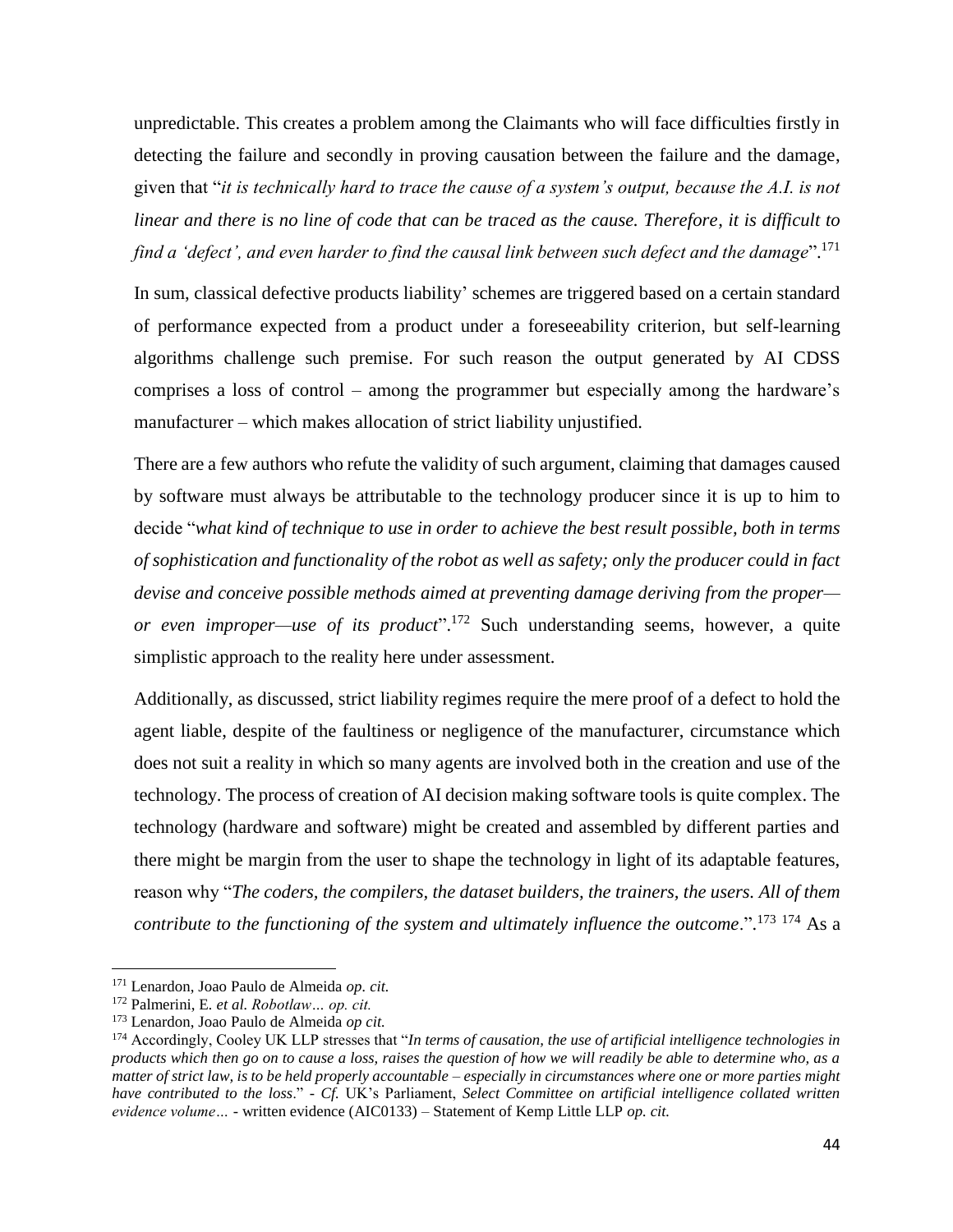result, a principle of allocation of liability upon the manufacturer does not seem fair or balanced. Instead, harmonized regulation should "*serve to assign responsibilities and give precise rules about liability relating to artificial intelligence*" <sup>175</sup> under a shared responsibility principle.

## **3.3.3 Conclusions**

The concerns posed *supra* were addressed by the Medicines and Healthcare products Regulatory Agency, who stated that proper regulation must exist "*where AI meets the definition of a medical device*". 176

These apprehensions were also addressed in the PR 2015/2103, under two perspectives. From the victim's point of view, whereas AH refers that considering that in order to get compensation the Claimant has to prove the causal link between the damage and the defect, strict liability does not suffice, in light of the fact that in the scope of damages caused by the advanced technology, the victim has less resources to fulfil this evidence requirement. <sup>177</sup> From the manufacturers' or technology developers' perspective, whereas AI stresses that the applicability of Directive 85/374/EEC does not suit this reality, given that "*the current legal framework would not be sufficient to cover the damage caused by the new generation of robots, insofar as they can be equipped with adaptive and learning abilities entailing a certain degree of unpredictability in their behaviour, since those robots would autonomously learn from their own variable experience and interact with their environment in a unique and unforeseeable manner*".

Lastly, it must be mentioned that despite the deep assessment on DSS made by the CJEU within the Phillips Judgement, the same does not make any considerations regarding the algorithms comprised in the technology and at any moment addresses the specificities of the incorporation of AI black box algorithms in these tools.

What has been said also applies to both the Medical Devices Regulation and MEDDHEV's which at any moment refer to specific software comprising AI features, and that as far as liability is concerned, merely refer in ANNEX VIII (66) that "*the conditions for liability in such* 

 $\overline{a}$ 

<sup>175</sup> Lenardon, Joao Paulo de Almeida *op. cit.*

<sup>176</sup> UK's Parliament, *Select Committee on artificial intelligence collated written evidence volume… -* written evidence (AIC0134) – Statement of The Medicines and Healthcare products Regulatory Agency (MHRA) *op. cit.*

<sup>&</sup>lt;sup>177</sup> This subject matter is addressed in 2.1.2.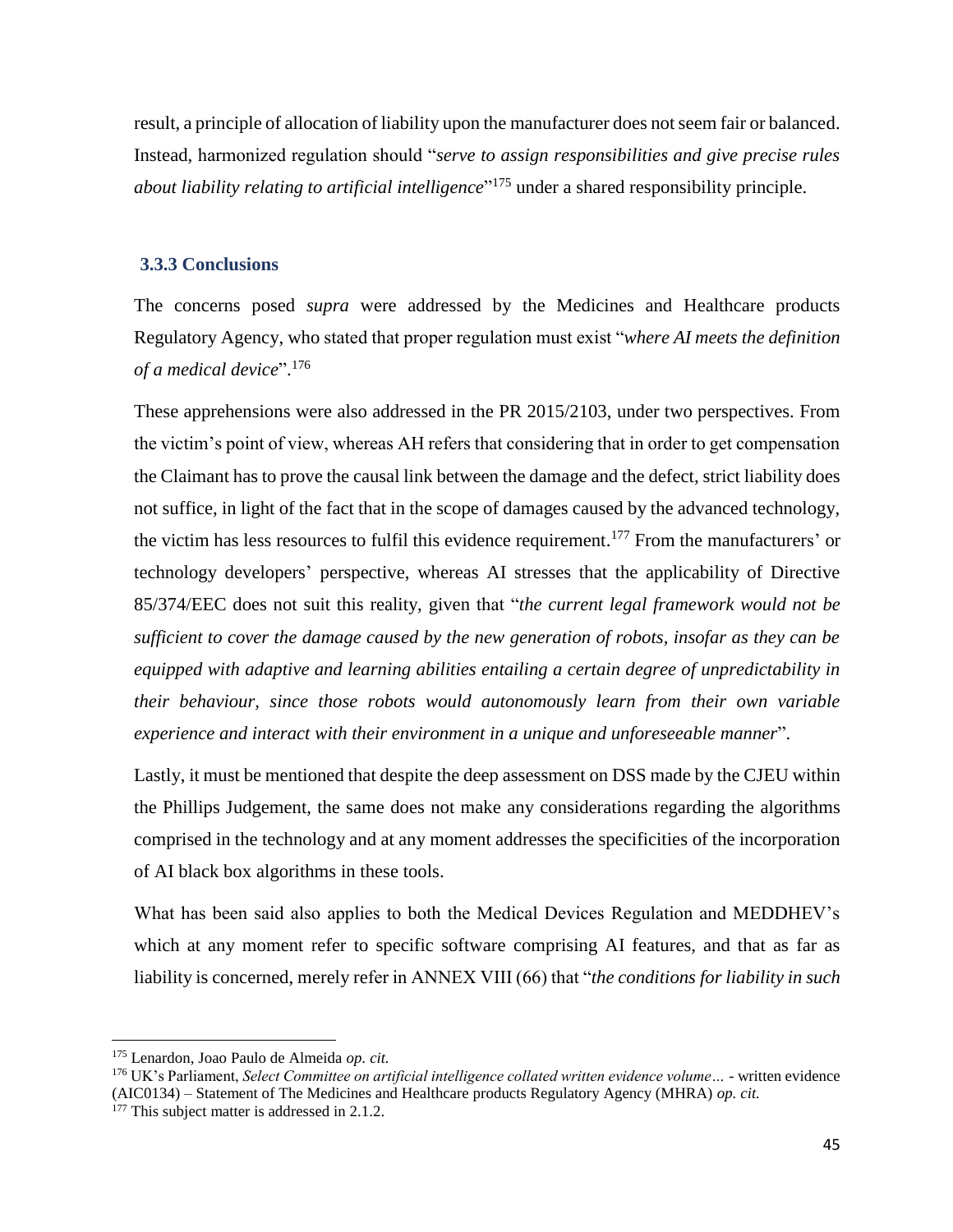*cases, including issues of causality and the level of damages and sanctions, should remain governed by national law*".

Reliance on liability domestic regimes does not suit this realm, which in order to ensure accountability and liability requires harmonized rules, as typically occurs with products used for services provided in the field of medicine. In fact, if some Member States – in light of the Defective's Product Directive – follow the understanding that the hardware's manufacturer must be liable; while other Member States follow the understanding that the manufacturer should be exonerated from liability and the AI software developer must be liable; and other Member States deem that these disputes must be judged under medical malpractice rules and follow the tendency of holding the user liable, then AI software decision tools will only be adopted in Member States providing favourable regimes to the technology's developers (who are responsible for the research and development of these tools), therefore, medicine advancements within the EU will be severely compromised.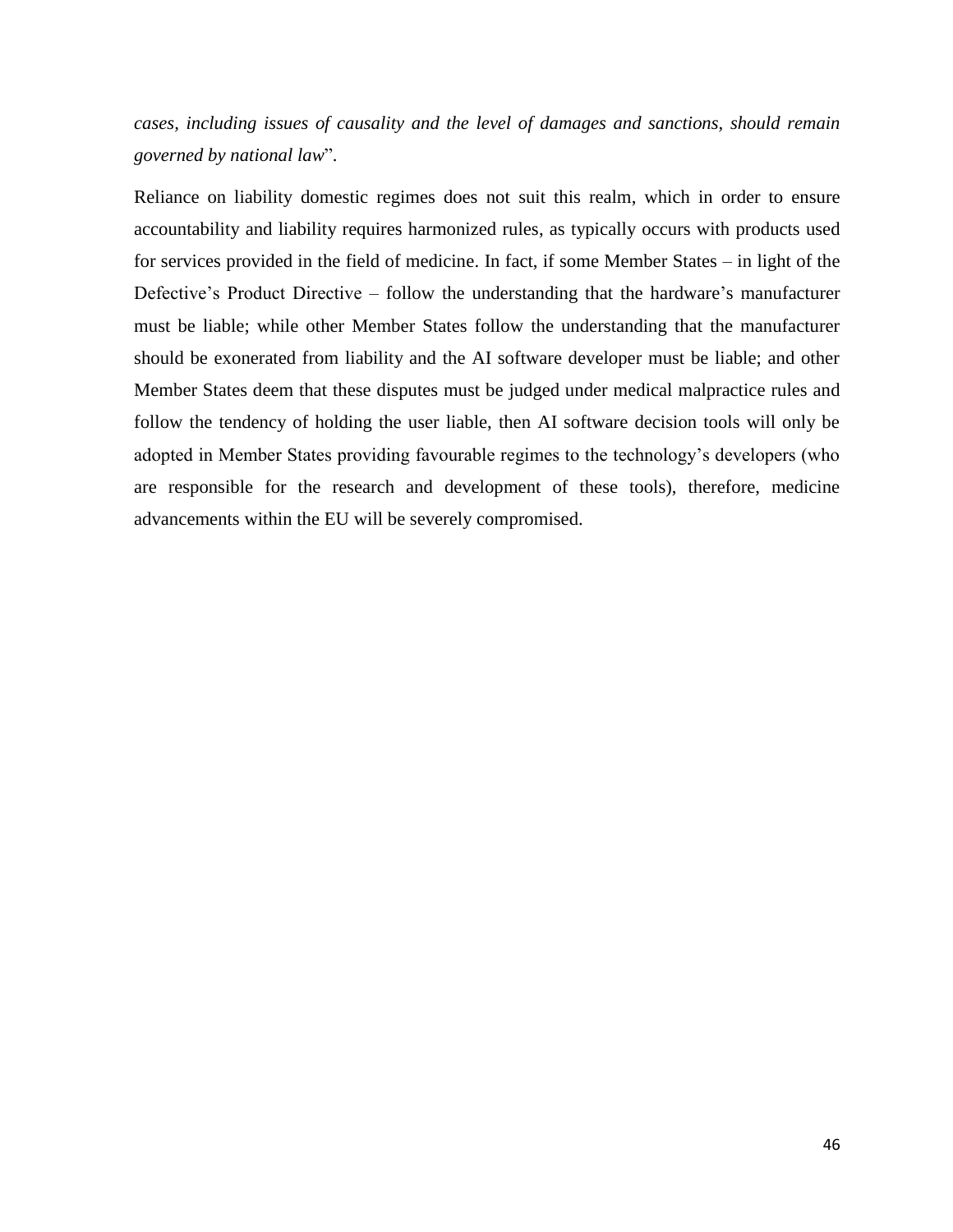# **4. Chapter IV: Liability of the AI technology itself in the scope of clinical decision support software**

#### **4.1. Reflections upon the need to create new liability rules**

After assessing the liability arising from the use of AI clinical support software in light of medical malpractice rules and defective product's rules, it is time to reflect upon the need of implementing a new liability regime aiming at holding the technology liable itself, or, instead, merely resorting to the regulatory schemes already in place.

This subject matter was deeply discussed in the UK following the government's initiative *Artificial Intelligence Committee AI in the UK: ready, willing and able?* in which all relevant stakeholders in the field were heard.

Against the need of creating a new liability regime for AI, the Law Society of England and Wales stated that "*there is no obvious reason why the growth of AI and the use of data would require further legislation or regulation*" <sup>178</sup> considering that "*most AI is embedded in products and systems, which are already largely regulated and subject to liability legislation*". 179 Accordingly, the law firm Bristows LLP stated that given the current development state of AI and that there is not yet a significant interaction between machines without human intervention, AI is "*not really different from current technology especially when it comes to reviewing issues of liability for non-performance (…) if the software does not work, then the software developer is at fault because there is a functionality issue*". 180

Taking the opposite view, the international law firm Baker McKenzie argued that regulatory work should be initiated<sup>181</sup> in order to avoid a later on reactive regulation.<sup>182</sup>

As a downside of creating specific liability rules applicable to AI, it is mentioned that rigid liability rules upon AI developers and manufacturers will require the allocation of a certain

<sup>178</sup> UK's Parliament *AI in the UK: ready, willing and able? - Chapter 9: Shaping artificial intelligence (UK)* available o[n https://publications.parliament.uk/pa/ld201719/ldselect/ldai/100/10013.htm#\\_idTextAnchor143](https://publications.parliament.uk/pa/ld201719/ldselect/ldai/100/10013.htm#_idTextAnchor143)

<sup>179</sup> *Ibidem*

<sup>180</sup> UK's Parliament, *Select Committee on artificial intelligence collated written evidence volume… op. cit.*

<sup>181</sup> Namely by facilitating self-regulation schemes and resorting to standard settings - *Cf.* UK's Parliament, *Select Committee on artificial intelligence collated written evidence volume… - Cf. Ibidem*

<sup>182</sup> UK's Parliament *AI in the UK: ready, willing and able? - Chapter 9… op. cit.*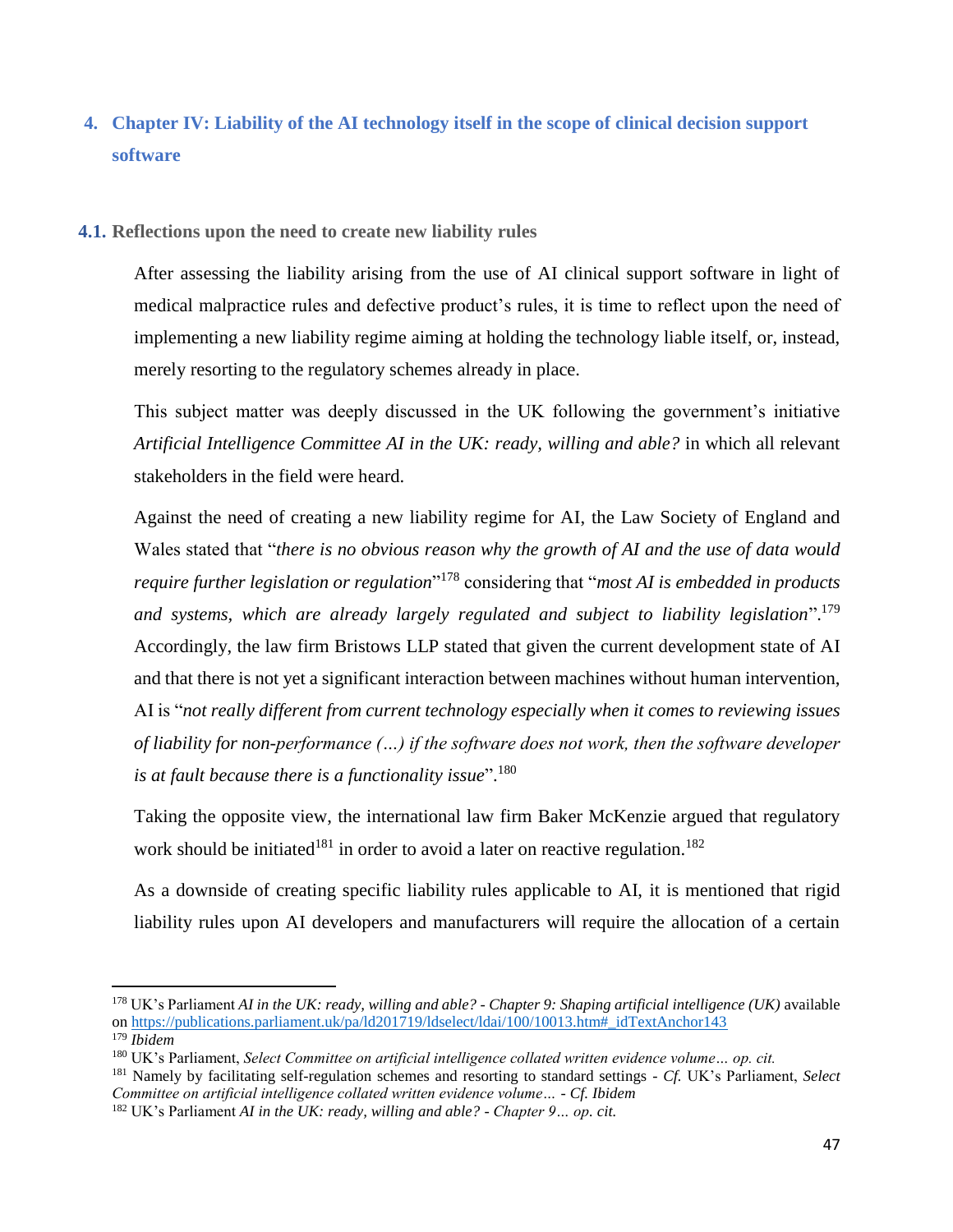amount of money to every AI DSS tool, circumstance that will raise the production costs and create barriers to the introduction of technology in society with the consequence of slowing down medical progress achieved through AI means.<sup>183</sup> Furthermore, some Authors outline that if specific liability rules are created, legal experts will face the difficulty of engaging in discussions regarding what constitutes the threshold between an AI health tool or another system or machine which has similar technology which might or might not be deemed a form of AI.<sup>184</sup> In line with what has been said Joao Lenardon stresses that new regulation might "*augment the existing bureaucracy, and possibly create legal contradictions and loopholes, ultimately hindering the development of A.I. and generating other damages, like the exploitation of such loopholes*".<sup>185</sup> <sup>186</sup> Another downside identified, within the scope of health care – a highly regulated field - is that a new liability regime might bring an overlap of regulators, especially considering the EU's CE marking system in place for medical devices.<sup>187</sup> Lastly, from a competition point of view, if European technology manufacturers are subject to stricter rules, these will be in a disadvantage with countries without specific liability regimes.<sup>188</sup>

On the other hand, it has been argued that specific rules foster professionalization and the qualification of personnel in the field, making the AI culture more responsible and transparent.<sup>189</sup> From the consumer's perspective, clear liability rules generate safer technology considering that technology manufactures will be more compelled to avoid to commercialize CDSS which contain or are suspected to contain technical failures.<sup>190</sup> As a matter of fact, liability rules posed *ex ante* lead to an increase in safety investments as well as ensure recovery for harm caused to individuals.<sup>191</sup> The main motivation behind the drafting of a liability regime

<sup>183</sup> Petit, Nicolas *op. cit.*

<sup>184</sup> Chung, Jason *Hey Watson… op. cit.*

<sup>185</sup> Lenardon, Joao Paulo de Almeida *op cit.*

<sup>186</sup> Notwithstanding such point of view, Joao Paulo de Almeida Lenardon refers that "*However, artificial intelligence is a disruptive technology that brings new economic and societal changes, which the current law is not perfectly suited to address, especially when coupled with hardware that allows A.I. to interact with the world. This unsuitability of the current laws creates legal gaps and can lead to problems*." - *Cf. Ibidem*

<sup>187</sup> UK's Parliament AI *in the UK: ready, willing and able? - Chapter 9… op cit.*

<sup>188</sup> *Ibidem*

<sup>189</sup> Lenardon, Joao Paulo de Almeida *op. cit.*

<sup>190</sup> *Ibidem*

<sup>191</sup> Palmerini, E*. et al. Robotlaw… op. cit.*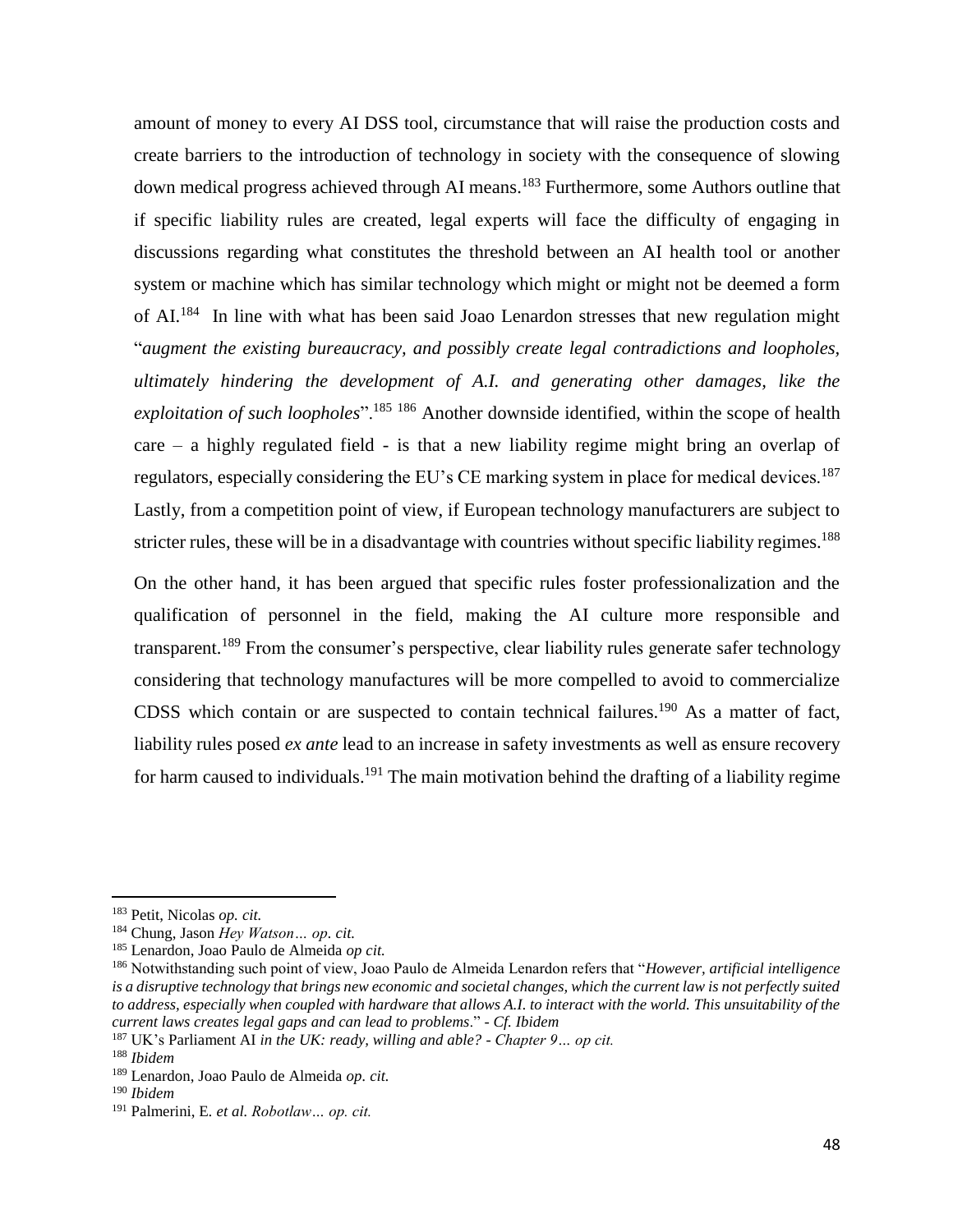should not be punishment of the technology producer over a technical failure but distributing or socializing the costs triggered by the use of AI in the health sector.<sup>192</sup>

A point to be considered is that liability litigation is a worry among those who develop products to be used in health care, hence, several Authors argue that clear and specific liability rules must be established in order to avoid uncertainty, considering that legal uncertainty "*has an adverse effect on investments*". <sup>193</sup> Supported by Ryan Calo's view on this subject, NICOLAS PETIT refers that "*Uncertain liability rules could act as disincentives to investment into open robotics markets, and channel the flow of capital towards narrow robot functionality where producers can better manage risk, leaving open robotics underdeveloped*.". <sup>194</sup> The Authors mentioned do not solely raise the possibility of creating a specific regime for AI and robotics manufacturers, they mention that such regime could entail a form of immunity, in analogy with the immunities provided to, by instance, website operators. 195

There are several Authors who explicitly claim for the adoption of a specific liability regime. ANASTASIA GREENBERG states that "*AI does not easily fit into any existing private law regimes for compensating patients who will inevitably suffer harm from the however small amount of*  errors.".<sup>196</sup> As an alternative solution to traditional tort law systems<sup>197 198</sup>, would be to remove AI from the private law system and create compensation schemes. These compensation schemes would be funded by the technology manufacturers and developers and would be activated in the event of being necessary to cover compensation for health damages arising from the use of CDSS.

There are also some Authors who believe that new liability rules must be created but by relying on the concept of legal personhood and adapt it in order to make the AI technology itself liable.<sup>199</sup> In the following points focus will be given to this legal construction under which

 $\overline{a}$ 

<sup>192</sup> *Ibidem*

<sup>193</sup> Petit, Nicolas *op. cit.*

<sup>194</sup> *Ibidem*

<sup>195</sup> *Ibidem*

<sup>196</sup> Greenberg, Anastasia *op. cit.*

<sup>197</sup> Galasso, Alberto and Luo, Hong, *Punishing Robots: Issues in the Economics of Tort Liability and Innovation in Artificial Intelligence* available on<http://www.nber.org/chapters/c14035.pdf>

<sup>198</sup> J.K.C. Kingston, *Artificial Intelligence and Legal Liability*, available on https://www.researchgate.net/publication/309695295 Artificial Intelligence and Legal Liability <sup>199</sup> Chung, Jason *Hey Watson… op. cit.*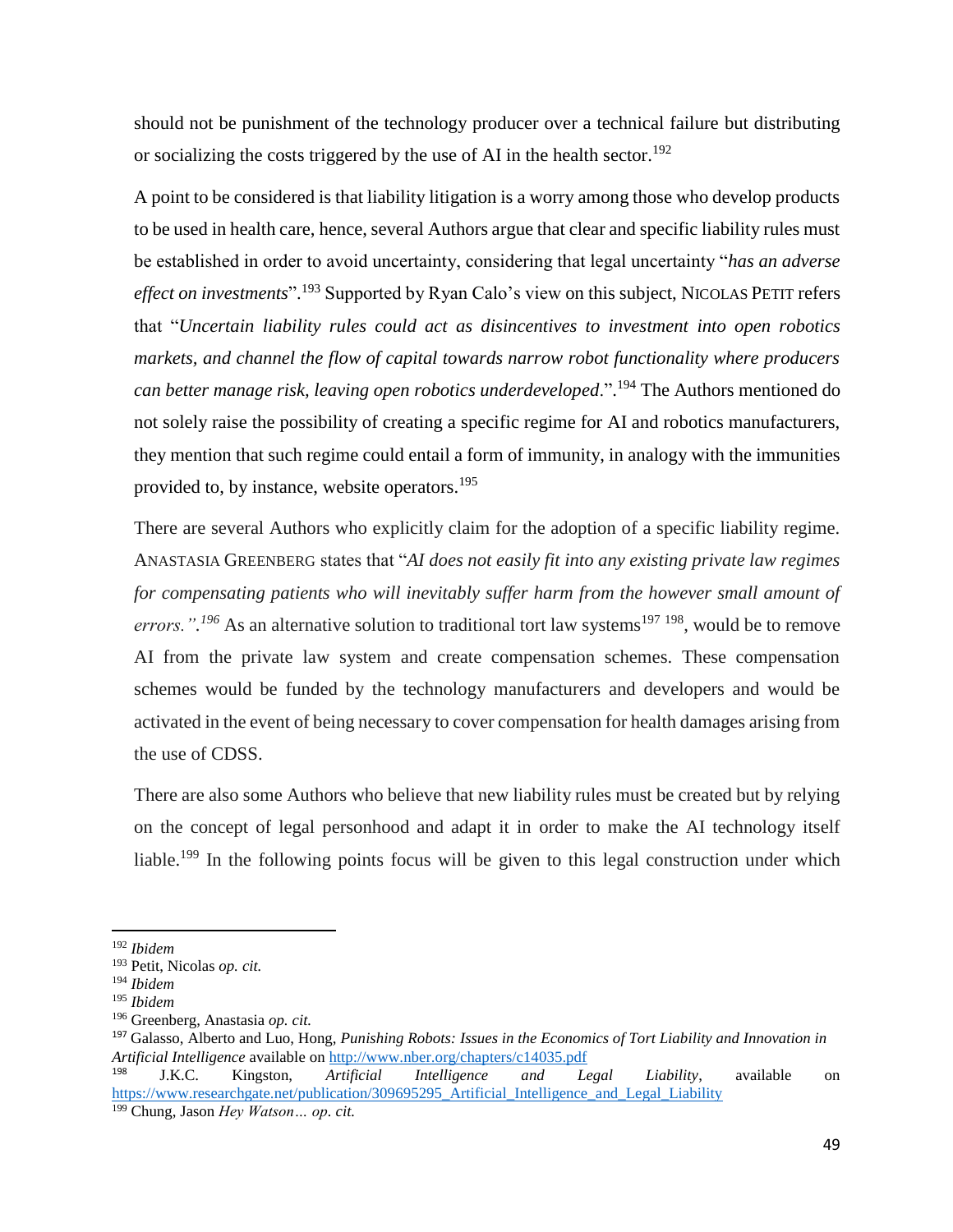personhood is provided to AI in view of making the technology directly liable for the damages caused in the course of the use of DSS.

**4.2. Providing personhood to AI used for the purposes of medical diagnosis and choice of course of treatment as a mean to ensure liability**

Establishing culpability in the scope of AI use for clinical purposes is a hot topic. Such circumstance is explained by the fact that it is a complex task to assign *mens rea* when the DSS here under discussion often rely on black box algorithms which operate in an opaque way. Classical liability schemes require – to hold someone liable – *mens rea*, *i.e.*, intent, understanding and control over the behavior which led to the damage. In that sense, it reveals to be troublesome to allocate liability when the wrongful diagnosis or treatment are not a consequence of a human behavior but a result of an opaque algorithm's output not understandable or controllable. In light of such difficulties, the legal community has been discussing several potential liability approaches that might suit these circumstances. Among such approaches are the possibility to assign personal liability to directors of companies responsible for the design and development of the AI technology; the possibility of - under the identification doctrine - identifying the natural person who is the "*direct mind and will*"<sup>200</sup> of the company; or identifying a specific individual personally responsible for the wrongdoing (*e.g.,* the programmer culpable for writing a wrongful line of code). These approaches, however, do not seem to be up to the challenges raised above. In fact, as clarified by The Royal College of Radiologists within the public hearing held by the UK on AI "(…) *if the 'directing mind and will' in a particular case is no longer that of a human being, even these attempts seem likely to*  fail. Indeed, not only will it prove even more difficult to find mens rea on the part of a human *being in the company, it will not even be possible to prove causation, on the basis that the directors and even the programmers may be able to argue that there has been something akin to the 'free voluntary action' of a third party*" 201 . The referred College also draws attention to the fact that such state of affairs "*of course provides a great incentive for human agents to avoid finding out what precisely the ML system is doing, since the less the human agents know, the* 

<sup>&</sup>lt;sup>200</sup> UK's Parliament, *Select Committee on artificial intelligence collated written evidence volume* ... - written evidence (AIC0146) – Statement of The Royal College of Radiologists *op. cit.* <sup>201</sup> *Ibidem*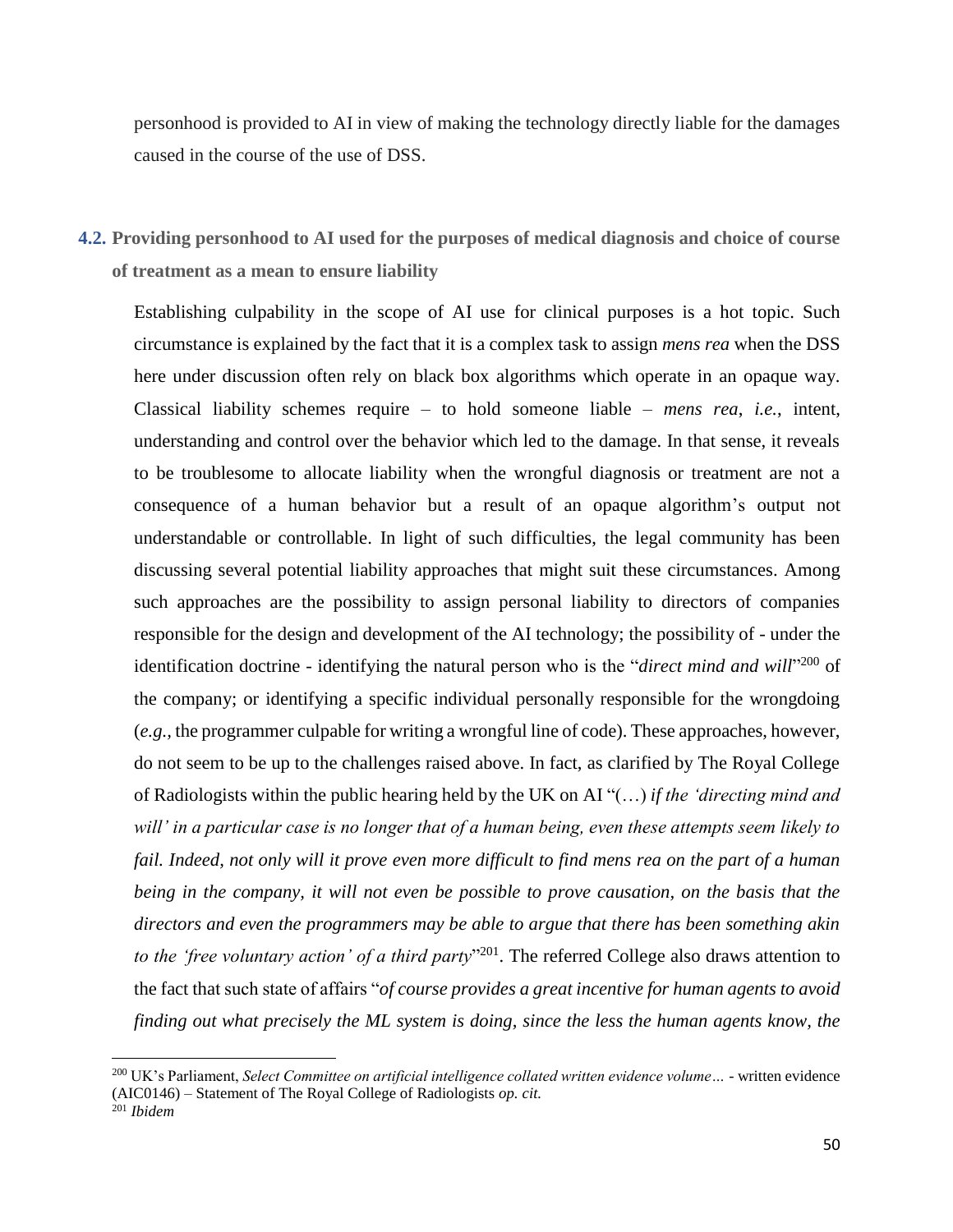*more they will be able to deny liability for both these reasons*.". <sup>202</sup> Such uncertainty is however a risky edge for the society to be seated on. The opacity of ML technology used for health care purposes must entail accountability considering that the AI technology here under analysis has "*the potential to affect the morbidity and mortality of millions via little understood algorithmic decision-making processes*". <sup>203</sup> The risk mentioned herein is intensified by the fact that – if the Defective Products Directive is applied – article 7 provides for a liability exemption. Under such disposition – which is in line with article 15 of the Medical Devices Directive and article 1, chapter 1, Annex I of the Medical Devices Regulation – the manufacturer of the technology is entitled to a state of the art defense, which means that, liability will not arise "*if the state of scientific and technical knowledge at the time when the respective producer put the product into circulation was not such as to enable the existence of the defect to be discovered".* The applicability of such defense might represent a responsibility gap in this realm.

Considering the reflections above, if, until now, this thesis addressed allocation of liability in light of two possible scenarios: holding the user of the AI technology liable (Doctor applying the technology or the hospital institution within which the health services under dispute were provided), or holding the developer or manufacturer of the technology liable under the defective product's rules; it is now time to open a third gate and reflect upon the possibility of holding the AI DSS technology liable itself.

In this scope – although some controversy exists - there seems to exist an understanding that the logical path to hold AI liable itself is assigning personhood to it, which means resorting to a legal fiction under which the machine/algorithm is equated to a human professional in the field, hence, deem it liable for any damages caused by it. In fact, several Authors have been defending this solution, claiming that it would bring more predictability in Court proceedings since it would dismiss the Courts of the complex task to determine the liable agent – and contribute to the avoidance of liability claims end-up in high technical disputes which represent high costs - due to the necessary involvement of experts in the field and the need to educate qualified judges $204$  - circumstance that would put defendants who claim medical damages arising from the use of AI in an unbalanced position.

<sup>202</sup> *Ibidem*

<sup>203</sup> Chung, Jason *Hey Watson… op. cit.*

<sup>&</sup>lt;sup>204</sup> An analogy can be drawn with infringement actions concerning pharmaceutical patents.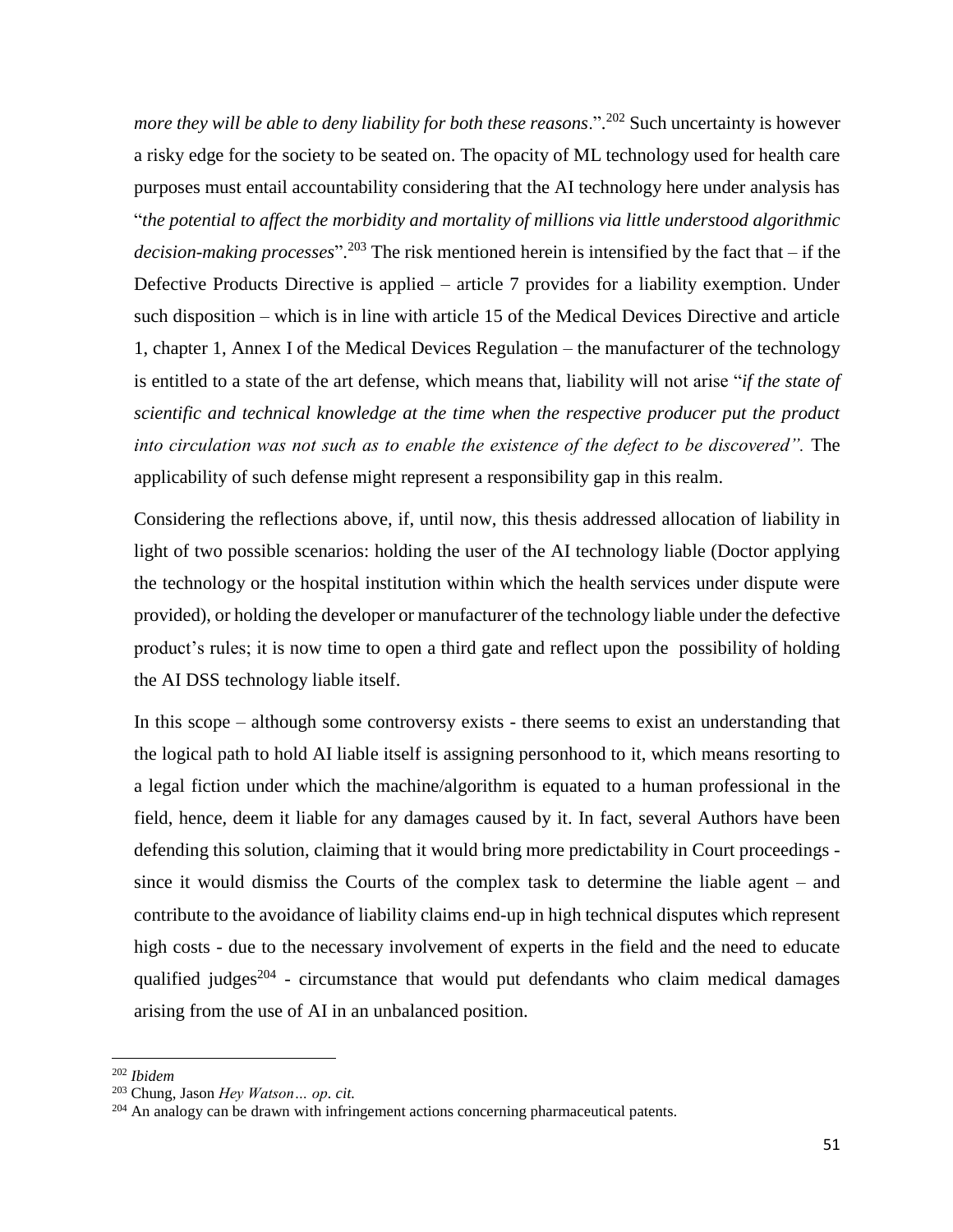Lastly it is referred that providing personhood to the DSS itself and holding it liable would bring technology developers more certainty on the legal implications of AI, therefore, helping defining how far to go when providing AI with autonomy and decision-making power within clinical decision-making.

## **4.2.1. Analogy with a medical student: the IBM Watson case**

Despite the arguments posed above, several Authors have been contesting the extension of the concept of personhood to AI, arguing that personhood entails morality and human/emotional intelligence, which are "*central to the enjoyment of full rights and legal responsibilities of natural persons*". 205

This reasoning has been used in order to contest the provision of personhood to AI software systems currently in use for the purposes of diagnosis and treatment. Under the spotlight of this controversy is the most advanced AI tool in this sector, IBM Watson. It has been claimed that this piece of AI is not provided with emotional intelligence or intuition which are required elements of overall intelligence, that provide the ability to make good decisions<sup>206</sup>, hence, personhood should not be granted to it. Such argument is, however, easily deconstructed. As referred in the statement rendered by the law firm Kemp Little LLP "*Personhood is a fundamental cornerstone of our legal system – and we have shown over the centuries a willingness to flex the concept to suit new requirements of society*". <sup>207</sup> An example of the evaluation of the concept of personhood among civil societies is the provision of personhood to legal persons, when the concept was initially designed to be exclusively applied to natural persons.

In that sense, Authors who support the view that AI software as IBM Watson should be granted with personhood argue that if we look into the functionalities of these tools, mainly they "*collect information from patients, analyze patient records, survey existing texts, and test hypotheses in order to make diagnostic and treatment recommendations*". <sup>208</sup> Authors further stress that these

l

<sup>205</sup> Chung, Jason *Hey Watson… op cit.*

<sup>206</sup> *Ibidem*

<sup>207</sup> UK's Parliament, *Select Committee on artificial intelligence collated written evidence volume…* - written evidence (AIC0133) – Statement of Kemp Little LLP *op. cit.*

<sup>208</sup> Chung, Jason *Hey Watson… op. cit.*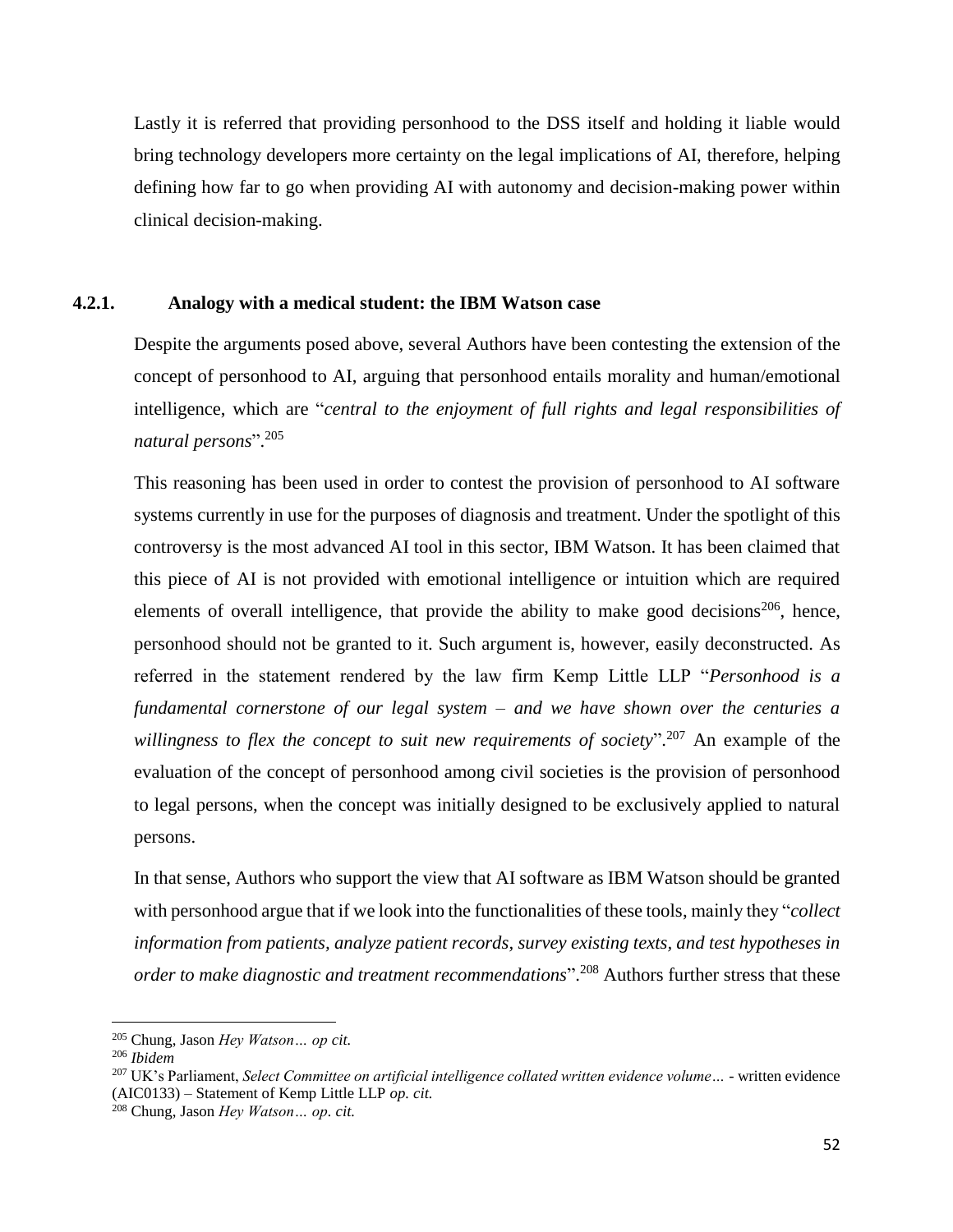AI tools are not used without the intervention of a physician who supervises the applicability of the outcome of the algorithm. In that sense, it has been argued that bearing in mind the tasks developed by the tool as well as the fact that such tasks are supervised by a resident or attending physician, the IBM Watson – or any other equivalent AI clinical support software systems – must be granted with personhood under the legal fiction of analogizing it to a medical student. In light of what has been referred, JASON CHUNG claims that "*Much like students, Watson can, with periodic guidance, independently "learn" from texts and apply that knowledge to specific medical cases. It also communicates desirable treatment options in a manner intelligible to*  humans."<sup>209</sup>, thus, the AI technology itself can be deemed liable under malpractice rules.

The referred Author also assessed the analogy between IBM Watson and a consulting physician and nonetheless concluded that such alternative must be avoided, given that – differently to what happens with medical students - consulting physicians do not have a direct interaction with the patient, consequently, there is no Doctor-patient relationship, circumstance which would preclude malpractice claims against IBM Watson.

Still according to JASON CHUNG "*Watson should be classified as a legal person for the purposes of apportioning liability so that Watson's activities can be insured at a level that rises to that of a medical student*.". <sup>210</sup> The Author further explains that this analogy approach would ease allocation of liability in case of medical errors caused by the wrong outcome of the AI technology since both the technology and its user could be deemed negligent. The technology, on grounds of a wrong medical decision not in line with the standard of care to which was bound; and the user applying the technology, on grounds of negligent delegation of a task that the machine  $-$  in analogy with a medical student - was not ready to perform.<sup>211</sup> The author supports his view on the opinion that the fact that AI tools as IBM Watson do not comprise human morality, does not mean that the same are not up to the task of providing more informed, appropriate and accurate decisions, and concludes that for the time being these AI tools are not, and shall not be independent - they should "*play games, not God*"<sup>212</sup> - reason why the medical student analogy fully fits this reality.

 $\overline{a}$ 

<sup>209</sup> Chung, Jason *Hey Watson… op. cit.*

<sup>210</sup> *Ibidem*

<sup>211</sup> *Ibidem*

<sup>212</sup> *Ibidem*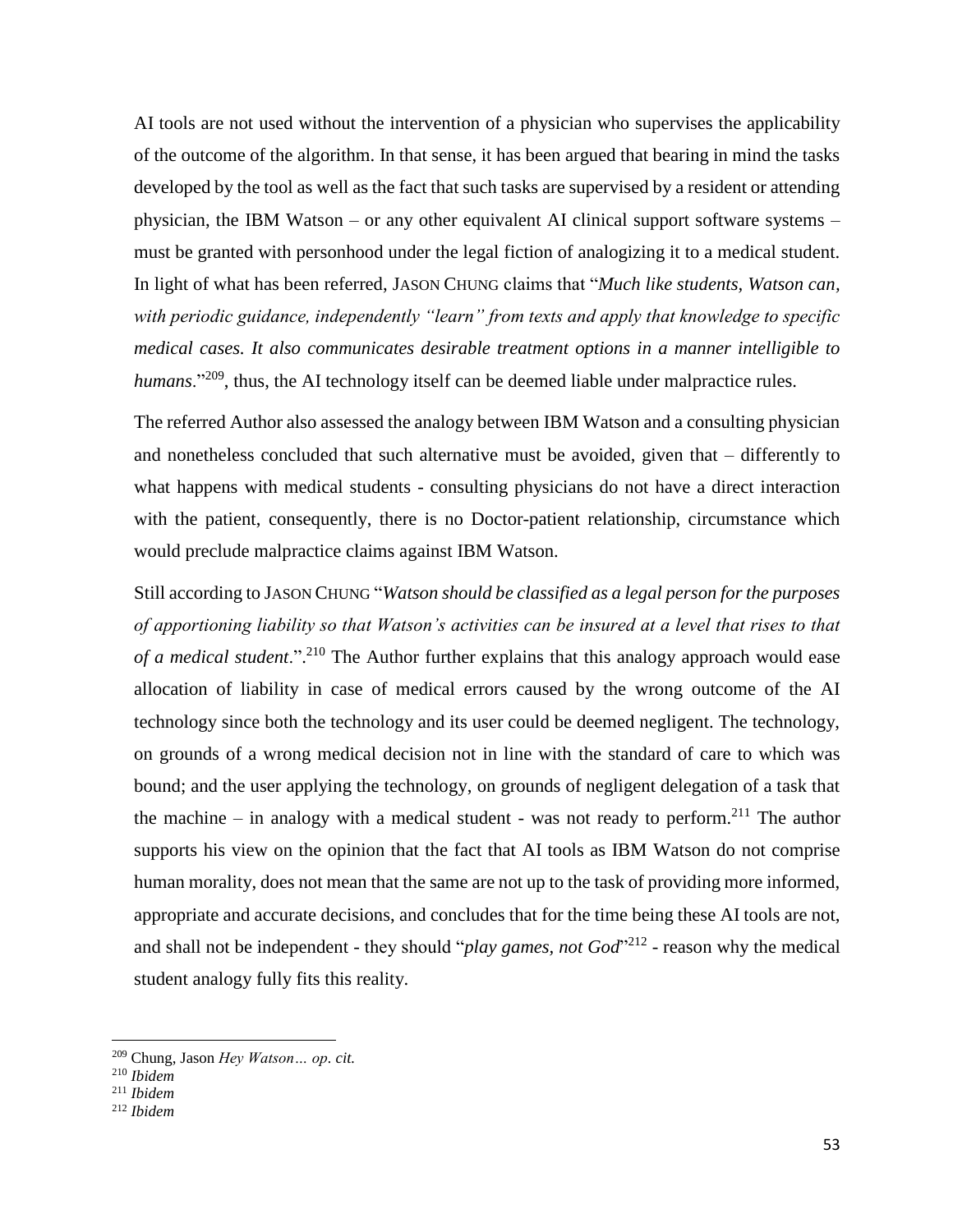Without jeopardizing the merits of such legal construction, it should be pointed out that the same might, however, present a loophole given that several courts have been stating that the standard of care to which Doctors are bound, does not vary in accordance with the degree of experience of the physician.<sup>213</sup> Henceforth, junior or medical Doctors are subject to the same standards of care of any other experienced physician. In sum, if courts will follow this understanding, the analogy between AI DSS loses sense, and all in all, tools as IBM Watson will be judged under medical malpractice rules as a reasonable professional in the field, not as a medical student. Despite such possible loophole, the merits of this analogy approach should not be disregarded, instead, the difficulties raised should be faced as mere obstacles to be surpassed.

# **4.2.2. The** *status of electronic persons* **under the EU Parliament Resolution no. 2015/2103(INL) on "***Civil Law Rules on Robotics***"**

Although the provision of personhood to AI sounds like a distant reality, the EU has already shown some willingness in adopting such legal concept.

In fact, last year the EU Parliament launched a Resolution within which it is recognized that advancements in the field of robotics and AI used for healthcare purposes might require new civil liability rules.<sup>214</sup> The PR 2015/2103 further reflects upon the possibility of creating a new legal category under which autonomous robots<sup>215 216</sup>can be held liable *per se*.<sup>217 218</sup>

<sup>213</sup> Some judgments have in fact been stressing that "*no allowance is made for inexperience*" - *Cf.* Brazier, Margaret and Cave, Emma *op. cit*., p. 200.

<sup>214</sup> Whereas AB. and points 33, 34, 35 and 36 of the PR 2015/2103.

 $215$  It seems to be of relevance to clarify that although no reference is made to AI within the PR 2015/2103 such technology is encompassed in the broad definition of robot, as explained *supra*.

<sup>&</sup>lt;sup>216</sup> In the scope of AI comprised in the clinical support software systems, it is arguable if the system should be deemed independent. If, one the one hand, the tool requires the intervention of a physician who applies the outcome provided by the robot; on the other, the medical decisions rendered by the machine are taken autonomously. Therefore, in the event a new legal instrument is drafted some controversy is expected regarding its applicability to AI clinical support software systems like IBM Watson.

<sup>217</sup> Whereas AC. and AD. of the PR 2015/2103

<sup>218</sup> Being expressly pondered that "*where a robot can take autonomous decisions, the traditional rules will not suffice to give rise to legal liability for damage caused by a robot, since they would not make it possible to identify the party responsible for providing compensation and to require that party to make good the damage it has caused*" - Whereas AF. of the PR 2015/2103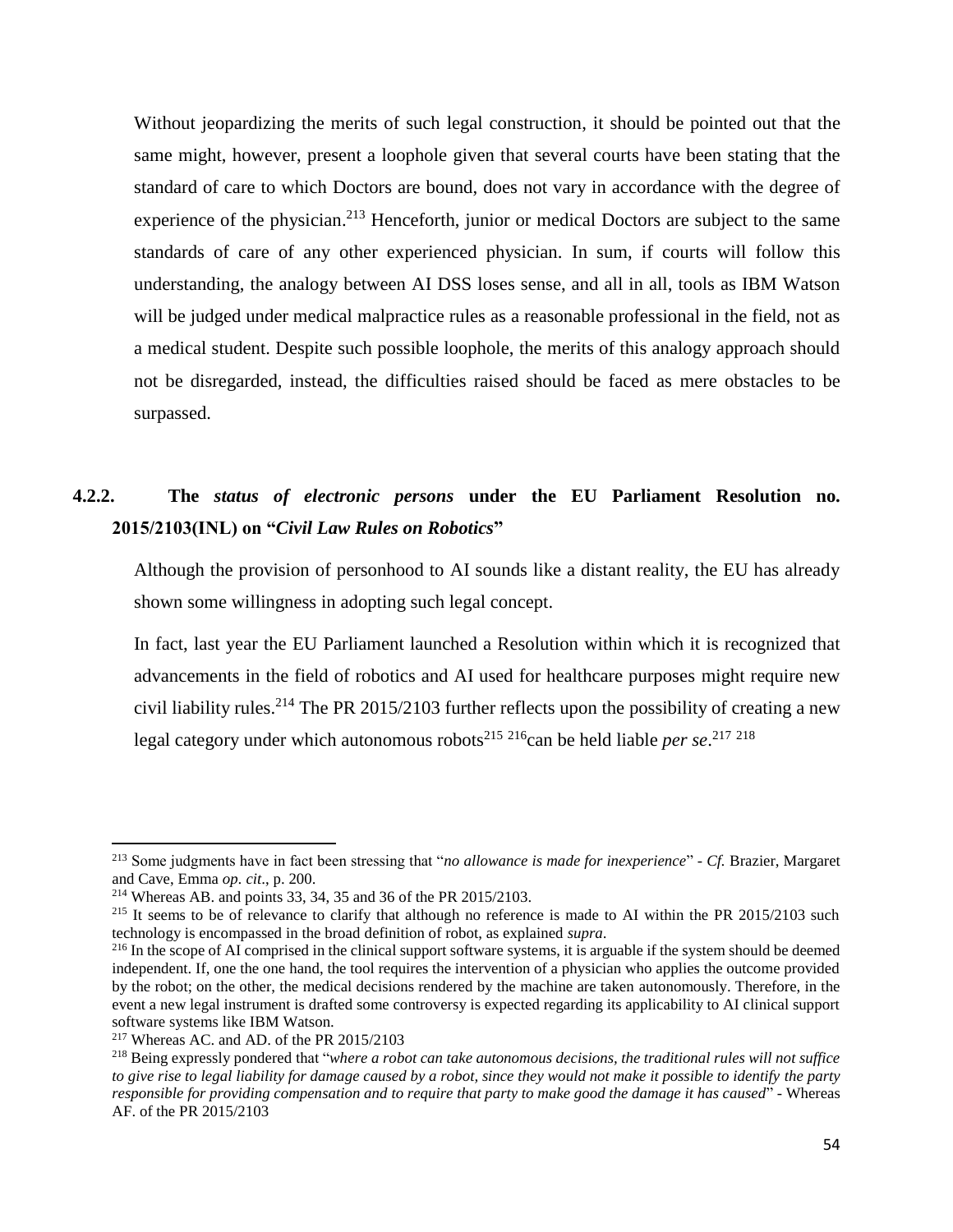Under the liability section, it is also referred that a new legislative instrument must be drafted and adopted and that the same must be combined with the use of non-legislative instruments, such as guidelines and codes of conduct.<sup>219</sup>

Although no specific rules are suggested on allocation of liability arising from the use of AI DSS, it is mentioned that the new legal instrument to be adopted must follow either a strict liability, or a risk management approach.<sup>220</sup> By risk management approach is meant a liability scheme which does not focus on the individual person who acted negligently "*but on the person who is able, under certain circumstances, to minimise risks and deal with negative impacts*". 221 Such approach is in line with the deep pockets doctrine already referred to.

The most innovative aspect of this Resolution is the fact that – although being referred that for the time being responsibility must lie with a human and not a robot - it asks for an impact assessment on the creation of "*a specific legal status for robots in the long run, so that (…) could be established as having the status of electronic persons".* <sup>222</sup> It seems that under the notion of status of electronic person, the EU is willing to embrace the paradigm of providing personhood to DSS comprising AI.

#### **4.2.3. Merits and limitations**

After explaining the concept of personhood as a mean to hold the AI used for clinical purposes liable it is now time to look into the advantages and trade-offs of following such course of action.

From the perspective of the developer and/or manufacturer of the technology, there are a few advantages to be highlighted. Firstly, it is mentioned that allocation of liability to the technology itself allow technology developers and manufacturers to operate under a more predictable liability regime. The reasoning behind such statement is explained by the idea that if AI CDSS are held liable in analogy with a medical student, then compensations provided to victims under malpractice rules will be capped, circumstance that would ease obtaining insurance cover for

 $\overline{a}$ 

<sup>219</sup> Point 51 of the PR 2015/2103

<sup>220</sup> Point 53 of the PR 2015/2103

<sup>221</sup> Point 55 of the PR 2015/2103

<sup>222</sup> Points 59 f) of the PR 2015/2103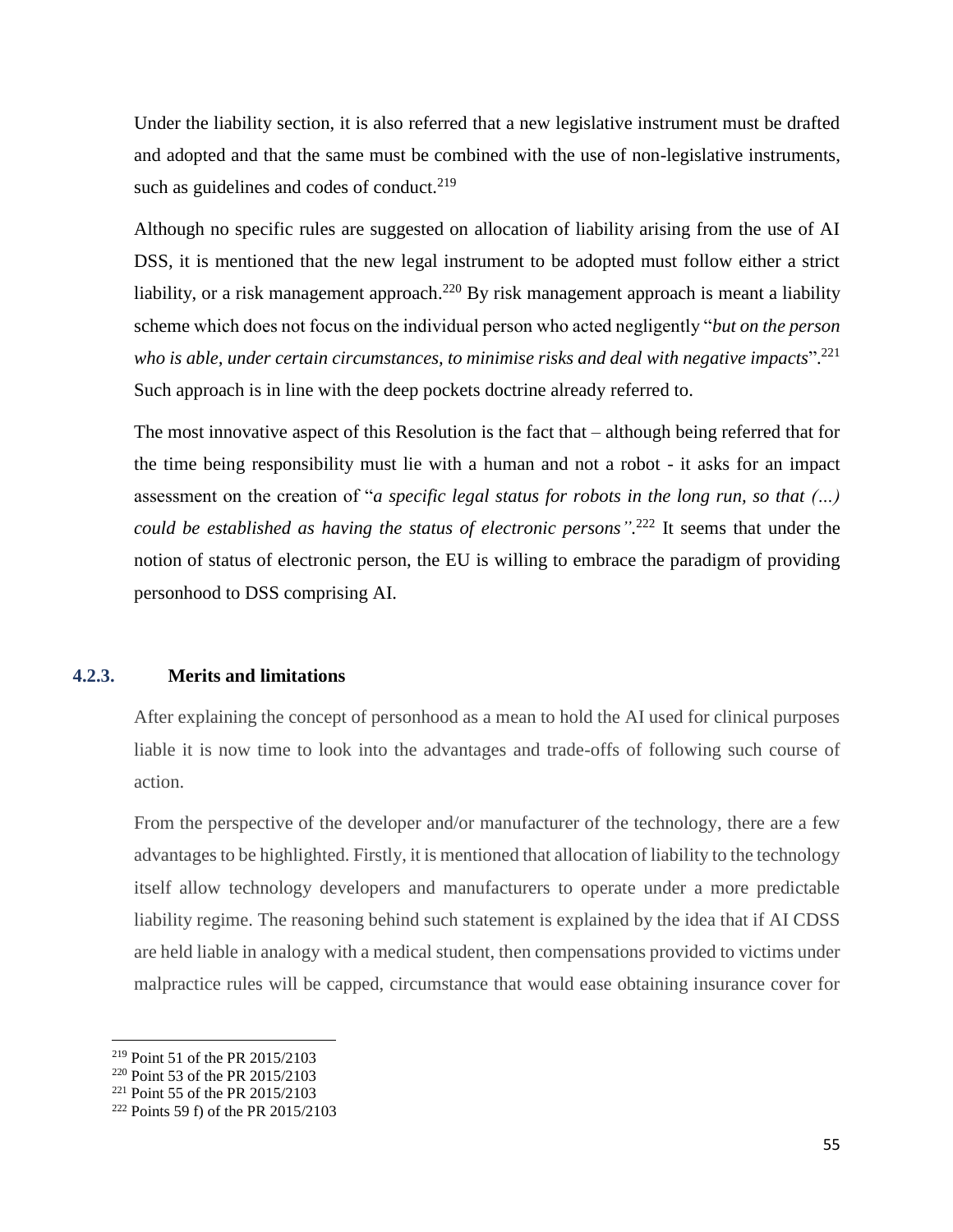health damages caused.<sup>223</sup> Secondly, it is seen as an advantage that if such liability paradigm is adopted, claims against manufacturers or designers will be judged in light of malpractice rules, therefore, the strict liability regime of defective products will not apply.<sup>224</sup> As a result, entities responsible for the conception of the technology will be shielded from being strict liability which arises without proving the fault, only the damage - in this domain, where potential unpredictable consequences (based on self-learning machine algorithms) are likely to take place.<sup>225</sup>

From the patient and a general interests' perspective there are also significant advantages in resorting to this liability approach. At first, this solution does not require the creation of a new field of substantive law, since medical malpractice rules will apply and a harmonized standard of care in this scope can be followed. Another plus of this approach is avoiding a case by case assessment of the technology and its use in order to identify who is the agent to be held liable. Still in the scope of judicial disputes, this approach exonerates Claimants from proving and Courts from assessing if the technology *sub judice* has an AI nature and which are the duties of the parties involved in the process of the generation and applicability of the diagnosis or treatment outcome provided by the algorithm. From a procedural law point of view, by providing personhood to DSS, the technology will be deemed a party (Defendant) and victims will obtain greater access to information involving the patient's care under the use of the technology. <sup>226 227</sup> Therefore, Claimants will gain a deeper understanding of the AI tool and of the failure that led to the wrongful diagnosis or treatment, circumstance which will equalize power between the parties involved in the litigation (patient and corporation).

Moreover, although capping liability – under the medical student's analogy – seems like a beneficial solution for those involved in the technology making, such cap also brings

l

<sup>223</sup> Jason Chung Chung, Jason, *What Should… op. cit.*

<sup>224</sup> *Ibidem*

 $225$  Such argument is however disputable considering that the PR 2015/2103 (point 53) does not exclude the possibility of creating a strict liability principle in the scope of damages caused by AI.

<sup>226</sup> Chung, Jason, *What Should… op. cit.*

<sup>227</sup> In fact, as explained by Jason Chung - resorting to Eric Turkewitz view - when assessing IBM Watson "*those named in a lawsuit have a higher evidentiary burden than "non-party witnesses". This means that parties to a lawsuit must provide copies of statements and other evidence that may be otherwise privileged during the process of conducting internal committee reviews. As such, if Watson is named as a defendant in a civil suit, those suing may be able to gain greater access to Watson's logs to determine its exact involvement (perhaps over involvement) and history on the case*." - *Cf.* J Chung, Jason *Hey Watson… op. cit.*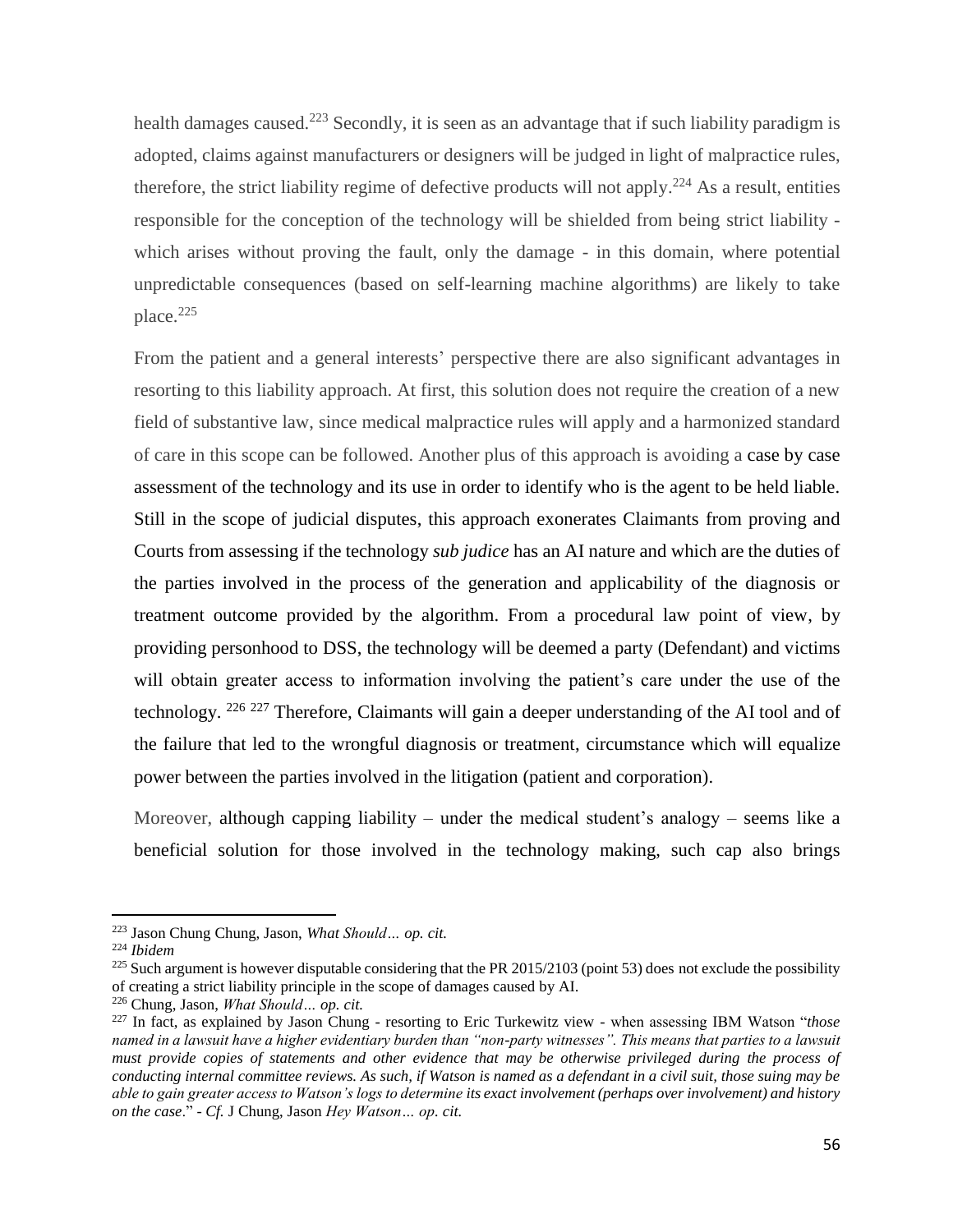advantages to the society, since hospital institutions will be more likely to adopt advanced AI DSS under the security net that a liability cap will apply in the event of a malpractice claim.<sup>228</sup> Lastly, a benefit which also serves all the parties involved in this realm is the fact that the analogy between AI DSS and medical students, allows for the creation of a more predictable framework for future advances in this realm, considering that the concept of personhood and the analogy underlying it can evolve and mature accordingly to the technology's capabilities. If, in the future, CDSS comprising AI (as IBM Watson) mature to a level in which no human intervention is required, then medical malpractice rules might still apply in light of an analogy between the AI tool and an experienced Doctor. Such possibility suits the Claimant (who does not need to ascertain who to bring proceedings against), the manufacturers and developers of the technology (who will more easily prepare their defense in Court by analogizing the facts under dispute to a typical health damage caused by a medical student or Doctor), and the Courts (which in light of said analogy will be more sure about the standard of care which was owed by the AI software towards the patient).

Such solution does not come, however, without certain limitations. Authors like JEREMY ELMAN and ABEL CASTILLA claim that "*An AI by design is artificial, and thus ideas such as liability or a jury of peers appears meaningless. A criminal courtroom would be incompatible with AI*  (unless the developer is intending to create harm, which would be its own crime)."<sup>229</sup> Although this topic was already addressed in the scope of the difficulties of the applicability of the *mens rea* concept to AI, it has to be reiterated that this argument is easily overcome. Firstly, because liability is being herein assessed from a civil point of view, not a criminal point of view. Secondly - even in the scope of criminal law – there are several jurisdictions in which criminal action against legal persons is allowed without the need to prove an intent to cause damage. Other Authors refer that the provision of legal personhood to a software agent does not bring significant advantage since the technology itself is not in the position to earn a revenue and hence pay for any compensation.<sup>230</sup> Such argument, however, seems as a misconception of the real obstacles behind claiming damages for medical errors caused by AI tools. As demonstrated above, the merits of adopting such a liability approach rest are the assurance that the task to

<sup>228</sup> *Ibidem*

<sup>229</sup> Elman, Jeremy and Castilla, Abel *op. cit.*

<sup>230</sup> Palmerini, E*. et al. Robotlaw… op. cit.*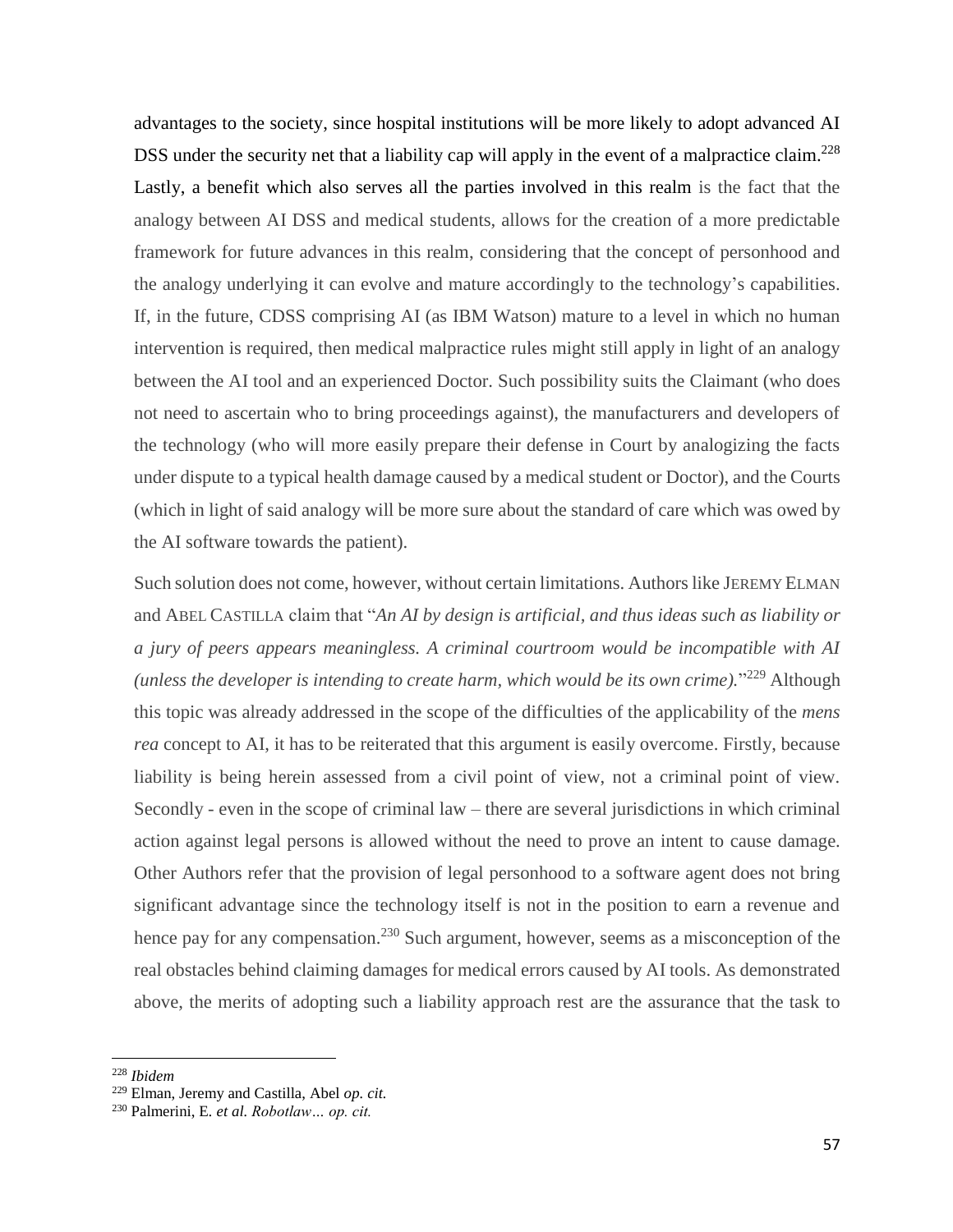identify who will be held liable and to prove causation in such a complex realm are alleviated, allowing for more successful rates in claims filed in order to recover damages arising from the medical error caused by AI medical decision-making software. Moreover, this liability approach would allow for the adoption of an insurance coverage system under which each software would be registered and provided with an insurance policy number.<sup>231</sup> Therefore, in case of the technology being held liable, the Court conviction would lead to an immediate activation of the insurance amount reserved to said DSS.

l

<sup>231</sup> Such view is supported by point 59. of the PR 2015/2103, according to which "*Calls on the Commission, when carrying out an impact assessment of its future legislative instrument, to explore, analyse and consider the implications of all possible legal solutions, such as:*

*a) establishing a compulsory insurance scheme where relevant and necessary for specific categories of robots*  whereby, similarly to what already happens with cars, producers, or owners of robots would be required to take out *insurance cover for the damage potentially caused by their robots;*

*b) ensuring that a compensation fund would not only serve the purpose of guaranteeing compensation if the damage caused by a robot was not covered by insurance;*

*c) allowing the manufacturer, the programmer, the owner or the user to benefit from limited liability if they contribute to a compensation fund, as well as if they jointly take out insurance to guarantee compensation where damage is caused by a robot*;"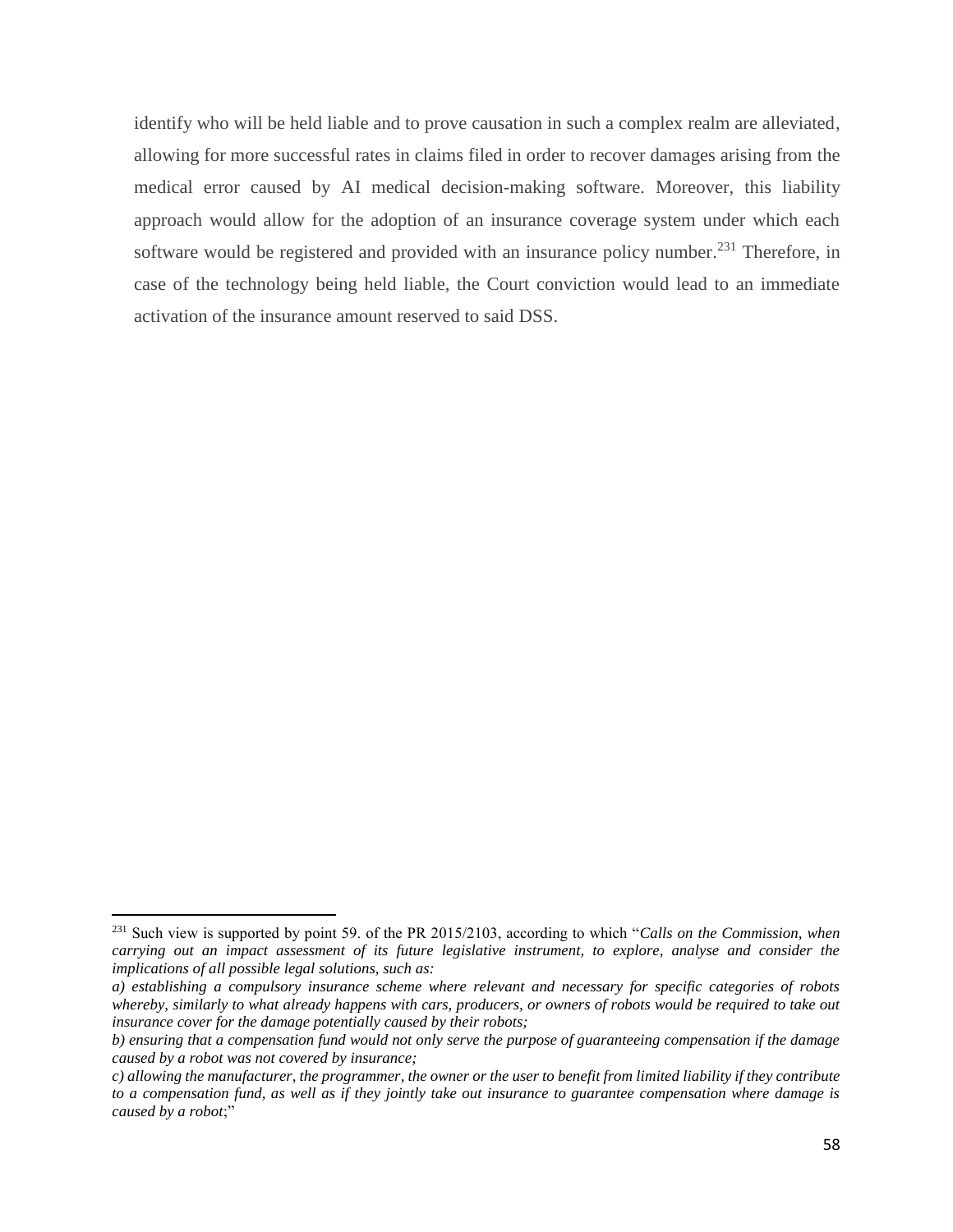#### **5. Chapter V: Conclusions and findings**

In light of the analysis conducted it is safe to state that the current civil liability framework does not suit this new paradigm in which medicine relies on DSS tools comprising AI for the purposes of achieving more accurate diagnosis and more informed choices of treatment.

As seen, liability arising from the use of AI in the health sector might be framed under malpractice rules, however, the use of CDSS tools drastically disrupts the typical relationship between Doctor and patient, circumstance which carries causation issues, making it difficult for the harmed patient to establish a causal link between the harm and the illicit conduct. Therefore, in the event legislators follow the understanding of assessing health damages under medical malpractice rules, the concept of medical negligence will have to be reshaped.

It was also concluded that the plain applicability of medical devices norms, hence, the assessment of liability in this realm under the Defective Products' Directive brings the danger of unfair liability allocation, considering the fact that AI reveals to be a reality much more complex than the technology comprised in classical medical devices. Despite that and in light of the fact that the new MD Regulation broadened the definition of medical device in order to encompass software used for the purposes of medical diagnosis and treatment (deeming it Class II risk software), if such legislation is deemed applicable, the approval procedure must be redesigned in order to create a semi-certification procedure under point 35 of the PR 2015/2103 more flexible but still based on standards and able to ensure a reasonable level of control compatible with black box features of AI technology. Such certification procedure and inherent liability approach would however face the drawback of the fact that if there are no qualified bodies responsible for the assessment of these CDSS tools, as stressed by Jerry Fishenden, technology manufacturers will stop labelling its software as AI in order to escape regulation.<sup>232</sup>

Following the above, the possibility of assigning personhood to the technology itself (by resorting to the legal fiction of the medical student) as a mean to ensure accountability within the use of AI for health care purposes was identified as a course of regulatory action to be followed. Such option, however, will only produce relevant effects if harmonization at the EU

<sup>232</sup> UK's Parliament *AI in the UK: ready, willing and able? - Chapter 9… op cit.*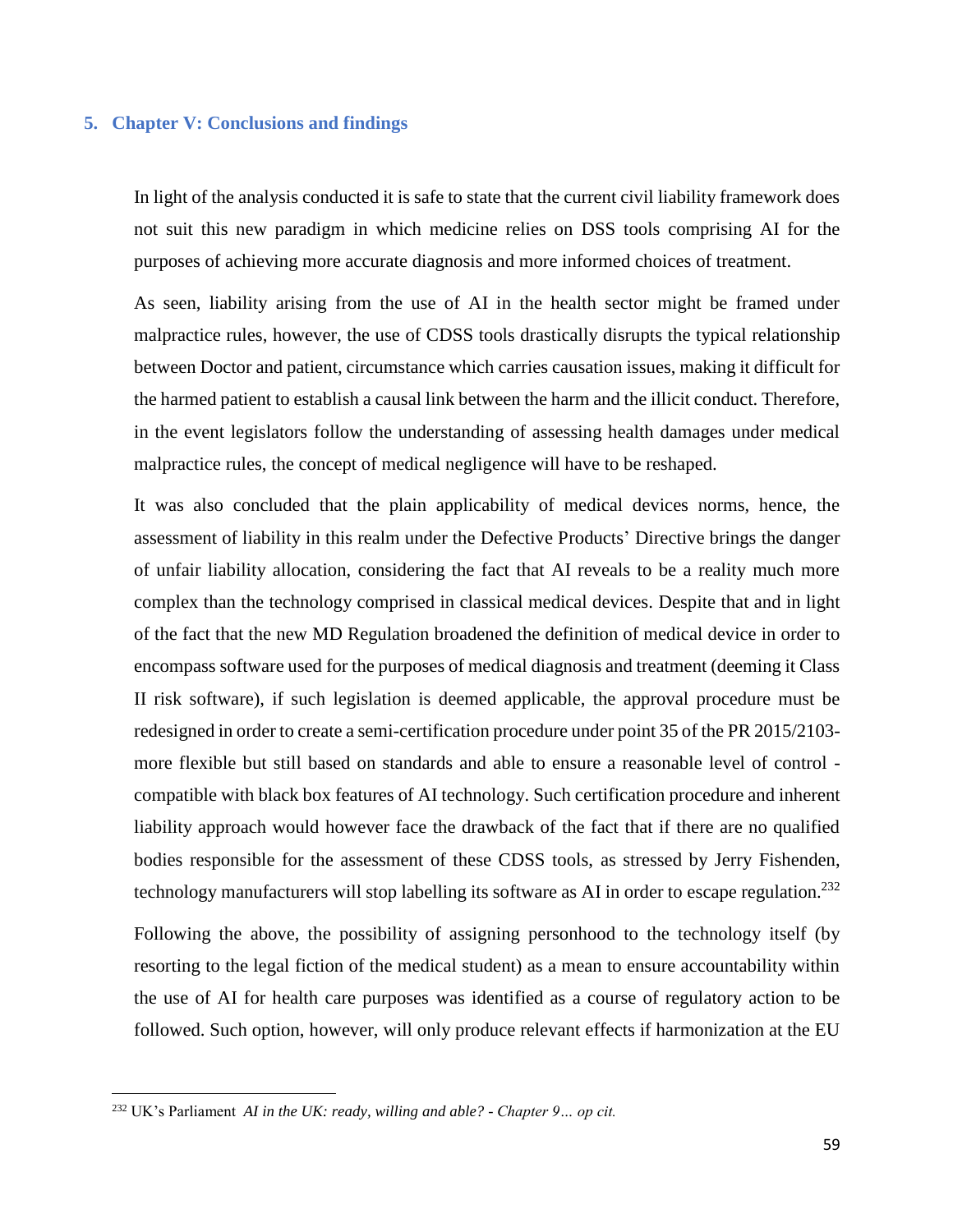level is achieved. In that sense, attention was drawn to the fact that reliance on domestic civil regimes will have an adverse effect on the development and acceptance of AI CDSS.

Although allocation of liability must be clarified in this realm, it is understood that a one fits all norm (allocating liability to the user, developer, manufacturer or the AI itself) is a utopian idea. Nevertheless, legal principles should be developed in order to ensure accountability and liability among the stages of development of the technology and its afterwards use. A shared liability principle - sharing liability among all the stakeholders involved in the development, manufacture and use of the technology – must be considered, in order to avoid leaving the victim (harmed patient) with the heavy burden of demonstrating and proving the medical error and a causal link between the error and the damage.

In line with the need of creating a legal principle of shared liability, the role of self-compliance should not be disregarded, henceforth, stakeholders involved in this process must follow codes of conduct (created internally or externally). Although this approach – which is not politically legitimised – brings the risk of non-transparency<sup>233</sup> one might look into such regime as a mean to ease patients to obtain redress since such system would discharge victims from proving the software's specific failure which led to the damage and give them the right to claim for compensation on the basis of non-compliance with a rule or safety standard provided for in the code of conduct. In this regard, must be mentioned the US initiative held by the USACM, which developed an ACM Code of Conduct encompassing principles to be applied "*during every phase of system development and deployment to the extent necessary to minimize potential harms while realizing the benefits of algorithmic decision-making*". <sup>234</sup> <sup>235</sup> Under such Code of Conduct seven principles were established: (i) Awareness*: Owners, designers, builders, users, and other stakeholders of analytic systems should be aware of the possible biases involved in their design, implementation, and use and the potential harm that biases can cause to individuals and society; (ii)* Access and redress*: Regulators should encourage the adoption of mechanisms that enable questioning and redress for individuals and groups that are adversely affected by algorithmically informed decisions; (iii)* Accountability*: Institutions should be held* 

 $\overline{a}$ 

<sup>233</sup> Lenardon, Joao Paulo de Almeida *op. cit.*

<sup>234</sup> USACM *op. cit*

<sup>235</sup> USACM *op. cit.*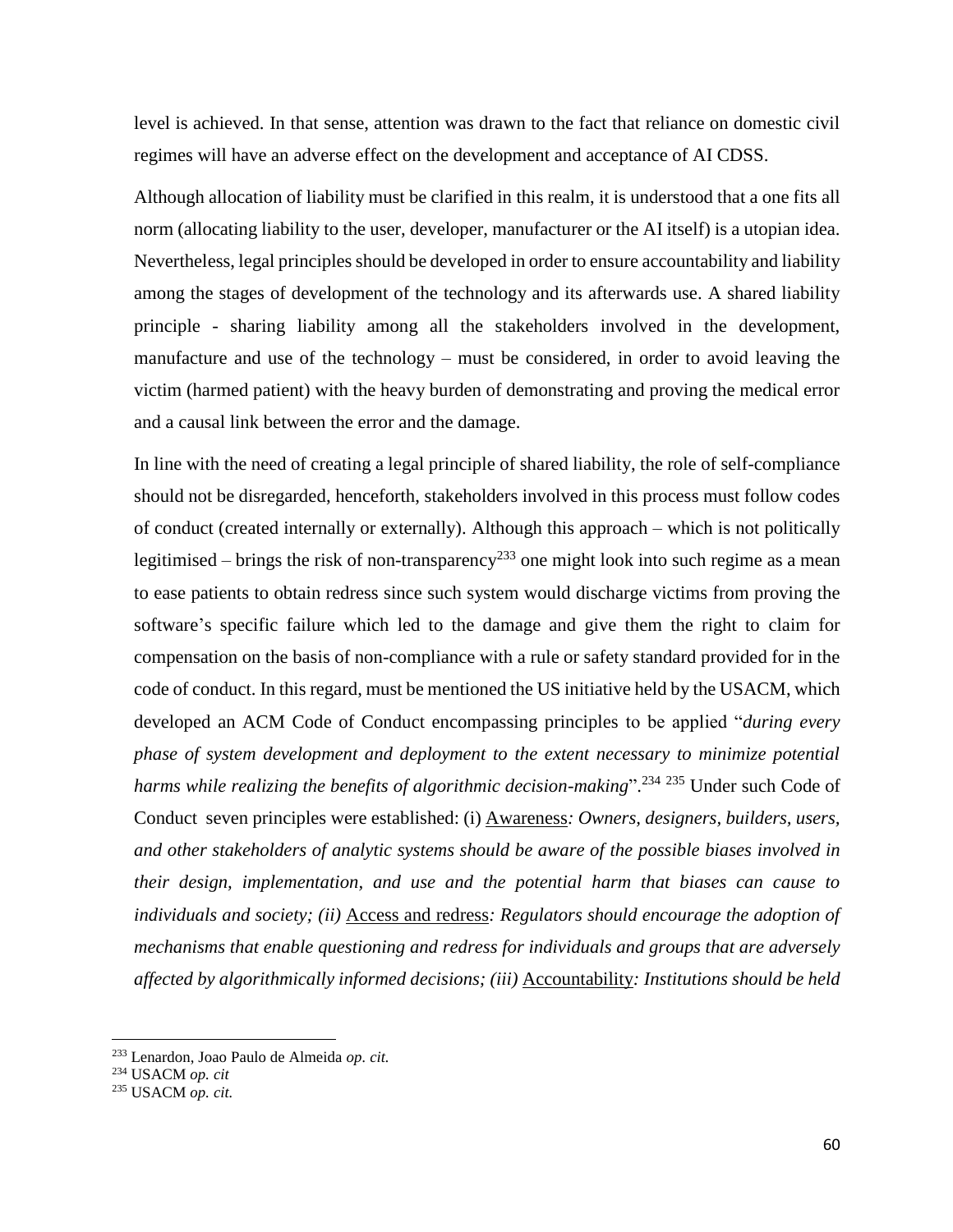*responsible for decisions made by the algorithms that they use, even if it is not feasible to explain in detail how the algorithms produce their results; (iv)* Explanation*: Systems and institutions that use algorithmic decision-making are encouraged to produce explanations regarding both the procedures followed by the algorithm and the specific decisions that are made. This is particularly important in public policy contexts; (v)* Data provenance: A *description of the way in which the training data was collected should be maintained by the builders of the algorithms, accompanied by an exploration of the potential biases induced by the human or algorithmic data-gathering process; (vi)* Auditability*: Models, algorithms, data, and decisions should be recorded so that they can be audited in cases where harm is suspected; and (vii)* Validation and test*: Institutions should use rigorous methods to validate their models and document those methods and results. In particular (…) to assess and determine whether the model generates discriminatory harm.*<sup>236</sup>

These principles address some of the main obstacles to compensation for damages in the scope of the use of CDSS tools. The principles of awareness and data provenance aim to provide guidance in the scope of the collection of the onset data under which the system will work and allow patients to gather evidence on the software failure that led to a wrong diagnosis or treatment option when such failure is a result of a data error or data bias.

On the other hand, the principles of accountability and explanation address the black box technology concerns, by promoting transparency practices to be adopted among those who develop or use technology of this nature. Under these principles, institutions using algorithms for clinical decision-making purposes must produce explanations on the way how algorithms work, even if - due to the algorithm's obscurity and opacity  $-$  it is not possible to provide a detailed and full explanation. Moreover, under the accountability principle it is clearly established that institutions using black box algorithms for decision making purposes shall be deemed liable for the decisions taken, regardless of not being feasible to have full knowledge on how the algorithm works. Such understanding is of major importance, since the lack of knowledge on how algorithms used for medical diagnosis and treatment work, cannot be deemed a liability's cause of exclusion. The principle of auditability is key, given that the same aims to oblige institutions to maintain records of the models, algorithms and data used, as well

<sup>236</sup> USACM *op. cit.*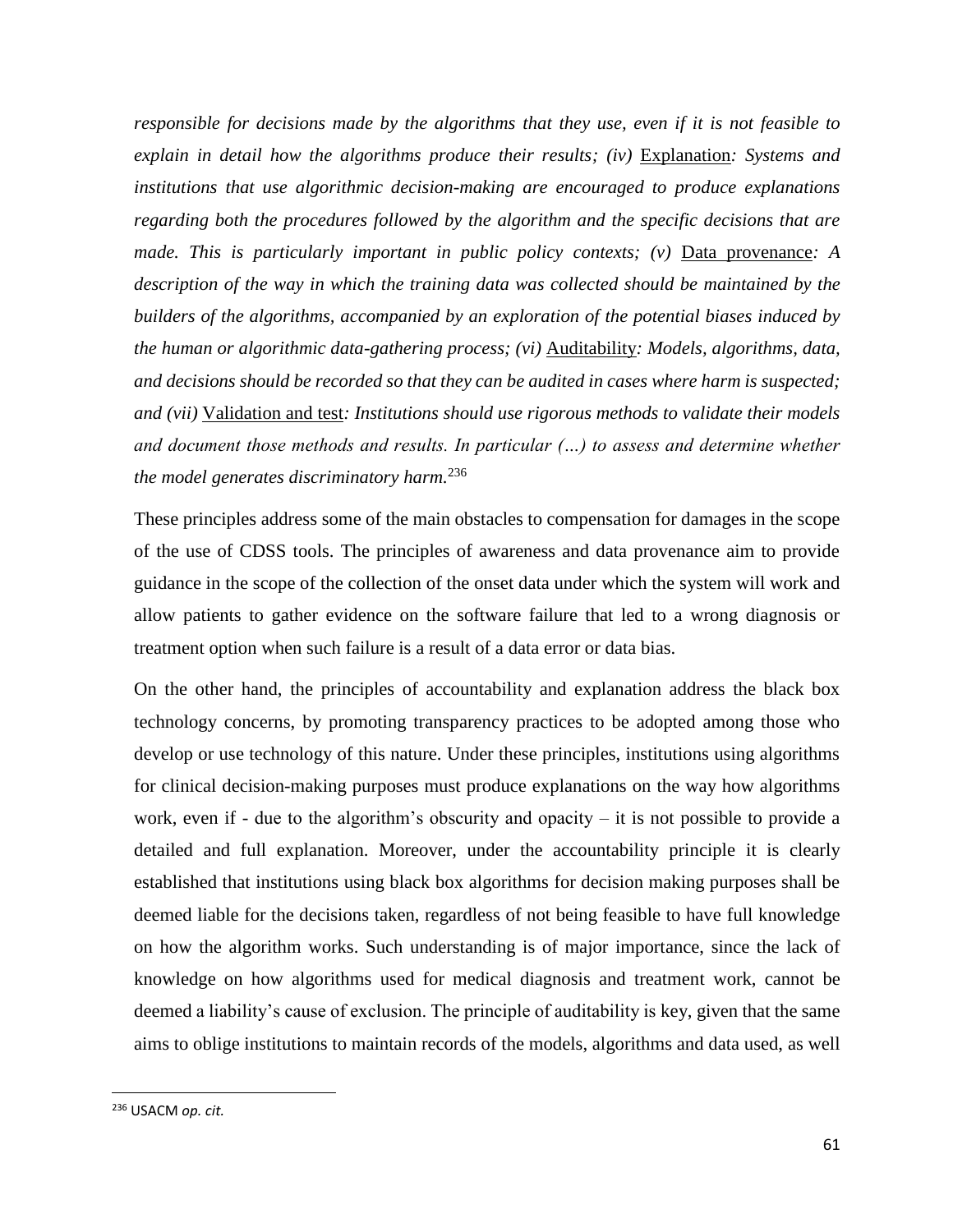as of the decisions taken in this realm, as a mean of promoting transparency and ease access to information in the event of audits. In our view, these auditing mechanisms are another step towards the achievement of a more clear and defined allocation of liability in the scope of machine learning's use and once again facilitate the victims' chances of getting compensation for damages caused following a wrong diagnosis and prescription of a mistaken treatment.

In sum, there is consensus between the technological, legal and medical community that transparency and accountability principles and rules shall be designed and applied in this scope in order to, more than defining liability allocation between the actors involved, provide more protection to all patients whose diagnosis, medical treatments, or medical decisions of any nature are substantially decided by machine learning algorithms.

> *If I could time travel into the future, my first port of call would be the point where medical technology is at its best because, like most people on this planet, I have this aversion to dying.*

> > Neal Asher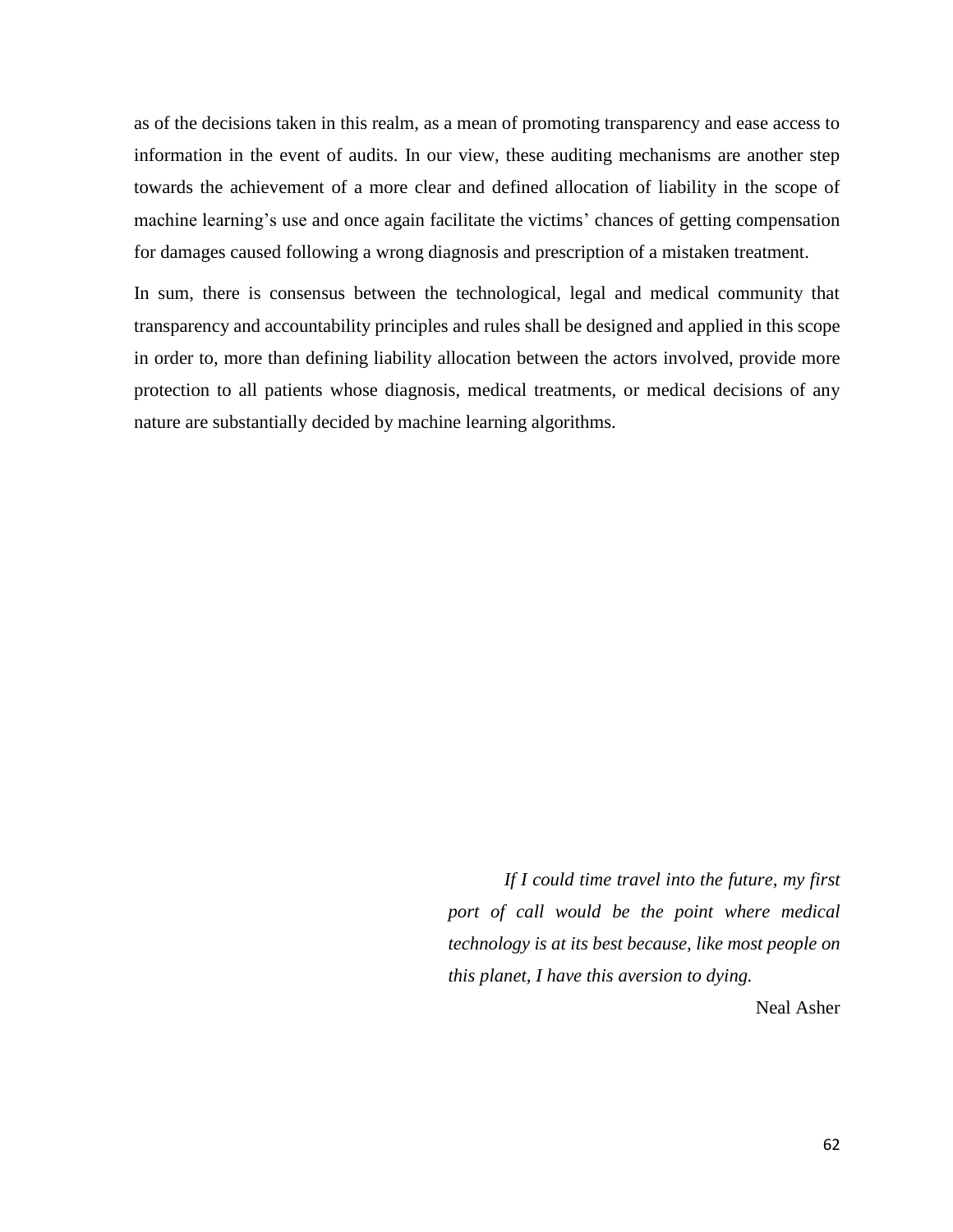### **6. Bibliography**

#### **6.1. Primary Sources**

## **6.1.1.1. Table of legislation**

**1.** Council Directive 85/374/EEC of 25 July 1985 on the approximation of the laws, regulations and administrative provisions of the Member States concerning liability for defective products

- **2.** Council Directive 90/385/EEC on Active Implantable Medical Devices (AIMDD) (1990)
- **3.** Council Directive 93/42/EEC of 14 June 1993 concerning medical devices
- **4.** Council Directive 93/13/EEC of 5 April 1993 on unfair terms in consumer contracts

**5.** Council Directive 93/13/EEC of 5 April 1993 on unfair terms in consumer contracts

**6.** Directive 97/7/EC of the European Parliament and of the Council of 20 May 1997 on the protection of consumers in respect of distance contracts

**7.** Council Directive 98/79/EC on In Vitro Diagnostic Medical Devices (IVDMD) (1998)

**8.** Directive 2000/31 (of the European Parliament and of the Council of 8 June 2000) on certain aspects of information society services

**9.** Directive 2001/83/EC of the European Parliament and of the Council of 6 November 2001 on the Community code relating to medicinal products for human use

**10.** Directive 2001/95 EC of the European Parliament and of the Council of 3 December on General Product Safety

**11.** Directive 2006/42/EC of the European Parliament and of the Council of 17 May 2006 on machinery, and amending Directive 95/16/EC (recast)

**12.** Directive 2006/123/EC of the European Parliament and of the Council of 12 December 2006 on services in the internal market

**13.** Directive 2007/47/EC of the European Parliament and of the Council of 5 September 2007 amending Council Directive 90/385/EEC on the approximation of the laws of the Member States relating to active implantable medical devices, Council Directive 93/42/EEC concerning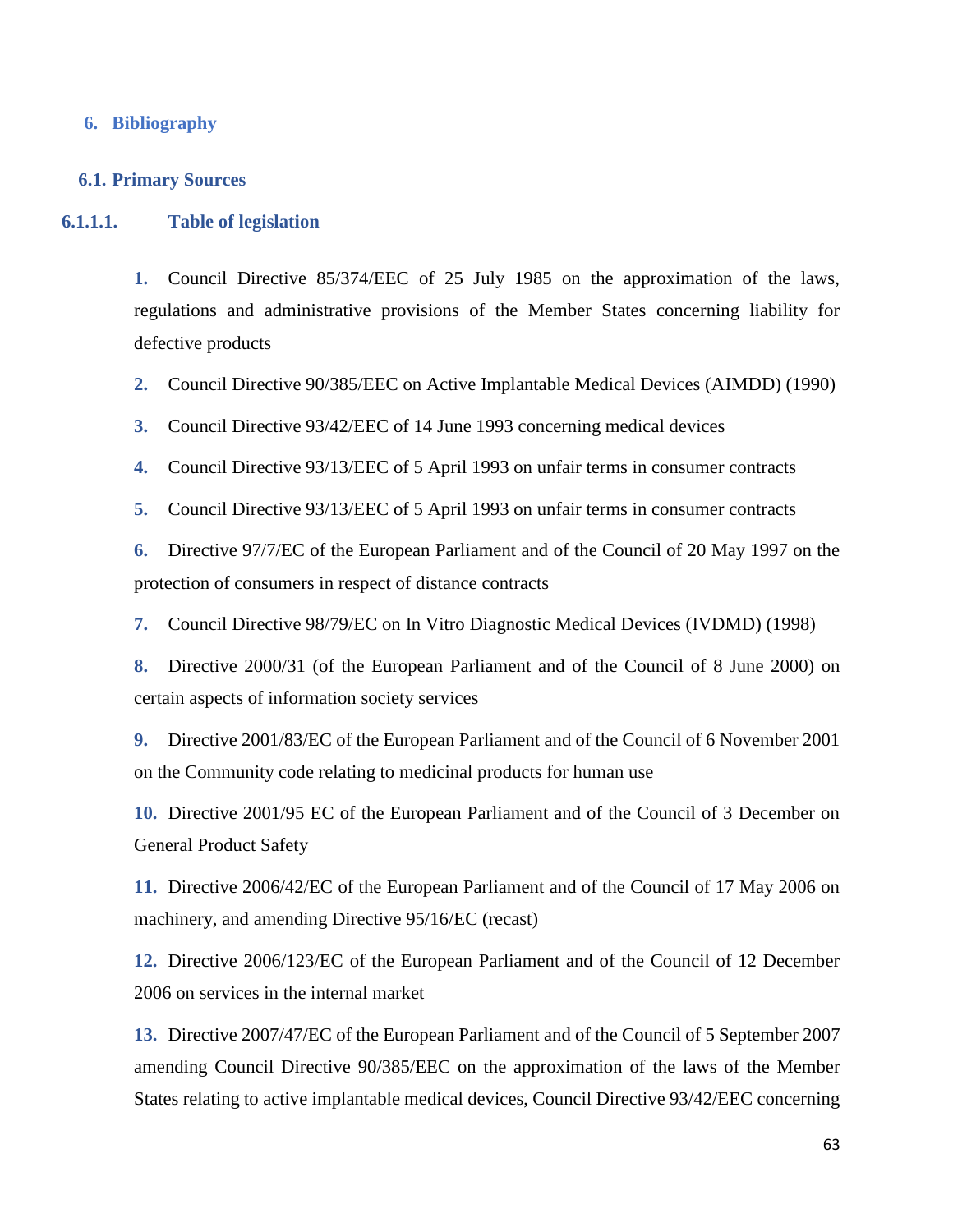medical devices and Directive 98/8/EC concerning the placing of biocidal products on the market

**14.** Regulation (EC) No 765/2008 of the European Parliament and of the Council of 9 July 2008 setting out the requirements for accreditation and market surveillance relating to the marketing of products and repealing Regulation (EEC) No 339/93

**15.** Directive 2011/24/EU of the European Parliament and of the Council of 9 March 2011 on the application of patients' rights in cross-border healthcare

**16.** European Parliament resolution of 16 February 2017 with recommendations to the Commission on Civil Law Rules on Robotics (2015/2103(INL))

**17.** Regulation (EU) 2017/745 of the European Parliament and of the Council of 5 April 2017 on medical devices, amending Directive 2001/83/EC, Regulation (EC) No 178/2002 and Regulation (EC) No 1223/2009 and repealing Council Directives 90/385/EEC and 93/42/EEC

**18.** Regulation (EU) 2017/746 of the European Parliament and of the Council of 5 April 2017 on in vitro diagnostic medical devices and repealing Directive 98/79/EC and Commission Decision 2010/227/EU

## **6.1.2. Table of cases**

- **1.** Judgment of the European Court (Fourth Chamber) of 7 December 2017 Case no. C 329/16: Syndicat national de l'industrie des technologies médicales (Snitem) and Philips France v Premier ministre and Ministre des Affaires sociales et de la Santé.
- **2.** Judgment of the European Court (Second Chamber) of 19 November 2009 Case no. C-288/08: Kemikalieinspektionen v Nordiska Dental AB
- **3.** Judgement of the Missouri Court of Appeals of January 30th, 2001 Redfield v. Beverly Health and Rehab. Inc., 42 S.W.3d 703 (Mo. Ct. App. 2001)
- **4.** Judgement of the United States Court of Appeals for the third circuit, no. 09-2042, Roland C. Mracek v. Bryn Mawr Hospital; Intuitive Surgical, Inc. (opinion)
- **5.** Judgment of the Supreme Court, Appellate Division, Fourth Department, New York, *Jones v. W + M Automation, Inc*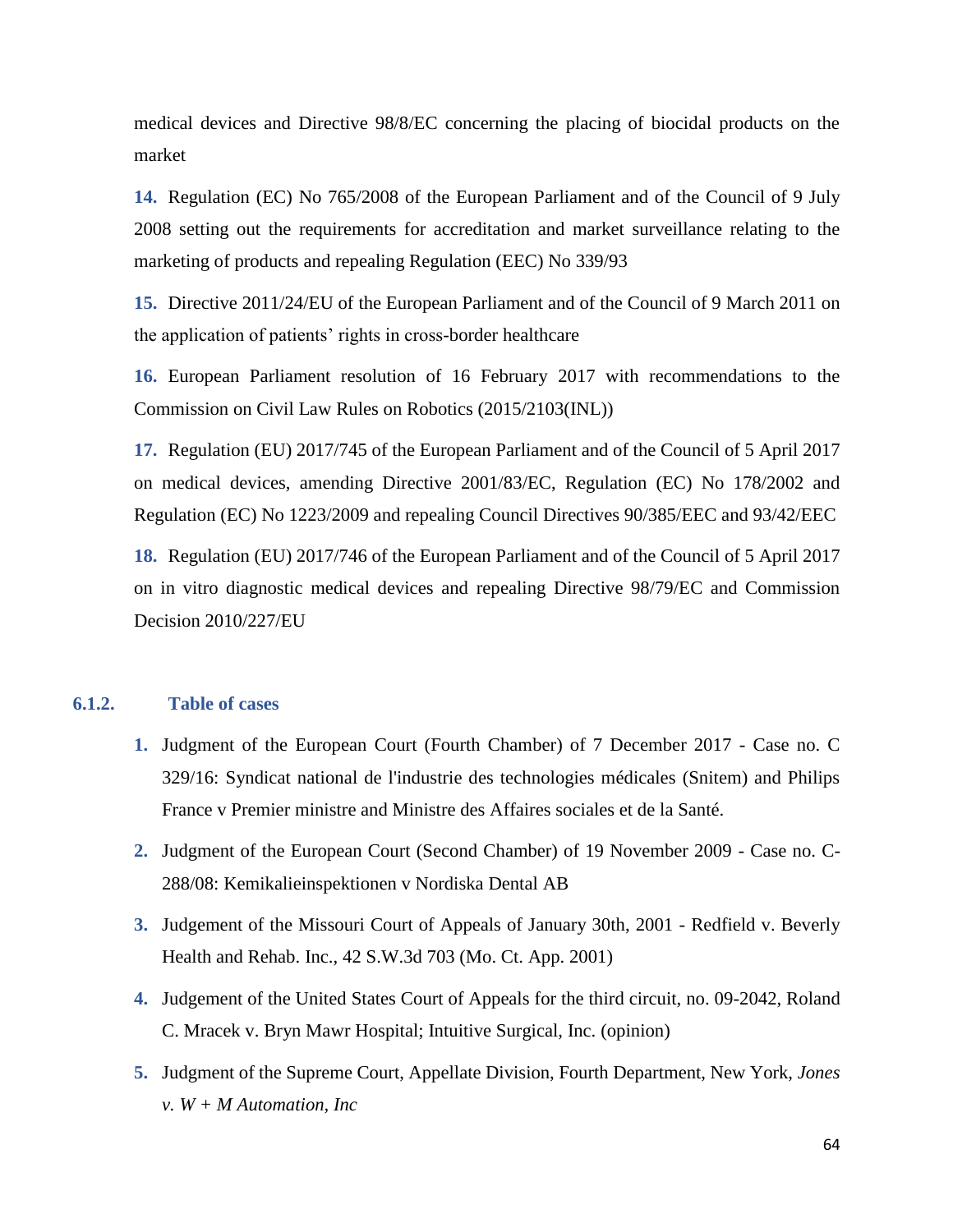#### **6.2. Secondary Sources**

## **6.2.1. Books**

- **1.** Andoulsi, Isabelle and Wilson, Petra *Understanding Liability in eHealth: Towards Greater Clarity at European Union Leve*l in George, Carlisle; Whitehouse, Diane and Duquenoy, Penny *eHelath: Legal, Ethical and Governance Challenges*, Springer 2013
- **2.** Brazier, Margaret and Cave, Emma *Medicine, Patients and the law*, sixth edition, Manchester University Press, 2016
- **3.** Cooper, Diana Marina *The application of a "sufficiently and selectively open license" to limit liability and ethical concerns associated with open robotics* in Calo, Ryan; Froomkin, A. Michael; Kerr, Ian *Robot Law*, Edward Elgar Publishing Limited, 2016
- **4.** Croft, Elizabeth A. and Loos, H.F. Machiel Van der *The Open Roboethics initiative and the elevator- riding robot* in Calo, Ryan; Froomkin, A. Michael; Kerr, Ian *Robot Law*, Edward Elgar Publishing Limited, 2016
- **5.** Frank, Sharon *A new model for European Medical Device Regulation: a comparative analysis in the EU and the USA*, Europa Law Pub, 2003.
- **6.** Giesen, Dieter *International medical malpractice: a comparative law study of civil liability arising from medical care*, Springer Netherlands, 1988
- **7.** Hubbard, F. Patrick *Allocating the risk of physical injury from "sophisticated robots": Efficiency, fairness, and innovation* in Calo, Ryan; Froomkin, A. Michael; Kerr, Ian *Robot Law*, Edward Elgar Publishing Limited, 2016
- **8.** Karnow, Curtis E.A. *The application of traditional tort theory to embodied machine intelligence* in Calo, Ryan; Froomkin, A. Michael; Kerr, Ian *Robot Law*, Edward Elgar Publishing Limited, 2016
- **9.** Kennedy, Ian and Grubb, Andrew *Medical law*, third Edition, Oxford University Press, February 17 2005
- **10.** Lewis, Charles J. *Medical Negligence: a practical guide*, third Edition, Tolley 1995.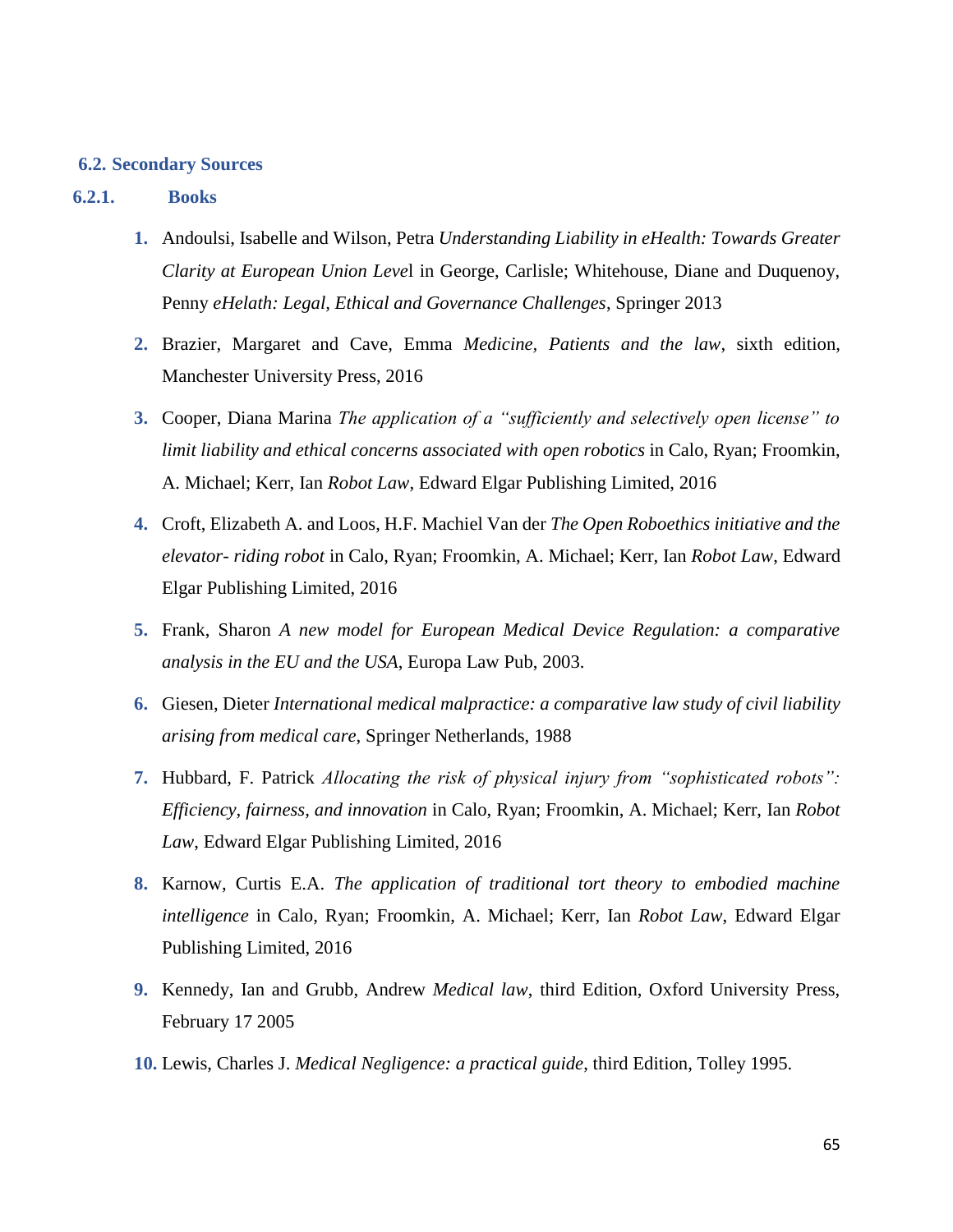- **11.** Millar, Jason and Kerr, Ian, *Delegation, relinquishment, and responsibility: The prospect of expert robots* in Calo, Ryan; Froomkin, A. Michael; Kerr, Ian *Robot Law*, Edward Elgar Publishing Limited, 2016
- **12.** Mils, Peter *Ethical Reuse of Data from Health Care: Data, Persons and Interests* in *The Ethics of Biomedical Big Data - Law, Governance and Technology Series* 29, Brent Daniel Mittelstadt Luciano Floridi Editors, Springer 2016
- **13.** Richards, Neil M. and Smart, William D. *How should the law think about robots?*, in Calo, Ryan; Froomkin, A. Michael; Kerr, Ian *Robot Law*, Edward Elgar Publishing Limited, 2016
- **14.** Smith, Bryant Walker *Lawyers and engineers should speak the same robot language* in Calo, Ryan; Froomkin, A. Michael; Kerr, Ian *Robot Law*, Edward Elgar Publishing Limited, 2016

## **6.2.2. Articles**

**1.** Abreu, Pedro Henriques and Santos, Miriam Seoane *Predicting Breast Cancer Recurrence Using Machine Learning Techniques: A Systematic Review* available on <https://dl.acm.org/citation.cfm?id=2988544>

**2.** Association for Computing Machinery US Public Policy Council (USACM), Statement on Algorithmic Transparency and Accountability, January 12 2017, available on [https://www.acm.org/binaries/content/assets/public-](https://www.acm.org/binaries/content/assets/public-policy/2017_usacm_statement_algorithms.pdf)

[policy/2017\\_usacm\\_statement\\_algorithms.pdf](https://www.acm.org/binaries/content/assets/public-policy/2017_usacm_statement_algorithms.pdf)

**3.** Bell, Lee *Machine learning versus AI: what's the difference?* available on <http://www.wired.co.uk/article/machine-learning-ai-explained>

**4.** Bertolini, Andrea *Robots as Products: The Case for a Realistic Analysis of Robotic Applications and Liability Rules* available on <https://www.tandfonline.com/doi/abs/10.5235/17579961.5.2.214>

**5.** Bramer, Max and Petridis, Miltos *Artificial Intelligence XXXIV 37th SGAI International Conference on Artificial Intelligence, AI 2017, Cambridge, UK, December 12-14, 2017, Proceedings*, available on<https://link.springer.com/book/10.1007%2F978-3-319-71078-5>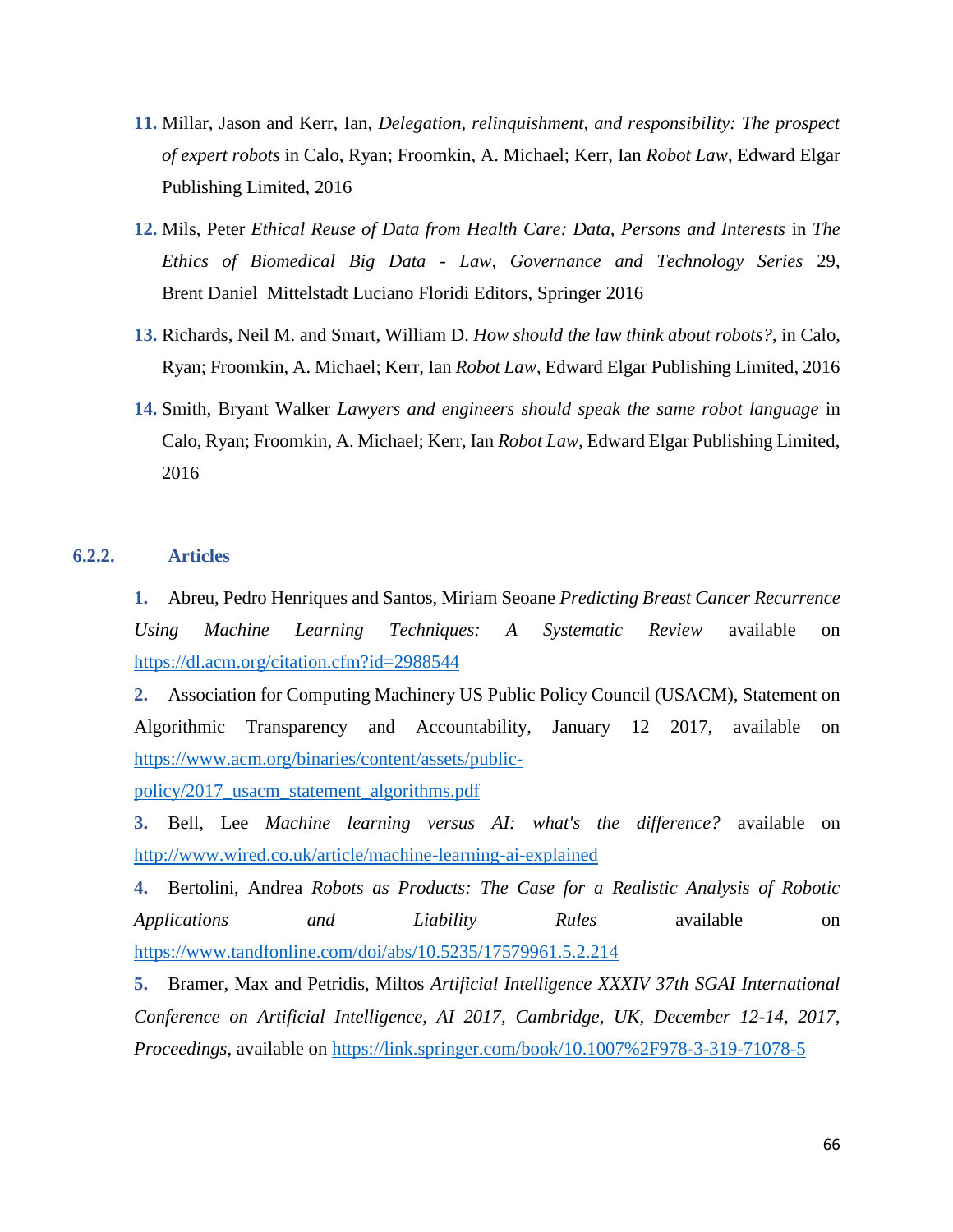**6.** Buning, Madeleine de Cock; Belder, Lucky and Bruin, Roeland de *Mapping the Legal Framework for the introduction into Society of Robots as Autonomous Intelligent Systems* available on [http://www.caaai.eu/wp-content/uploads/2012/08/Mapping-L\\_N-fw-for-AIS.pdf](http://www.caaai.eu/wp-content/uploads/2012/08/Mapping-L_N-fw-for-AIS.pdf)

**7.** Burgess, Matt *Holding AI to account: will algorithms ever be free from bias if they're created by humans?*, availalable on [https://www.wired.co.uk/article/creating-transparent-ai](https://www.wired.co.uk/article/creating-transparent-ai-algorithms-machine-learning)[algorithms-machine-learning](https://www.wired.co.uk/article/creating-transparent-ai-algorithms-machine-learning)

**8.** Cabitza, Federico *The Unintended Consequences of Chasing Electric Zebra*s, available on <http://www.dsi.unive.it/HUML2016/assets/Abstract/Cabitza.pdf>

**9.** Cattell, Jamie; Chilukuri, Sastry and Levy, Michael *How big data can revolutionize pharmaceutical R&D* available on [https://www.mckinsey.com/industries/pharmaceuticals-and](https://www.mckinsey.com/industries/pharmaceuticals-and-medical-products/our-insights/how-big-data-can-revolutionize-pharmaceutical-r-and-d)[medical-products/our-insights/how-big-data-can-revolutionize-pharmaceutical-r-and-d](https://www.mckinsey.com/industries/pharmaceuticals-and-medical-products/our-insights/how-big-data-can-revolutionize-pharmaceutical-r-and-d)

**10.** Chung, Jason *What Should We Do About Artificial Intelligence in Health Care?* available on<https://ssrn.com/abstract=3113655>

**11.** Chung, Jason *Hey Watson, Can I Sue You for Malpractice? Examining the Liability of Artificial Intelligence in Medicine* available on<https://ssrn.com/abstract=3076576>

**12.** Cole, George S., *Tort Liability for Artificial Intelligence and Expert Systems*, 10 Computer L.J. 127 (1990) in The John Marshall Journal of Information Technology & Privacy Law Volume 10, Issue 2 Computer/Law Journal - Spring 1990 Article 1, available on <https://repository.jmls.edu/cgi/viewcontent.cgi?article=1416&context=jitpl>

**13.** Cox, Holly *Medical Device Software: Who Is Responsible When Something Goes Wrong?* available on<https://ohiotiger.com/medical-device-software-defects/>

**14.** Diamond, George A. MD; Pollock, Facc, Brad H. MPH; Work, Jeffrey W. MD *Clinician Decisions and Computers*, Seminar on computer applications for the cardiologist-VI Geiser, Edward A. MD; Skorton, FACC, David J. MD; FACC, Guest Editors, JACC Vol. 9, No.6 June 1987

**15.** Dijkstra, Edsger W. *The threats to computing science*, available on <http://www.cs.utexas.edu/users/EWD/transcriptions/EWD08xx/EWD898.html>

**16.** Domingos, Pedro *A Few Useful Things to Know About Machine Learning* available on <https://homes.cs.washington.edu/~pedrod/papers/cacm12.pdf>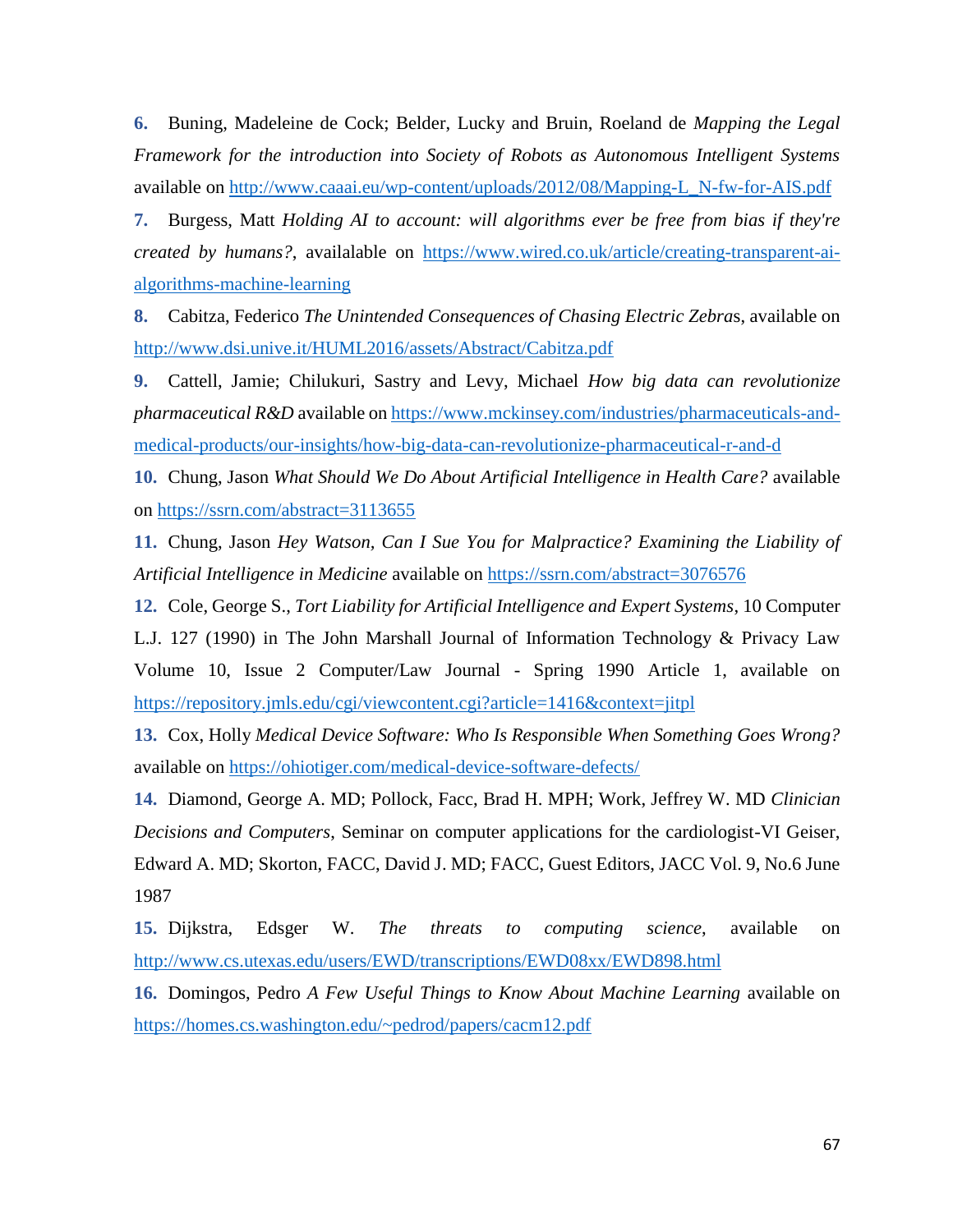**17.** Dyson, Sara E. *Medical Device Software & Products Liability: An Overview (Part I)* available on [https://www.medtechintelligence.com/feature\\_article/medical-device-software](https://www.medtechintelligence.com/feature_article/medical-device-software-products-liability-overview-part/)[products-liability-overview-part/](https://www.medtechintelligence.com/feature_article/medical-device-software-products-liability-overview-part/)

**18.** Easterbrook, Frank H. *Cyberspace and the Law of the Horse* available on [https://chicagounbound.uchicago.edu/cgi/viewcontent.cgi?referer=&httpsredir=1&article=214](https://chicagounbound.uchicago.edu/cgi/viewcontent.cgi?referer=&httpsredir=1&article=2147&context=journal_articles) [7&context=journal\\_articles](https://chicagounbound.uchicago.edu/cgi/viewcontent.cgi?referer=&httpsredir=1&article=2147&context=journal_articles)

**19.** Elman, Jeremy and Castilla, Abel *Artificial intelligence and the law*, available on <https://techcrunch.com/2017/01/28/artificial-intelligence-and-the-law/>

**20.** English Oxford Living Dictionaries, available on <https://en.oxforddictionaries.com/definition/chatbot>

**21.** Faggella, Daniel *Applications of Machine Learning in Pharma and Medicine* available on <https://www.techemergence.com/machine-learning-in-pharma-medicine/>

**22.** Futurism, *The Rise of Smart Machines Puts Spotlight on 'Robot Rights'* available on <https://futurism.com/smart-machines-robot-rights/>

**23.** Galasso, Alberto and Luo, Hong, Punishing Robots: Issues in the Economics of Tort Liability and Innovation in Artificial Intelligence available on <http://www.nber.org/chapters/c14035.pdf>

**24.** Garnier, Emmanuel *Why the EU Considers Prescription Support Software a Medical Device* available on https://www.medtechintelligence.com/feature article/eu-considers[prescription-support-software-medical-device/](https://www.medtechintelligence.com/feature_article/eu-considers-prescription-support-software-medical-device/)

**25.** Gazit, Lior *Trading cancer for data* available on [http://web.a.ebscohost.com/ehost/pdfviewer/pdfviewer?vid=0&sid=544b7d2d-1125-4d00-](http://web.a.ebscohost.com/ehost/pdfviewer/pdfviewer?vid=0&sid=544b7d2d-1125-4d00-9767-4933c39d8202%40sessionmgr4006) [9767-4933c39d8202%40sessionmgr4006](http://web.a.ebscohost.com/ehost/pdfviewer/pdfviewer?vid=0&sid=544b7d2d-1125-4d00-9767-4933c39d8202%40sessionmgr4006)

**26.** Gholipour, Bahar *We Need to Open the AI Black Box Before It's Too Late* available on <https://futurism.com/ai-bias-black-box/>

**27.** Goodin, Dan *Bug can cause deadly failures when anesthesia device is connected to cell phones* available on [https://arstechnica.com/information-technology/2014/04/bug-can-cause](https://arstechnica.com/information-technology/2014/04/bug-can-cause-deadly-failures-when-anesthesia-device-is-connected-to-cell-phones/)[deadly-failures-when-anesthesia-device-is-connected-to-cell-phones/](https://arstechnica.com/information-technology/2014/04/bug-can-cause-deadly-failures-when-anesthesia-device-is-connected-to-cell-phones/)

**28.** Gorski, David *IBM's Watson versus cancer: Hype meets reality*, available on <https://sciencebasedmedicine.org/ibm-watson-versus-cancer-hype-meets-reality/>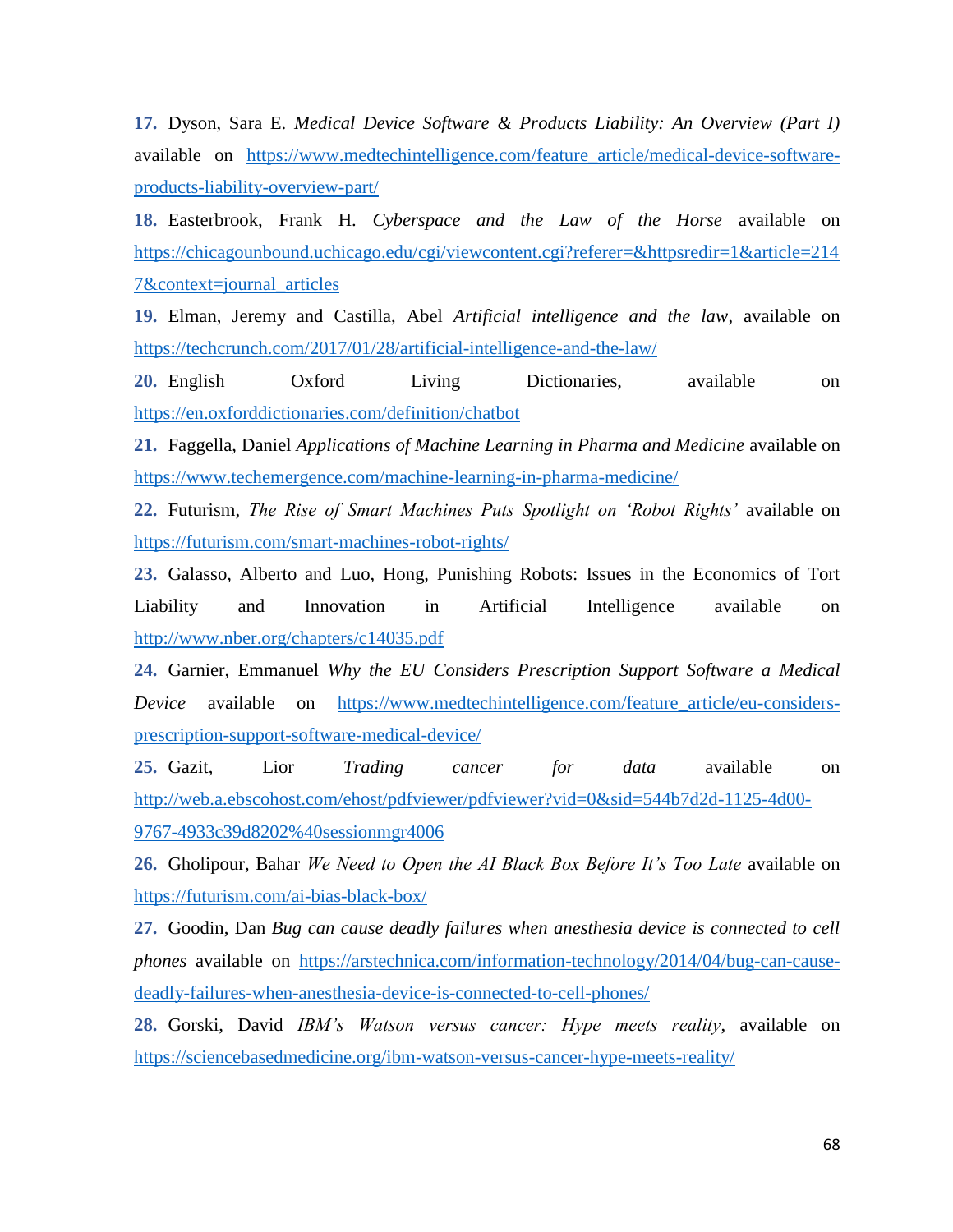**29.** Greenberg, Anastasia *Artificial Intelligence in Health Care: Are the Legal Algorithms Ready for the Future?* available on https://milh.mcgill.ca/2017/10/06/artificial-intelligence-in[healthcare-are-the-legal-algorithms-ready-for-the-future/](https://mjlh.mcgill.ca/2017/10/06/artificial-intelligence-in-healthcare-are-the-legal-algorithms-ready-for-the-future/)

**30.** Green, Epstein Becker *FDA Guidance on Decision Support Software: Implications for Industry* available on [https://www.lexology.com/library/detail.aspx?g=667bab5b-6457-4bb8-](https://www.lexology.com/library/detail.aspx?g=667bab5b-6457-4bb8-9421-fb7e0dfd8e3d) [9421-fb7e0dfd8e3d](https://www.lexology.com/library/detail.aspx?g=667bab5b-6457-4bb8-9421-fb7e0dfd8e3d)

**31.** Hancher, Leigh and Földes, Maria Eva *Revision of the Regulatory Framework for Medical Devices in the European Union: The Legal Challenges* available on [https://www.cambridge.org/core/services/aop-cambridge-](https://www.cambridge.org/core/services/aop-cambridge-core/content/view/84BEEDBC594702B73327246A7B60CDAB/S1867299X0000307Xa.pdf/revision_of_the_regulatory_framework_for_medical_devices_in_the_european_union_the_legal_challenges.pdf)

[core/content/view/84BEEDBC594702B73327246A7B60CDAB/S1867299X0000307Xa.pdf/r](https://www.cambridge.org/core/services/aop-cambridge-core/content/view/84BEEDBC594702B73327246A7B60CDAB/S1867299X0000307Xa.pdf/revision_of_the_regulatory_framework_for_medical_devices_in_the_european_union_the_legal_challenges.pdf) evision of the regulatory framework for medical devices in the european union the leg [al\\_challenges.pdf](https://www.cambridge.org/core/services/aop-cambridge-core/content/view/84BEEDBC594702B73327246A7B60CDAB/S1867299X0000307Xa.pdf/revision_of_the_regulatory_framework_for_medical_devices_in_the_european_union_the_legal_challenges.pdf)

**32.** Holmes, Mark *Are We Underestimating the Impact of AI?*, available on <http://www.lawtechnologytoday.org/2017/06/the-impact-of-artificial-intelligence/>

**33.** Jejelola, O. J. *Legal research: an overview of a research proposal* available on <https://eujournal.org/index.php/esj/article/viewFile/4130/3966>

**34.** Jha, Vishakha *Machine Learning Algorithm - Backbone of emerging technologies*, available on<http://www.lawtechnologytoday.org/2017/06/the-impact-of-artificial-intelligence/> **35.** J.K.C. Kingston, Artificial Intelligence and Legal Liability, available on [https://www.researchgate.net/publication/309695295\\_Artificial\\_Intelligence\\_and\\_Legal\\_Liab](https://www.researchgate.net/publication/309695295_Artificial_Intelligence_and_Legal_Liability) [ility](https://www.researchgate.net/publication/309695295_Artificial_Intelligence_and_Legal_Liability)

**36.** Knight, Kill *The Dark Secret at the Heart of AI* available on <https://www.technologyreview.com/s/604087/the-dark-secret-at-the-heart-of-ai/>

**37.** La Pietra, L.; Molendini, Calligaris; Quattrin, R.; Brusaferro, S. *Medical errors and clinical risk management: state of the art* available on <https://www.ncbi.nlm.nih.gov/pmc/articles/PMC2639900/pdf/0392-100X.25.339.pdf>

**38.** Lenardon, Joao Paulo de Almeida *The regulation of artificial intelligence* available on <http://arno.uvt.nl/show.cgi?fid=142832>

**39.** Mulryne, Jacqueline; Strom, Louise; Wallace, Victoria M.; Jones, Bethan; Tsang, Lincoln and Kracov, Daniel A. *What's the deal with Watson? Artificial Intelligence Systems and Medical Software Regulation in the U.S. and EU* available on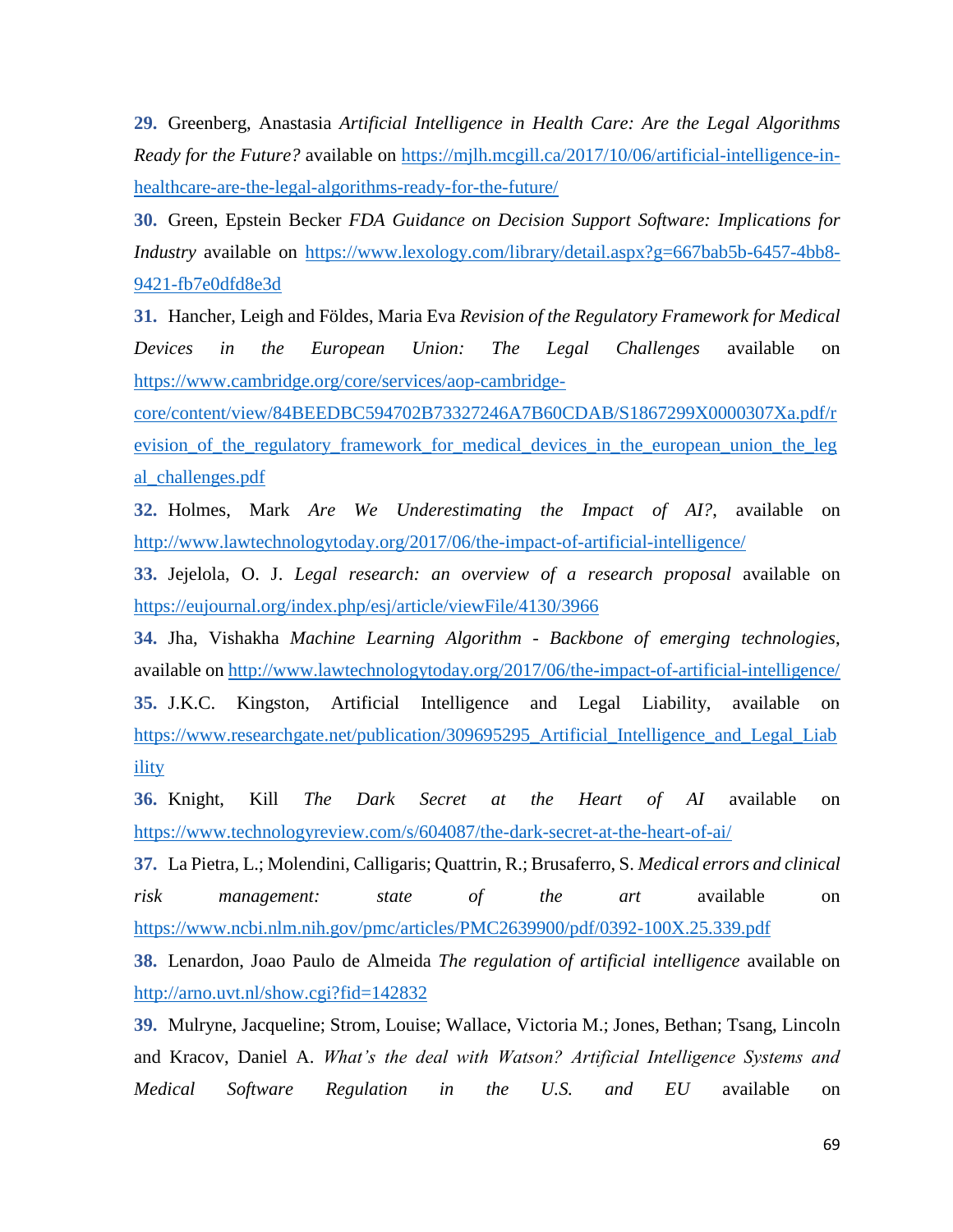[https://www.digitalhealthdownload.com/2017/02/whats-deal-watson-artificial-intelligence](https://www.digitalhealthdownload.com/2017/02/whats-deal-watson-artificial-intelligence-systems-medical-software-regulation-u-s-eu/)[systems-medical-software-regulation-u-s-eu/](https://www.digitalhealthdownload.com/2017/02/whats-deal-watson-artificial-intelligence-systems-medical-software-regulation-u-s-eu/)

**40.** Nail, Gauri and Bhide, Sanika S. *Will the future of knowledge work automation transform personalized medicine?*, 2014, available on <https://www.sciencedirect.com/science/article/pii/S221206611400012X>

**41.** Neil, Savage *Better Medicine Through Machine Learning* available on [https://cacm.acm.org/magazines/2012/1/144803-better-medicine-through-machine](https://cacm.acm.org/magazines/2012/1/144803-better-medicine-through-machine-learning/fulltext)[learning/fulltext](https://cacm.acm.org/magazines/2012/1/144803-better-medicine-through-machine-learning/fulltext)

**42.** Palmerini, E.; Bertolini, A., Battaglia F.; Koops, B..; Arnevale, A.; Salvini, P. *RoboLaw: Towards a European framework for robotics regulation* available on <https://www.sciencedirect.com/science/article/pii/S0921889016305437>

**43.** Palmerini, Erica *The interplay between law and technology, or the RoboLaw project in context* available on [http://www.robolaw.eu/RoboLaw\\_files/documents/Palmerini\\_Intro.pdf](http://www.robolaw.eu/RoboLaw_files/documents/Palmerini_Intro.pdf)

**44.** Parasuraman, Raja *Complacency and Bias in Human Use of Automation: An Attentional Integration* available on<http://journals.sagepub.com/doi/pdf/10.1177/0018720810376055>

**45.** Paschalidis, Yannis *How Machine Learning Is Helping Us Predict Heart Disease and Diabetes* available on [https://hbr.org/2017/05/how-machine-learning-is-helping-us](https://hbr.org/2017/05/how-machine-learning-is-helping-us-predict-heart-disease-and-diabetes)[predict-heart-disease-and-diabetes](https://hbr.org/2017/05/how-machine-learning-is-helping-us-predict-heart-disease-and-diabetes)

**46.** Petit, Nicolas *Law and regulation of artificial intelligence and robots: conceptual framework and normative implications*, available on [https://papers.ssrn.com/sol3/papers.cfm?abstract\\_id=2931339](https://papers.ssrn.com/sol3/papers.cfm?abstract_id=2931339)

**47.** Price, W. Nicholson *Medical Malpractice and Black-Box Medicine* available on [https://papers.ssrn.com/sol3/papers.cfm?abstract\\_id=2910417](https://papers.ssrn.com/sol3/papers.cfm?abstract_id=2910417)

**48.** Ray, Sunil *Essentials of Machine Learning Algorithms (with Python and R Codes)*, available on [https://www.analyticsvidhya.com/blog/2017/09/common-machine-learning](https://www.analyticsvidhya.com/blog/2017/09/common-machine-learning-algorithms/)[algorithms/](https://www.analyticsvidhya.com/blog/2017/09/common-machine-learning-algorithms/)

**49.** Rehmann, Wolfgang and Heimhalt Diana *Product Liability for Medicines and Medical Devices in the European Union* available on [https://united](https://united-kingdom.taylorwessing.com/synapse/ti-eu-medical-product-liability.html)[kingdom.taylorwessing.com/synapse/ti-eu-medical-product-liability.html](https://united-kingdom.taylorwessing.com/synapse/ti-eu-medical-product-liability.html)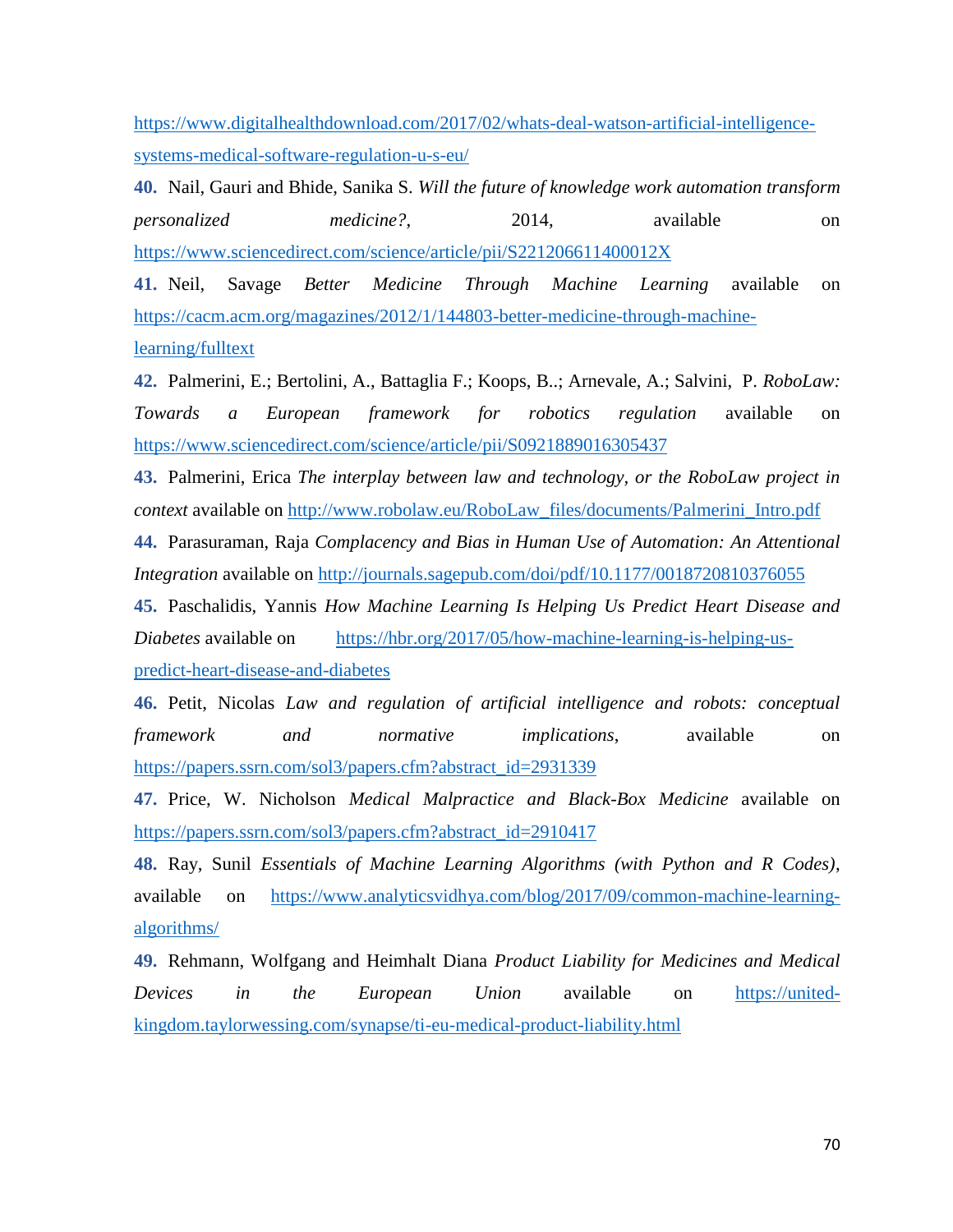**50.** Rouhani-Arani, Korolyn *Standalone Software caught by Medical Device Regulation* available on [http://www.kemplittle.com/site/articles/kl\\_bytes/standalone-software-caught-by](http://www.kemplittle.com/site/articles/kl_bytes/standalone-software-caught-by-medical-device-regulation)[medical-device-regulation](http://www.kemplittle.com/site/articles/kl_bytes/standalone-software-caught-by-medical-device-regulation)

**51.** Siems, Mathias M. *Legal originality*, available on [https://papers.ssrn.com/sol3/papers.cfm?abstract\\_id=976168~](https://papers.ssrn.com/sol3/papers.cfm?abstract_id=976168~)

**52.** Shailin, Thomas Artificial Intelligence, Medical Malpractice, and the End of Defensive Medicine available on [http://blogs.harvard.edu/billofhealth/2017/01/26/artificial-intelligence](http://blogs.harvard.edu/billofhealth/2017/01/26/artificial-intelligence-medical-malpractice-and-the-end-of-defensive-medicine/)[medical-malpractice-and-the-end-of-defensive-medicine/](http://blogs.harvard.edu/billofhealth/2017/01/26/artificial-intelligence-medical-malpractice-and-the-end-of-defensive-medicine/)

**53.** Shailin, Thomas, Democratized Diagnostics: Why Medical Artificial Intelligence Needs Vetting available on [https://www.linkedin.com/pulse/democratized-diagnostics-why-medical](https://www.linkedin.com/pulse/democratized-diagnostics-why-medical-artificial-needs-shailin-thomas/?lipi=urn%3Ali%3Apage%3Ad_flagship3_profile_view_base%3BjQEvkTluSpaxaQRjqZ7iiQ%3D%3D)[artificial-needs-shailin-](https://www.linkedin.com/pulse/democratized-diagnostics-why-medical-artificial-needs-shailin-thomas/?lipi=urn%3Ali%3Apage%3Ad_flagship3_profile_view_base%3BjQEvkTluSpaxaQRjqZ7iiQ%3D%3D)

[thomas/?lipi=urn%3Ali%3Apage%3Ad\\_flagship3\\_profile\\_view\\_base%3BjQEvkTluSpaxaQ](https://www.linkedin.com/pulse/democratized-diagnostics-why-medical-artificial-needs-shailin-thomas/?lipi=urn%3Ali%3Apage%3Ad_flagship3_profile_view_base%3BjQEvkTluSpaxaQRjqZ7iiQ%3D%3D) [RjqZ7iiQ%3D%3D](https://www.linkedin.com/pulse/democratized-diagnostics-why-medical-artificial-needs-shailin-thomas/?lipi=urn%3Ali%3Apage%3Ad_flagship3_profile_view_base%3BjQEvkTluSpaxaQRjqZ7iiQ%3D%3D)

**54.** Stanford University *Artificial intelligence and life in 2030 one hundred year study on artificial intelligence - Report of the 2015 study panel, September 2016* available on [https://ai100.stanford.edu/sites/default/files/ai100report10032016fnl\\_singles.pdf](https://ai100.stanford.edu/sites/default/files/ai100report10032016fnl_singles.pdf)

**55.** Stanford University, *Definition of machine learning* available on <https://online.stanford.edu/course/machine-learning-1>

**56.** The Medical Futurist, *Artificial Intelligence Will Redesign Healthcare* available on <http://medicalfuturist.com/artificial-intelligence-will-redesign-healthcare/>

**57.** Torres, Juan *Amazon Is Really Serious About Making Healthcare a Part of Its Future* available on<https://futurism.com/amazons-healthcare-plans/>

**58.** Tsang, Lincoln; Kracov, Daniel A.; Mulryne, Jacqueline; Strom, Louise; Perkins, Nancy; Dickinson, Richard; Wallace, Victoria M. and Jones, Bethan *The Impact of Artificial Intelligence on Medical Innovation in the European Union and United States* available on [https://www.arnoldporter.com/~/media/files/perspectives/publications/2017/08/the-impact-of](https://www.arnoldporter.com/~/media/files/perspectives/publications/2017/08/the-impact-of-artificial-inteelligence-on-medical-innovation.pdf)[artificial-inteelligence-on-medical-innovation.pdf](https://www.arnoldporter.com/~/media/files/perspectives/publications/2017/08/the-impact-of-artificial-inteelligence-on-medical-innovation.pdf)

**59.** Wang, Qian; Shi, Yinghuan; Suk, Heung-Il; Suzuki, Kenji *Machine Learning in Medical Imaging 8th International Workshop, MLMI 2017, Held in Conjunction with MICCAI 2017, Quebec City, QC, Canada, September 10, 2017, Proceedings*, available on <https://link.springer.com/book/10.1007%2F978-3-319-67389-9>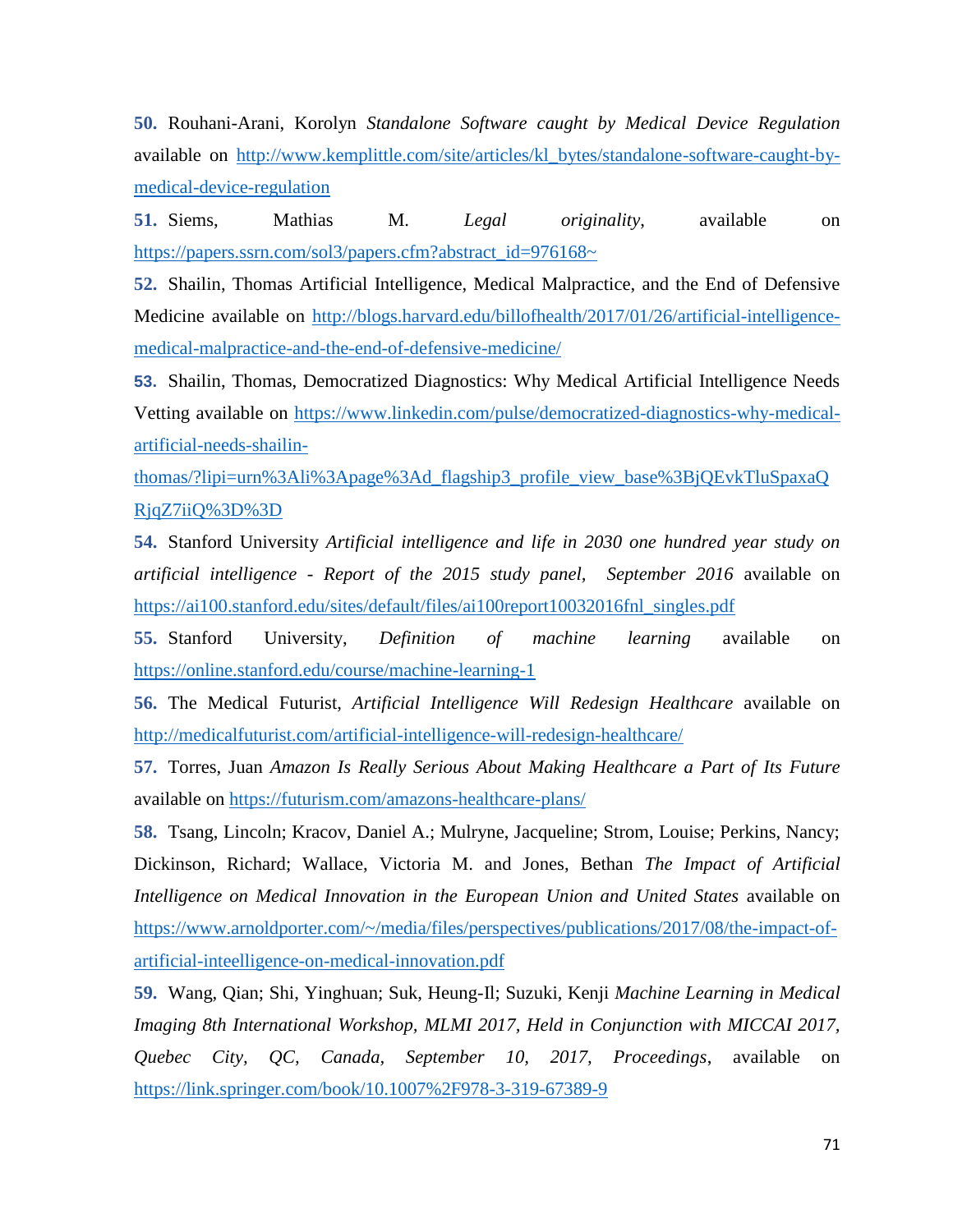**60.** William, Wong *What's the Difference Between Machine Learning Techniques? Machine learning is a hot topic, but what does this subset of artificial intelligence really mean?* available on [http://web.a.ebscohost.com/ehost/detail/detail?vid=0&sid=0433f520-96d7-4ca5-8301-](http://web.a.ebscohost.com/ehost/detail/detail?vid=0&sid=0433f520-96d7-4ca5-8301-8675097c4c69%40sessionmgr4009&bdata=JnNpdGU9ZWhvc3QtbGl2ZQ%3d%3d#AN=123710623&db=bsh) [8675097c4c69%40sessionmgr4009&bdata=JnNpdGU9ZWhvc3QtbGl2ZQ%3d%3d#AN=123](http://web.a.ebscohost.com/ehost/detail/detail?vid=0&sid=0433f520-96d7-4ca5-8301-8675097c4c69%40sessionmgr4009&bdata=JnNpdGU9ZWhvc3QtbGl2ZQ%3d%3d#AN=123710623&db=bsh) [710623&db=bsh](http://web.a.ebscohost.com/ehost/detail/detail?vid=0&sid=0433f520-96d7-4ca5-8301-8675097c4c69%40sessionmgr4009&bdata=JnNpdGU9ZWhvc3QtbGl2ZQ%3d%3d#AN=123710623&db=bsh)

**61.** Wired, *It Begins: Bots Are Learning to Chat in Their Own Language*, available on <https://www.wired.com/2017/03/openai-builds-bots-learn-speak-language/>

**62.** World Health Organization Geneva, *Medical Device Regulations Global overview and guiding principles*, 2003, available on [http://www.who.int/medical\\_devices/publications/en/MD\\_Regulations.pdf](http://www.who.int/medical_devices/publications/en/MD_Regulations.pdf)

**63.** World Health Organization, *Health technology* available on [http://www.who.int/health](http://www.who.int/health-technologyassessment/about/healthtechnology/en/)[technologyassessment/about/healthtechnology/en/](http://www.who.int/health-technologyassessment/about/healthtechnology/en/)

**64.** Wu, Stephen S. *Summary of selected robotics liability cases* available on [http://ftp.documation.com/references/ABA10a/PDfs/2\\_5.pdf](http://ftp.documation.com/references/ABA10a/PDfs/2_5.pdf)

**65.** Ziad, Obermeyer and EJ, Emanuel *Predicting the Future - Big Data, Machine Learning, and Clinical Medicine* available on<https://www.ncbi.nlm.nih.gov/pubmed/27682033>

**66.** Zittrain, Jonathan *Berkman Klein Center and MIT Media Lab to collaborate on the ethics and governance of artificial intelligence – Harvard Law Today* available on [https://today.law.harvard.edu/berkman-klein-center-mit-media-lab-collaborate-ethics](https://today.law.harvard.edu/berkman-klein-center-mit-media-lab-collaborate-ethics-governance-artificial-intelligence/)[governance-artificial-intelligence/](https://today.law.harvard.edu/berkman-klein-center-mit-media-lab-collaborate-ethics-governance-artificial-intelligence/)

## **6.2.3. Documents issued by official bodies**

**1.** European Commission, *Taskforce to take Health and Digital policies further* available on [https://ec.europa.eu/digital-single-market/en/blog/taskforce-take-health-and-digital-policies](https://ec.europa.eu/digital-single-market/en/blog/taskforce-take-health-and-digital-policies-further)[further](https://ec.europa.eu/digital-single-market/en/blog/taskforce-take-health-and-digital-policies-further)

**2.** European Commission, Communication from the Commission to the European Parliament, the Council, the European Economic and Social Committee and the Committee of the Regions - A Digital Single Market Strategy for Europe - COM(2015) 192 final available on [https://ec.europa.eu/digital-single-market/en/news/digital-single-market-strategy-europe](https://ec.europa.eu/digital-single-market/en/news/digital-single-market-strategy-europe-com2015-192-final)[com2015-192-final](https://ec.europa.eu/digital-single-market/en/news/digital-single-market-strategy-europe-com2015-192-final)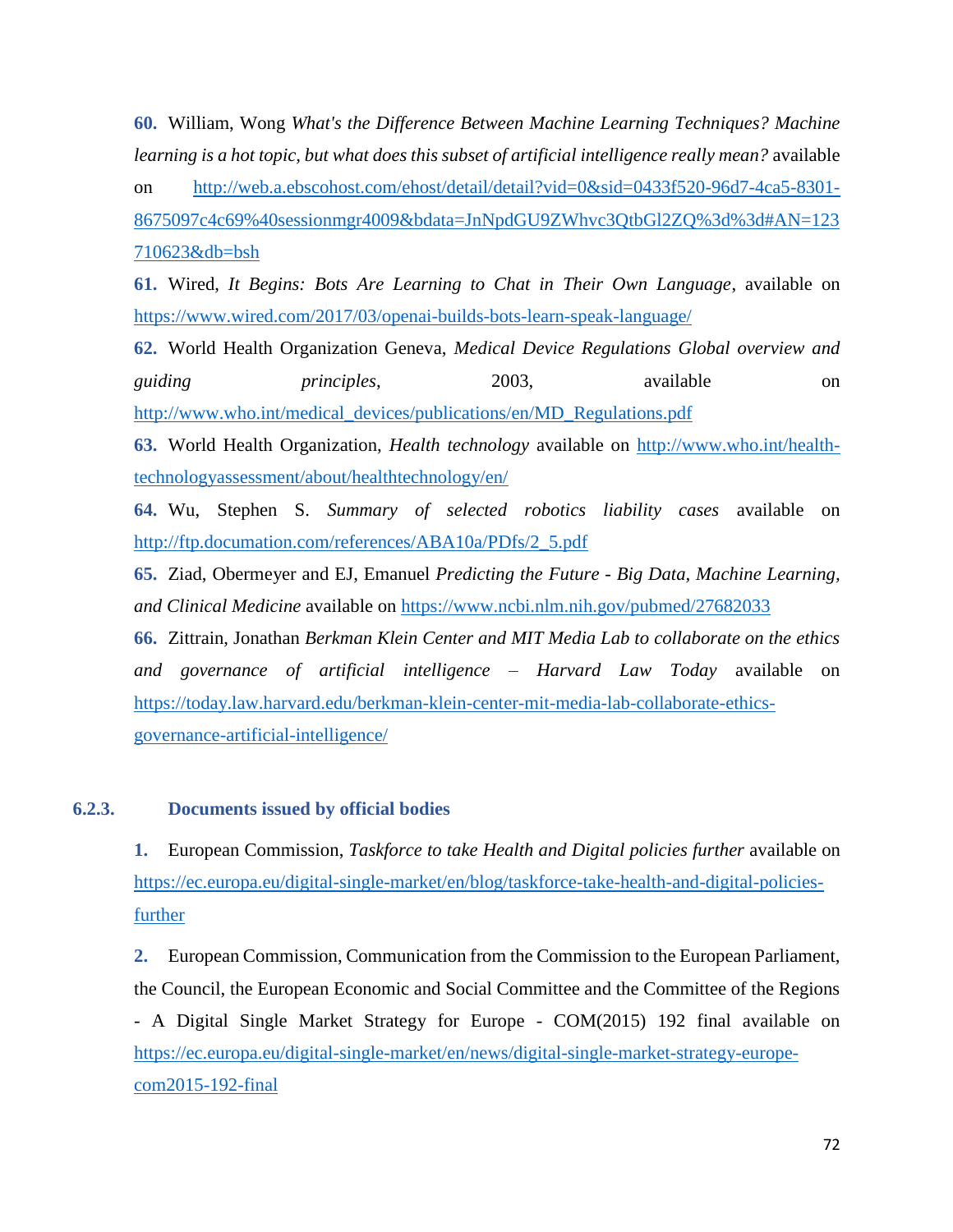**3.** European Commission, MEDDEV 2.1/6 July 2016 *guidelines on the qualification and classification of stand alone software used in healthcare within the regulatory framework of medical devices*, available on<https://ec.europa.eu/docsroom/documents/17921>

**4.** Commission of the European Communities *Communication from the Commission to the Council, the European Parliament, the European Economic and Social committee and the Committee of the Regions e-Health - making healthcare better for European citizens: An action plan for a European e-Health Area {SEC(2004)539} Brussels, 30.4.2004 COM (2004) 356 final*, available on [https://eur-lex.europa.eu/legal](https://eur-lex.europa.eu/legal-content/EN/TXT/PDF/?uri=CELEX:52004DC0356&from=EN)[content/EN/TXT/PDF/?uri=CELEX:52004DC0356&from=EN](https://eur-lex.europa.eu/legal-content/EN/TXT/PDF/?uri=CELEX:52004DC0356&from=EN)

**5.** FDA U.S. Food & Drug Administration – U.S. Department of Health and Human Services *Is The Product a Medical Device?*, available on [https://www.fda.gov/medicaldevices/deviceregulationandguidance/overview/classifyyourdevi](https://www.fda.gov/medicaldevices/deviceregulationandguidance/overview/classifyyourdevice/ucm051512.htm) [ce/ucm051512.htm](https://www.fda.gov/medicaldevices/deviceregulationandguidance/overview/classifyyourdevice/ucm051512.htm)

**6.** FDA U.S. Food & Drug Administration *Changes to Existing Medical Software Policies Resulting from Section 3060 of the 21st Century Cures Act Draft Guidance for Industry and Food and Drug Administration Staff*, available on [https://www.fda.gov/downloads/MedicalDevices/DeviceRegulationandGuidance/GuidanceDo](https://www.fda.gov/downloads/MedicalDevices/DeviceRegulationandGuidance/GuidanceDocuments/UCM587820.pdf) [cuments/UCM587820.pdf](https://www.fda.gov/downloads/MedicalDevices/DeviceRegulationandGuidance/GuidanceDocuments/UCM587820.pdf)

**7.** House of Commons Science and Technology Committee, *Robotics and artificial intelligence Fifth Report of Session 2016–17* available on <https://publications.parliament.uk/pa/cm201617/cmselect/cmsctech/145/145.pdf>

**8.** UK's Parliament*, AI in the UK: ready, willing and able? Chapter 7: Healthcare and artificial intelligence* (*UK)*, available on [https://publications.parliament.uk/pa/ld201719/ldselect/ldai/100/10011.htm#\\_idTextAnchor10](https://publications.parliament.uk/pa/ld201719/ldselect/ldai/100/10011.htm#_idTextAnchor107) [7](https://publications.parliament.uk/pa/ld201719/ldselect/ldai/100/10011.htm#_idTextAnchor107)

**9.** UK's Parliament *AI in the UK: ready, willing and able? - Chapter 9: Shaping artificial intelligence* (*UK)* available on [https://publications.parliament.uk/pa/ld201719/ldselect/ldai/100/10013.htm#\\_idTextAnchor14](https://publications.parliament.uk/pa/ld201719/ldselect/ldai/100/10013.htm#_idTextAnchor143) [3](https://publications.parliament.uk/pa/ld201719/ldselect/ldai/100/10013.htm#_idTextAnchor143)

73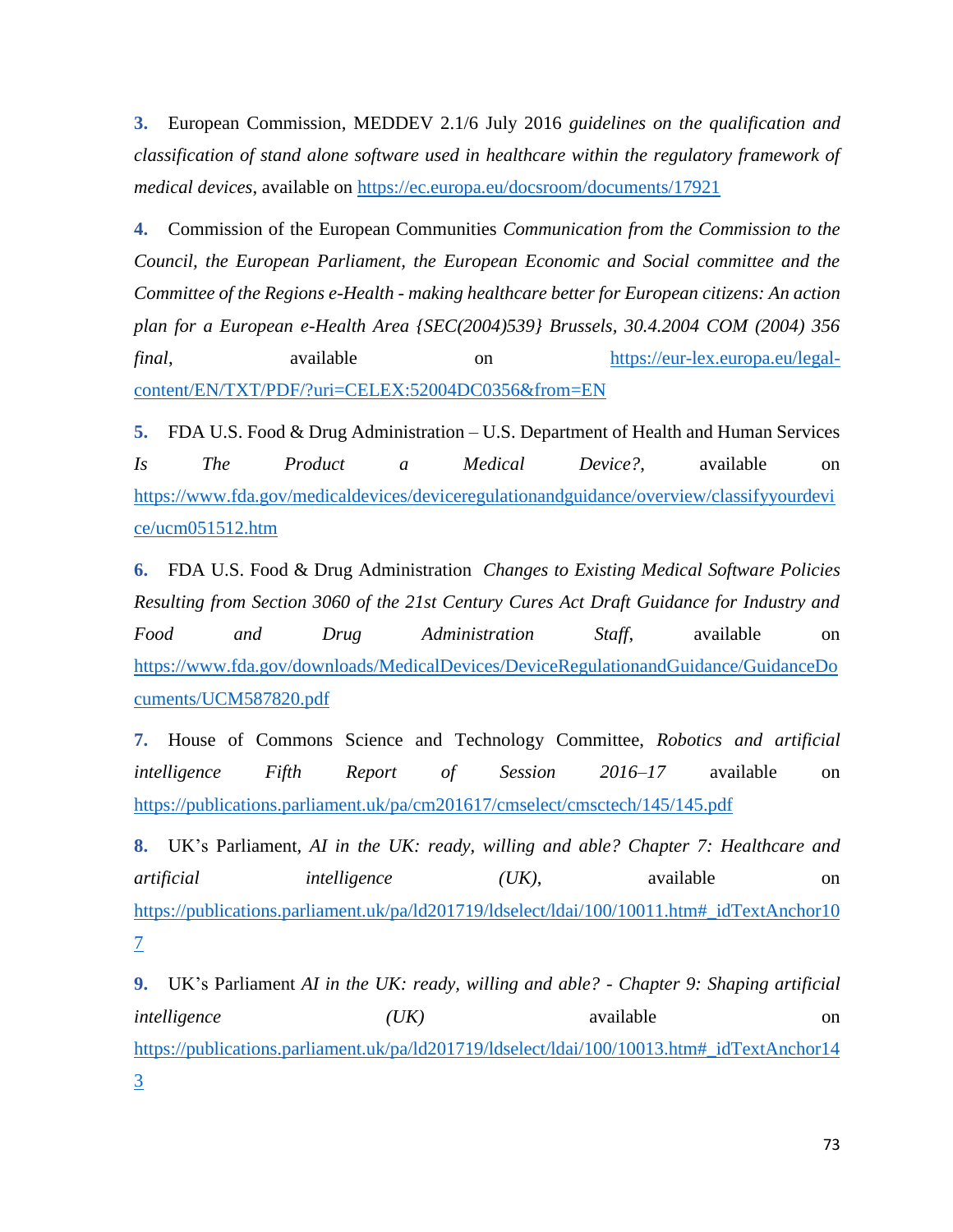**10.** UK's Parliament, *Select Committee on artificial intelligence collated written evidence volume - House of Lords (UK)* available on [https://www.parliament.uk/documents/lords](https://www.parliament.uk/documents/lords-committees/Artificial-Intelligence/AI-Written-Evidence-Volume.pdf)[committees/Artificial-Intelligence/AI-Written-Evidence-Volume.pdf](https://www.parliament.uk/documents/lords-committees/Artificial-Intelligence/AI-Written-Evidence-Volume.pdf)

**11.** UK's Parliament, *Ethical and legal issues (UK)* available on <https://publications.parliament.uk/pa/cm201617/cmselect/cmsctech/145/14506.htm>

**12.** UK's Parliament, *Summary of conclusions and recommendations* available o <https://publications.parliament.uk/pa/ld201719/ldselect/ldai/100/10014.htm>

## **6.2.4. Press**

**1.** Beal, James and Jehring, Andy *ROBOSTOP Facebook shuts off AI experiment after two robots begin speaking in their OWN language only they can understand*, available on <https://www.thesun.co.uk/tech/4141624/facebook-robots-speak-in-their-own-language/>

**2.** Collins, Tim *The future of robot communication? Facebook's AI bots accidentally invent a new LANGUAGE while training to negotiate with one another*, available on [http://www.dailymail.co.uk/sciencetech/article-4620654/Facebook-accidentally-invents-new](http://www.dailymail.co.uk/sciencetech/article-4620654/Facebook-accidentally-invents-new-machine-language.html)[machine-language.html](http://www.dailymail.co.uk/sciencetech/article-4620654/Facebook-accidentally-invents-new-machine-language.html)

**3.** Field, Matthew *Facebook shuts down robots after they invent their own language* available on [https://www.telegraph.co.uk/technology/2017/08/01/facebook-shuts-robots-invent](https://www.telegraph.co.uk/technology/2017/08/01/facebook-shuts-robots-invent-language/)[language/](https://www.telegraph.co.uk/technology/2017/08/01/facebook-shuts-robots-invent-language/)

**4.** LaFrance, Adrienne *An Artificial Intelligence Developed Its Own Non-Human Language*, available on [https://www.theatlantic.com/technology/archive/2017/06/artificial-intelligence](https://www.theatlantic.com/technology/archive/2017/06/artificial-intelligence-develops-its-own-non-human-language/530436/)[develops-its-own-non-human-language/530436/](https://www.theatlantic.com/technology/archive/2017/06/artificial-intelligence-develops-its-own-non-human-language/530436/)

**5.** Marr, Bernard *The Amazing Ways How Artificial Intelligence And Machine Learning Is Used In Healthcare* available on [https://www.forbes.com/sites/bernardmarr/2017/10/09/the](https://www.forbes.com/sites/bernardmarr/2017/10/09/the-amazing-ways-how-artificial-intelligence-and-machine-learning-is-used-in-healthcare/#71eee5dc1c80)[amazing-ways-how-artificial-intelligence-and-machine-learning-is-used-in](https://www.forbes.com/sites/bernardmarr/2017/10/09/the-amazing-ways-how-artificial-intelligence-and-machine-learning-is-used-in-healthcare/#71eee5dc1c80)[healthcare/#71eee5dc1c80](https://www.forbes.com/sites/bernardmarr/2017/10/09/the-amazing-ways-how-artificial-intelligence-and-machine-learning-is-used-in-healthcare/#71eee5dc1c80)

**6.** Novartis *Novartis announces ground-breaking collaboration with IBM Watson Health on outcomes-based care in advanced breast cancer* available on